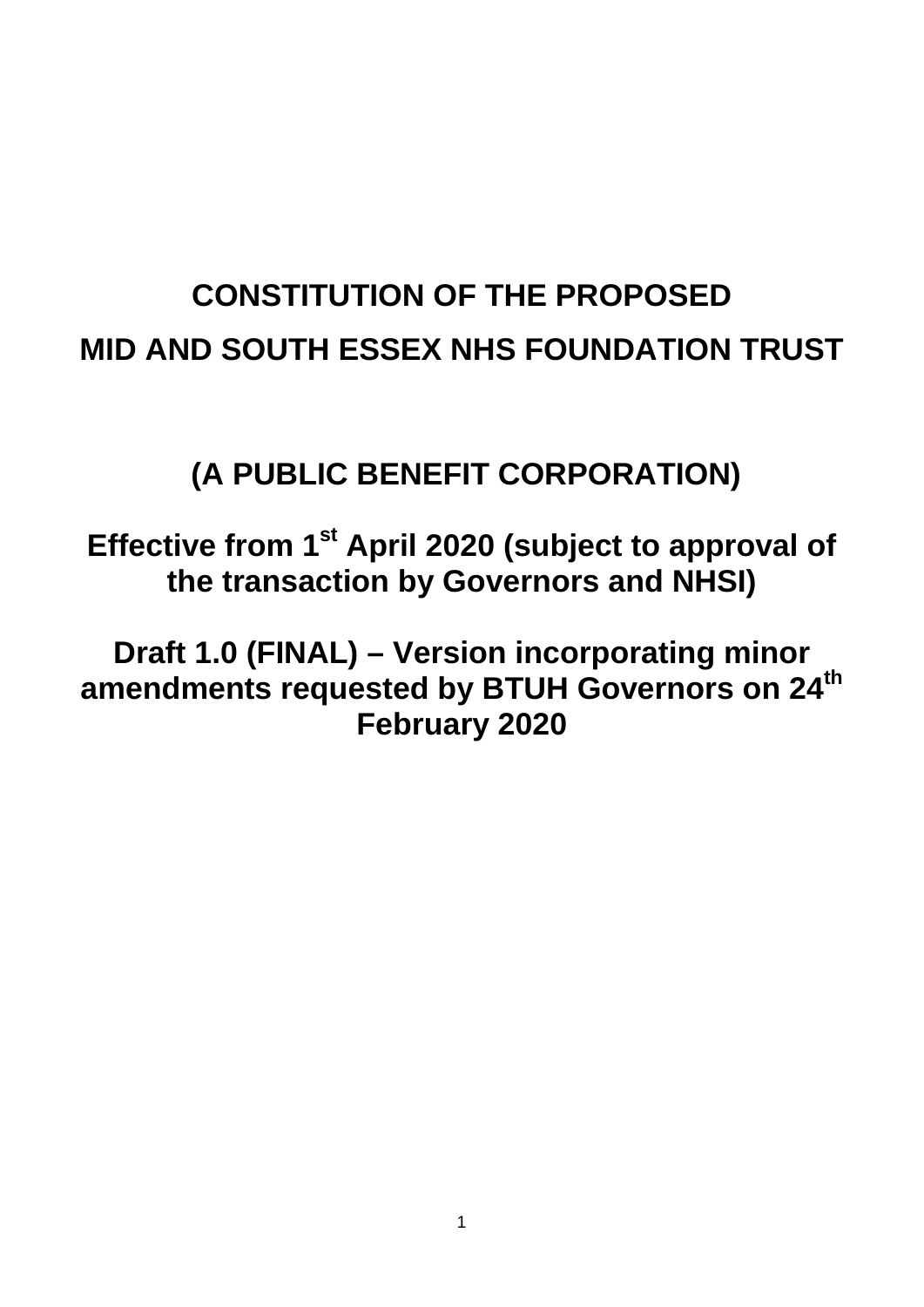## **Preamble**

This document is the Constitution of the Mid and South Essex NHS Foundation Trust.

An NHS Foundation Trust is a Public Benefit Corporation authorised under the National Health Service Act (the 2006 Act) to provide goods and services for the purposes of the health service in England. A Public Benefit Corporation is a body corporate which is constituted in accordance with Schedule 7 of the 2006 Act. The Constitution, inter alia, provides for the Trust to have Members, Governors and Directors, determines who may be eligible for Membership and how Governors and Directors are appointed and defines their respective roles and powers. Further, Members of the Trust may attend and participate at meetings of the Trust, vote in elections of, and stand for election for, the Council of Governors, as provided in this Constitution.

The NHS Constitution is a Department of Health and Social Care publication that establishes the Service's principles and values for staff and patients. It sets out the rights to which patients, public and staff are entitled, and pledges which the NHS is committed to achieve. It also sets out responsibilities which the public, patients and staff owe to one another to ensure that the NHS operates fairly and effectively.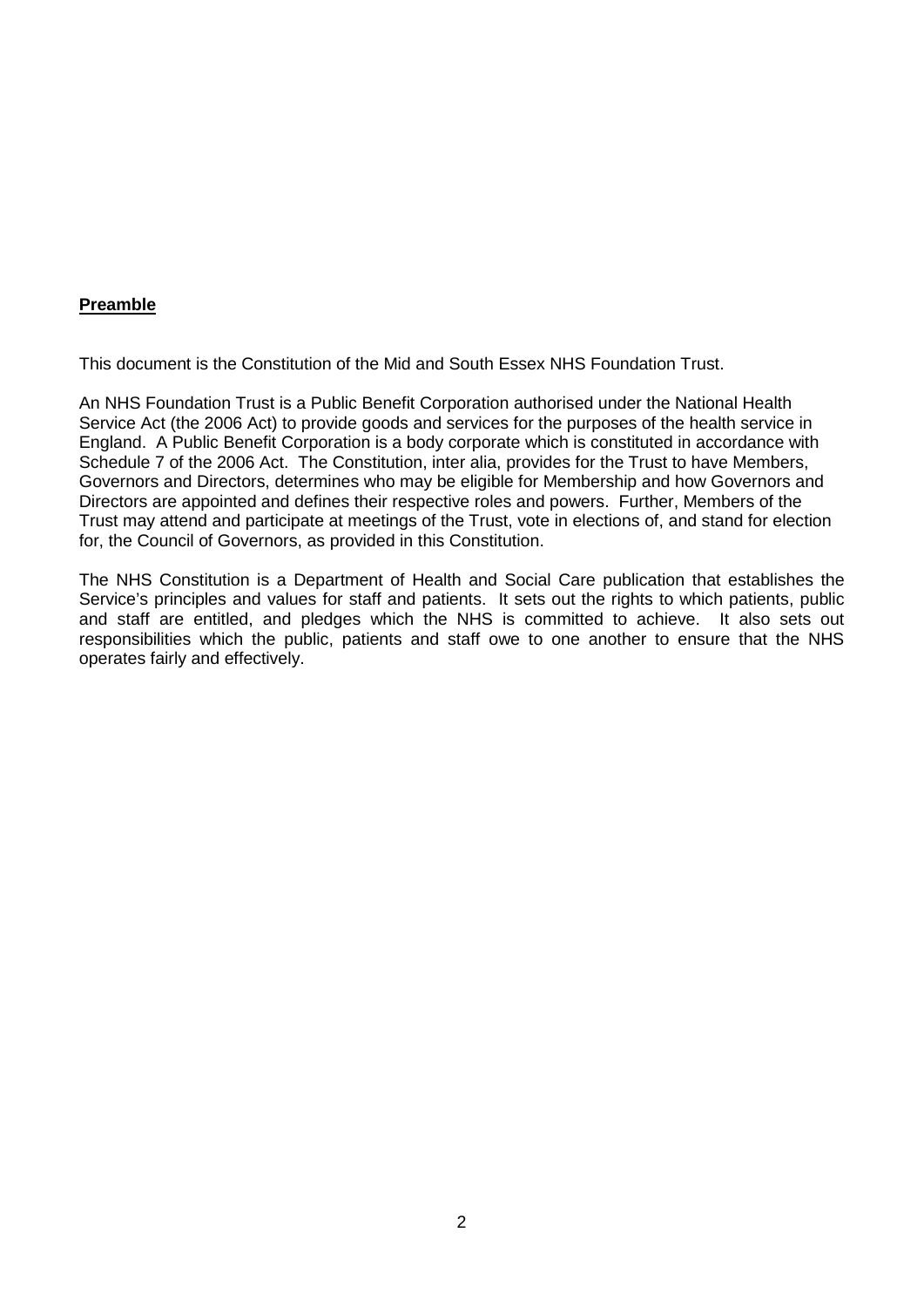## **TABLE OF CONTENTS**

#### --------------------------------

| 1.  |                                                                                          |  |
|-----|------------------------------------------------------------------------------------------|--|
| 2.  |                                                                                          |  |
| 3.  |                                                                                          |  |
| 4.  |                                                                                          |  |
| 5.  |                                                                                          |  |
| 6.  |                                                                                          |  |
| 7.  |                                                                                          |  |
| 8.  |                                                                                          |  |
| 9.  |                                                                                          |  |
| 10. |                                                                                          |  |
| 11. |                                                                                          |  |
| 12. |                                                                                          |  |
| 13. |                                                                                          |  |
| 14. |                                                                                          |  |
| 15. |                                                                                          |  |
| 16. |                                                                                          |  |
| 17. |                                                                                          |  |
| 18. |                                                                                          |  |
| 19. |                                                                                          |  |
| 20. |                                                                                          |  |
| 21. |                                                                                          |  |
| 22. |                                                                                          |  |
| 23. |                                                                                          |  |
| 24. |                                                                                          |  |
| 25. | Meeting of the Council of Governors to consider the Annual Accounts and Reports 23       |  |
| 26. |                                                                                          |  |
| 27. |                                                                                          |  |
| 28. |                                                                                          |  |
| 29. |                                                                                          |  |
| 30. |                                                                                          |  |
| 31. | Board of Directors – qualification for appointment as a Non-Executive Director  25       |  |
| 32. | Board of Directors – appointment of the Chairman and other Non-Executive Directors<br>26 |  |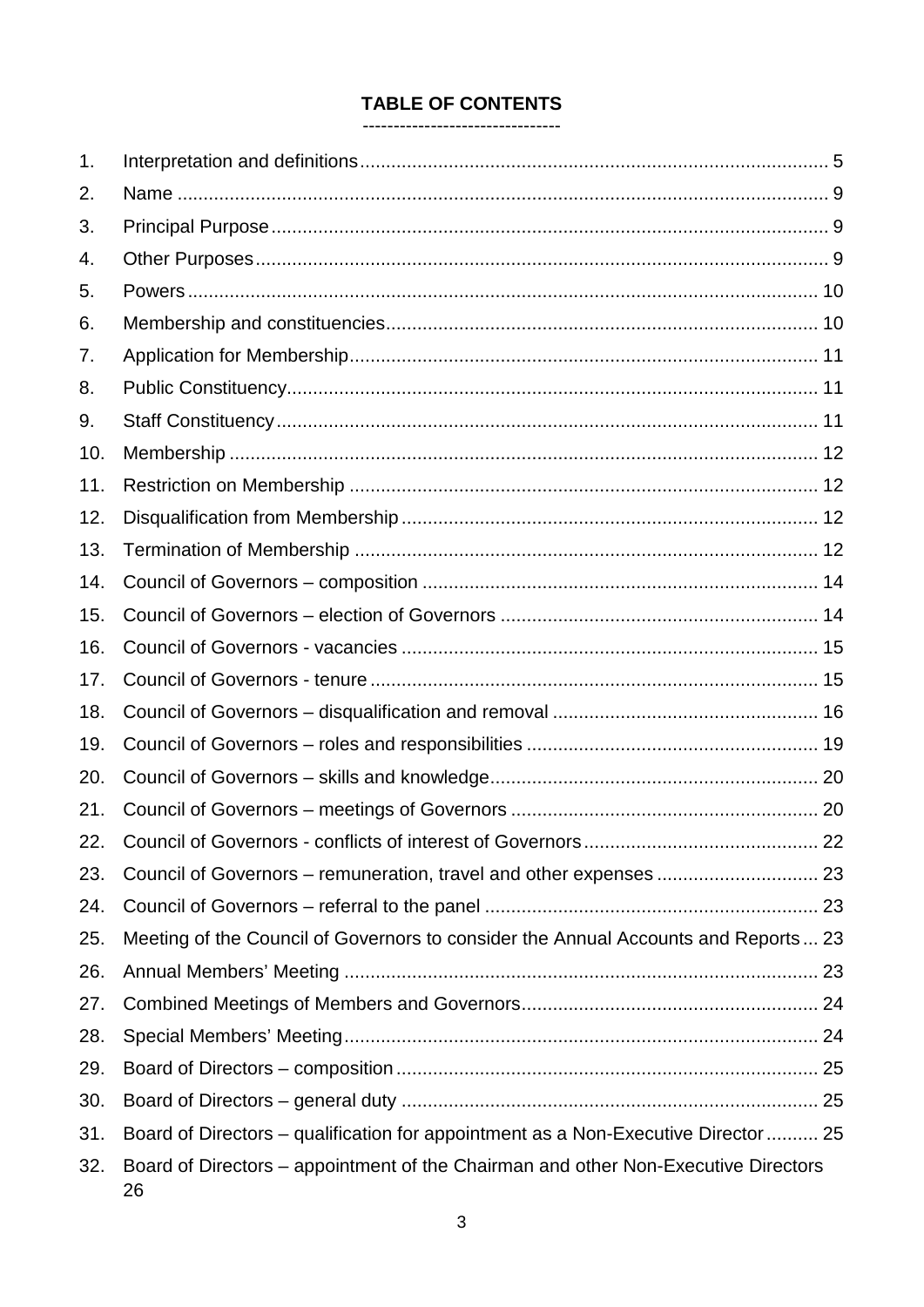| 33. | Board of Directors – suspension and removal of the Chairman and other Non-Executive       |  |  |
|-----|-------------------------------------------------------------------------------------------|--|--|
| 34. | Board of Directors - appointment of Deputy Chairman and Senior Independent Director<br>27 |  |  |
| 35. | Board of Directors - appointment and removal of the Chief Executive and other             |  |  |
| 36. |                                                                                           |  |  |
| 37. |                                                                                           |  |  |
| 38. |                                                                                           |  |  |
| 39. |                                                                                           |  |  |
| 40. |                                                                                           |  |  |
| 41. |                                                                                           |  |  |
| 42. |                                                                                           |  |  |
| 43. |                                                                                           |  |  |
| 44. |                                                                                           |  |  |
| 45. |                                                                                           |  |  |
| 46. |                                                                                           |  |  |
| 47. |                                                                                           |  |  |
| 48. |                                                                                           |  |  |
| 49. |                                                                                           |  |  |
| 50. | Disputes between the Council of Governors and the Board of Directors  36                  |  |  |
| 51. |                                                                                           |  |  |
| 52. |                                                                                           |  |  |
| 53. |                                                                                           |  |  |
|     |                                                                                           |  |  |
|     |                                                                                           |  |  |
|     |                                                                                           |  |  |
|     |                                                                                           |  |  |
|     |                                                                                           |  |  |
|     | ANNEX 5 - ELIGIBILITY AND DISQUALIFICATION CRITERIA FOR GOVERNORS AND                     |  |  |
|     | ANNEX 6 - CONDUCT OF MEETINGS OF THE COUNCIL OF GOVERNORS AND THE                         |  |  |
|     | ANNEX 7 - MEETINGS OF THE COUNCIL OF GOVERNORS AND THE BOARD OF                           |  |  |
|     | ANNEX 8 - CONFLICTS OF INTEREST FOR GOVERNORS AND DIRECTORS 79                            |  |  |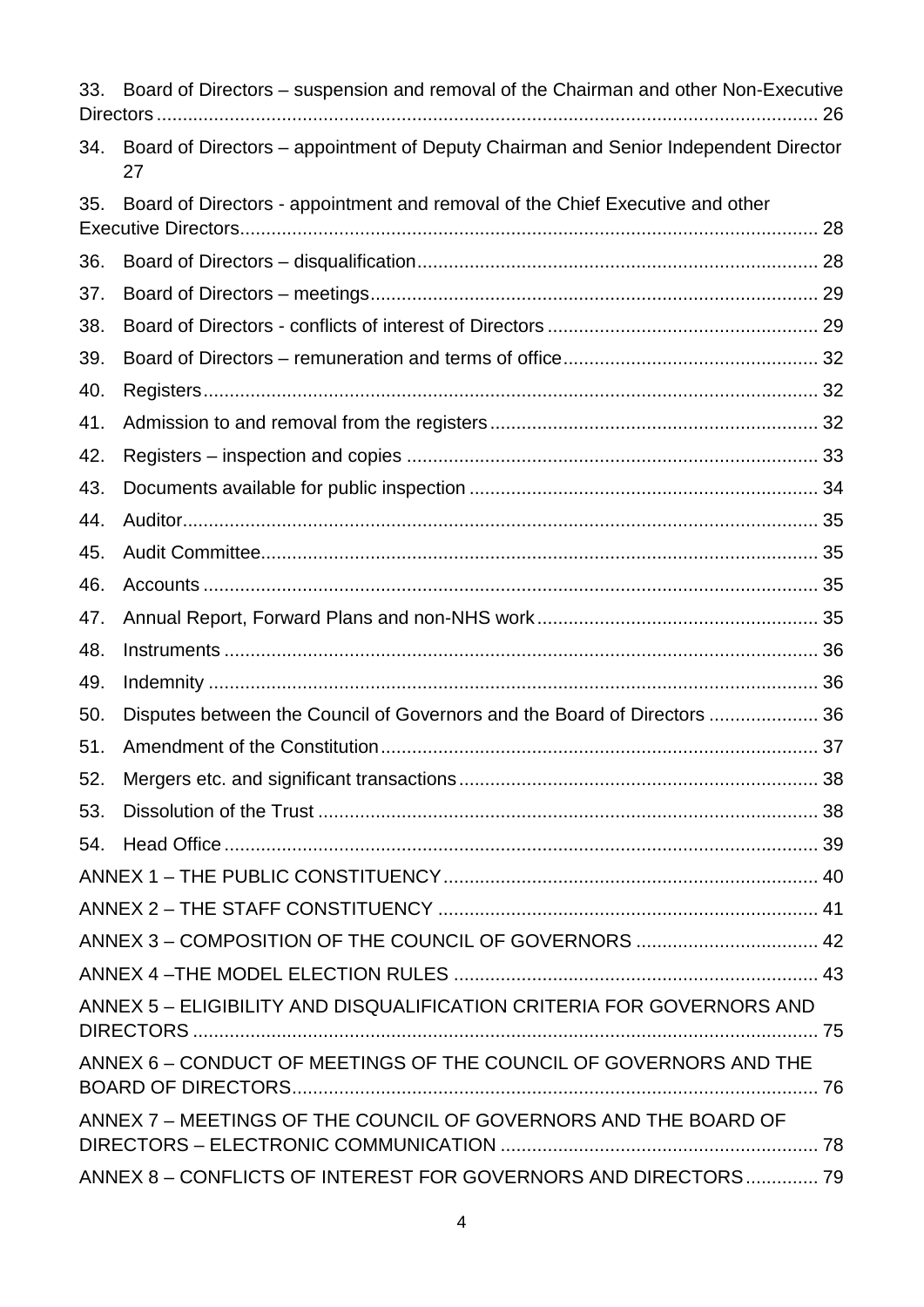#### <span id="page-4-0"></span>**1. Interpretation and definitions**

- 1.1 Unless a contrary intention is evident or the context requires otherwise, words or expressions contained in this Constitution shall bear the same meaning as in the 2006 Act or as amended by the Health and Social Care Act 2012.
- 1.2 References in this Constitution to legislation include all amendments, replacements or reenactments made and include all subordinate legislation made thereunder.
- 1.3 Words importing the masculine gender only shall include the feminine gender; words importing the singular shall import the plural and vice versa.
- 1.4 Headings are for ease of reference only and are not to affect interpretation.
- 1.5 All Annexes referred to in this Constitution form part of it.
- 1.6 In this Constitution:

**the 2003 Act** is the Health and Social Care (Community Health and Standards) Act 2003;

**the 2006 Act** is the National Health Service Act 2006 (as amended);

**the 2012 Act** is the Health and Social Care Act 2012;

**Accounting Officer** means the person who, from time to time, discharges the functions specified in paragraph 25(5) of Schedule 7 to the 2006 Act;

**Annual Accounts** means those accounts prepared by the Trust in accordance with paragraph 25 of Schedule 7 to the 2006 Act;

**Annual Governors' Meeting** is defined in paragraph [25](#page-22-2) of this Constitution;

**Annual Members' Meeting** is defined in paragraph [26](#page-22-3) of this Constitution;

**Annual Report** means a report prepared by the Trust in accordance with paragraph 26 of Schedule 7 to the 2006 Act;

**Appointed Governors** means a Local Authority Governor or Partnership Governor;

**Appointments Committee for Non-Executives and the Chairman** means a committee comprised of Governors for the purpose of carrying out activities and functions in accordance with its terms of reference;

**Area of the Trust** means an area specified in Annex 1 as an area for a Public constituency;

**Audit Committee** means a committee of the Board of Directors established in accordance with paragraph 44 of this Constitution:

**Auditor** means the Auditor of the Trust appointed by the Council of Governors in accordance with paragraph [44](#page-34-0) of this Constitution;

**Board of Directors** means the Board of Directors of the Trust, constituted in accordance with this Constitution;

**Chairman** means the person appointed in accordance with this Constitution to ensure that the Board of Directors and Council of Governors successfully discharge their overall responsibilities for the Trust as a whole. The expression "the Chairman" shall include the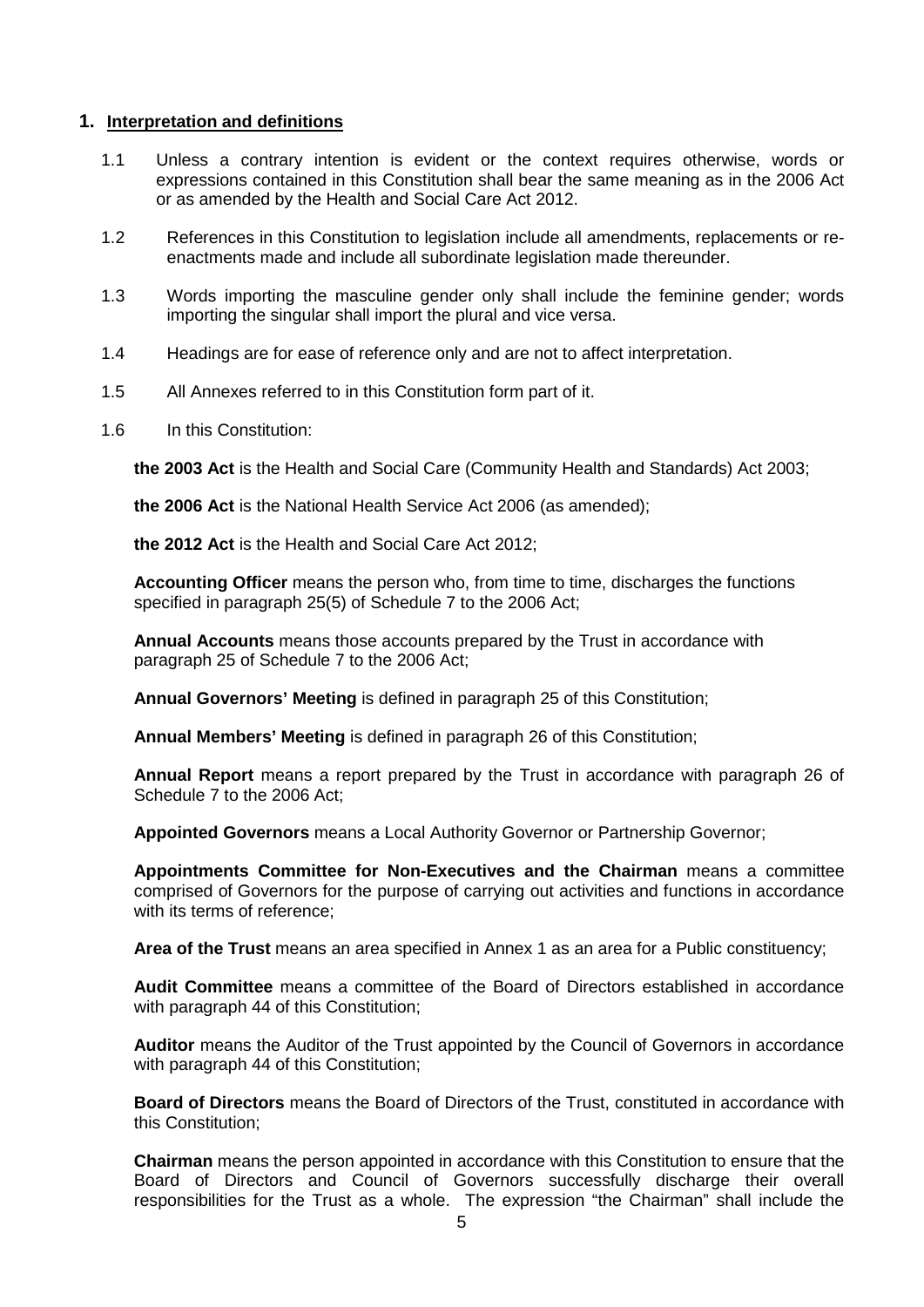Deputy Chairman or any other Non-Executive Director appointed if the Chairman or Deputy Chairman is absent or is otherwise unavailable;

**Chief Executive** means the Chief Executive of the Trust;

**Clear Day** means a day of the week not including a Saturday, Sunday or public holiday;

**Close Family Member** means either a:

- a) Spouse;
- b) Person whose status is that of "Civil Partner" as defined in the Civil Partnerships Act 2004 or a co-habitee;
- c) Parent;
- d) Child, step child or adopted child;
- e) Sibling;
- f) a close relative, close friend or close associate; or
- g) Spouse, Civil Partner or co-habitee of any of (c) to (f) listed above;

**Constitution** means this Constitution and all annexes to it;

**Council of Governors** means the Council of Governors as constituted in accordance with this Constitution and which has the same meaning as the Council of Governors in paragraph 7 of Schedule 7 to the 2006 Act;

**Deputy Chairman** means the Deputy Chairman of the Trust appointed in accordance with paragraph [34](#page-26-0) of this Constitution;

**Deputy Lead Governor** means a Governor appointed by the Council of Governors to fulfil the duties and activities set out in the role description of the Deputy Lead Governor;

**Director** means a member of the Board of Directors and any other Officer employed as a director;

**Directors' Code of Conduct** means the Code of Conduct for Directors of the Trust, as adopted by the Trust and as amended from time to time by the Board of Directors, to which all Directors must subscribe;

**Disclosure and Barring Service** means the Executive Agency of the Home Office to which the Secretary of State has delegated his functions under Part V of the Police Act 1977 in relation to applications for criminal records certificates and enhanced criminal record certificates as established by section 87(1) of the Protection of Freedoms Act 2012;

**Elected Governor** means a Public Governor or a Staff Governor;

**Executive Director** means an executive member of the Board of Directors of the Trust;

**Financial Year** means each successive period of 12 months beginning with 1 April and ending with 31 March;

**Forward Plan** means the document prepared by the Trust in accordance with paragraph 27 of Schedule 7 to the 2006 Act;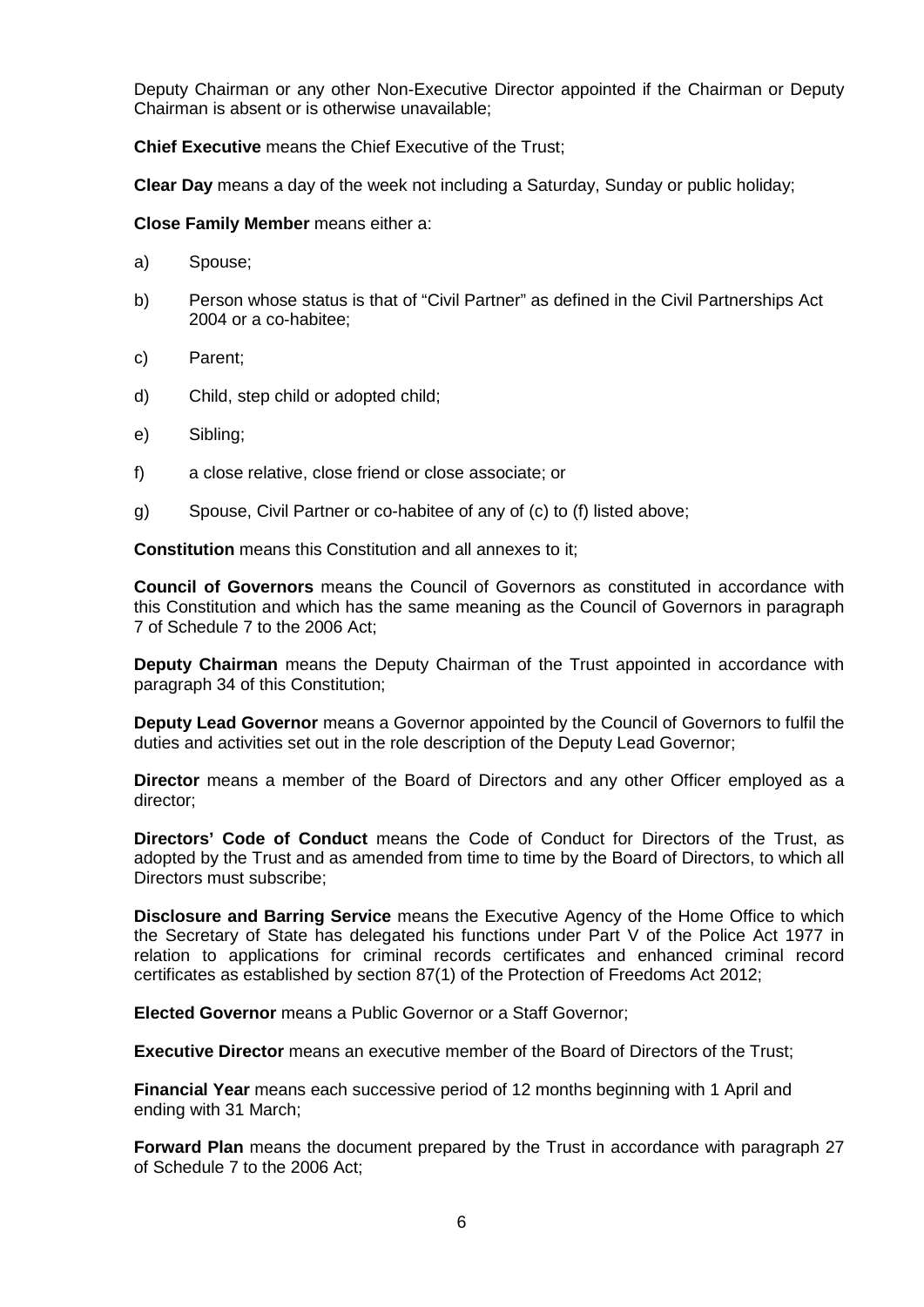**Governor** means a member of the Council of Governors;

**Governors' Code of Conduct** means the Code of Conduct for Governors of the Trust, as adopted by the Trust and as amended from time to time by the Council of Governors, to which all Governors must subscribe;

**Health Service Body** shall have the meaning ascribed to "NHS Body" in Section 275 of the 2006 Act;

**Interested Director** shall have the meaning ascribed to "Interested Director" in paragraph [38.11.1](#page-29-0) of this Constitution;

**Lead Governor** means a Governor appointed by the Council of Governors to fulfil the duties and activities set out in the role description of the Lead Governor;

**Licence** means the licence granted to the Trust under Section 88 of the 2012 Act;

**Local Authority Governor** means a member of the Council of Governors appointed by one or more Local Authorities whose area includes the whole or part of the area of the Trust;

**Meeting Chairman** means the person presiding over a meeting, committee or event;

**Member** means a Member of the Trust and the term "Membership" shall be construed accordingly;

**Membership Strategy** means the document of that name which describes the Trust's strategy to set up systems and processes to establish, maintain and develop its Membership;

**Model Election Rules** means the rules set out in Annex 4 of this Constitution;

**NHSI** means the corporate body known as NHS Improvement as provided by section 61 of the 2012 Act in the name of 'Monitor';

**Non-Executive Director** means a Non-Executive Director of the Trust;

**Officer** means an employee of the Trust or any other person holding a paid appointment or office with the Trust;

**Partnership Governor** means a member of the Council of Governors other than a Public Governor, a Staff Governor or a Local Authority Governor;

**Partnership Organisation** means an organisation that may appoint a Partnership Governor and which is listed in Annex 3 of this Constitution;

**Predecessor Trusts/Foundation Trusts** means one or more of the organisations that merged to form Mid and South Essex NHS Foundation Trust on 1 April 2020. These were Basildon and Thurrock University Hospitals NHS Foundation Trust, Southend University Hospital NHS Foundation Trust, and Mid Essex Hospital Services NHS Trust.

**Principal Purpose** means the purpose set out in Section 43(1) of the 2006 Act;

**Public Constituency** is defined in paragraph [8](#page-10-1) of this Constitution:

**Public Governor** means a member of the Council of Governors elected by Members of the Public Constituency;

**Registered Dentist** means a fully registered person within the meaning of the Dentists Act 1984 who holds a licence to practise under that Act;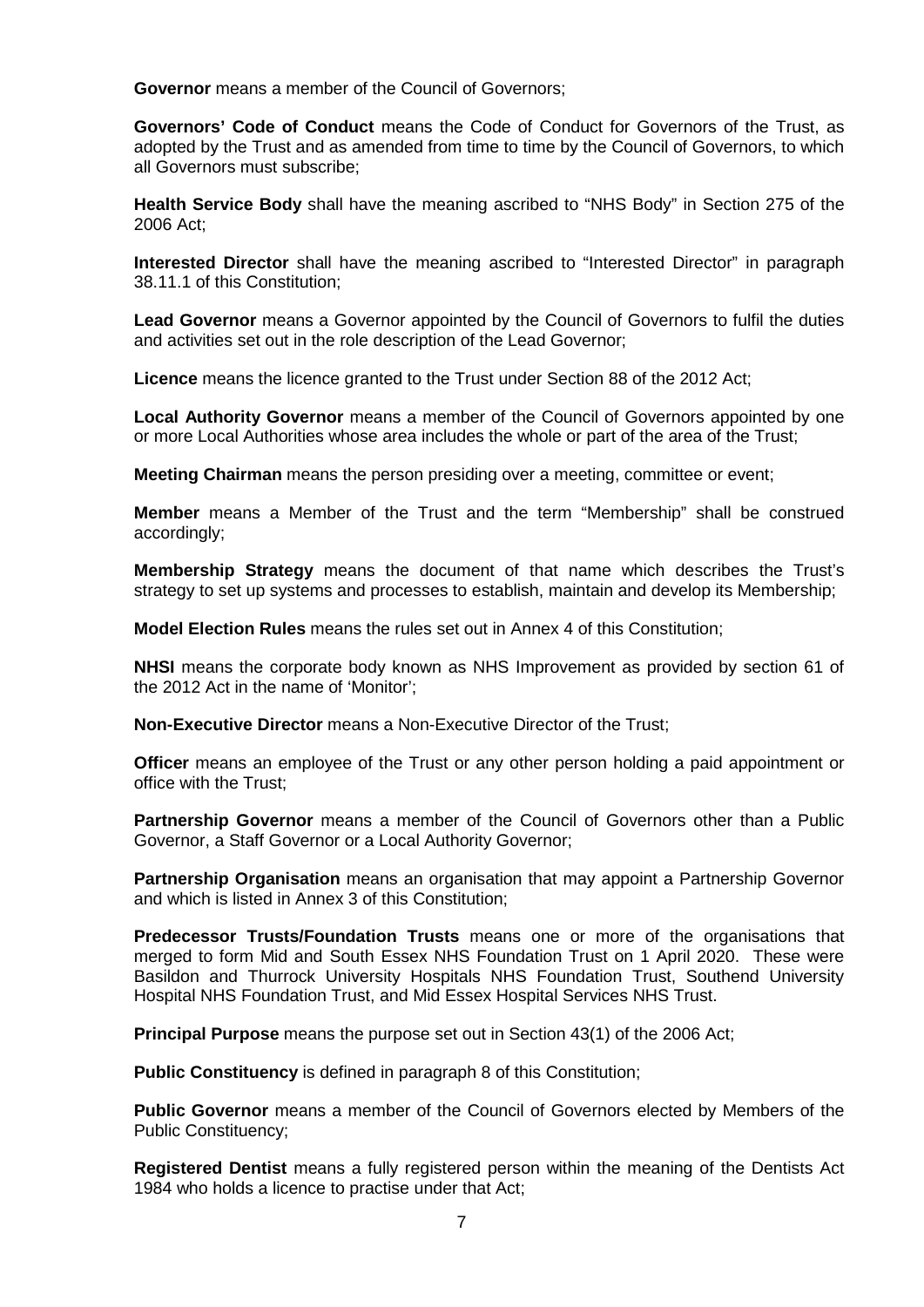**Registered Medical Practitioner** means a fully registered person within the meaning of the Medicines Act 1983 who holds a licence to practise under that Act;

**Registered Midwife** means a fully registered person within the meaning of the Nurse and Midwifery Order 2001 (SI 2001/253);

**Registered Nurse** means a fully registered person within the meaning of the Nurse and Midwifery Order 2001 (SI 2001/253);

**Regulatory Framework** means the 2006 Act, the Constitution and the Licence;

**Replacement Governor** is defined in paragraph [16.4](#page-14-2) of this Constitution;

**Secretary** means a person whose function shall be to provide advice on corporate governance issues to the Board of Directors, Council of Governors and the Chairman and monitor the Trust's compliance with the Regulatory Framework. The Secretary shall be appointed and removed by the Chief Executive and Chairman of the Trust acting jointly;

**Senior Independent Director** means a Non-Executive Director appointed in accordance with paragraph [34](#page-26-0) of this Constitution;

**Sex Offenders' Order** means either:

- a) a Sexual Offences Prevention Order made under Section 104 or Section 105 of the Sexual Offences Act 2003; or
- b) an Interim Sexual Offences Prevention Order made under Section 109 of the Sexual Offences Act 2003; or
- c) a Foreign Travel Order made under Section 114 of the Sexual Offenders Act; or
- d) a Risk of Harm Order made under Section 123 of the Sexual Offences Act 2003; or
- e) an Interim Risk of Sexual Harm made under Section 126 of the Sexual Offences Act 2003;

**Sex Offenders' Register** means the notification requirements set out in Part 2 of the Sexual Offences Act 2003, commonly known as the Sex Offenders' Register;

**Staff Constituency** is defined in paragraph [9](#page-10-2) of this Constitution:

**Staff Governor** means a member of the Council of Governors elected by the Members of the Staff Constituency;

**Trust** means the Mid and South Essex NHS Foundation Trust.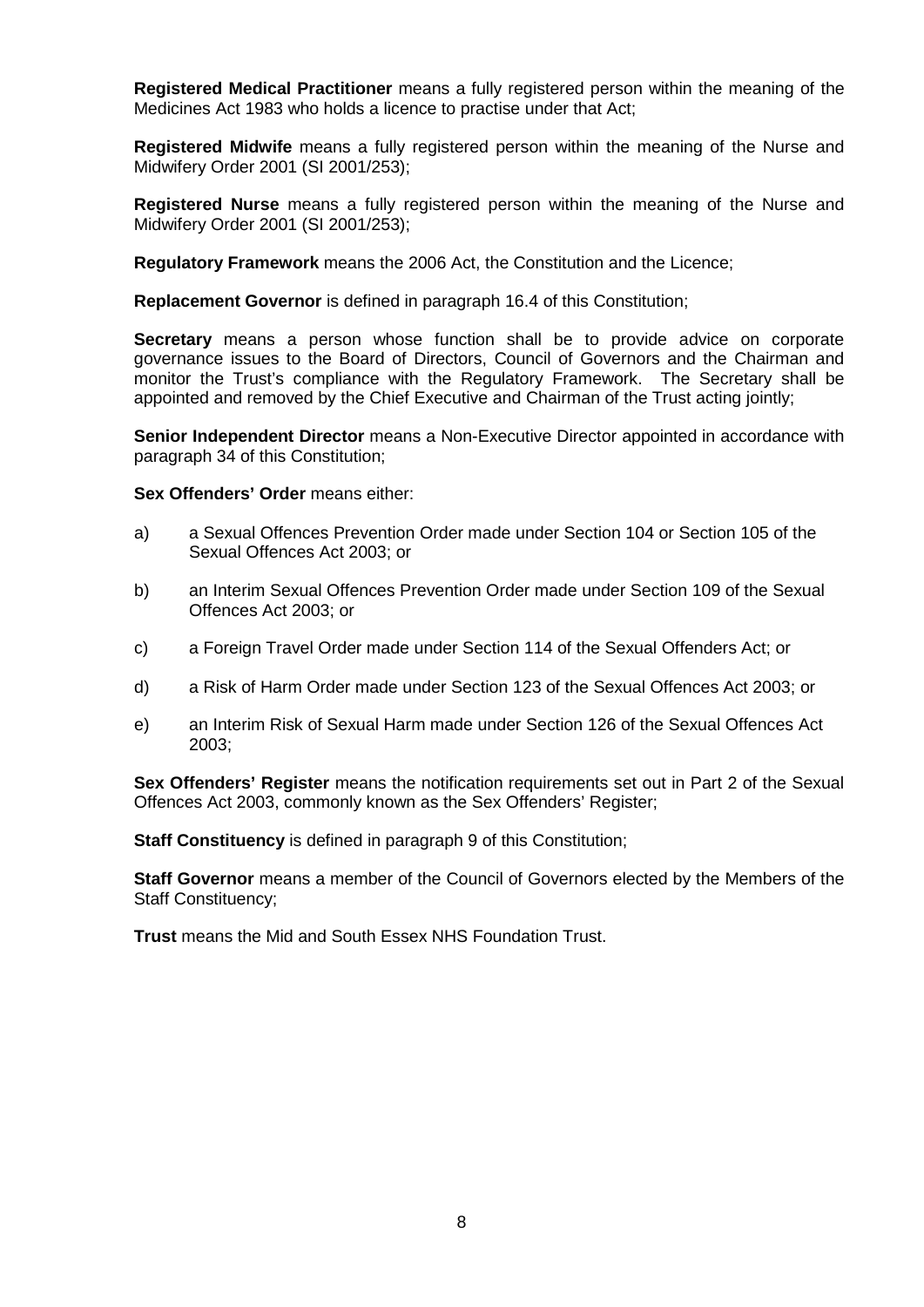## <span id="page-8-0"></span>**2. Name**

2.1 The name of the foundation trust is Mid and South Essex NHS Foundation Trust (the "Trust").

## <span id="page-8-1"></span>**3. Principal Purpose**

- 3.1 The Principal Purpose of the Trust is the provision of goods and services for the purposes of the health service in England.
- 3.2 The Trust does not fulfil its principal purpose unless, in each financial year, its total income from the provision of goods and services for the purposes of the health service in England is greater than its total income from the provision of goods and services for any other purposes.
- 3.3 The Trust may provide goods and services for any purposes related to:
	- 3.3.1 the provision of services provided to individuals for or in connection with the prevention, diagnosis or treatment of illness; and
	- 3.3.2 the promotion and protection of public health.
- 3.4 The Trust may also carry on activities other than those mentioned in the above paragraph for the purpose of making additional income available in order better to carry on its principal purpose.
- 3.5 The Trust shall exercise its functions effectively, efficiently and economically.

## <span id="page-8-2"></span>**4. Other Purposes**

- 4.1 Without prejudice to the generality of the foregoing, the Trust may also:
	- 4.1.1 subject to the restrictions on disposal of protected property, take on exchange, hire or otherwise acquire, hold, manage and mortgage, charge, sell, exchange or let out any real and personal property of any kind;
	- 4.1.2 purchase, take licenses of, protect, extend and renew any intellectual property rights of any description and may exploit the same and sell or license the same to others;
	- 4.1.3 form, acquire, invest in, assist and dispose of any companies or businesses carrying out any activity the Trust is authorised to carry out;
	- 4.1.4 form, acquire an interest in, invest in, participate in, and dispose of any interest in, joint ventures and partnerships, whether incorporated or not, carrying out any activity the Trust is authorised to carry out;
	- 4.1.5 enter into, carry on and participate in financial transactions, dealings and operations of all kinds and to take any steps which may be considered expedient for carrying into effect such transactions, dealings and operations including, but not limited to, borrowing and lending money and entering into contracts and arrangements of all kinds and guaranteeing or otherwise ordering or securing the liabilities and obligations or payment of monies by any person, firm or company including, but not limited to, any company which is for the time being a subsidiary (as defined by Section1159 of the Companies Act 2006) of the Trust or is otherwise associated with the Trust in its activities: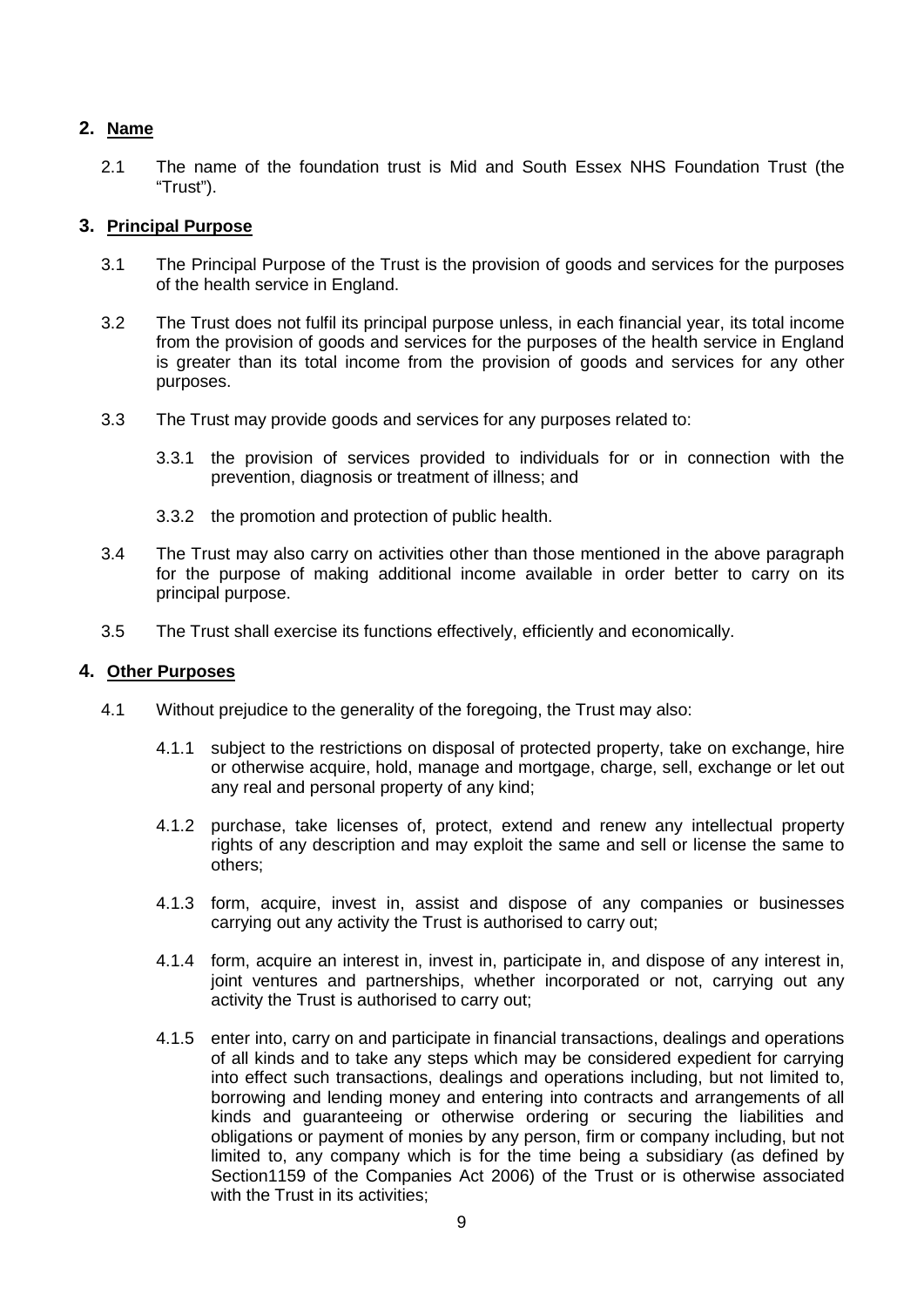- 4.1.6 act and continue to act as trustee of charitable and other trusts and funds, including but not limited to those trusts and funds of which the Trust is a trustee at the date of adoption of this constitution;
- 4.1.7 appoint any person or persons, firm or firms, company or companies to be the agent of agents or attorneys of the Trust and to act as agents, managers, secretaries, contractors or in a similar capacity;
- 4.1.8 establish and maintain for the benefit of current and former directors, governors and other officers of the Trust and employees of the Trust, and their families (including former spouses) and dependents, insurance and pension or superannuation funds and to grant pensions, emoluments, allowances, donations, gratuities, loans and bonuses to such persons;
- 4.1.9 establish, maintain and support institutions (including but not limited to research institutions), associations, societies, clubs or other establishments the support of which may, in the opinion of the board of directors be calculated directly or indirectly to benefit the Trust, or may be connected with the area of the Trust or any other place where the Trust carries on business or otherwise connected in any way with any activities of the Trust;
- 4.1.10 join, participate in and subsidise or assist any organisation of employers or employees or a trade association relevant to the activities of the Trust;
- 4.1.11 take, make, execute, enter into, commence, carry on, prosecute and defend all steps, claims, demands, contracts, agreements, negotiations, legal and other proceedings, compromises, arrangements and schemes, and to do all other acts, matters and things which shall at any time appear conducive or expedient for the advantage or protection of the Trust;
- 4.1.12 take all and any action required or permitted by sections 14, 44 and 45 of the 2003 Act, section 26 of the Health Act 1999 and section 11(2) of the Health and Social Care Act 2001, all as amended from time to time and insofar as the same apply to the Trust; and
- 4.1.13 undertake any activities which promote or further the purposes set out at paragraph 3 and the foregoing paragraphs of this paragraph 4.

## <span id="page-9-0"></span>**5. Powers**

- 5.1 The powers of the Trust are set out in the 2006 Act.
- 5.2 All the powers of the Trust shall be exercised by the Board of Directors on behalf of the Trust.
- 5.3 Any of these powers may be delegated to a committee of Directors or to an Executive Director.
- 5.4 In performing its NHS functions, the Trust shall have regard to the NHS Constitution. For the purpose of this paragraph, "NHS functions" means functions under an enactment which is a function concerned with, or connected to, the provision, commissioning or regulation of NHS services and "NHS services" means health services provided in England for the purposes of the health service under Section1(1) of the 2006 Act.

## <span id="page-9-1"></span>**6. Membership and constituencies**

6.1 The Trust shall have Members, each of whom shall be a Member of one of the following constituencies: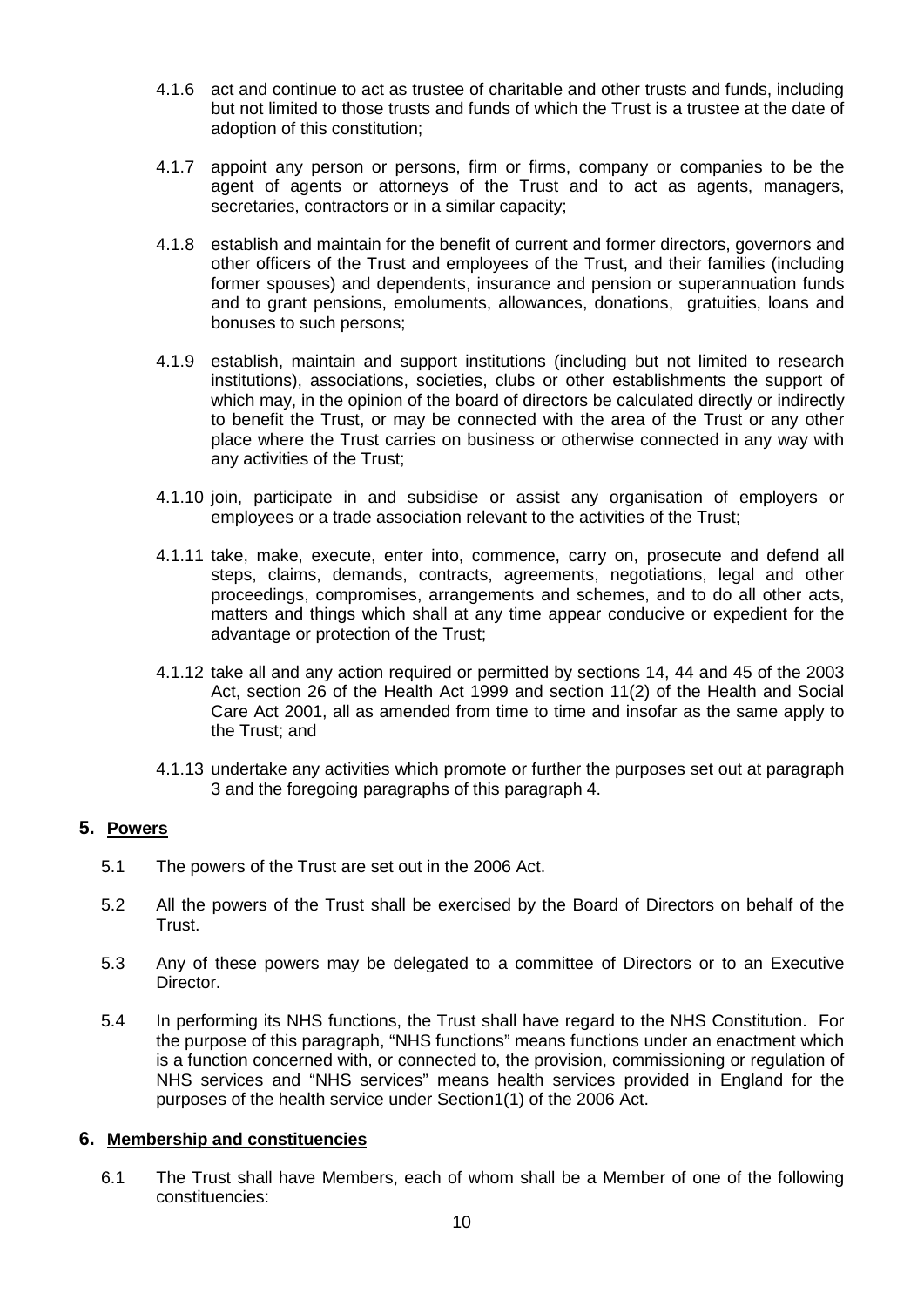- 6.1.1 a Public Constituency; or
- 6.1.2 a Staff Constituency.

## <span id="page-10-0"></span>**7. Application for Membership**

- 7.1 An individual who is eligible to become a Member of the Trust may do so on application to the Trust, subject to paragraphs [7](#page-10-0) and [8.](#page-10-1)
- 7.2 Subject to paragraph 9.5 below, applicants for Membership of the Trust must complete a form prescribed by the Chief Executive or the Secretary and agreed by the Council of Governors.
- 7.3 All Members of the Trust shall be under a duty to notify the Secretary of any change in their particulars which may affect their entitlement as a Member.
- 7.4 The Secretary shall, on receipt of an application and subject to being satisfied that the applicant is eligible, ensure the applicant's name is entered into the Trust's register of Members at which point they shall become a Member of the Trust.
- 7.5 The Secretary may require any individual to supply supporting evidence to confirm eligibility.

## <span id="page-10-1"></span>**8. Public Constituency**

- 8.1 An individual who lives in an area specified in Annex 1 as an area for the Public Constituency may become or continue as a Member of the Trust.
- 8.2 Those individuals who live in an area specified for a public constituency are referred to collectively as a Public Constituency.
- 8.3 The minimum number of Members in each Public Constituency is specified in Annex 1.

## <span id="page-10-2"></span>**9. Staff Constituency**

- 9.1 An individual who is employed by the Trust under a contract of employment with the Trust may become or continue as a Member of the Trust provided the individual:
	- 9.1.1 is employed by the Trust under a contract of employment which has no fixed term or has a fixed term of at least 12 months; or
	- 9.1.2 has been continuously employed by the Trust under a contract of employment for at least 12 months.
- 9.2 Those individuals who are eligible for Membership of the Trust by reason of the previous provisions are referred to collectively as the Staff Constituency.
- 9.3 The minimum number of Members in the Staff Constituency is specified in Annex 2.
- 9.4 For the purposes of paragraph 9.1 above, Chapter 1 of Part 14 of the Employment Rights Act 1996 shall apply for the purposes of determining whether an individual has been continuously employed by the Trust.
- 9.5 An individual who is eligible to become a Member of the Staff Constituency under paragraph 9.1 above, and who is invited by the Trust to become a Member of the Staff Constituency, shall become a Member of the Staff Constituency without an application being made, unless the individual informs the Trust that s/he does not wish to do so.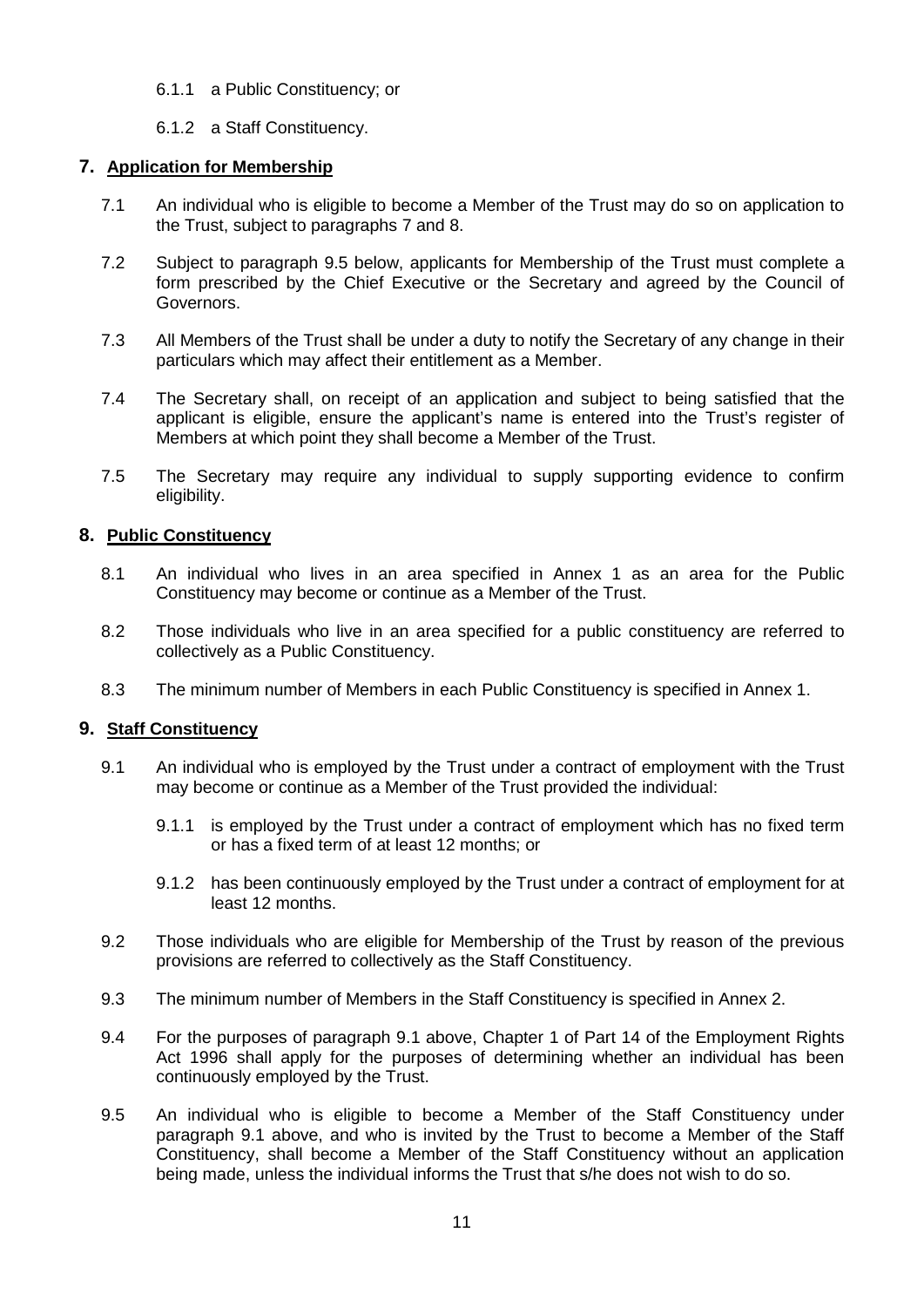## <span id="page-11-0"></span>**10.Membership**

- 10.1 The Trust shall at all times strive to ensure that, taken as a whole, its actual Membership of the Public Constituency is representative of those eligible for Membership of the Trust.
- 10.2 The area set out for the Public Constituency shall have regard to the need for those eligible for such Membership to be representative of those to whom the Trust provides services.
- 10.3 The Trust shall have in place at all times a Membership Strategy which shall be regularly reviewed by the Council of Governors, at least every 3 years. The Membership Strategy shall be agreed by the Board of Directors and shall include a strategy to involve young people in the Trust and a framework for their involvement.

## <span id="page-11-1"></span>**11.Restriction on Membership**

- 11.1 An individual who is a Member of a constituency, or of a class within a constituency, may not while Membership of that constituency or class continues, be a Member of any other constituency or class.
- 11.2 An individual who satisfies the criteria for Membership of the Staff Constituency may not become or continue as a Member of any constituency other than the Staff Constituency.
- 11.3 An individual must be at least 12 years old to become a Member of the Trust.

#### <span id="page-11-2"></span>**12.Disqualification from Membership**

- 12.1 An individual shall not become or continue as a Member of the Trust if the individual:
	- 12.1.1 has failed to agree to and abide by the values of the Trust;
	- 12.1.2 has been deemed to have acted in a manner detrimental to and contrary to the interests and values of the Trust;
	- 12.1.3 in the opinion of the Council of Governors, there are reasonable grounds to believe that the individual is likely to act in a way which is detrimental to the interests or values of the Trust;
	- 12.1.4 has been confirmed as an habitual and/or vexatious complainant in accordance with the Trust's policy for handling complaints:
	- 12.1.5 has been the subject of action under the Trust's policy for dealing with patients or relatives who are violent and abusive;
	- 12.1.6 is the subject of a Sex Offenders' Order and/or his/her name is included in the Sex Offenders' Register which is the individual's responsibility to disclose though the Trust may also be notified by an appropriate authority;
	- 12.1.7 is included in any barred list established under the Safeguarding Vulnerable Groups Act 2006 which is the individual's responsibility to disclose though the Trust may also be notified by an appropriate authority.

## <span id="page-11-3"></span>**13.Termination of Membership**

- 13.1 A Member shall cease to be a Member if the individual:
	- 13.1.1 resigns by notice in writing to the Secretary;
	- 13.1.2 dies;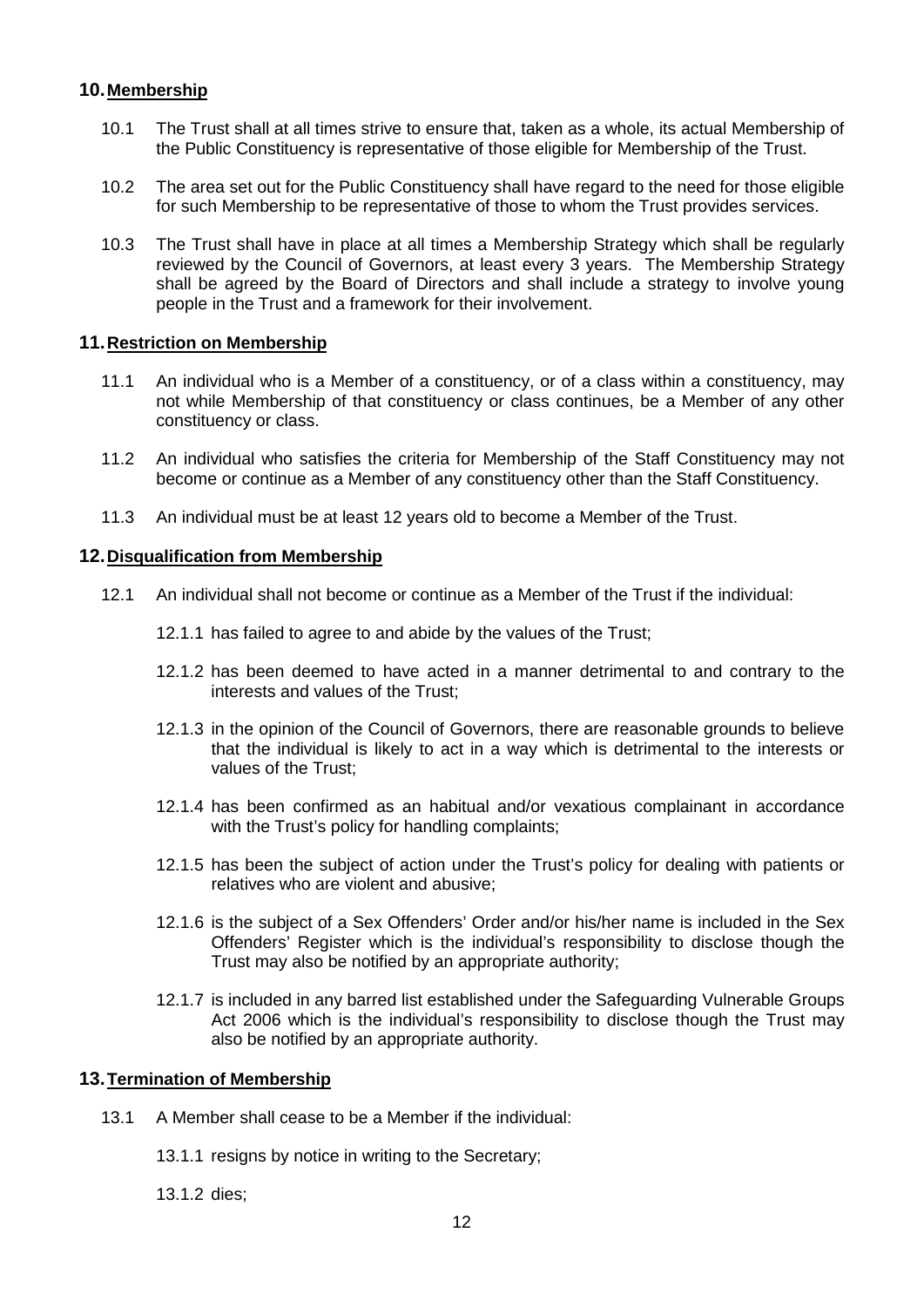13.1.3 ceases to fulfil the requirements of paragraphs [7,](#page-10-0) [8](#page-10-1) or [9](#page-10-2) of this Constitution; or

- 13.1.4 is expelled from membership under this Constitution.
- 13.2 A Member may be expelled by a resolution approved by not less than three-quarters of the members of the Council of Governors present and voting at a general meeting. The following procedure is to be followed:
	- 13.2.1 Any Member may complain to the Secretary that another Member has acted in a way detrimental to or contrary to the interests of the Trust or is otherwise disqualified, as set out in paragraph [12](#page-11-2) above.
	- 13.2.2 If a complaint is made, the Council of Governors may itself consider it.
	- 13.2.3 Alternatively, a complaint may be considered by a specially convened panel chaired by the Chairman, or an agreed nominated deputy in the absence of the Chairman, three Governors (ideally including the Lead Governor or Deputy Lead Governor) and the Secretary and a recommendation put to the Council of Governors at a general meeting.
	- 13.2.4 However the complaint is to be handled, the Member:
		- 13.2.4.1 will be suspended while the matter is under consideration, but will remain eligible to stand for election as a Governor whilst under suspension;
		- 13.2.4.2 shall be given the opportunity to make their views known.
	- 13.2.5 The Member shall be given advance notice of the date and time of any meeting at which a complaint against the Member is to be considered and receive an invitation to attend. At the meeting, the Member may address the complaint directly and present evidence which s/he wishes to put forward.
	- 13.2.6 If the Member complained of fails to attend the meeting (described above) without due cause, the meeting may proceed in their absence. The decision to proceed in these circumstances will be at the sole discretion of the Chairman, or person chairing the meeting in the absence of the Chairman.
	- 13.2.7 Having taken such steps to ensure that the Member's point of view is heard, the panel shall put a recommendation to the Council of Governors to either:
		- 13.2.7.1 dismiss the complaint and take no further action taken; or
		- 13.2.7.2 consider the complaint at the next general meeting of the Council of Governors with a resolution to expel the Member who is the subject of the complaint.
	- 13.2.8 If a resolution to expel a Member is to be considered at a general meeting of the Council of Governors, details of the complaint must be sent to the Member complained of not less than one calendar month before the meeting, with an invitation to answer the complaint and attend the meeting.
	- 13.2.9 At the meeting, the Council of Governors will consider evidence in support of the complaint and such evidence as the Member complained of may wish to place before them.
- 13.3 At the general meeting of the Council of Governors at which the panel's recommendation to expel the Member is considered, the Council of Governors shall be at liberty to either: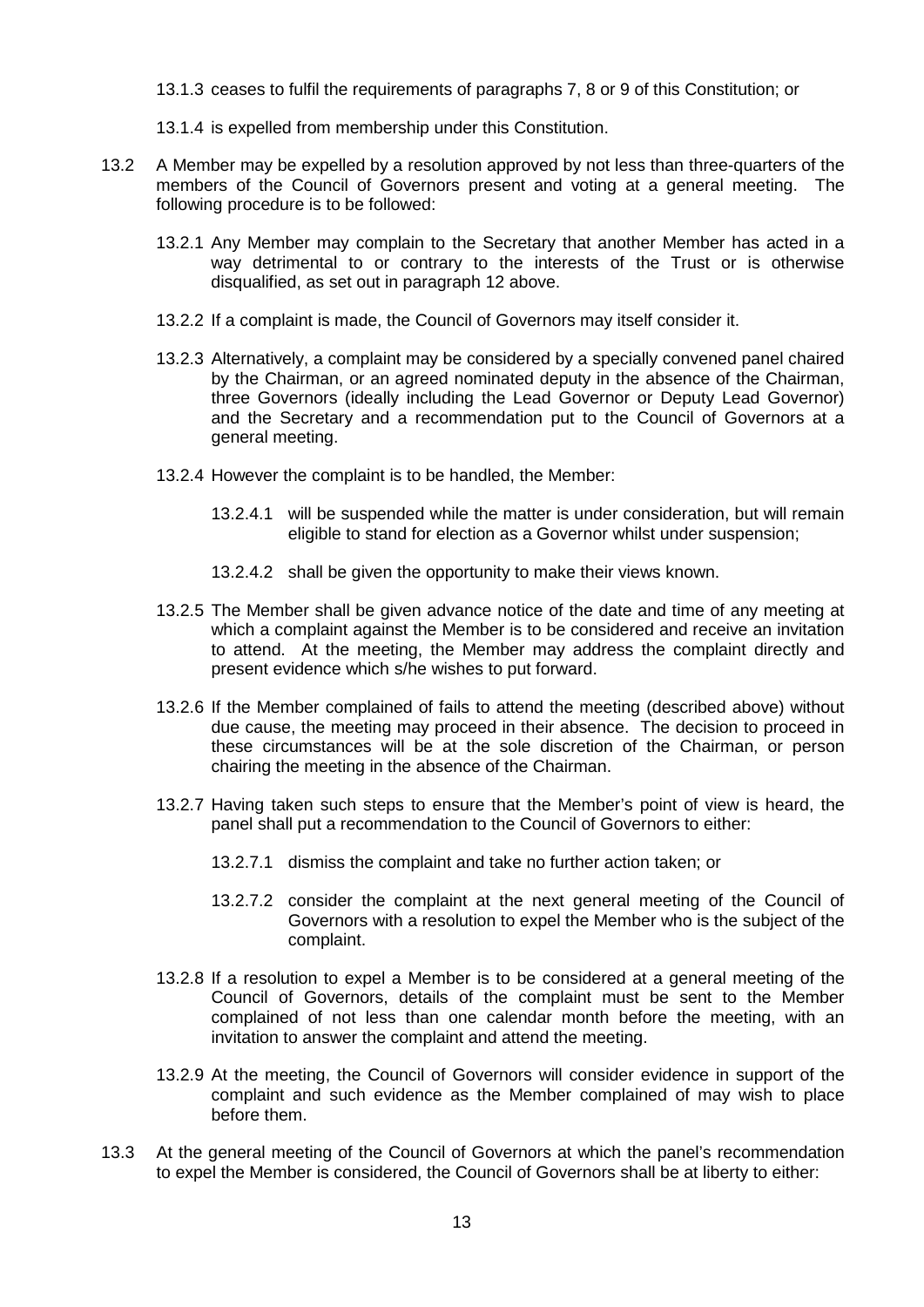- 13.3.1 agree with the committee's recommendation, by a three-quarters majority vote of those Governors present, and expel the Member immediately; or
- 13.3.2 remove the Member's suspension with immediate effect should the Council of Governors not agree with the committee's recommendation.
- 13.4 In either case, the Member shall be duly informed of the decision of the Council of Governors.
- 13.5 A person expelled from Membership will cease to be a Member upon the declaration of the person chairing the meeting that the resolution to expel them is carried.
- 13.6 No person who has been expelled from Membership in accordance with these provisions shall be re-admitted as a Member except by a resolution carried by the votes of threequarters of the members of the Council of Governors present and voting at a general meeting in favour of the individual concerned being re-admitted.

#### <span id="page-13-0"></span>**14.Council of Governors – composition**

- 14.1 The Trust is to have a Council of Governors, which shall comprise both Elected Governors and Appointed Governors.
- 14.2 The composition of the Council of Governors is specified in Annex 3.
- 14.3 The members of the Council of Governors, other than the Appointed Governors, shall be chosen by election by their constituency or, where there are classes within a constituency, by their class within that constituency.
- 14.4 The number of Governors to be elected by each constituency, or, where appropriate, by each class of each constituency, is specified in Annexes 1 and 2.
- 14.5 The composition of the Council of Governors shall seek to ensure that:
	- 14.5.1 the interests of the public and those served by the Trust are appropriately represented; and
	- 14.5.2 there is a balance in the level of representation from the Public Constituency, the Staff Constituency and Partnership Organisations.
- 14.6 The number of members of the Council of Governors who are Public Governors shall always be more than half the total number of Governors serving on the Council of Governors.

#### <span id="page-13-1"></span>**15.Council of Governors – election of Governors**

- 15.1 Elections for elected members of the Council of Governors shall be conducted using the single transferable vote method in accordance with the Model Election Rules, as may be varied from time to time.
- 15.2 The Model Election Rules as published from time to time by authorised organisations form part of this Constitution. The current Model Election Rules are attached at Annex 4.
- 15.3 A subsequent variation of the Model Election Rules by authorised organisations shall not constitute a variation of the terms of this Constitution for the purposes of paragraph [51](#page-36-0) of this Constitution.
- 15.4 An election, if contested, shall be by secret ballot.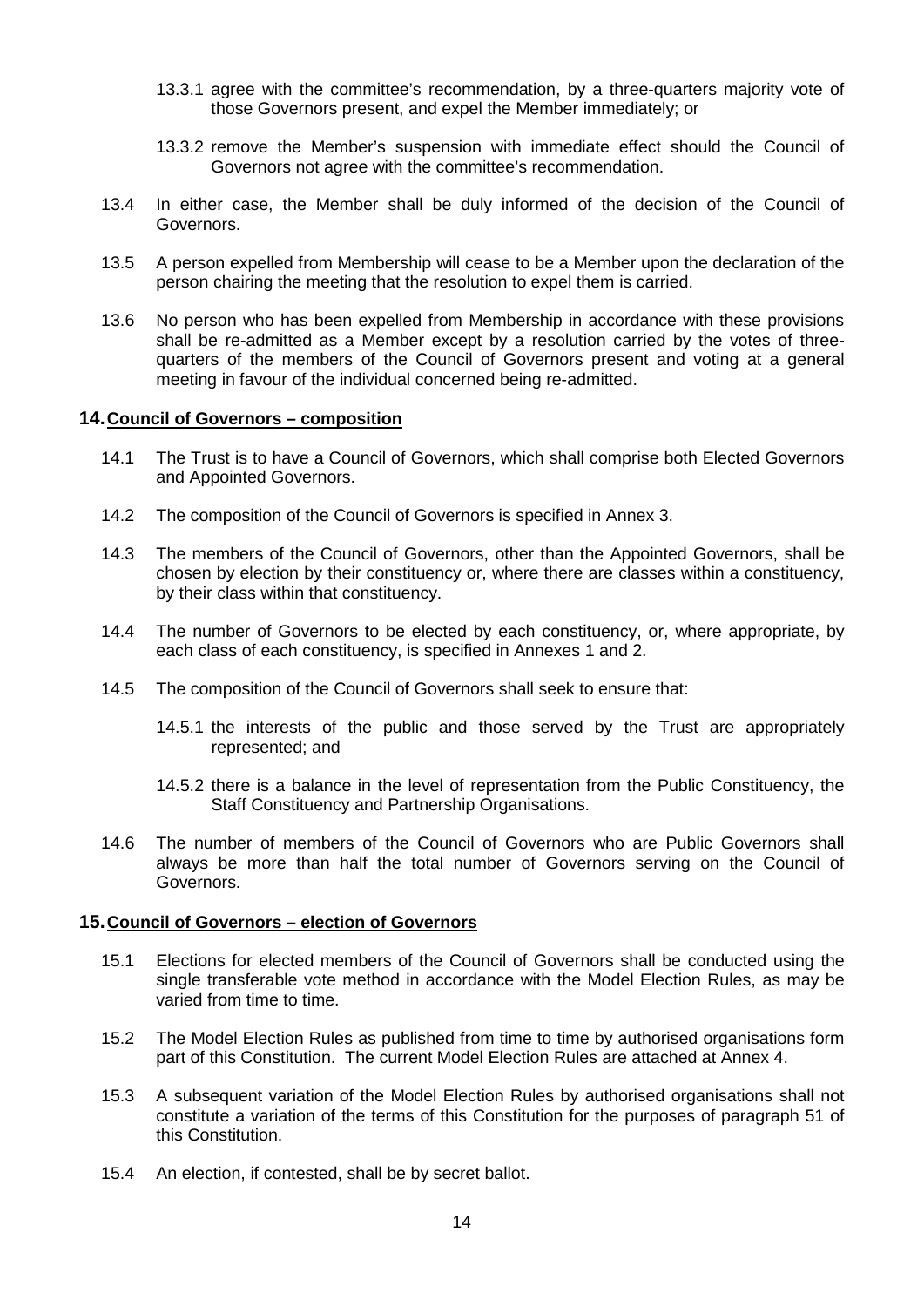- 15.5 A person may not vote at an election or stand for election as an Elected Governor unless, within the specified period in the Model Election Rules, a signed declaration has been made in the form specified in paragraph [15.6.](#page-14-3) It is an offence to knowingly or recklessly make a declaration which is false.
- <span id="page-14-3"></span>15.6 The specified form of declaration referred to in paragraph 15.5 above regarding the declaration to stand for election as an Elected Governor shall be as set out on the nomination paper referred to in the Model Election Rules at Annex 4 and shall state as follows:

*"I declare that, to the best of my knowledge, I am eligible to stand for election to the Council of Governors for the seat named in Section X of this form. I declare that, to the best of my knowledge, I am not de-barred from standing for election by any of the provisions detailed at Section X of this form. I declare that I have stated details of any political membership and financial interests I have in the Foundation Trust at Section X of this form. I understand that if any of these declarations are later found to be false, I will, if elected, lose my seat on the Council of Governors and may also have my Membership withdrawn."*

#### <span id="page-14-0"></span>**16.Council of Governors - vacancies**

- 16.1 Where a vacancy arises on the Council of Governors for any reason other than expiry of a term of office, the provisions set out below will apply.
- 16.2 Where the vacancy arises amongst the Elected Governors, the Council of Governors shall be at liberty either:
	- 16.2.1 to call an election to fill the remainder of the unexpired term of office where it is in excess of one year; or
	- 16.2.2 to invite the next highest polling candidate for that seat at the most recent election or (where relevant) by-election, who is willing to take office, to fill the seat for the remainder of the unexpired term of office. If that candidate does not accept to fill the vacancy, it may be offered to the next highest polling candidate until the vacancy is filled where no reserve candidate is available or willing to fill the vacancy, to call an election; or
	- 16.2.3 to leave the seat vacant until the next scheduled annual elections are to be held.
- 16.3 When deciding on a course of action, the Council of Governors must always ensure that the aggregate number of Governors who are Public Governors on the Council of Governors always remains in the majority.
- <span id="page-14-2"></span>16.4 Where the vacancy arises amongst the Appointed Governors, the Secretary will request the relevant Partnership Organisation to appoint a Replacement Governor, in line with the eligibility criteria set out for Governors at paragraph 12, 18.1 and Annex 5, to hold office for the remainder of the unexpired term of office. The Partnership Organisation shall agree the appointment of a Replacement Governor with the Secretary within three months of being notified.
- 16.5 The validity of any act of the Council of Governors is not affected by any vacancy among the Governors or by any defect in the appointment of any Governor.

#### <span id="page-14-1"></span>**17.Council of Governors - tenure**

- 17.1 All Governors may hold office for a period of up to three years.
- 17.2 A Governor shall be eligible for re-election or re-appointment at the end of their period of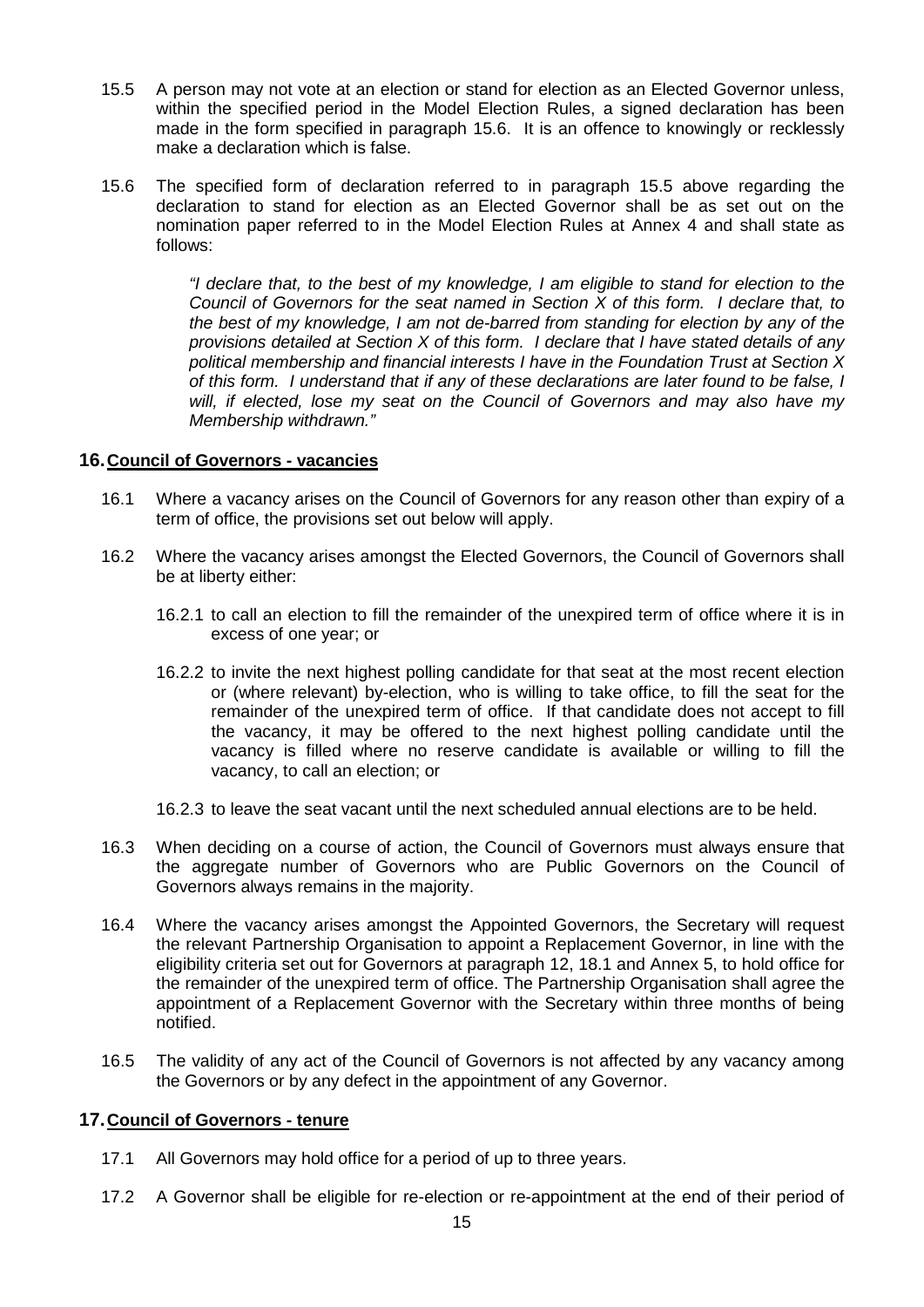office.

- 17.3 All Governors may not hold office for a continuous period of longer than six years within this Trust, which must be followed by a break of two years before standing for re-election or before being re-appointed. Previous service as a Governor of one of the predecessor Foundation Trusts will not count towards the maximum eligible term of six years.
- 17.4 An Elected Governor shall cease to hold office if s/he ceases to be a Member of the constituency by which s/he was elected.
- 17.5 An Appointed Governor shall cease to hold office if the appointing organisation withdraws its sponsorship of him/her.
- 17.6 Any Governor shall cease to hold office if s/he is disqualified for any of the reasons set out in this Constitution.

## <span id="page-15-0"></span>**18.Council of Governors – disqualification and removal**

- 18.1 A person may not become or continue as a Governor if:
	- 18.1.1 s/he is a person in relation to whom a moratorium period under a debt relief order applies (under Part 7A of the Insolvency Act 1986);
	- 18.1.2 the individual is under sixteen years of age when the nomination date for the election to the Council of Governors closes;
	- 18.1.3 the individual meets any of the criteria set out in paragraph 12 which shall apply equally to Elected and Appointed Governors of the Trust;
	- 18.1.4 the individual is a Director of the Trust, or a governor, executive director, nonexecutive director, chairman, chief executive of another NHS foundation trust, or other Health Service Body (unless they are appointed by a Partnership Organisation which is an NHS body);
	- 18.1.5 the individual has been a Director of the Trust in the preceding five years prior to the date of his/her nomination to stand as an Elected Governor, or in the case of an Appointed Governor, the date of his/her appointment;
	- 18.1.6 the individual is an employee of, consultant to or office holder of:
		- 18.1.6.1 NHSI; or
		- 18.1.6.2 the Care Quality Commission, or successor organisation; or
		- 18.1.6.3 any company which provides an Internal Audit or External Audit service to the Trust;
	- 18.1.7 the individual is incapable by reason of his/her mental disorder, illness or injury of managing and/or administering his/her property and/or affairs;
	- 18.1.8 the individual has refused, without reasonable cause, to undertake any training which the Trust and/or Council of Governors requires all Governors to undertake;
	- 18.1.9 the individual has failed to sign and deliver to the Secretary a statement in the form required by the Trust confirming acceptance of the Governors' Code of Conduct;
	- 18.1.10 the individual is a person who, by reference to information revealed by a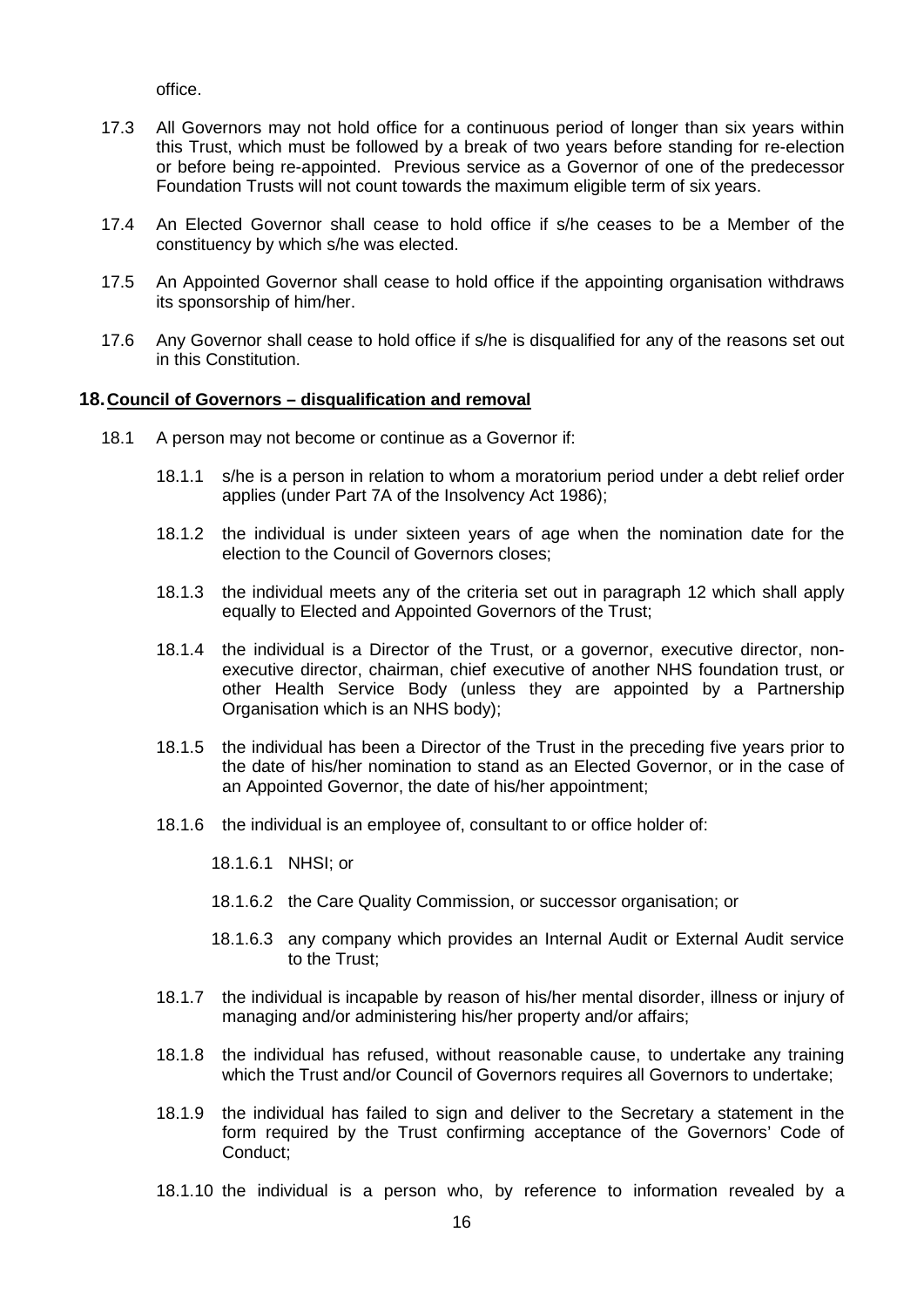Disclosure and Barring Service check, is considered by a panel comprising the Chairman, three Governors (ideally including the Lead Governor or Deputy Lead Governor) and the Secretary to be inappropriate on the grounds that his/her appointment might adversely affect public confidence in the Trust or otherwise might bring the Trust into disrepute;

- 18.1.11 the relevant Partnership Organisation which s/he represents ceases to exist;
- 18.1.12 the individual has been expelled from the post of governor from another NHS foundation trust; or
- 18.1.13 the individual is an active member of a body or organisation with policies or objectives such that his/her membership thereof would likely cause the Trust to be in breach of its statutory obligations or to bring the Trust into disrepute.
- 18.2 Further circumstances in which an individual may not become or continue as a member of the Council of Governors are set out in Annex 5.
- 18.3 Where a person has been elected or appointed to be a Governor and becomes disqualified under provisions set out in paragraphs 12, 18.1 and Annex 5, the individual shall notify the Secretary in writing of such disqualification as soon as is practicable and, in any event, within ten Clear Days of first becoming aware of those matters which rendered the individual disqualified.
- 18.4 If it comes to the notice of the Secretary at the time of the Governor taking office or later that the Governor is so disqualified, the Secretary shall immediately declare that the Governor in question is disqualified and notify him/her in writing to that effect as soon as is practicable.
- 18.5 Upon dispatch of any such notification, a Governor's tenure of office, if any, shall be terminated immediately and the Secretary shall cause the individual's name to be removed from the register of members of the Council of Governors. From that point, the individual shall immediately cease to be or act as a Governor.
- 18.6 Where there are concerns about an individual holding the office of Governor, a panel chaired by the Chairman, or an agreed nominated deputy in the absence of the Chairman, and comprising three Governors (including the Lead Governor or Deputy Lead Governor where possible and appropriate) and the Secretary shall be convened to consider the circumstances further and to put a recommendation to the Council of Governors.
- 18.7 Such a panel may be convened for one or more of the circumstances set out below or for another specified reason:
	- 18.7.1 the Governor is found to be disqualified from holding the post of Governor for one or more of the reasons set out in paragraph 12, 18.1 or Annex 5;
	- 18.7.2 the Governor is considered to have acted in a manner inconsistent with the values of the Trust or in a manner detrimental to or contrary to the:
		- 18.7.2.1 interests of the Trust;
		- 18.7.2.2 Licence; or
		- 18.7.2.3 Governors' Code of Conduct.
	- 18.7.3 the Governor has failed to declare an interest as required by the Constitution or he has spoken or voted at a meeting on a matter in which he has an interest contrary to the Constitution. For the purpose of this paragraph, "interest" includes a relevant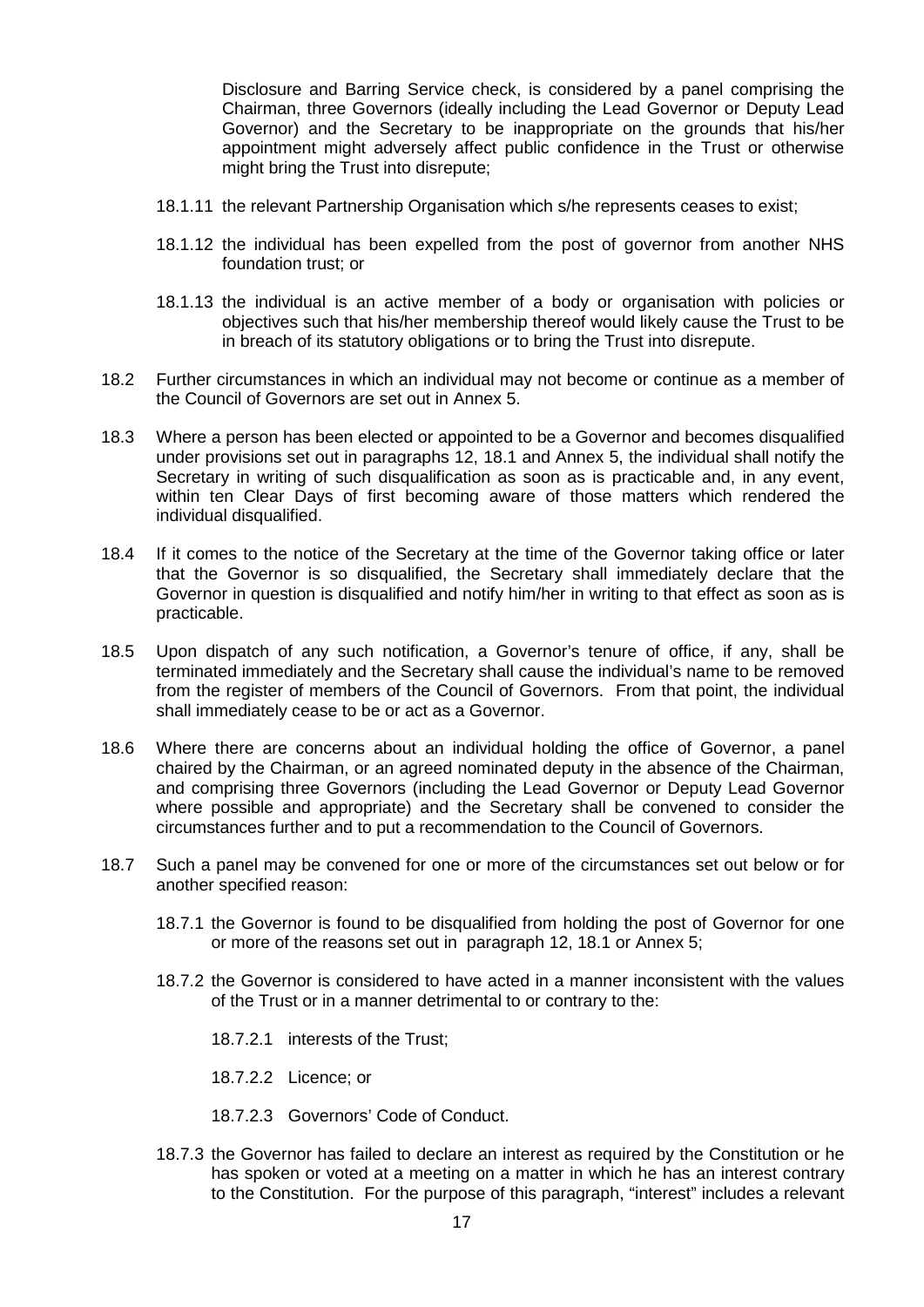and material interest, or a pecuniary, personal or family interest, whether that interest is direct or indirect; or

- 18.7.4 the Governor is found to be incapable, by reason of mental disorder, illness or injury, of managing and/or administering his/her property and/or affairs for the purposes of paragraph 18.7.1 above.
- 18.8 In considering whether an individual is incapable by reason of mental disorder, illness or injury of managing and/or administering his/her property and/or affairs, the panel (described above) shall take into account the provisions of the Mental Capacity Act 2005, or any statutory modification thereof, and shall be entitled to take appropriate professional advice from internal Trust advisors and/or external advisors as necessary.
- 18.9 The Governor, who is the subject of the panel's considerations, shall be given the opportunity to attend the meeting at which the concerns are to be considered and address the concerns directly. The Governor may also present evidence which s/he wishes the panel to consider when making their deliberations. The Governor may bring a companion to the panel meeting, provided that this companion does not act in a formal legal advisory capacity.
- 18.10 If the Governor fails to attend the meeting (described above) without due cause, the meeting may proceed in their absence. The decision to proceed in these circumstances will be at the sole discretion of the Chairman, or person chairing the meeting in the absence of the Chairman.
- 18.11 Where the panel deems that the Governor is ineligible for, or unfit to hold, the office of Governor, or that the Governor is incapable, by reason of mental disorder, illness or injury, of managing and/or administering his/her property and/or affairs, the Governor shall be immediately suspended from office and the panel shall make a recommendation to the next general meeting of the Council of Governors.
- 18.12 The Secretary shall inform the Governor of the recommendation of the panel and invite the Governor to attend the meeting of the Council of Governors at which the panel's recommendations are to be considered. The Governor shall be given the opportunity to attend the meeting and address the concerns directly. The Governor may also present evidence which s/he wishes the Council of Governors to consider before it makes its final decision.
- 18.13 At the meeting where the panel's recommendations are considered, the Council of Governors shall pass a resolution by a three-quarters majority of those members of the Council of Governors present and voting to either:
	- 18.13.1 disqualify the Governor from office on the grounds that s/he is either ineligible or unfit to hold the post of Governor; or
	- 18.13.2 temporarily suspend the Governor from office until such time as the Council of Governors, in its absolute discretion, considers the Governor to be capable of managing and/or administering his/her property and/or affairs; or
	- 18.13.3 disqualify the Governor from office where the Council of Governors, in its absolute discretion, considers the Governor to be permanently incapable of managing and/or administering his/her property and affairs; or
	- 18.13.4 remove the suspension of the Governor, should the Council of Governors not agree with the panel's recommendation.
- 18.14 The Secretary will duly inform the Governor of the decision of the Council of Governors.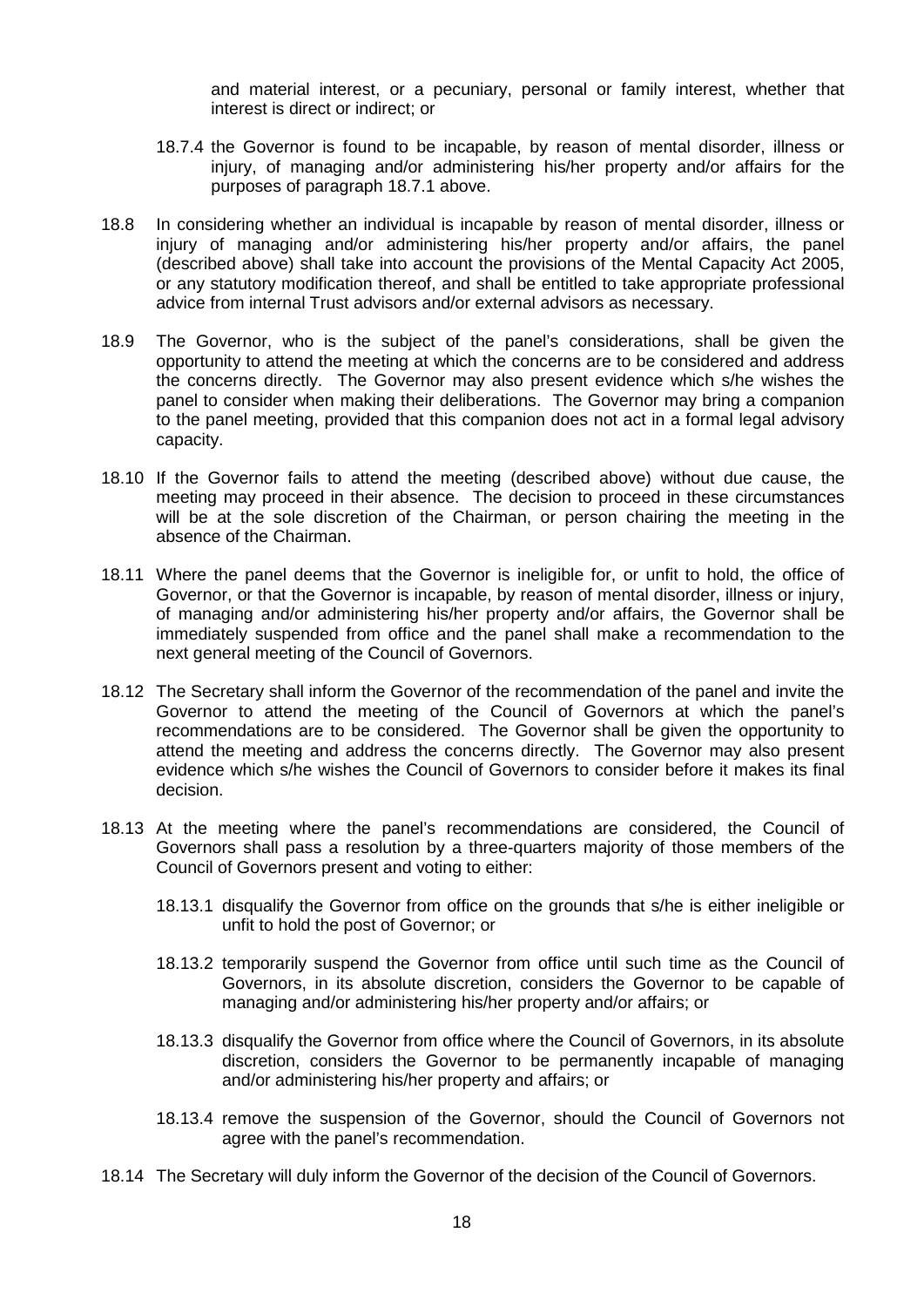- 18.15 Upon dispatch of any such notification, a Governor's tenure of office shall be terminated immediately and the Secretary shall cause the individual's name to be removed from the register of members of the Council of Governors. From that point, the individual shall immediately cease to be or act as a Governor.
- 18.16 A Governor whose office is terminated shall not be eligible to stand for re-election or reappointment to the Council of Governors for a period of three years from the termination date.
- 18.17 If a Governor fails to attend three out of four consecutive meetings, the Council of Governors may immediately expel the Governor in question by a three quarters majority in favour of those members of the Council of Governors present and voting unless the Council of Governors is satisfied that:
	- 18.17.1 the absence was due to a reasonable cause; and
	- 18.17.2 the Governor will be able to start attending meetings of the Council of Governors again within such a period as the other Governors consider reasonable.
- 18.18 Where a person has been elected or appointed as a Governor and becomes aware of a reason which prevents him/her from holding such office, the Governor shall immediately notify the Secretary and cease to be or act as a Governor.
- 18.19 A Governor may resign from office at any time during the term of that office by giving notice in writing to the Secretary. Where possible and appropriate, a resigning Governor should agree a notice period with the Secretary prior to resigning from office.

#### <span id="page-18-0"></span>**19.Council of Governors – roles and responsibilities**

- 19.1 The roles and responsibilities of the Council of Governors are:
	- 19.1.1 to appoint and, if appropriate, remove the Chair;
	- 19.1.2 to appoint and, if appropriate, remove the other non-executive directors;
	- 19.1.3 to decide the remuneration and allowances and other terms and conditions of office of the Chair and the other non-executive directors;
	- 19.1.4 to approve (or not) any new appointment of a chief executive;
	- 19.1.5 to appoint and, if appropriate, remove the Trust's Auditor;
	- 19.1.6 to receive the Trust's Annual Accounts, any report of the Auditor on them and the Annual Report at a members' meeting
	- 19.1.7 to hold the Non-Executive Directors individually and collectively to account for the performance of the Board of Directors;
	- 19.1.8 to represent the interests of the Members of the Trust as a whole and the interests of the public;
	- 19.1.9 to approve "significant transactions" as per section 52;
	- 19.1.10 to approve an application by the Trust to enter into a merger, acquisition, separation or dissolution as per section 52;
	- 19.1.11 to decide whether the Trust's non-NHS work would significantly interfere with its principal purpose as per section 3; and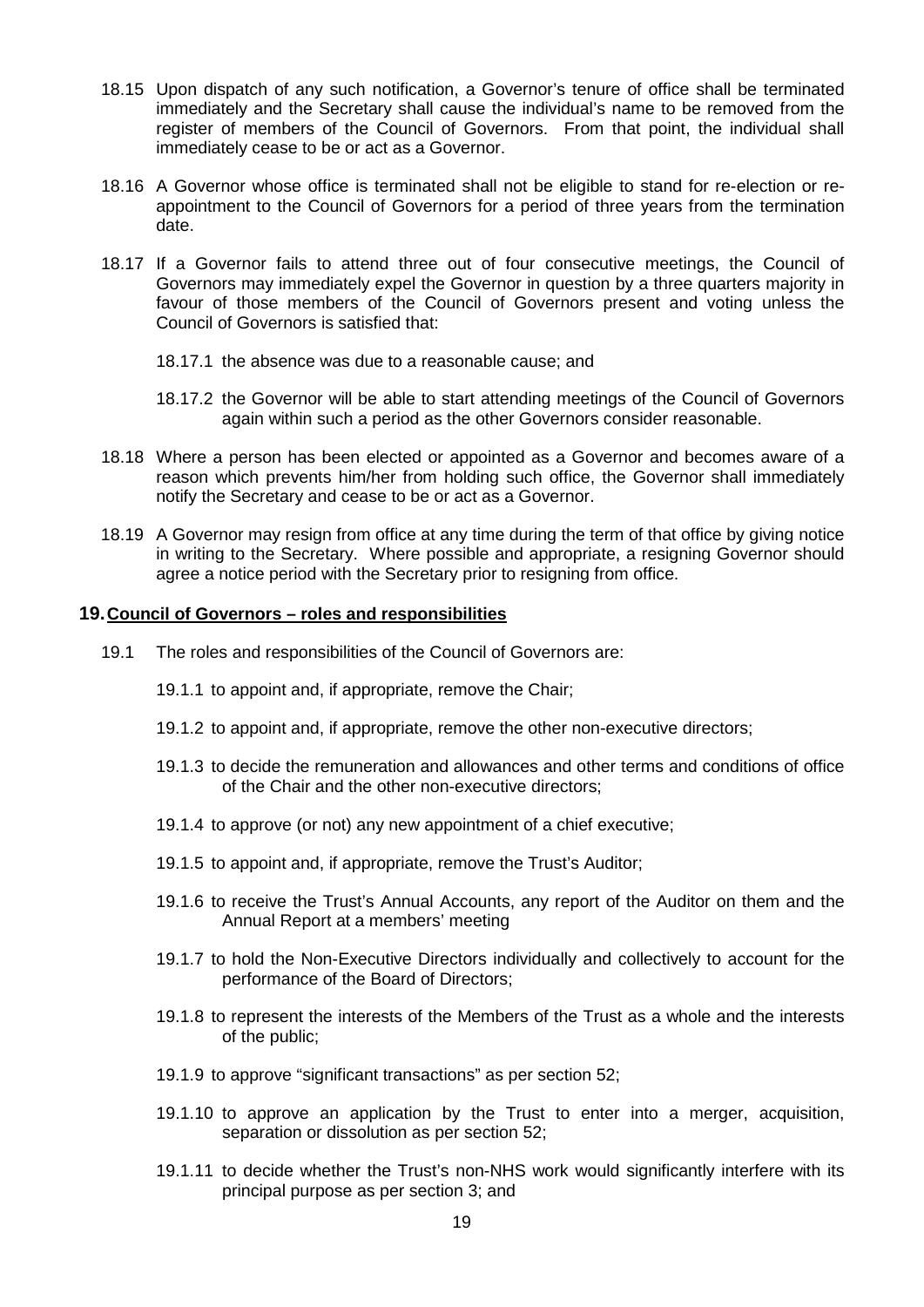19.1.12 to approve amendments to the Trust's constitution.

## <span id="page-19-0"></span>**20.Council of Governors – skills and knowledge**

20.1 The Trust must take steps to enable the Governors to be equipped with the skills and knowledge they require in their capacity as such, upon election and on an ongoing basis.

## <span id="page-19-1"></span>**21.Council of Governors – meetings of Governors**

#### **Admission of the Public**

21.1 Meetings of the Council of Governors shall be open to members of the public. Members of the public and representatives of the press may be excluded from a meeting for special reasons as set out in Annex 6.

#### **Calling Meetings**

- 21.2 Subject to paragraph 27 below, the Council of Governors is to meet at least four times per year. Meetings are to be held at such times and places as the Council of Governors may determine.
- 21.3 One of the Council of Governors' meetings shall be an annual meeting held no later than 30 September in each year (the "Annual Members' Meeting").
- 21.4 For the purposes of obtaining information about the Trust's performance of its functions or the Directors' performance of their duties (and deciding whether to propose a vote on the Trust's or Directors' performance), the Council of Governors may require one or more of the Directors to attend a meeting of the Council of Governors.
- 21.5 The Council of Governors may invite the Chief Executive, members of the Board of Directors or a representative of the Auditor or other advisors to attend and speak at a meeting of the Council of Governors.
- 21.6 Over and above the agreed schedule of general meetings of the Council of Governors set out in paragraph 1.13 in Annex 6, the Chairman of the Trust may call a meeting of the Council of Governors at any time in the event of special circumstances. Where possible and appropriate, the Chairman shall give at least ten Clear Days' notice of the meeting.
- 21.7 The Chairman of the Trust may call a meeting of the Council of Governors at any time after a requisition for that purpose, signed by at least half of the whole number of Governors, has been presented to him at the Trust headquarters. If the Chairman does not call a meeting within at least ten but not more than twenty Clear Days' notice after such a requisition has been presented to him, half the Governors or more may call a meeting.

#### **Notice of meetings and agenda**

- 21.8 General provisions relating to the notice of meetings and agenda are provided at Annex 6.
- 21.9 In the case of a meeting called by Governors in default of the Chairman, the notice shall be signed by those Governors and no such business shall be transacted at the meeting other than that specified in the notice.

#### **Conduct of meetings**

21.10 The Chairman of the Trust (i.e. the Chairman of the Board of Directors, appointed in accordance with the provisions of paragraph 32 below) or, in the Chairman's absence the Deputy Chairman (appointed in accordance with the provisions of paragraph 34 below), or in the Deputy Chairman's absence one of the Non-Executive Directors shall preside at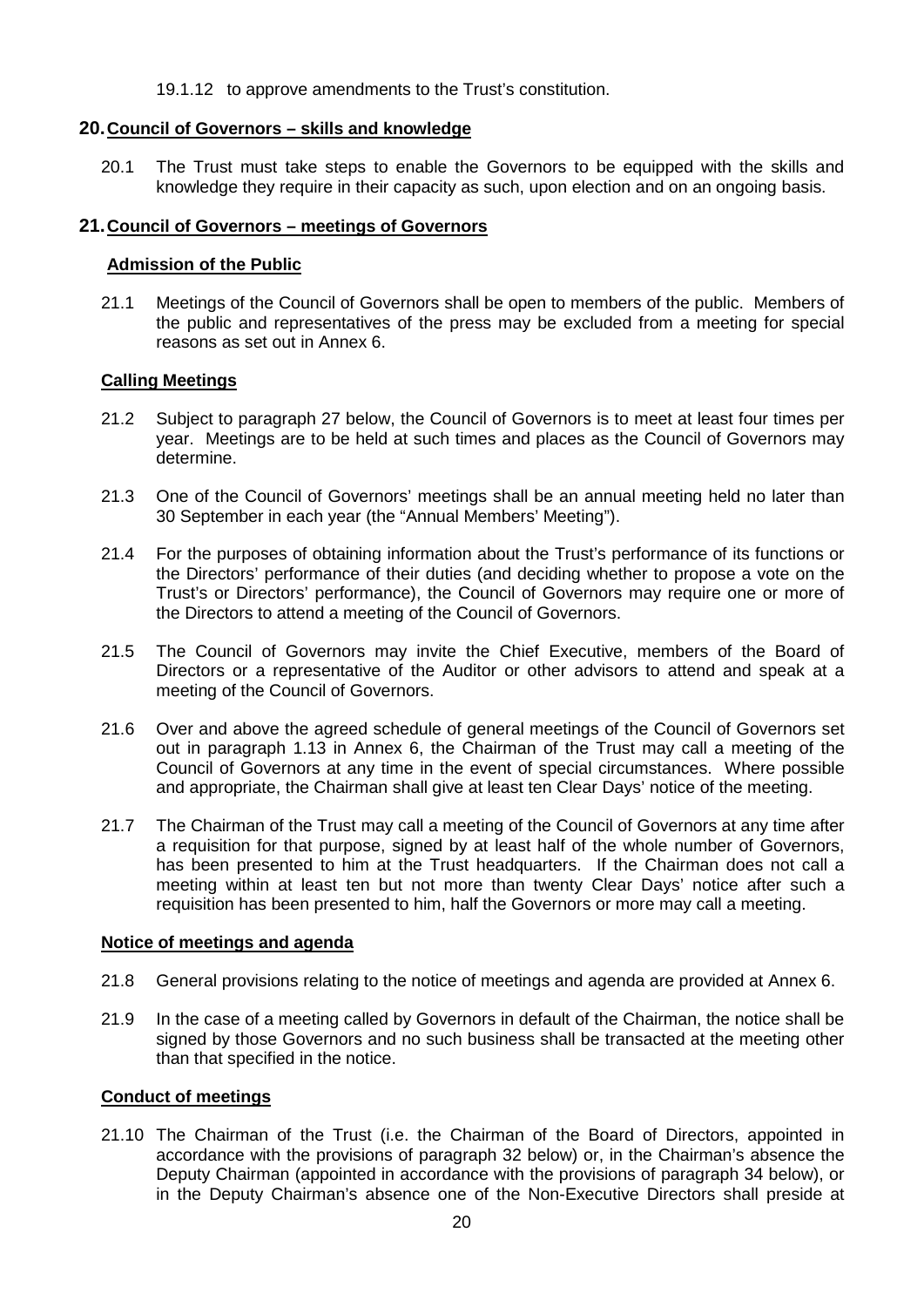meetings of the Council of Governors and be the Meeting Chairman.

- 21.11 If the Meeting Chairman has a conflict of interest in relation to the business being discussed, then the Vice Chair of the Council of Governors shall chair that part of the meeting. Should the Vice Chair not be present, the Lead Governor or Deputy Vice Chair/Deputy Lead Governor shall chair this part of the meeting.
- 21.12 The Council of Governors may appoint committees or groups consisting of its members to assist it in carrying out its functions but may not delegate any of its powers or functions to them. A committee or group so appointed may appoint its own working groups.
- 21.13 These committees or groups may include Directors or Officers of the Trust and/or outside advisors to help them in their tasks.
- 21.14 The Council of Governors may, through the Secretary, request that advisors assist them or any committee they appoint in carrying out their functions.
- 21.15 Annex 6 provides further provisions for the conduct of meetings of the Council of Governors.

#### **Voting**

- 21.16 Every question at a meeting of the Council of Governors shall be determined by a majority of votes of the Governors present. The only exception is a decision upon a significant transaction (including a proposed merger, dissolution or acquisition) where a majority of all Governors is required in order to pass the motion, not merely a majority of those attending the meeting where the matter is put to a vote. Further detail can be found in section 52.
- 21.17 In the case of the number of votes for and against a motion being equal, the Meeting Chairman shall have the casting vote.
- 21.18 Every Governor must make an annual declaration that s/he is qualified to vote at meetings of the Council of Governors. The Governor will do so in the form specified below:

*Declaration to the Secretary of the Mid and South Essex NHS Foundation Trust* 

#### *Elected Governors*

*"I hereby declare that I am, at the date of this declaration, a Member of the [Public / Staff] Constituency, and I am not prevented from being a member of the Council of Governors by reason of any provision of paragraph 8 of Schedule 7 to the 2006 Act or the Constitution."*

#### *Appointed Governors*

*"I hereby declare that I am at the date of this declaration a properly Appointed Governor and I am not prevented from being a member of the Council of Governors by reason of any provision of paragraph 8 of Schedule 7 to the 2006 Act or the Constitution."*

- 21.19 A Governor may not vote at a meeting of the Council of Governors unless, prior to the meeting, the Governor has made the declaration referred to in paragraph 21.19 above.
- 21.20 Each Governor must also notify the Secretary as soon as possible and provide a further declaration at any subsequent meeting if the Governor's circumstances have changed.
- 21.21 All Governors shall be deemed to have confirmed the declaration upon attending any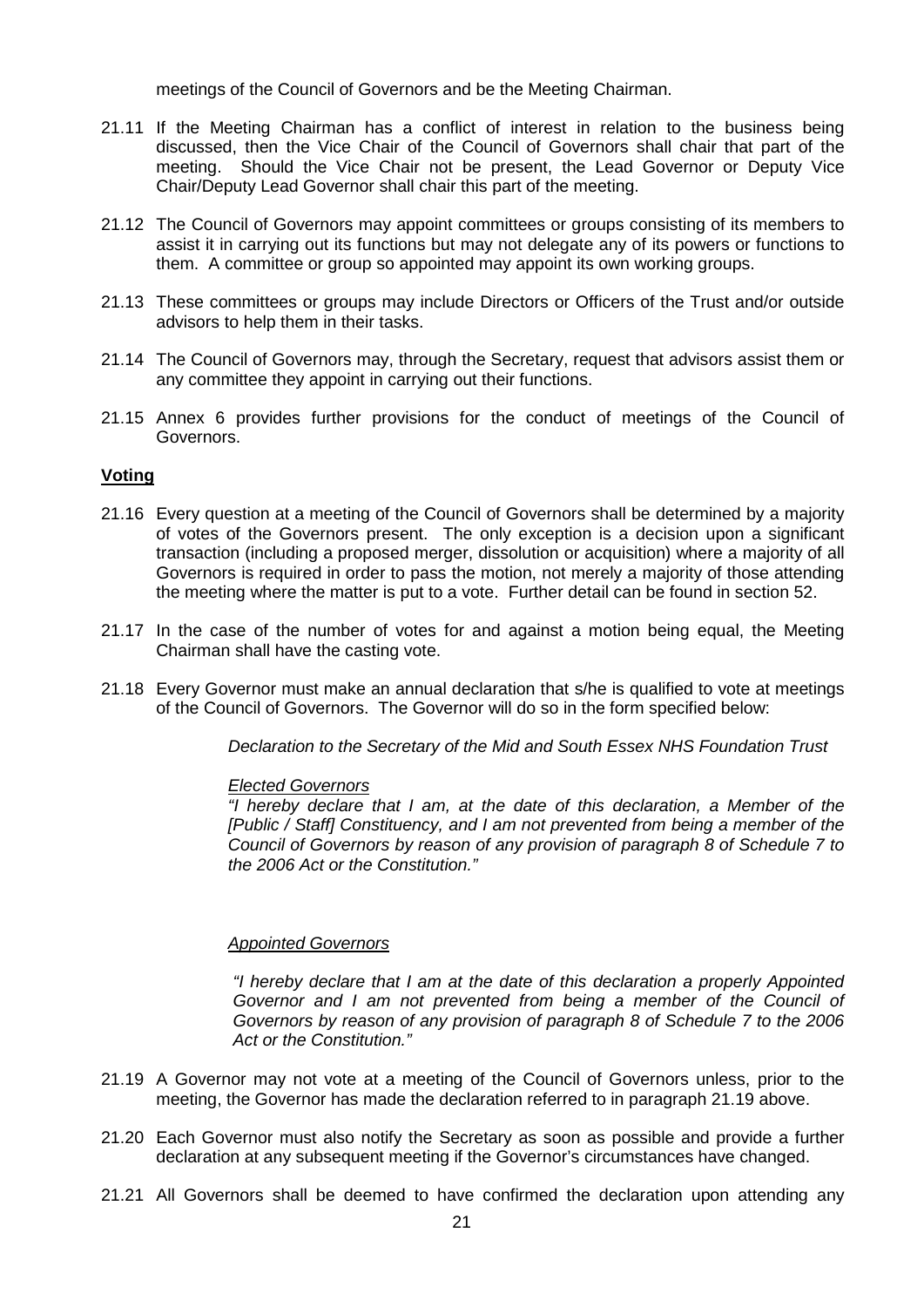subsequent meeting of the Council of Governors, and every agenda for meetings of the Council of Governors will draw this to the attention of Governors.

- 21.22 All questions put to the vote shall, at the discretion of the Meeting Chairman, be determined by show of hands.
- 21.23 In no circumstances may an absent Governor vote by proxy or in advance of the meeting. Absence is defined as being absent at the time of the vote.

#### **Electronic Participation and Voting in Council of Governor Meetings**

21.24 The Council of Governors may agree that Governors can participate in its meetings and vote on decisions by telephone, video or computer link or other such agreed means. Participation in a meeting and voting on decisions in this manner shall be deemed exceptional but shall constitute presence in person at the meeting. Express approval from the Chairman must be sought in advance. Further provisions which apply in these circumstances are set out in Annex 7.

## **Content and length of speeches**

21.25 General provisions relating to the content and length of speeches are provided at Annex 6.

#### **Quorum**

- 21.26 Any meeting of the Council of Governors requires a quorum of nine Governors, the majority of which shall be Public Governors.
- 21.27 If the Meeting Chairman or a Governor has been disqualified from participating in the discussion on any matter and/or from voting on any resolution by reason of the declaration of a conflict of interest (paragraphs 22, 38 and Annex 8), s/he shall no longer count towards the quorum. If a quorum is then not available for the discussion and/or the passing of a resolution on any matter, that matter may not be discussed further or voted upon at that meeting. Such a position shall be recorded in the minutes of the meeting. The meeting must then proceed to the next agenda item.
- 21.28 If at any meeting of the Council of Governors, there is no quorum present within 30 minutes of the time fixed for the start of the meeting, the meeting shall stand adjourned. The Secretary shall give notice of the date, time and place of the adjourned meeting and upon reconvening those present shall constitute a quorum.

#### <span id="page-21-0"></span>**22.Council of Governors - conflicts of interest of Governors**

- 22.1 If a Governor has a pecuniary, personal or family interest, whether that interest is actual or potential and whether that interest is direct or indirect, in any proposed contract or other matter which is under consideration or is to be considered by the Council of Governors, the Governor shall disclose the nature and extent of that interest to the members of the Council of Governors as soon as s/he becomes aware of it.
- 22.2 If a declaration under this paragraph proves to be, or becomes, inaccurate or incomplete, the Governor must make a further declaration before the Trust enters into the transaction or arrangement.
- 22.3 This paragraph does not require a declaration of an interest of which the Governor is not aware or where the Governor is not aware of the transaction or arrangement in question.
- 22.4 Any interests raised by the Governors in this way shall be recorded in the register of interests of the Governors.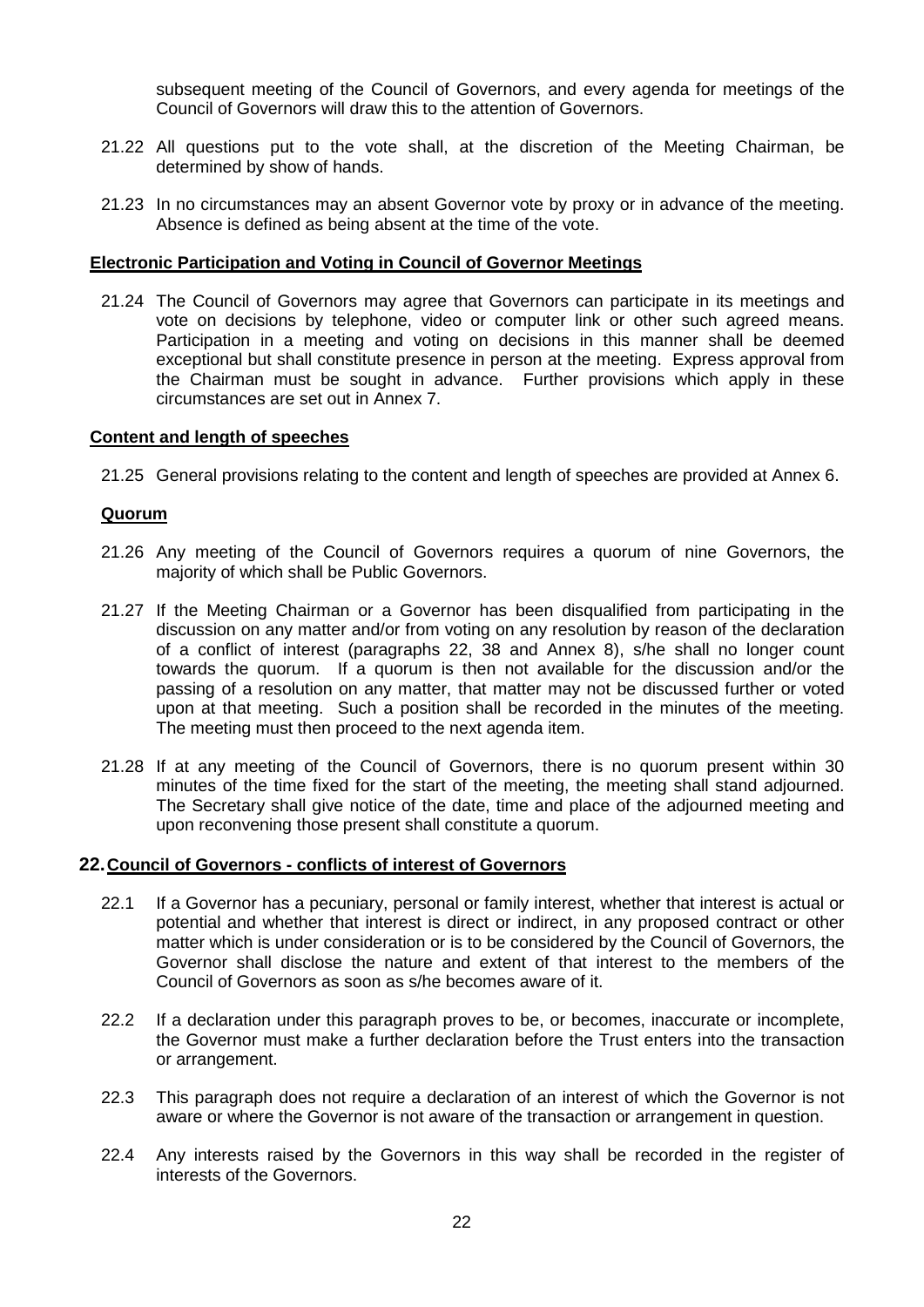- 22.5 Further provisions as to the circumstances in which a Governor must declare a conflict of interest are set out in Annex 8.
- 22.6 These shall include that the Governor shall not:
	- 22.6.1 be present, except with the permission of the Council of Governors, in any discussion of the matter;
	- 22.6.2 vote on the issue (and if by inadvertence they do remain and vote, their vote shall not be counted).

#### <span id="page-22-0"></span>**23.Council of Governors – remuneration, travel and other expenses**

- 23.1 Governors are not to receive remuneration from the Trust provided that this shall not prevent remuneration of Governors by their employer.
- 23.2 Subject to any Trust policy on the payment of expenses, the Trust may pay travelling and other expenses to members of the Council of Governors at rates determined by the Trust.

#### <span id="page-22-1"></span>**24.Council of Governors – referral to the panel**

24.1 In this paragraph, the panel means a panel of persons appointed by NHSI to which a governor of an NHS foundation trust may refer a question as to whether the Trust has failed or is failing:

24.1.1 to act in accordance with its constitution; or

24.1.2 to act in accordance with provision made by or under Chapter 5 of the 2006 Act.

- 24.2 A Governor may refer a question to the panel only if more than half of the members of the Council of Governors present and voting approve the referral at a general meeting of the Council of Governors.
- 24.3 Attention is drawn to the role of the Senior Independent Director (SID) as an individual to whom concerns can be addressed when the normal channels of contact with the Chair or the Chief Executive would be inappropriate, or where these routes have failed to resolve the concerns.

#### <span id="page-22-2"></span>**25.Meeting of the Council of Governors to consider the Annual Accounts and Reports**

- 25.1 The following documents are to be presented to the Council of Governors at the Annual Members' Meeting:
	- 25.1.1 the Annual Accounts;
	- 25.1.2 any report of the Auditor on them; and
	- 25.1.3 the Annual Report.

#### <span id="page-22-3"></span>**26.Annual Members' Meeting**

- 26.1 The Trust shall hold an annual meeting of its Members (the "Annual Members' Meeting"). The Annual Members' Meeting shall be open to all members of the public.
- 26.2 Notice of the Annual Members' Meeting shall be given:

26.2.1 to individual Members;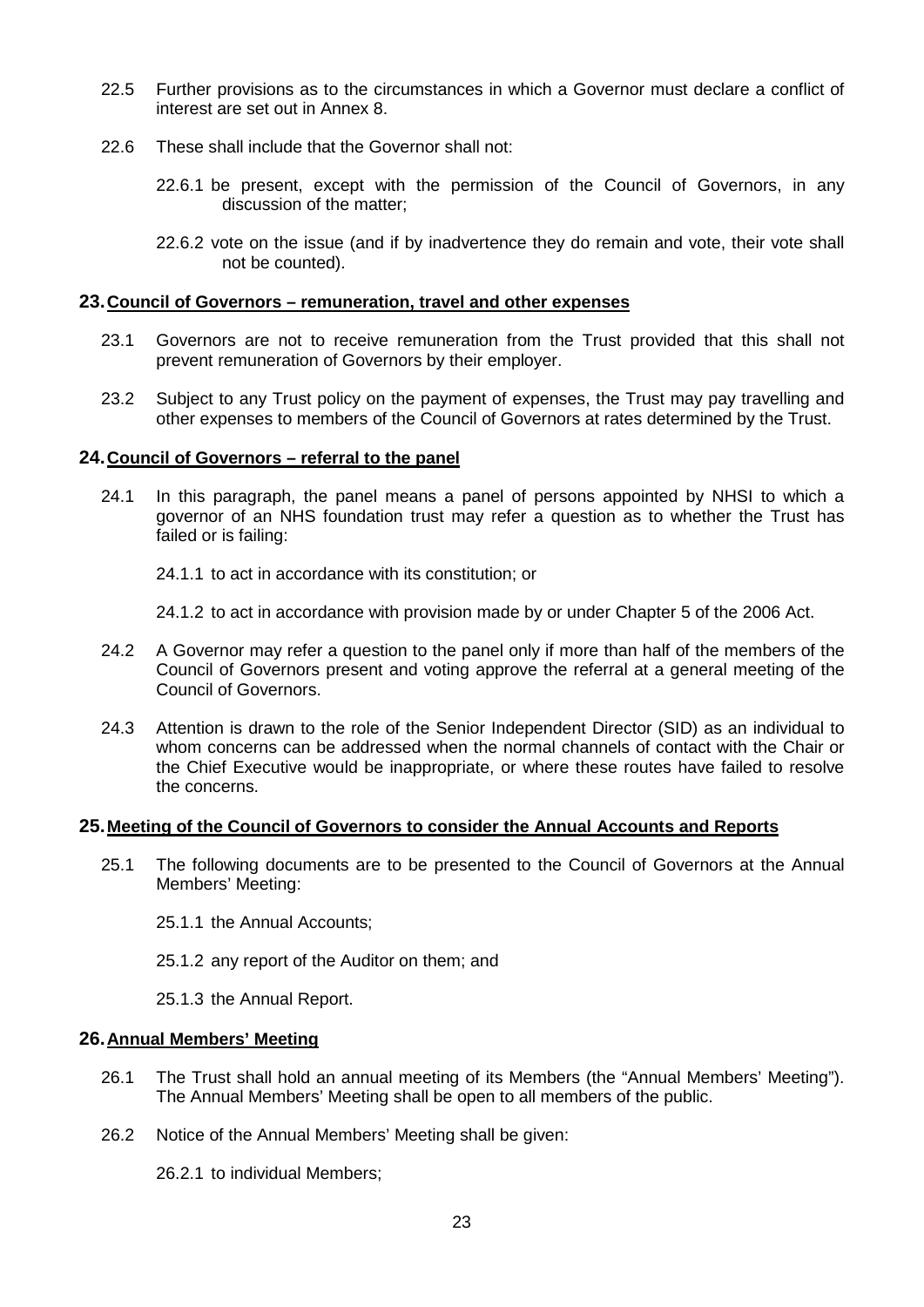26.2.2 through notices prominently displayed at the Trust's headquarters and at each of its sites; and

26.2.3 on the Trust's website.

- 26.3 The notice shall give the time, date and place of the meeting and indicate the business to be dealt with at the meeting.
- 26.4 In addition to the obligations set out in paragraph 26.5 below, the Council of Governors shall present to each Annual Members' Meeting:
	- 26.4.1 a report on steps taken to secure that, taken as a whole, the actual Membership of the Public Constituency is representative of those eligible for such Membership;
	- 26.4.2 the progress of the Membership Strategy and any changes to it;
	- 26.4.3 any changes to the structure of the Council of Governors or to the Non-Executive Directors on the Board of Directors.
	- 26.4.4 changes to the Council of Governors.
- 26.5 At least one member of the Board of Directors must attend each Annual Members' Meeting and present the following documents:
	- 26.5.1 the Annual Accounts;
	- 26.5.2 any report of the Auditor on them; and
	- 26.5.3 the Annual Report.
- 26.6 Arrangements for the Annual Members' Meeting shall be carried out in accordance with arrangements for meetings of the Council of Governors except that the quoracy shall be the Chairman (or Deputy Chairman) and at least twenty Members.

#### <span id="page-23-0"></span>**27.Combined Meetings of Members and Governors**

27.1 The Trust may combine a meeting of the Council of Governors convened for the purposes of paragraph 25.1 above with the Annual Members' Meeting above.

#### <span id="page-23-1"></span>**28.Special Members' Meeting**

- 28.1 Notwithstanding any provisions contained in this Constitution regarding meetings of the Council of Governors, the Annual Members' Meetings or meetings of the Board of Directors, the Board of Directors or the Council of Governors may resolve to call special meetings of the Trust for the benefit of its Members (a "Special Members' Meeting") for the purpose of providing Members with information and to offer Members an opportunity to provide feedback to the Trust.
- 28.2 Special Members' Meetings shall be open to all Members of the Trust, Governors, Directors and representatives of the Auditor and any external consultant as well as members of the general public and representatives of the press unless determined otherwise.
- 28.3 Notwithstanding the provisions of paragraph 28.1 above, the Board of Directors or Council of Governors may invite to attend a Special Members' Meeting any experts or advisors whose attendance they consider to be in the best interests of the Trust.
- 28.4 Arrangements for the Special Members' Meeting shall be carried out in accordance with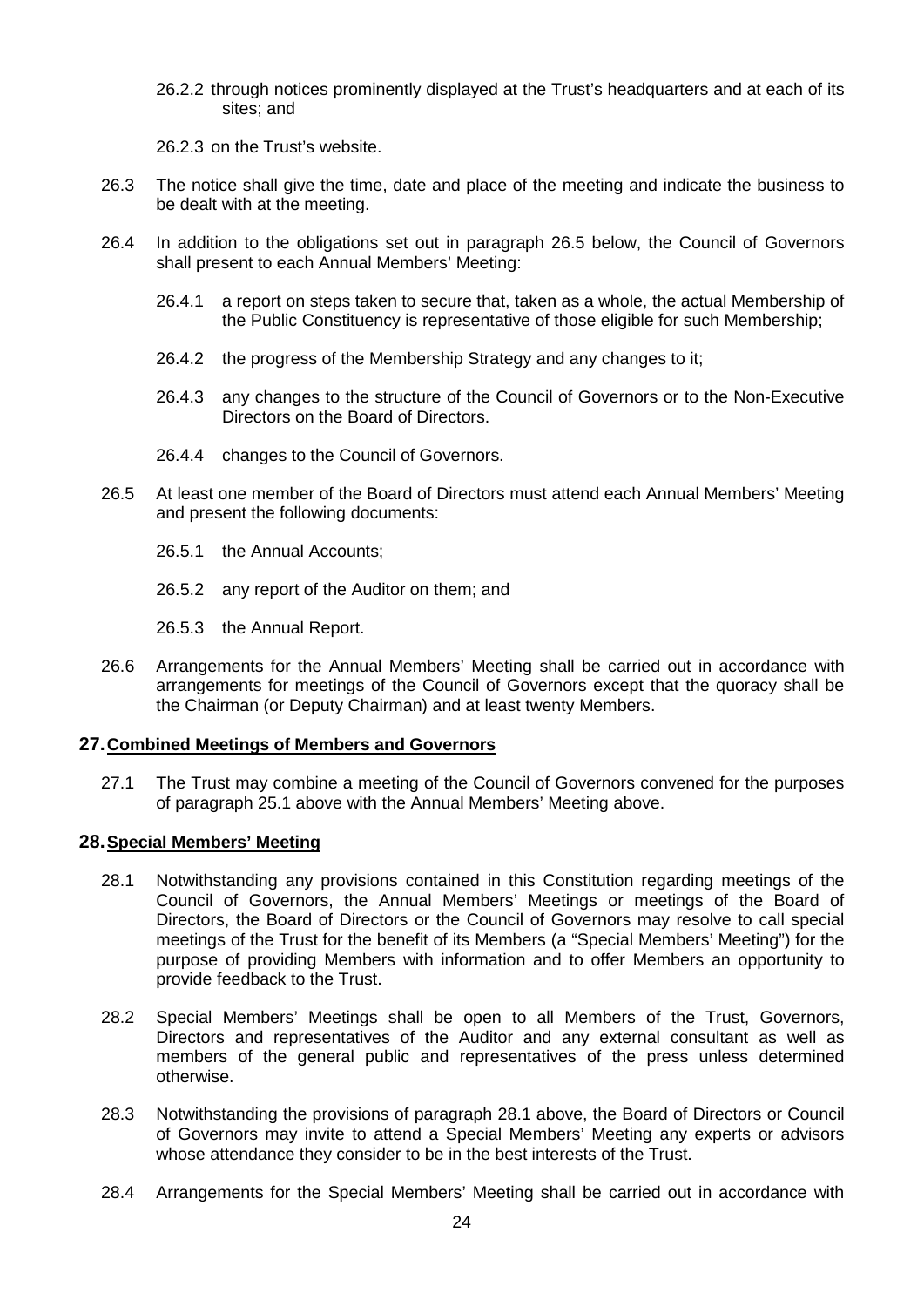arrangements for meetings of the Council of Governors except that the quoracy shall be the same as that for the Annual Members' Meeting (see section 21.26).

#### <span id="page-24-0"></span>**29.Board of Directors – composition**

- 29.1 The Trust is to have a Board of Directors, which shall comprise both Executive and Non-Executive Directors.
- 29.2 The Board of Directors is to comprise:
	- 29.2.1 a non-executive Chairman;
	- 29.2.2 up to eight other Non-Executive Directors; and
	- 29.2.3 up to twelve Executive Directors, comprising of up to six voting Executive Directors and up to six non-voting Executive Directors.
- 29.3 One of the Executive Directors shall be the Chief Executive.
- 29.4 The Chief Executive shall be the Accounting Officer.
- 29.5 One of the Executive Directors shall be the designated Deputy Chief Executive
- 29.6 One of the Executive Directors shall be the chief finance officer.
- 29.7 One of the Executive Directors is to be a registered medical practitioner or a registered dentist (within the meaning of the Dentists Act 1984).
- 29.8 One of the Executive Directors is to be a registered nurse or a registered midwife.
- 29.9 The validity of any act of the Trust is not affected by any vacancy among the Directors or by any defect in the appointment of any Director.
- 29.10 Subject to the provisions of paragraphs 29.1 to 29.7 above, the Board of Directors shall determine any change in the number of Directors, provided that any change in the number shall be in the range set out at paragraph 29.2 above. The Council of Governors shall be consulted if the changes relate to the Non-Executive Directors.
- 29.11 In the event that the number of Non-Executive Directors (including the Chairman) is equal to the number of Executive Directors, the Chairman (and in his absence the Deputy Chairman) shall have the casting vote at meetings of the Board of Directors.

#### <span id="page-24-1"></span>**30.Board of Directors – general duty**

30.1 The general duty of the Board of Directors and of each Director individually, is to act with a view to promoting the success of the Trust so as to maximise the benefits for the Members of the Trust as a whole and for the public.

## <span id="page-24-2"></span>**31.Board of Directors – qualification for appointment as a Non-Executive Director**

- 31.1 A person may be appointed as a Non-Executive Director only if the individual is:
	- 31.1.1 a Member of a Public Constituency; or
	- 31.1.2 not disqualified by virtue of paragraph 36 or Annex 5 below.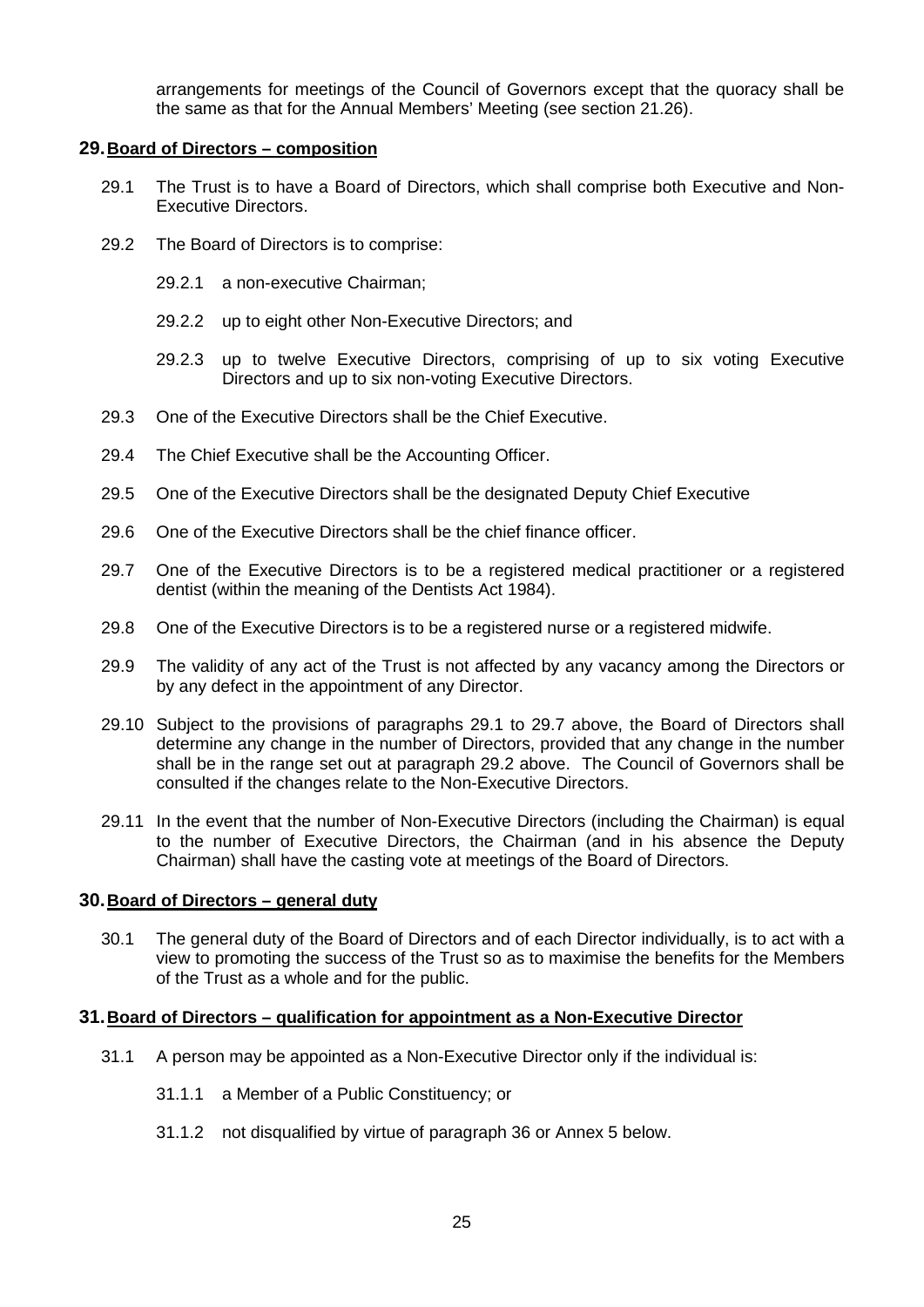## <span id="page-25-0"></span>**32.Board of Directors – appointment of the Chairman and other Non-Executive Directors**

- 32.1 The Council of Governors at a meeting of the Council of Governors shall appoint the Chairman of the Trust and the other Non-Executive Directors, taking into account the views of the Board of Directors on the qualities, skills and experience required for each position. A recommendation will be made to the Council of Governors by the Appointments Committee for Non-Executive Directors and the Chairman.
- 32.2 The Chairman and Non-Executive Directors shall be appointed for a period of office of up to three years subject to paragraph 32.3. The terms of office can be extended for a second term of three years subject to paragraph 32.4.
- 32.3 Non-Executive Directors shall be appointed in accordance with a process agreed by the Appointments Committee for Non-Executive Directors and Chairman on behalf of the Council of Governors.
- 32.4 An existing Non-Executive Director nearing the end of a term of office shall be considered for a further term subject to the following:
	- 32.4.1 a satisfactory appraisal of performance which confirms that that the Non-Executive Director continues to be effective;
	- 32.4.2 that the Non-Executive Director is willing to complete a further term of office and is not precluded by paragraph 32.2 by virtue of time already served;
		- 32.4.3 that the Non-Executive Director continues to show commitment to the role;
		- 32.4.4 that the Non-Executive Director meets the person specification drawn up by the Appointments Committee for Non-Executive Directors and the Chairman which sets out the personal and professional qualities needed.
- 32.5 Should the Council of Governors decide to advertise externally for a Non-Executive Director, the person specification referred to in 32.4.4 shall be used.
- 32.6 When advertising for a vacancy, the Appointments Committee for Non-Executive Directors and the Chairman shall follow a process which involves advertising for the vacancy, shortlisting against the specification and interviewing candidates. In the case of appointing a Non-Executive Director, the interview panel will include at least one Public Governor and the Chairman. In the case of appointing the Chairman, the interview panel will include at least one Public Governor.
- 32.7 The Appointments Committee for Non-Executive Directors and the Chairman may use the services of internal and external advisors to support them with the recruitment of and selection of new Non-Executive Directors, including the Chairman. These services shall be requested through the Secretary.
- 32.8 From time to time and not less than every three years, the Board of Directors and the Council of Governors will work together to consider the skills and experience required amongst the Non-Executive Directors. When considering this, the Council of Governors will have due regard to the Trust's Membership Strategy.

## <span id="page-25-1"></span>**33.Board of Directors – suspension and removal of the Chairman and other Non-Executive Directors**

33.1 Suspension or removal of the Chairman or another Non-Executive Director shall require a resolution to be submitted by three-quarters of the members of the Council of Governors.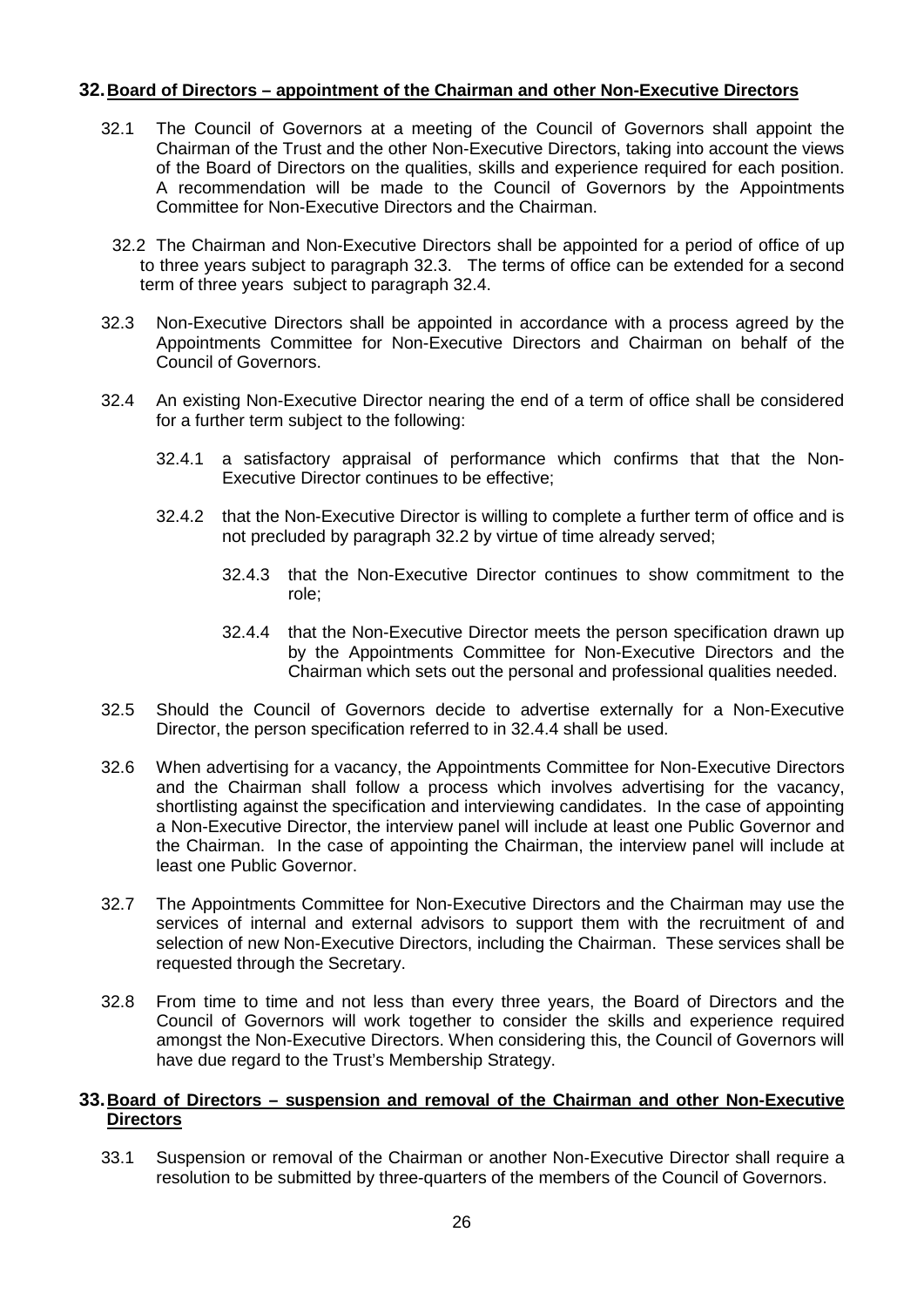- 33.2 The Governor sponsoring the resolution shall set out in writing the reasons in support of the resolution. At the meeting of the Council of Governors where the resolution is to be considered and voted upon, the Chairman or other Non-Executive Director, who is the subject of the resolution, shall be given the opportunity to respond to the reasons given. If the individual fails to attend the meeting without due cause, the meeting may proceed in their absence. The decision to proceed in these circumstances shall be at the sole discretion of the Meeting Chairman.
- 33.3 Suspension or removal of the Chairman or another Non-Executive Director shall require the approval of three quarters of the members of the Council of Governors.
- 33.4 During any meeting of the Council of Governors at which the Chairman may be suspended or removed, the Senior Independent Director shall preside, or if the Senior Independent Director is absent from the meeting or is absent temporarily on the grounds of a conflict of interest, another Non-Executive Director shall preside.
- 33.5 In making the decision to remove the Chairman or another Non-Executive Director, the Council of Governors shall take into account the results of the annual appraisal concerning the individual in question. The Council of Governors shall also remove or suspend a Non-Executive Director in consultation with the Chairman (if the matter concerns another Non-Executive Director) or the Senior Independent Director (if the matter concerns the Chairman).
- 33.6 If any resolution to remove either the Chairman or another Non-Executive Director is not approved at the meeting of the Council of Governors where the matter was considered, no further resolution can be put forward to remove such Non-Executive Director, or the Chairman, which is based on the same reasons, within twelve calendar months of the date of the meeting at which the resolution was considered.
- 33.7 Suspension is a temporary measure which shall be used to prevent a Non-Executive Director from exercising his/her function pending the completion of an investigation or removal from office.
- 33.8 The Council of Governors may use the power of suspension in the following circumstances:
	- 33.8.1 where the Trust is in receipt of information which gives cause for concern about the Non-Executive Director continuing to hold office because of its effect on the reputation of the Trust or on the integrity of the role of Non-Executive Director;
	- 33.8.2 where there is sufficient evidence to warrant removal from office but before removal takes effect;
	- 33.8.3 where there is an allegation of fraud or other impropriety or other alleged misconduct that would require the Non-Executive Director to be suspended to protect patients, staff or public funds.

#### <span id="page-26-0"></span>**34.Board of Directors – appointment of Deputy Chairman and Senior Independent Director**

- 34.1 The Council of Governors at a meeting of the Council of Governors shall appoint one of the Non-Executive Directors as a Deputy Chairman. This shall be done in consultation with the Board of Directors and following a recommendation from the Chairman.
- 34.2 If the Chairman is unable to discharge his/her functions as the Chairman of the Trust, the Deputy Chairman will be the "acting Chairman" until such time as the Chairman is able to discharge his/her functions as Chairman or a new Chairman is appointed by the Council of Governors in accordance with paragraph 32 above.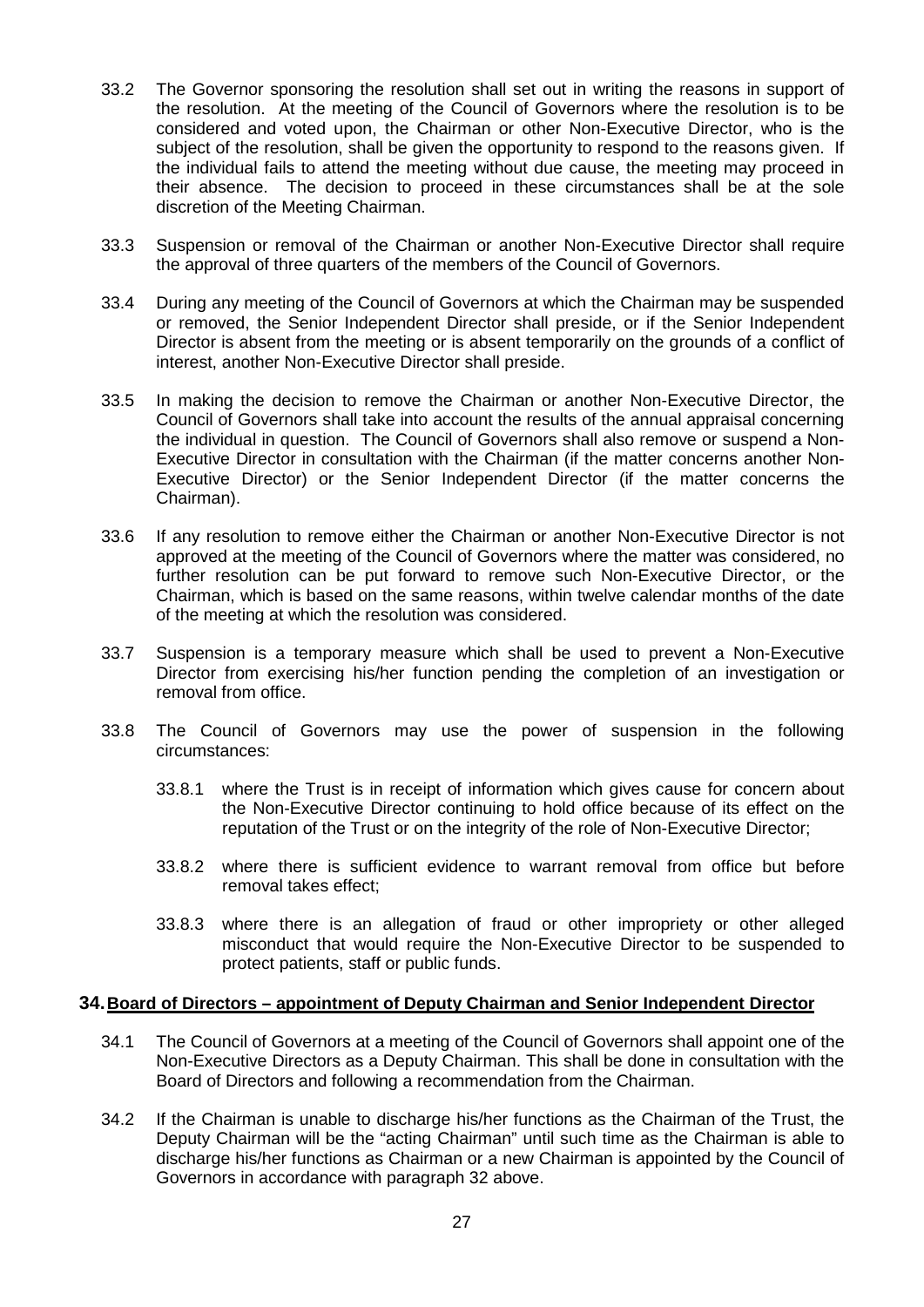- 34.3 The Board of Directors shall appoint one of the Non-Executive Directors to be the Senior Independent Director in consultation with the Council of Governors.
- 34.4 The Senior Independent Director should not be the Deputy Chairman.
- 34.5 A Non-Executive Director appointed as either the Deputy Chairman or the Senior Independent Director shall be so for a period consistent with his/her existing term of office as a Non-Executive Director.
- 34.6 A Non-Executive Director so appointed may at any time resign from the office of Deputy Chairman or Senior Independent Director by giving notice in writing to the Chairman and the Secretary.

#### <span id="page-27-0"></span>**35.Board of Directors - appointment and removal of the Chief Executive and other Executive Directors**

- 35.1 The Non-Executive Directors shall appoint or remove the Chief Executive, acting through the Remuneration and Nominations Committee (RemNom) of the Trust.
- 35.2 The appointment of the Chief Executive shall require the approval of the Council of Governors.
- 35.3 A committee consisting of the Chairman, the Chief Executive and the other Non-Executive Directors shall appoint or remove the other Executive Directors.

#### <span id="page-27-1"></span>**36.Board of Directors – disqualification**

- 36.1 The following may not become or continue as a member of the Board of Directors:
	- 36.1.1 a person who is an executive or non-executive director or governor of another NHS foundation trust, other Health Service Body, or a body corporate which presents a conflict of interest with the affairs of the Trust which cannot be resolved.
	- 36.1.2 a person who is a member of the Trust's Council of Governors.
	- 36.1.3 a person who is incapable by reason of a mental disorder, illness or injury of managing and/or administering his/her property and/or affairs. In considering whether an individual is incapable by reason of mental disorder, illness or injury of managing and/or administering his/her property and/or affairs, the provisions of the Mental Capacity Act 2005, or any statutory modification thereof, shall be taken into account. Further internal or external advice shall be sought where necessary.
	- 36.1.4 a person who has refused, without reasonable cause, to fulfil any training requirement established by the Board of Directors.
	- 36.1.5 on the basis of disclosures obtained through an application to the Disclosure and Barring Service, a person who is not considered suitable by the Chairman on the grounds that his/her appointment might adversely affect public confidence in the Trust or otherwise might bring the Trust into disrepute;
	- 36.1.6 a person who has failed to sign and deliver to the Secretary a statement in the form required by the Trust confirming acceptance of the Directors' Code of Conduct.
- 36.2 Further circumstances in which an individual may not become a member of the Board of Directors are set out in Annex 5.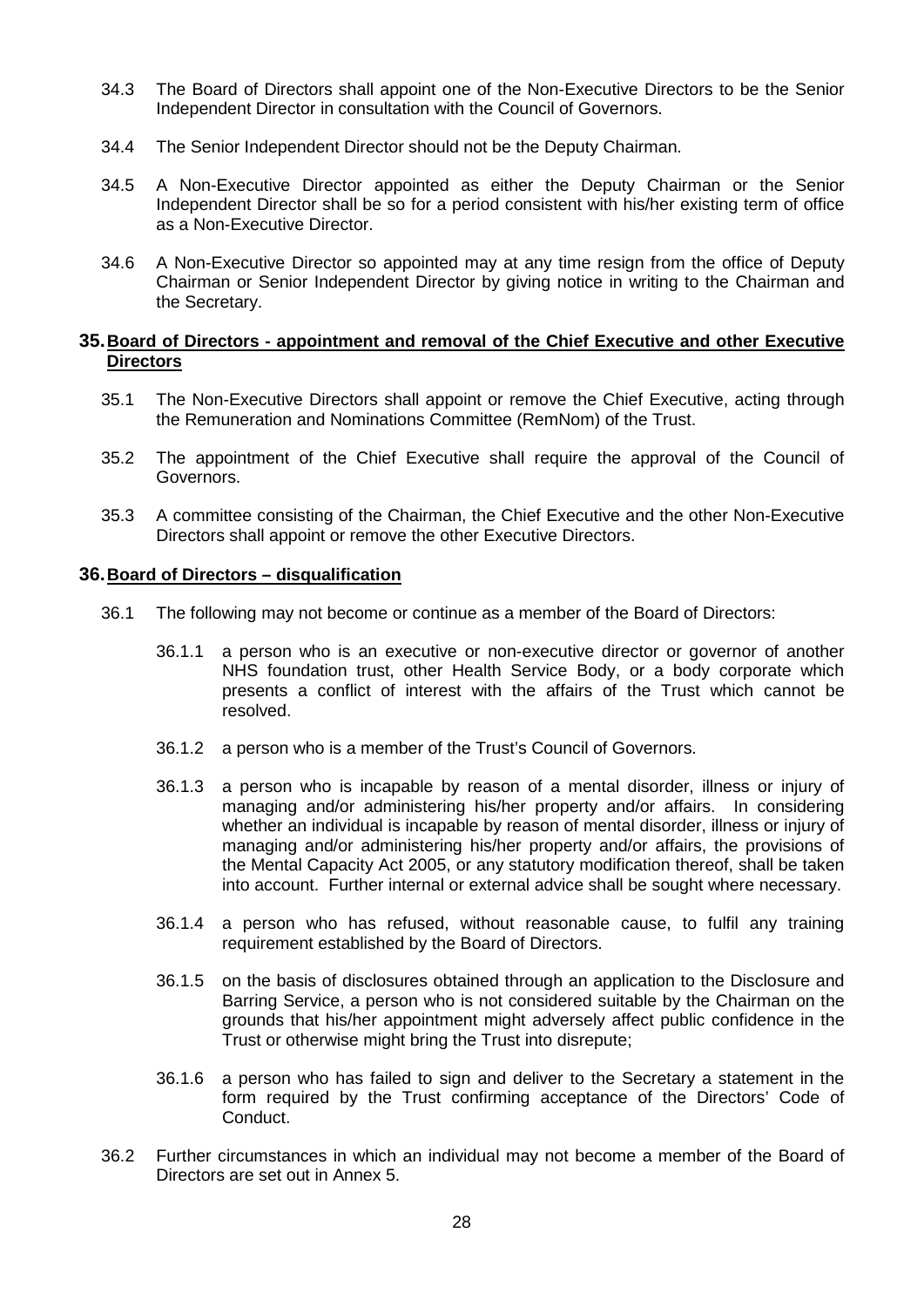## <span id="page-28-0"></span>**37.Board of Directors – meetings**

- 37.1 Meetings of the Board of Directors shall be open to members of the public. Members of the public may be excluded from a meeting for special reasons as set out in Annex 6.
- 37.2 Five Directors including not less than two Executive Directors and not less than two Non-Executive Directors shall form a quorum.
- 37.3 Decisions arising at a meeting of the Board of Directors shall be decided by a majority of votes. In the case of an equality of votes, the Chairman shall have the casting vote.
- 37.4 The Board of Directors may agree that Directors can participate in its meetings or vote by telephone, video or computer link or other such agreed means. Participation in a meeting or voting in this manner shall constitute presence in person at the meeting. Further provisions which may apply in these circumstances are set out in Annex 7.
- 37.5 In the absence of the Chairman of the Trust or the Deputy Chairman, one of the other Non-Executive Directors in attendance shall chair meetings of the Board of Directors.
- 37.6 Before holding a meeting, the Board of Directors must send a copy of the agenda of the meeting to the members of the Council of Governors. As soon as practicable after holding a meeting, the Board of Directors must send a copy of the minutes of the meeting to the members of the Council of Governors.
- 37.7 Governors shall be able to ask questions at an appropriate part of a meeting of the Board of Directors. Members of the public wishing to raise a question at a Board of Directors' meeting shall submit their question in writing to the Secretary, two Clear Days in advance of the meeting.
- 37.8 The Chairman may choose to invoke the provisions of the Public Bodies (Admission to Meetings) Act 1960 where he or she considers that the discussion of specific issues in public session could be prejudicial to the public interest. It is expected that this facility will be exercised sparingly and that any decisions to discuss or resolve matters in closed session should be auditable and that those decisions should be reported in public session as soon as the reason for withholding it from the public domain no longer applies.

## <span id="page-28-1"></span>**38.Board of Directors - conflicts of interest of Directors**

- 38.1 The duties that a Director of the Trust has by virtue of being a Director include in particular:
	- 38.1.1 a duty to avoid a situation in which the Director has (or can have) a direct or indirect interest that conflicts (or possibly may conflict) with the interests of the Trust.
	- 38.1.2 a duty not to accept a benefit from a third party by reason of being a Director or doing (or not doing) anything in that capacity.
- 38.2 The duty referred to in sub-paragraph 38.1.1 is not infringed if:
	- 38.2.1 the situation cannot reasonably be regarded as likely to give rise to a conflict of interest; or
	- 38.2.2 the matter has been authorised in accordance with the Constitution.
- 38.3 The duty referred to in sub-paragraph 38.1.2 is not infringed if acceptance of the benefit cannot reasonably be regarded as likely to give rise to a conflict of interest.
- 38.4 In sub-paragraph 38.1.2, "third party" means a person other than: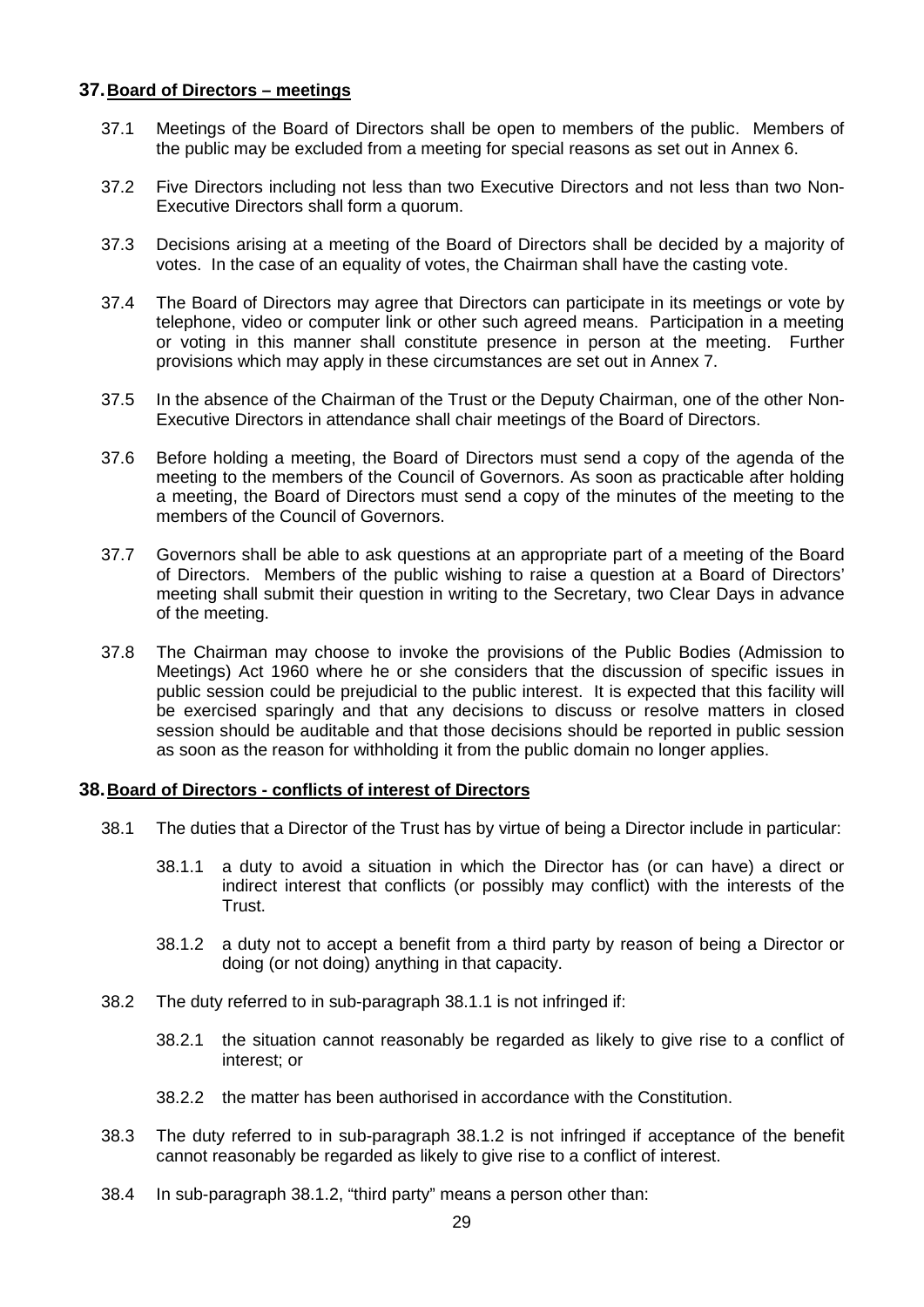38.4.1 the Trust; or

38.4.2 a person acting on its behalf.

- 38.5 If a Director of the Trust has in any way a relevant and material interest or a direct or indirect interest in a proposed transaction or arrangement with the Trust, the Director must declare the nature and extent of that interest to the other Directors. This shall be recorded in the register of interests of the Directors.
- 38.6 If a declaration under this paragraph proves to be, or becomes inaccurate or incomplete, a further declaration must be made.
- 38.7 Any declaration required by this paragraph must be made before the Trust enters into the transaction or arrangement.
- 38.8 This paragraph does not require a declaration of an interest of which the Director is not aware or where the Director is not aware of the transaction or arrangement in question.
- 38.9 A Director need not declare an interest:
	- 38.9.1 if it cannot reasonably be regarded as likely to give rise to a conflict of interest;
	- 38.9.2 if, or to the extent that, the directors are already aware of it;
	- 38.9.3 if, or to the extent that, it concerns terms of the director's appointment that have been or are to be considered by:
		- 38.9.3.1 a meeting of the Board of Directors; or
		- 38.9.3.2 by a committee of the Directors appointed for the purpose under the Constitution.
- 38.10 Any interests raised by the Directors in this way shall be recorded in the register of interests of the Directors.
- <span id="page-29-0"></span>38.11 A matter shall have been authorised for the purposes of paragraph 38.2.2 if:
	- 38.11.1 the Directors, in accordance with the requirements set out in this paragraph 38.11, authorise any matter or situation proposed to them by any Director which would, if not authorised, involve a Director (an "Interested Director") breaching his/her duty under paragraph 38.1.1 above to avoid conflicts of interest (a "Conflict").
	- 38.11.2 Any authorisation under this paragraph will be effective only if:
		- 38.11.2.1 the matter in question shall have been proposed by any Director for consideration in the same way that any other matter may be proposed to the Directors under the provisions of this Constitution or in such other manner as the Directors may determine;
		- 38.11.2.2 any requirement as to the quorum for consideration of the relevant matter is met without counting the Interested Director or any other Interested Director; and
		- 38.11.2.3 the matter was agreed to without the Interested Director voting or would have been agreed to if the Interested Director's and any other Interested Director's vote had not been counted.
	- 38.11.3 Any authorisation of a Conflict under this paragraph may (whether at the time of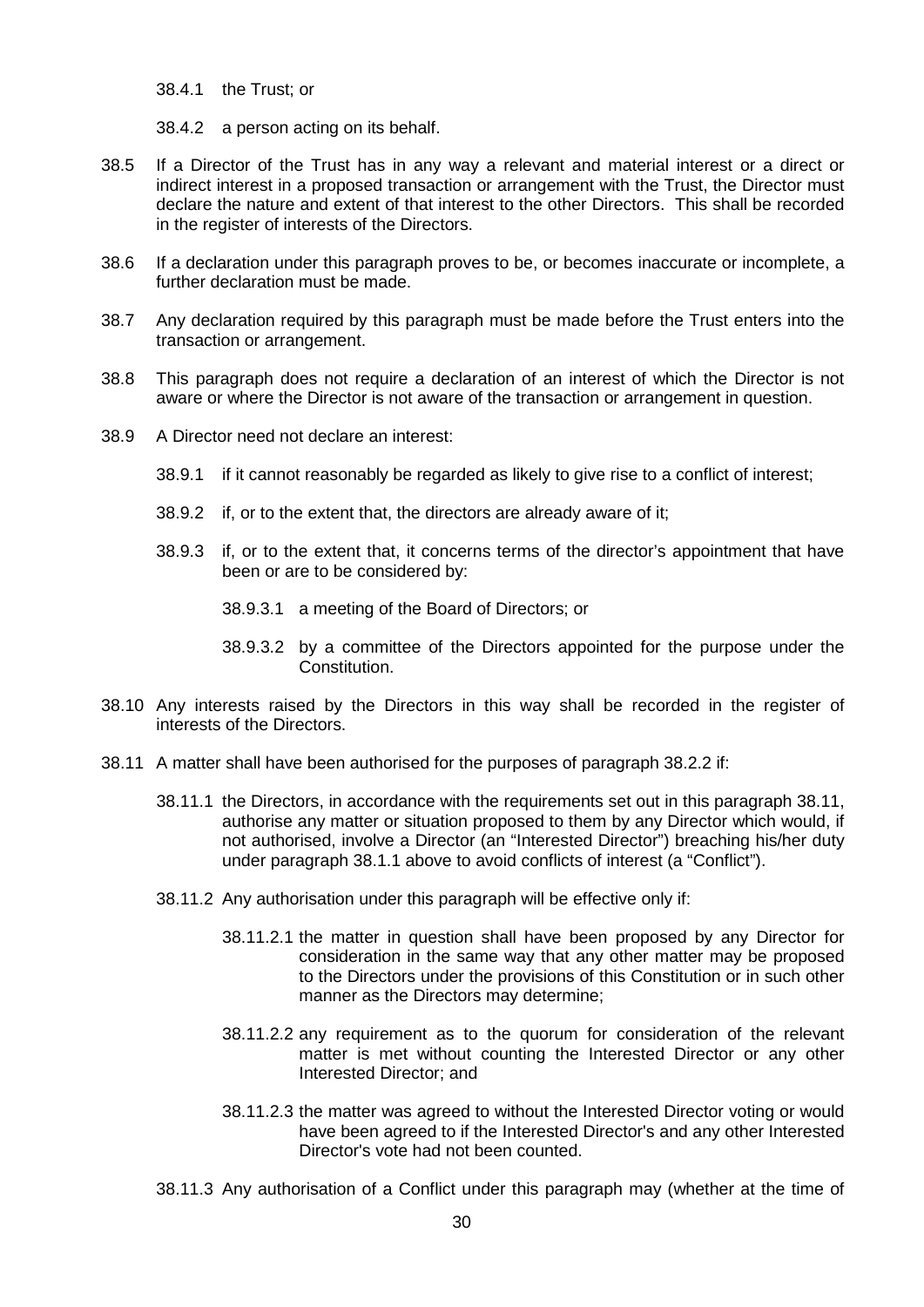giving the authorisation or subsequently):

- 38.11.3.1 extend to any actual or potential conflict of interest which may reasonably be expected to arise out of the Conflict so authorised;
- 38.11.3.2 provide that the Interested Director be excluded from the receipt of documents and information and the participation in discussions (whether at meetings of the Directors or otherwise) related to the Conflict;
- 38.11.3.3 provide that the Interested Director shall or shall not be an eligible Director in respect of any future decision of the Directors in relation to any resolution related to the Conflict;
- 38.11.3.4 impose upon the Interested Director such other terms for the purposes of dealing with the Conflict as the Directors think fit;
- 38.11.3.5 provide that, where the Interested Director obtains, or has obtained (through his/her involvement in the Conflict and otherwise than through his/her position as a Director of the Trust) information that is confidential to a third party, the Director will not be obliged to disclose that information to the Board of Directors, or to use it in relation to the Trust's affairs where to do so would amount to a breach of that confidence; and
- 38.11.3.6 permit the Interested Director to absent himself/herself from the discussion of matters relating to the Conflict at any meeting of the Directors and be excused from reviewing papers prepared by, or for, the Directors to the extent they relate to such matters.
- 38.11.4 Where the Directors authorise a Conflict, the Interested Director will be obliged to conduct himself/herself in accordance with any terms imposed by the Directors in relation to the Conflict.
- 38.11.5 The Directors may revoke or vary such authorisation at any time, but this will not affect anything done by the Interested Director, prior to such revocation or variation in accordance with the terms of such authorisation.
- 38.11.6 The Director is not required, by reason of being a Director to account to the Trust for any remuneration, profit or other benefit which he derives from or in connection with a relationship involving a Conflict which has been authorised by the Directors (subject in each case to any terms, limits or conditions attaching to that authorisation) and no contract shall be liable to be avoided on such grounds.
- 38.12 Subject to paragraph 38.13 below if a question arises at a meeting of Directors or of a committee of Directors as to the right of a Director to participate in the meeting (or part of the meeting) for voting or quorum purposes, the question may, before the conclusion of the meeting, be referred to the Chairman whose ruling in relation to any Director other than the Chairman is to be final and conclusive.
- 38.13 If any question as to the right to participate in the meeting (or part of the meeting) should arise in respect of the Chairman, the question is to be decided by a decision of the Directors (other than the Chairman) at that meeting, for which purpose the Chairman is not to be counted as participating in the meeting (or that part of the meeting) for voting or quorum purposes.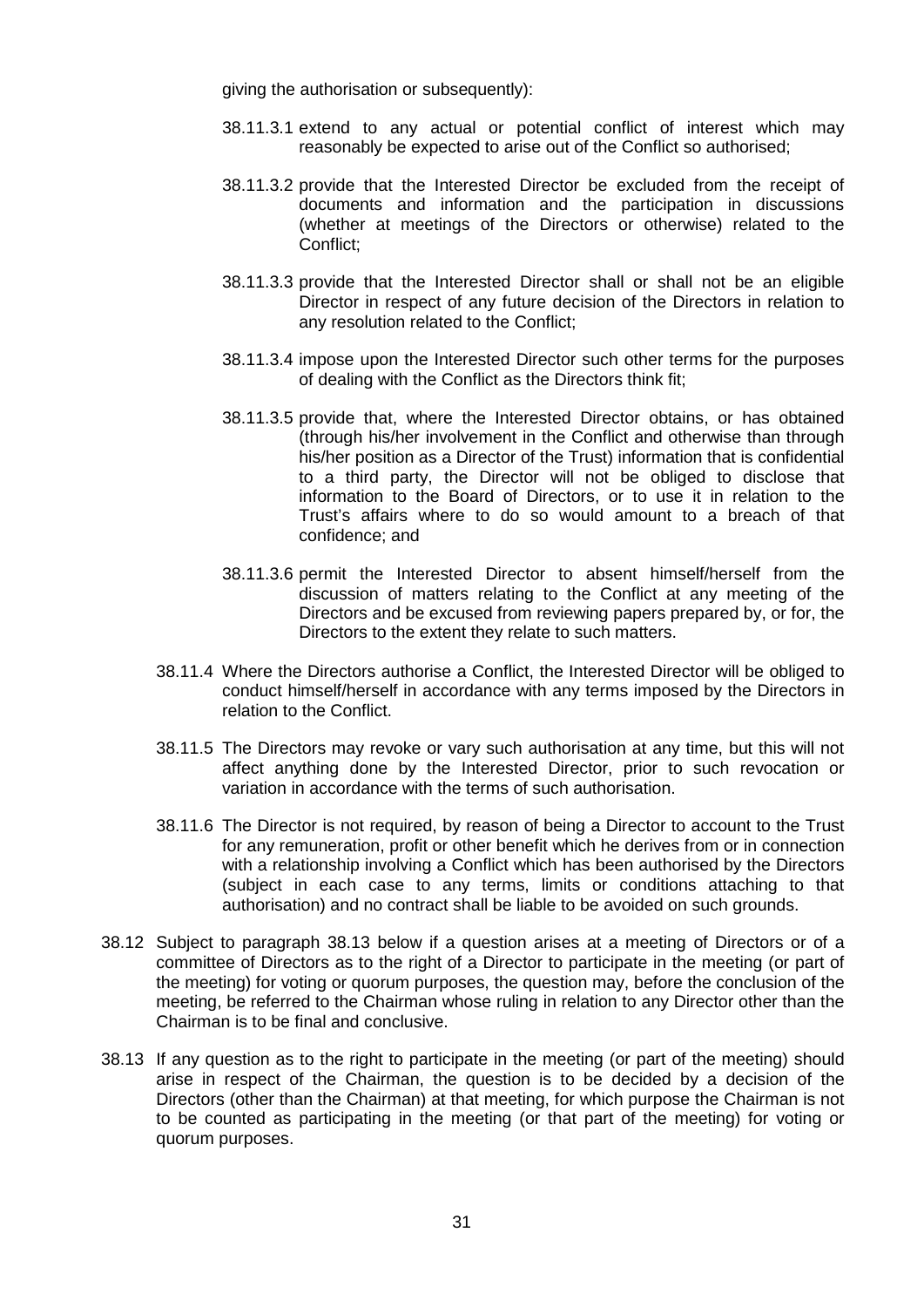## <span id="page-31-0"></span>**39.Board of Directors – remuneration and terms of office**

- 39.1 The Council of Governors at a general meeting of the Council of Governors shall decide the remuneration and allowances, and the other terms and conditions of office, of the Chairman and the other Non-Executive Directors. These shall be published in the Trust's Annual Report.
- 39.2 The Board of Directors shall establish a committee of Non-Executive Directors to decide the remuneration and allowances, and the other terms and conditions of office of the Chief Executive and other Executive Directors. This shall be called the Remuneration and Nominations Committee (RemNom).
- 39.3 When deciding the remuneration and allowances, and the other terms and conditions of office of the other Executive Directors, the committee has the ability to invite the Chief Executive and independent advisors as the Chairman sees fit.
- 39.4 Subject to any Trust policy on the payment of expenses, the Trust may pay travelling and other expenses to members of the Board at rates determined by the Trust.

## <span id="page-31-1"></span>**40.Registers**

- 40.1 The Trust shall have:
	- 40.1.1 a register of Members showing, in respect of each Member, the constituency to which the Member belongs and, where there are classes within it, the class to which the Member belongs;
	- 40.1.2 a register of members of the Council of Governors;
	- 40.1.3 a register of interests of the Governors;
	- 40.1.4 a register of Directors; and
	- 40.1.5 a register of interests of the Directors.
- 40.2 The Secretary shall be responsible for compiling and maintaining the registers which may be kept in either paper or electronic form. Admission to or removal from any register shall be in accordance with the provisions of this Constitution. The Secretary shall update registers with new or amended information as soon as is practical.

#### <span id="page-31-2"></span>**41.Admission to and removal from the registers**

#### **Register of Members**

- 41.1 The Secretary shall maintain a register of Members in two parts
- 41.2 Part one, which shall be the register referred to in the 2006 Act, shall include the name of each Member and the Constituency to which they belong and this shall be open to inspection by the public in accordance with paragraphs 43 below.
- 41.3 Part two shall contain all the information from the application referred to in paragraph 7 (Application for Membership) and shall not be open to inspection by the public nor may copies or extracts from it be available to any third party (save to the extent that copies or extracts from it be made available to any third party appointed to the Trust to maintain the register of the Members and to conduct elections in accordance with the provisions of paragraph 15.
- 41.4 Notwithstanding the provisions of paragraphs 41.1 to 41.3 (inclusive), the Trust shall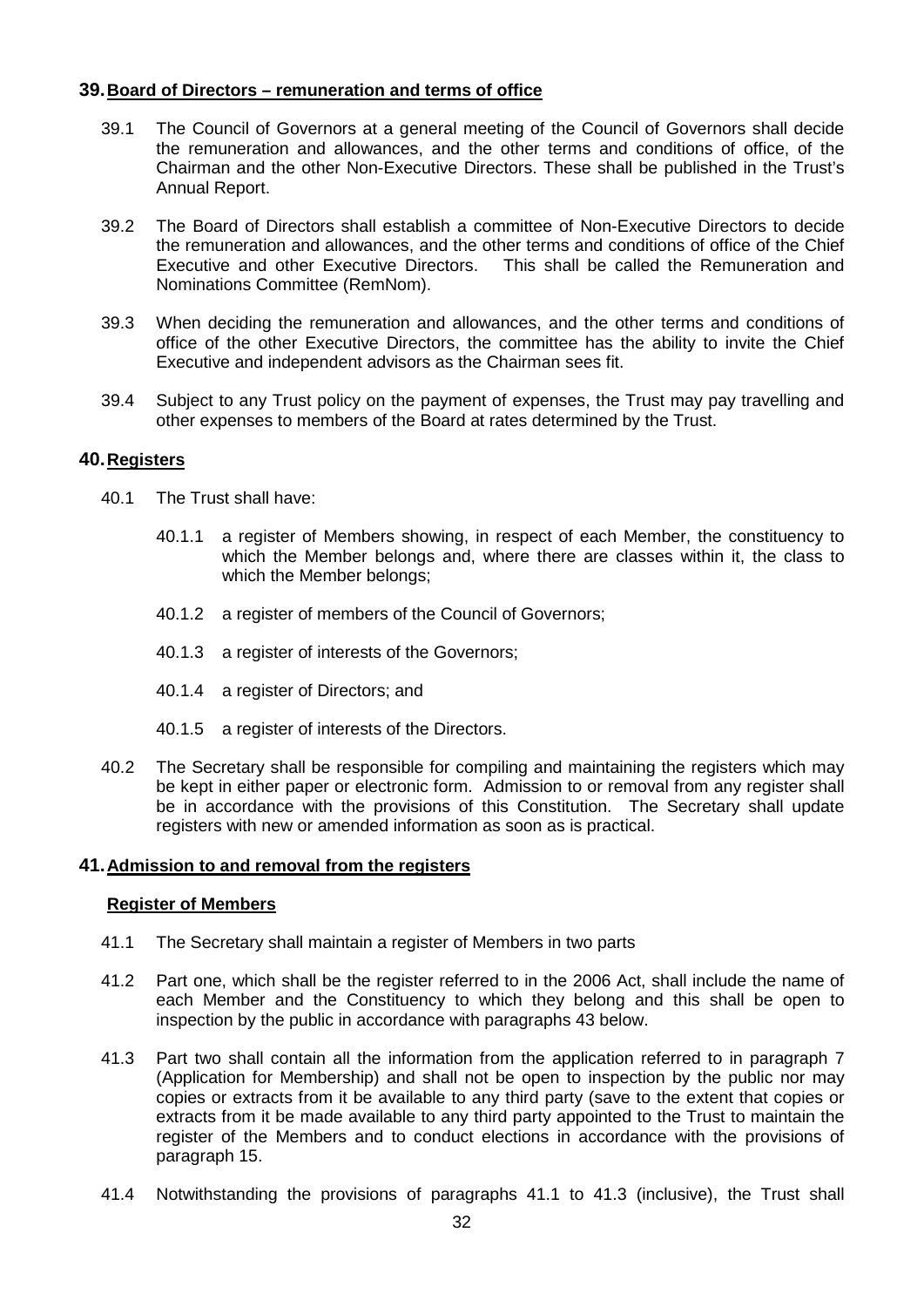extract such information as it needs in aggregate to satisfy itself that the actual Membership of the Trust's Public Constituency is representative of those eligible for Membership and for the administration of the provisions of this Constitution.

#### **Register of the Members of the Council of Governors**

- 41.5 The register of members of the Council of Governors shall list:
	- 41.5.1 the name of each Governor;
	- 41.5.2 their category of membership of the Council of Governors (public, staff, Local Authority or Partnership Governor);
	- 41.5.3 an address through which the Governor can be contacted, which may be the Secretary; and
	- 41.5.4 the dates of the Governor's term of office, including start and end date, or date of resignation or removal.

#### **Register of interests of the Governors**

- 41.6 The register of interests of the Council of Governors shall contain:
	- 41.6.1 the name of each Governor;
	- 41.6.2 whether the Governor has any declared interests and, if so, the interests declared in accordance with the Constitution; and
	- 41.6.3 the dates of the Governor's term of office, including start and end date, or date of resignation or removal.

#### **Register of Directors**

- 41.7 The register of members of the Directors shall list:
	- 41.7.1 the name of each Director;
	- 41.7.2 an address through which the Director can be contacted, which may be the Secretary;
	- 41.7.3 the dates of the Director's term of office, including start and end date, or date of resignation or removal.

#### **Register of interests of the Directors**

- 41.8 The register of interests of the Directors contain:
	- 41.8.1 the name of each Director;
	- 41.8.2 whether the Director has any declared interests and, if so, the interests declared in accordance with the Constitution; and
	- 41.8.3 the dates of the Director's term of office, including start and end date, or date of resignation or removal.

#### <span id="page-32-0"></span>**42.Registers – inspection and copies**

42.1 The Trust shall make the registers specified in paragraph 41 above available for inspection by members of the public, except in the circumstances set out below or as otherwise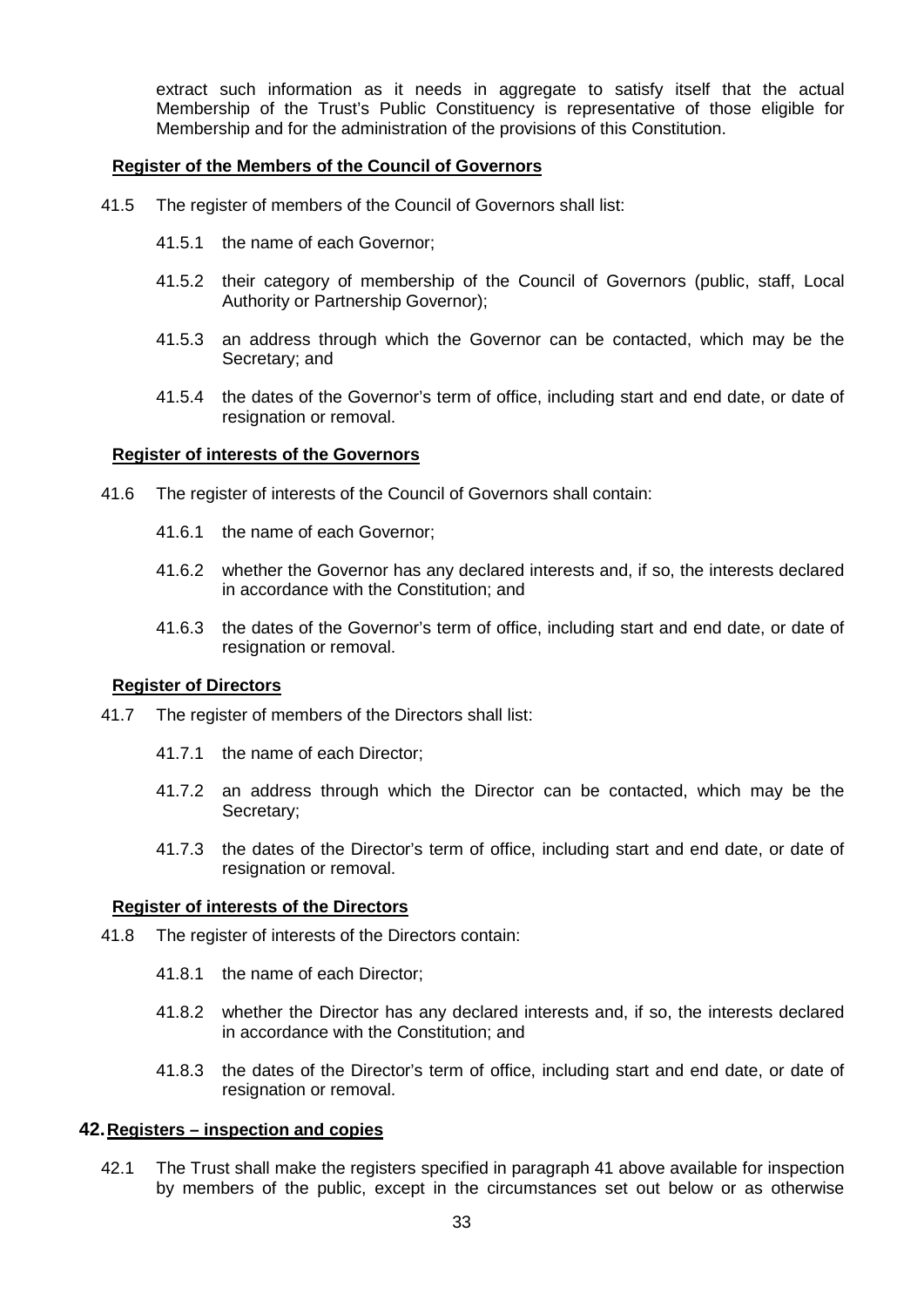prescribed by regulations, including for the avoidance of doubt, the Public Benefit Corporation (Register of Members) Regulations 2004 (SI2004/539).

- 42.2 The Trust shall not make any part of its registers available for inspection by members of the public which shows details of any Member of the Trust, if the Member so requests.
- 42.3 So far as the registers are required to be made available:
	- 42.3.1 they are to be available for inspection free of charge at all reasonable times; and
	- 42.3.2 a person who requests a copy of or extract from the registers is to be provided with a copy or extract.
- 42.4 If the person requesting a copy or extract is not a Member of the Trust, the Trust may impose a reasonable charge for doing so.

#### <span id="page-33-0"></span>**43.Documents available for public inspection**

- 43.1 The Trust shall make the following documents available for inspection by members of the public free of charge at all reasonable times and on its website:
	- 43.1.1 a copy of the current Constitution;
	- 43.1.2 a copy of the current authorisation;
	- 43.1.3 a copy of the latest Annual Accounts and of any report of the Auditor on them; and
	- 43.1.4 a copy of the latest Annual Report.
- 43.2 The Trust shall also make the following documents relating to a special administration of the Trust available for inspection by members of the public free of charge at all reasonable times and on its website:
	- 43.2.1 a copy of any order made under section 65D (appointment of trust special administrator), 65J (power to extend time), 65KC (action following Secretary of State's rejection of final report), 65L(trusts coming out of administration) or 65LA (trusts to be dissolved) of the 2006 Act.
	- 43.2.2 a copy of any report laid under section 65D (appointment of trust special administrator) of the 2006 Act.
	- 43.2.3 a copy of any information published under section 65D (appointment of trust special administrator) of the 2006 Act.
	- 43.2.4 a copy of any draft report published under section 65F (administrator's draft report) of the 2006 Act.
	- 43.2.5 a copy of any statement provided under section 65F(administrator's draft report) of the 2006 Act.
	- 43.2.6 a copy of any notice published under section 65F(administrator's draft report), 65G (consultation plan), 65H (consultation requirements), 65J (power to extend time), 65KA(NHSI's decision), 65KB (Secretary of State's response to NHIS's decision), 65KC (action following Secretary of State's rejection of final report) or 65KD (Secretary of State's response to re-submitted final report) of the 2006 Act.
	- 43.2.7 a copy of any statement published or provided under section 65G (consultation plan) of the 2006 Act.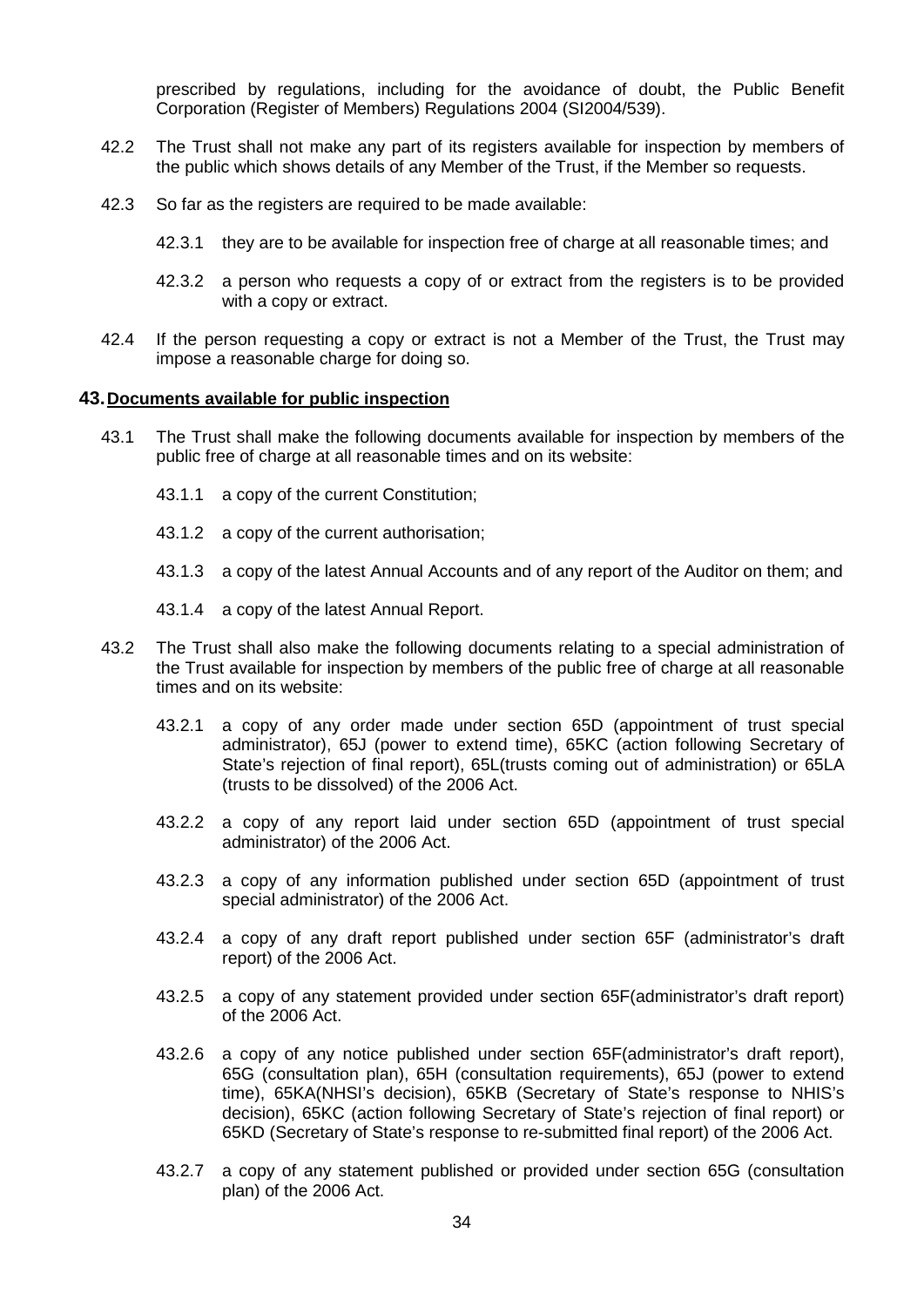- 43.2.8 a copy of any final report published under section 65I (administrator's final report),
- 43.2.9 a copy of any statement published under section 65J (power to extend time) or 65KC (action following Secretary of State's rejection of final report) of the 2006 Act.
- 43.2.10 a copy of any information published under section 65M (replacement of trust special administrator) of the 2006 Act.
- 43.3 Any person who requests a copy of or extract from any of the above documents is to be provided with a copy.
- 43.4 If the person requesting a copy or extract is not a Member of the Trust, the Trust may impose a reasonable charge for doing so.

#### <span id="page-34-0"></span>**44.Auditor**

- 44.1 The Trust shall have an Auditor. The Auditor shall provide external audit services to the **Trust**
- 44.2 A panel comprising members of the Audit Committee and members of the Council of Governors shall be convened to consider the appointment of the Auditor and shall make recommendations to the Council of Governors.
- 44.3 In appointing the Auditor, the Council of Governors shall have regard to the recommendations of the panel set out above.
- 44.4 The Council of Governors shall appoint or remove the Auditor at a general meeting of the Council of Governors.
- 44.5 The Accounting Officer shall ensure that the Auditor carries out the Auditor's duties in accordance with Schedule 10 of the 2006 Act.

#### <span id="page-34-1"></span>**45.Audit Committee**

45.1 The Trust shall establish a committee of Non-Executive Directors as an Audit Committee to perform such functions relating to internal control, risk and assurance as outlined in the Audit Committee Terms of Reference.

#### <span id="page-34-2"></span>**46.Accounts**

- 46.1 The Trust must keep proper accounts and proper records in relation to the accounts.
- 46.2 NHSI may with the approval of the Secretary of State give directions to the Trust as to the content and form of its accounts.
- 46.3 The accounts are to be audited by the Trust's Auditor.
- 46.4 The Trust shall prepare in respect of each Financial Year Annual Accounts in such form as NHSI may with the approval of the Secretary of State direct.
- 46.5 The functions of the Trust with respect to the preparation of the Annual Accounts shall be delegated to the Accounting Officer.

## <span id="page-34-3"></span>**47.Annual Report, Forward Plans and non-NHS work**

47.1 The Trust shall prepare an Annual Report and submit it formally to NHSI.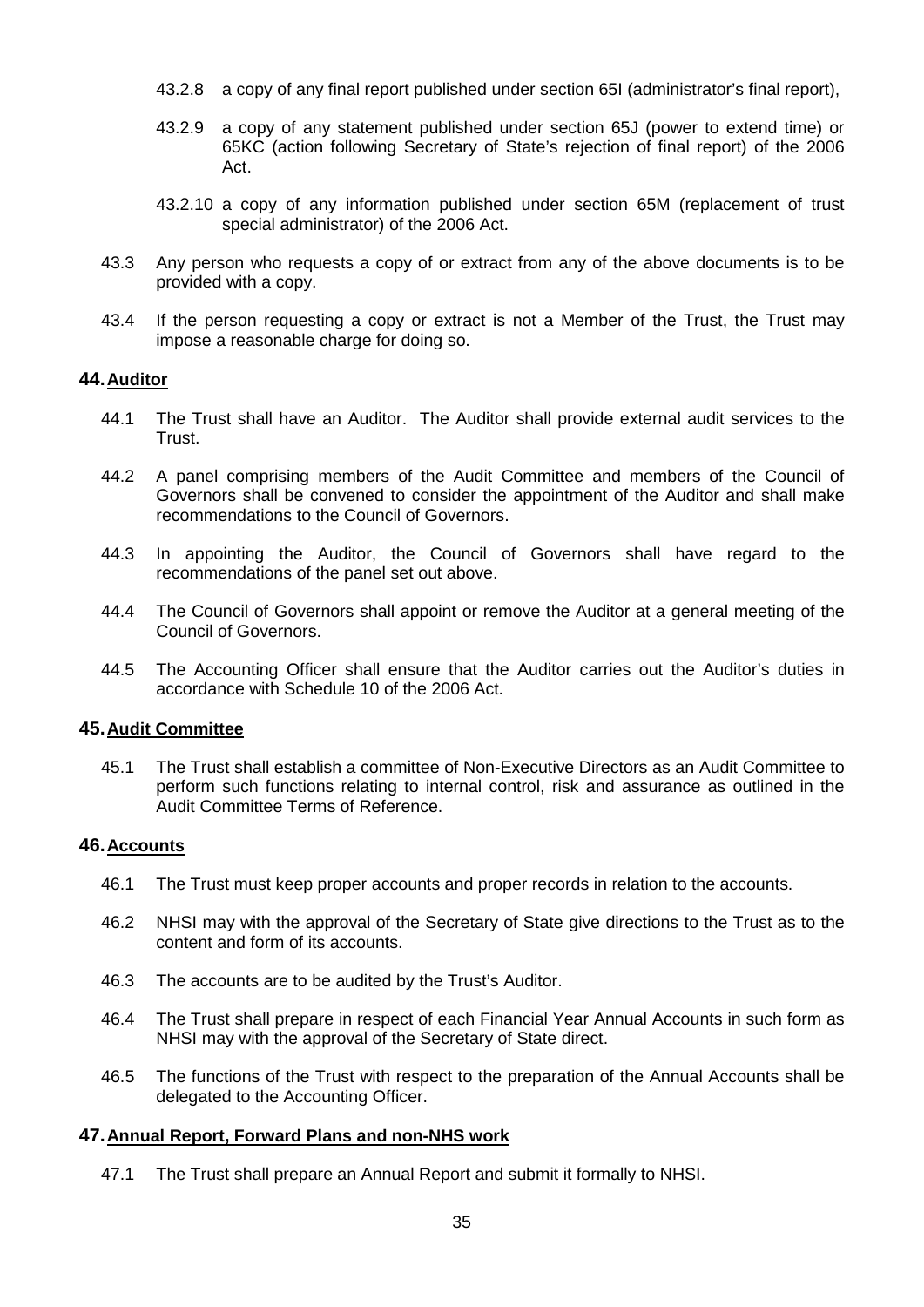- 47.2 The Trust shall give information as to its forward planning in respect of each Financial Year to NHSI.
- 47.3 The Forward Plan shall be prepared by the Board of Directors.
- 47.4 In preparing the Forward Plan, the Directors shall have regard to the views of the Council of Governors.
- 47.5 Each Forward Plan must include information about:
	- 47.5.1 the activities other than the provision of goods and services for the purposes of the health service in England that the Trust proposes to carry on; and
	- 47.5.2 the income it expects to receive from doing so.
- 47.6 Where a Forward Plan contains a proposal that the Trust carry on an activity of a kind mentioned in sub-paragraph 47.5.1 the Council of Governors must:
	- 47.6.1 determine whether it is satisfied that the carrying on of the activity will not to any significant extent interfere with the fulfilment by the Trust of its Principal Purpose or the performance of its other functions; and
	- 47.6.2 notify the Directors of the Trust of its determination.
- 47.7 The Trust's total income in any Financial Year is made up of (a) income attributable to its Principal Purpose as provided in paragraph 3.1 above; plus (b) income attributable to the provision of goods and services for any other purposes ("non-NHS income"). If the Trust in any Financial Year proposes to increase its non-NHS income and this would result in the non-NHS income as a proportion of its total income increasing by 5% or more, then the Trust may implement the proposal only if more than half of the members of Council of Governors present and voting at a meeting of the Council of Governors approves its implementation.

#### <span id="page-35-0"></span>**48.Instruments**

- 48.1 The Trust shall have a seal.
- 48.2 The seal shall not be affixed except under the authority of the Board of Directors.

#### <span id="page-35-1"></span>**49.Indemnity**

- 49.1 Members of the the Council of Governors, the Board of Directors, the Secretary and other Officers of the Trust who act honestly and in good faith shall not have to meet out of their own personal resources any personal civil liability which is incurred in the execution or purported execution of their functions save where they have acted recklessly. Any costs arising in this way shall be met by the Trust.
- 49.2 The Trust may purchase and maintain insurance against this liability for its own benefit and for the benefit of members of the Council of Governors, Board of Directors, Secretary and other Officers.
- 49.3 The Trust may take out insurance either through the NHS Litigation Authority or otherwise in respect of Directors' and Officers' liability, including liability arising by reason of the Trust acting as a corporate trustee of an NHS charity.

## <span id="page-35-2"></span>**50.Disputes between the Council of Governors and the Board of Directors**

50.1 Subject to paragraph 24 above, in the event of a dispute between the Council of Governors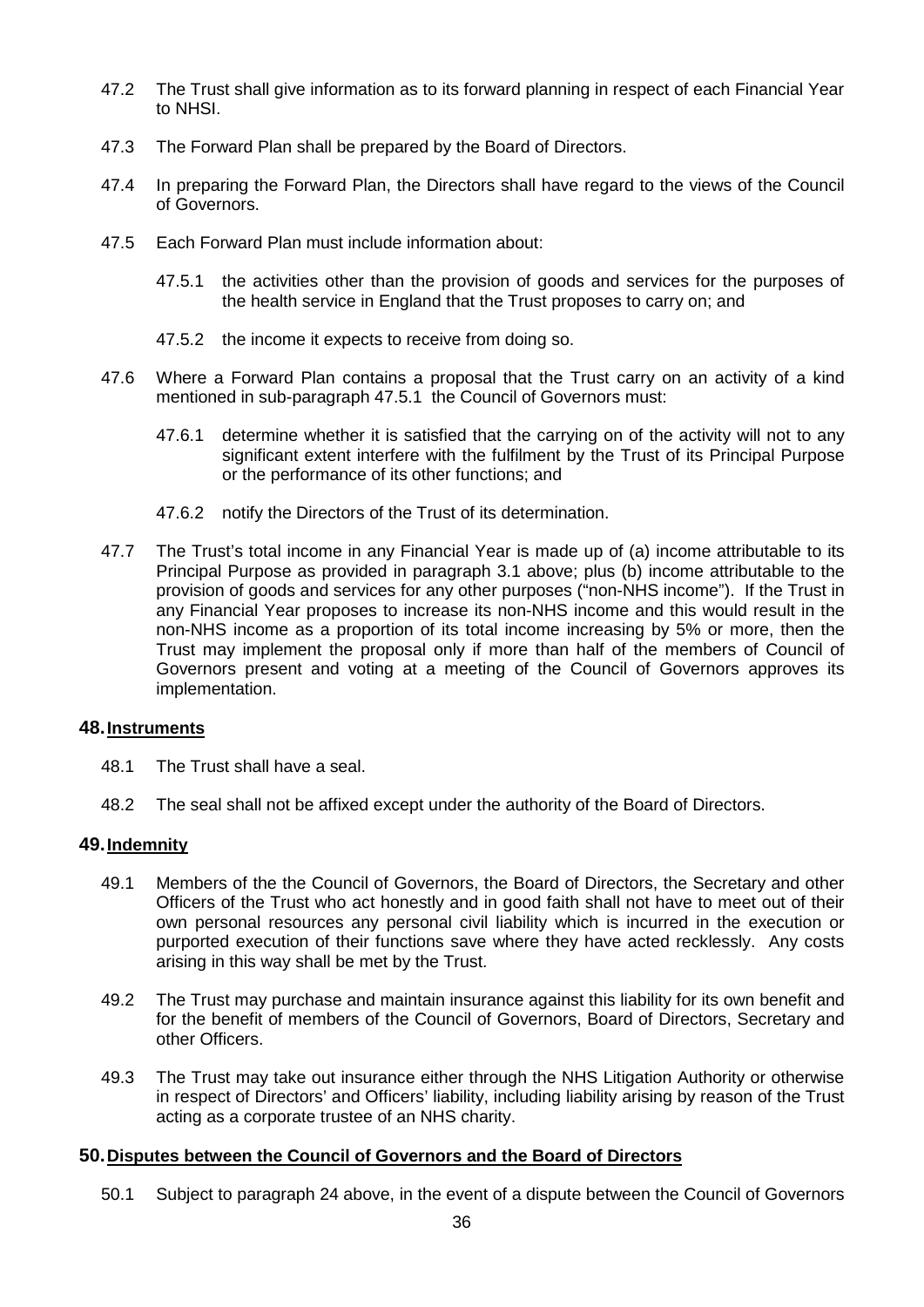and the Board of Directors:

- 50.1.1 in the first instance, the Chairman, on the advice of the Secretary and other such advice as the Chairman may see fit to obtain, shall seek to resolve the dispute;
- 50.1.2 if the Chairman is unable to resolve the dispute, he shall convene and chair a special committee, comprising equal numbers of Directors and Governors, for the express purpose of considering the circumstances and to making recommendations to the Council of Governors and the Board of Directors with a view to resolving the dispute; in the case of the special committee passing a motion, the Chairman shall have the casting vote in the event that the number of votes for and against the motion are equal;
- 50.1.3 if the recommendations (if any) of the special committee are unsuccessful in resolving the dispute, the Chairman may refer the dispute back to the Board of Directors who shall make the final decision.
- 50.2 The dispute resolution procedures set out in this paragraph do not preclude the Governors from referring the matter to the panel of persons appointed by NHSI as set out in paragraph 24. In these circumstances, the dispute must relate to a question about the Trust failing or its failure to act in accordance with provision made by or under Chapter 5 of the 2006 Act and must otherwise satisfy the conditions set out in paragraph 24.

# **51.Amendment of the Constitution**

- 51.1 The Trust may make amendments of its Constitution only if:
	- 51.1.1 more than half of the members of the Council of Governors of the Trust present and voting approve the amendments; and
	- 51.1.2 more than half of the members of the Board of Directors of the Trust present and voting approve the amendments.
- 51.2 Amendments made under paragraph 51.1 take effect as soon as the conditions in that paragraph are satisfied, but the amendment has no effect in so far as the Constitution would, as a result of the amendment, not accord with Schedule 7 of the 2006 Act.
- 51.3 Where an amendment is made to the Constitution in relation the powers or duties of the Council of Governors (or otherwise with respect to the role that the Council of Governors has as part of the Trust):
	- 51.3.1 at least one member of the Council of Governors must attend the next Annual Members' Meeting or Special Members' Meeting and present the amendment; and
	- 51.3.2 the Trust must give the Members an opportunity to vote on whether they approve the amendment.
- 51.4 If more than half of the Members present and voting approve the amendment, the amendment continues to have effect; otherwise, it ceases to have effect and the Trust must take such steps as are necessary as a result.
- 51.5 Amendments by the Trust of its Constitution are to be notified to NHSI. For the avoidance of doubt, NHSI's functions do not include a power or duty to determine whether or not the Constitution, as a result of the amendments, accords with Schedule 7 of the 2006 Act.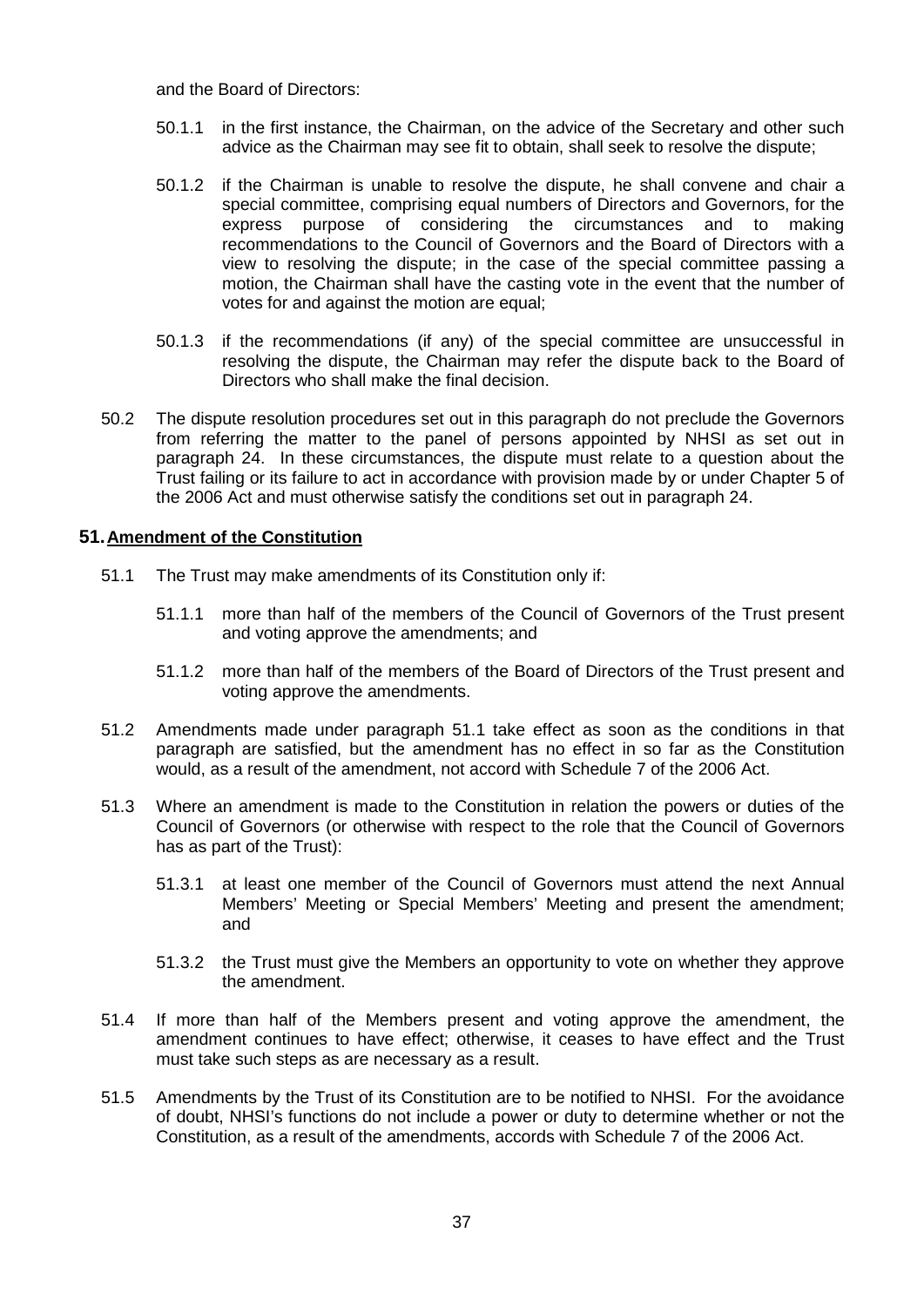# **52.Mergers, acquisitions, dissolutions and significant transactions**

- 52.1 The Trust may only apply for a merger, acquisition, separation or dissolution with the approval of more than half of the members of the whole Council of Governors, not only half of those attending the decision-making meeting.
- 52.2 The Trust may enter into a significant transaction only if more than half of the members of the full Council of Governors voting approve entering into the transaction.
- 52.3 A "Significant Transaction" means a transaction which meets any of the tests below:
	- 52.3.1 the fixed asset test; or
	- 52.3.2 the turnover test; or
	- 52.3.3 the gross capital test (relating to acquisitions or divestments).
- <span id="page-37-0"></span>52.4 The fixed asset test is met if the assets which are the subject of the transaction exceed 25% of the fixed assets of the Trust before the transaction.
- 52.5 The turnover test is met if, following the completion of the relevant transaction, the gross income of the Trust will increase or decrease by more than 25%.
- <span id="page-37-1"></span>52.6 The gross capital test is met if the gross capital of the company or business being acquired or divested represents more than 25% of the capital of the Trust following completion (where "gross capital" is the market value of the relevant company or business's shares and debt securities, plus the excess of current liabilities over current assets, and the Trust's capital is determined by reference to its balance sheet).
- 52.7 For the purposes of calculating the tests in paragraphs [52.4](#page-37-0) to [52.6,](#page-37-1) figures used to classify assets and profits must be the figures shown in the latest published audited consolidated accounts.
- 52.8 A transaction:
	- 52.8.1 includes all agreements (including amendments to agreements) entered into by the Trust;
	- 52.8.2 excludes a transaction in the ordinary course of business (including the renewal, extension or entering into an agreement in respect of healthcare services carried out by the Trust);
	- 52.8.3 excludes any agreement or changes to healthcare services carried out by the Trust following a reconfiguration of services led by the commissioners of such services; and
	- 52.8.4 excludes any grant of public dividend capital or the entering into of a working capital facility or other loan, which does not involve the acquisition or disposal of any fixed asset of the Trust.

# **53.Dissolution of the Trust**

53.1 The Trust may not be dissolved except by order of NHS Improvement, in accordance with the 2006 Act.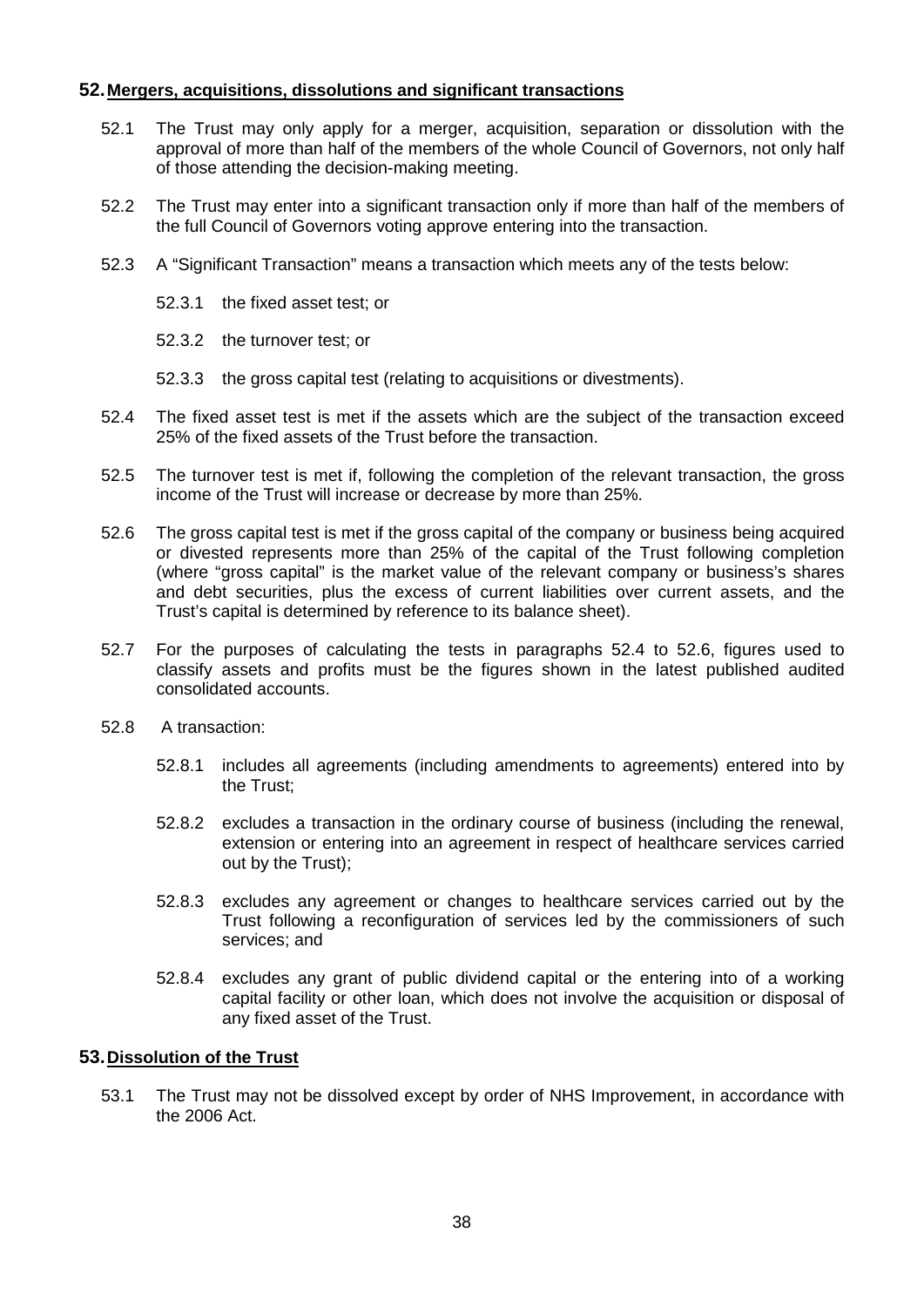# **54.Head Office**

54.1 The Trust's Registered Office is at: - to be confirmed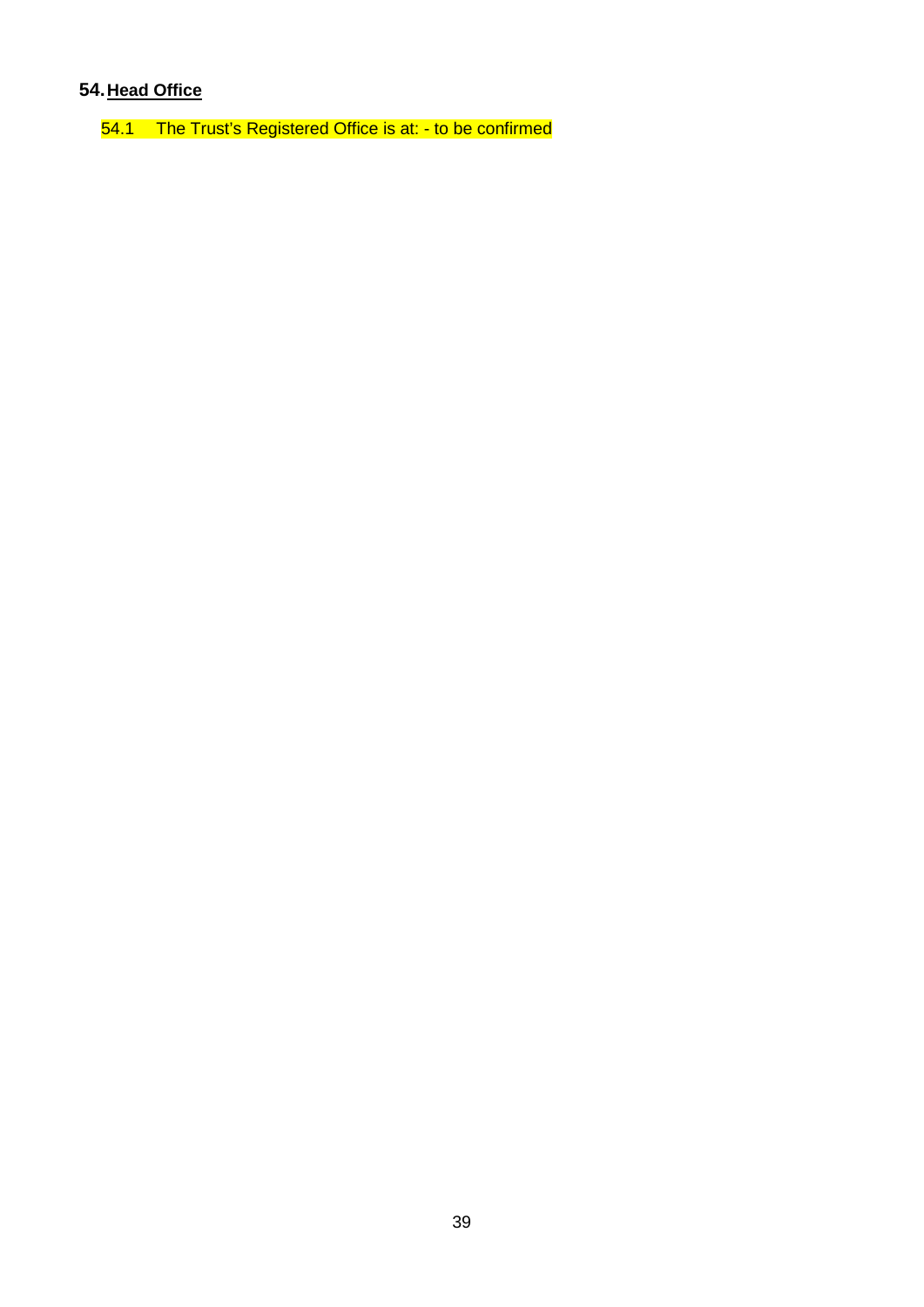# **ANNEX 1 – THE PUBLIC CONSTITUENCY**

# (Paragraph 8)

# **Composition of the Public Constituencies of the Trust from 1st April 2020**

| <b>NAME OF</b>      | <b>AREA</b>                               | NO. OF           |
|---------------------|-------------------------------------------|------------------|
| <b>CONSTITUENCY</b> |                                           | <b>GOVERNORS</b> |
| <b>Basildon</b>     | All the electoral wards of the borough of | 5 Public         |
|                     | <b>Basildon</b>                           | Governors        |
| <b>Brentwood</b>    | All the electoral wards of the borough of | 2 Public         |
|                     | <b>Brentwood</b>                          | Governors        |
| <b>Thurrock</b>     | All the electoral wards of the unitary    | 5 Public         |
|                     | authority of Thurrock                     | Governors        |
| Chelmsford          | All the electoral wards of the borough of | 5 Public         |
|                     | Chelmsford                                | Governors        |
| <b>Braintree</b>    | All the electoral wards of the borough of | 4 Public         |
|                     | <b>Braintree</b>                          | Governors        |
| Maldon              | All the electoral wards of the borough of | 2 Public         |
|                     | Maldon                                    | Governors        |
| Southend            | All the electoral wards of the borough of | 5 Public         |
|                     | Southend                                  | Governors        |
| Castle point        | All the electoral wards of the borough of | 3 Public         |
|                     | Castle point                              | Governors        |
| Rochford            | All the electoral wards of the borough of | 2 Public         |
|                     | Rochford                                  | Governors        |
| Rest of England     | All other electoral wards in England not  | 2 Public         |
|                     | already specified                         | Governors        |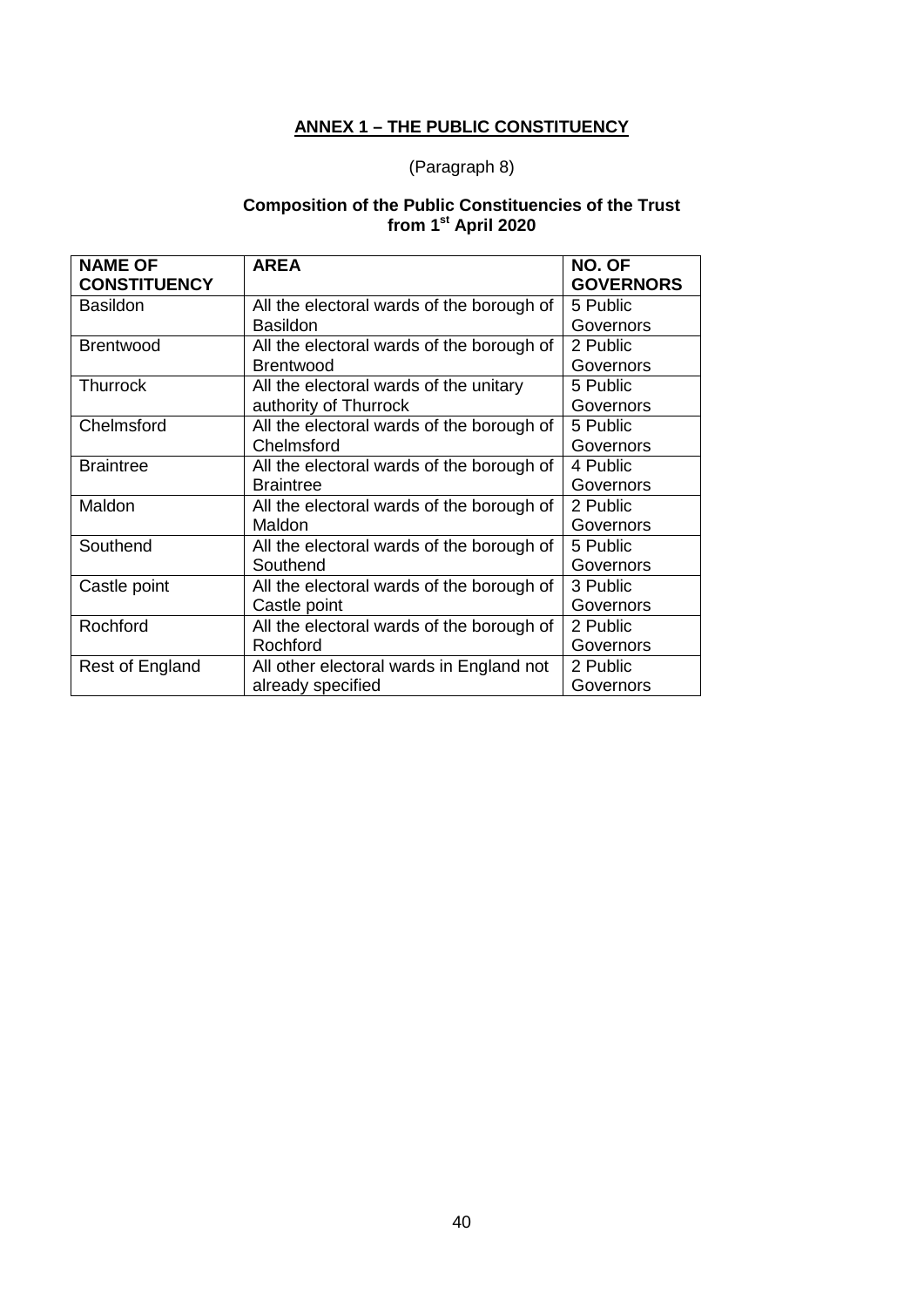# **ANNEX 2 – THE STAFF CONSTITUENCY**

# (Paragraph 9)

## **Composition of the Staff Constituency of the Trust from 1st April 2020**

| <b>DESCRIPTION OF MEMBERS</b>                | NO. OF<br><b>GOVERNORS</b> |
|----------------------------------------------|----------------------------|
| Staff based in the South West Essex Locality |                            |
| Staff based in the Mid Essex Locality        |                            |
| Staff based in South East Essex Locality     |                            |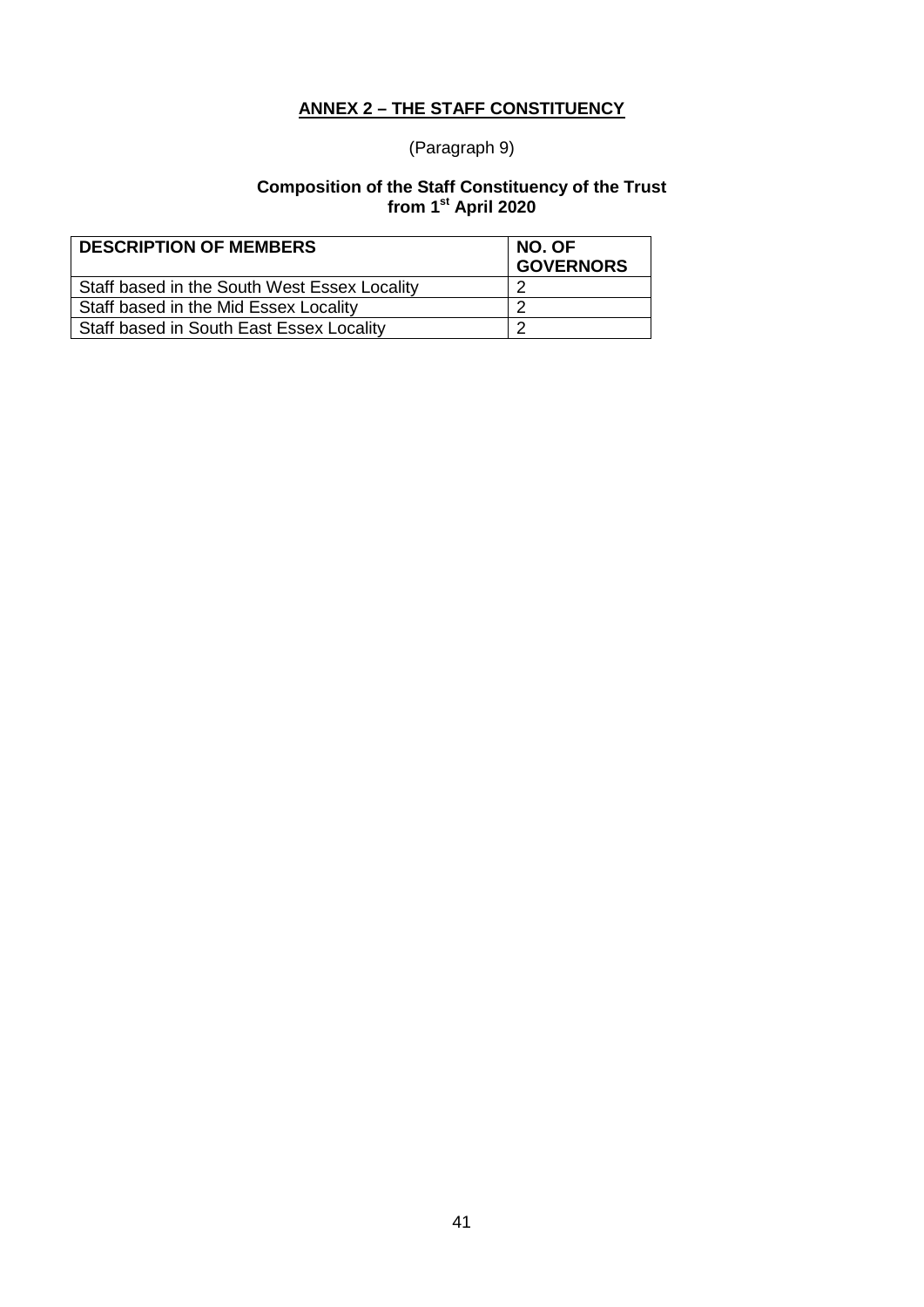# **ANNEX 3 – COMPOSITION OF THE COUNCIL OF GOVERNORS**

# **Part 1**

# (Paragraph 14)

#### **Composition of the Council of Governors of the Trust from 1st April 2020**

| <b>Governor Type</b>                                              | <b>Governor Description</b>           | <b>No. of Governors</b> |
|-------------------------------------------------------------------|---------------------------------------|-------------------------|
| Elected                                                           | Public - Basildon                     | 5                       |
|                                                                   | Public - Brentwood                    | $\overline{2}$          |
|                                                                   | Public - Thurrock                     | 5                       |
|                                                                   | Public - Chelmsford                   | 5                       |
|                                                                   | Public - Braintree                    | 4                       |
|                                                                   | Public - Maldon                       | $\overline{2}$          |
|                                                                   | Public - Southend                     | 5                       |
|                                                                   | Public - Castle Point                 | 3                       |
|                                                                   | Public - Rochford                     | $\overline{2}$          |
|                                                                   | Public - Rest of England              | $\overline{2}$          |
| Elected                                                           | <b>Staff Governors</b>                | 6                       |
| <b>Total of Elected Governors (Public</b>                         |                                       | 41                      |
| and Staff)                                                        |                                       |                         |
| Appointed (Local Authority)                                       | <b>Essex County Council</b>           | 1                       |
|                                                                   | <b>Thurrock Borough Council</b>       |                         |
|                                                                   | Southend Borough Council              |                         |
| <b>Total Appointed Governors from</b><br><b>Local Authorities</b> |                                       | 3                       |
| Appointed (Partnership Organisation)                              | Anglia Ruskin University              | 1                       |
|                                                                   | South Essex College                   |                         |
|                                                                   | <b>Councils of Voluntary Services</b> | 1                       |
|                                                                   | Mid and South Essex CCGs (one         | 1                       |
|                                                                   | representative from the five          |                         |
|                                                                   | CCGs)                                 |                         |
| <b>Total of Appointed Governors from</b>                          |                                       | $\overline{\mathbf{4}}$ |
| <b>Partnership Organisations</b>                                  |                                       |                         |
| <b>Total Number of Governors</b>                                  |                                       | 48                      |
|                                                                   |                                       |                         |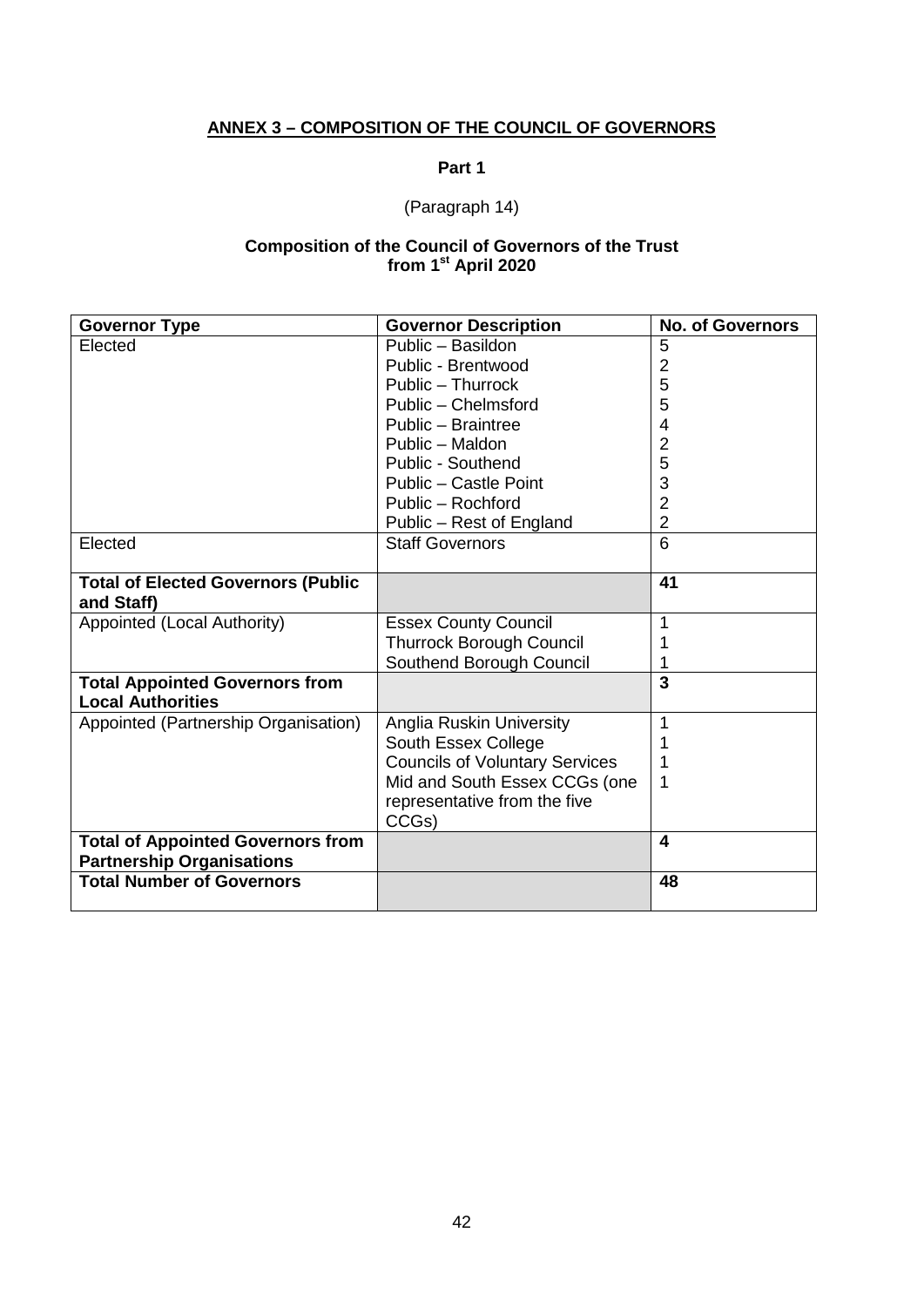# **ANNEX 4 –THE MODEL ELECTION RULES**

# (Paragraph 15)

# **Model Rules for Elections to the Council of Governors**

# **Part 1 – Interpretation**

1. Interpretation

# **Part 2 – Timetable for election**

- 2. Timetable
- 3. Computation of time

# **Part 3 – Returning officer**

- 4. Returning officer
- 5. Staff
- 6. Expenditure
- 7. Duty of co-operation

# **Part 4 - Stages Common to Contested and Uncontested Elections**

- 8. Notice of election
- 9. Nomination of candidates
- 10. Candidate's particulars
- 11. Declaration of interests
- 12. Declaration of eligibility
- 13. Signature of candidate
- 14. Decisions as to validity of nomination papers
- 15. Publication of statement of nominated candidates
- 16. Inspection of statement of nominated candidates and nomination forms
- 17. Withdrawal of candidates
- 18. Method of election

# **Part 5 – Contested elections**

- 19. Poll to be taken by ballot
- 20. The ballot paper
- 21. The declaration of identity (public constituency)

# *Action to be taken before the poll*

- 22. List of eligible voters
- 23. Notice of poll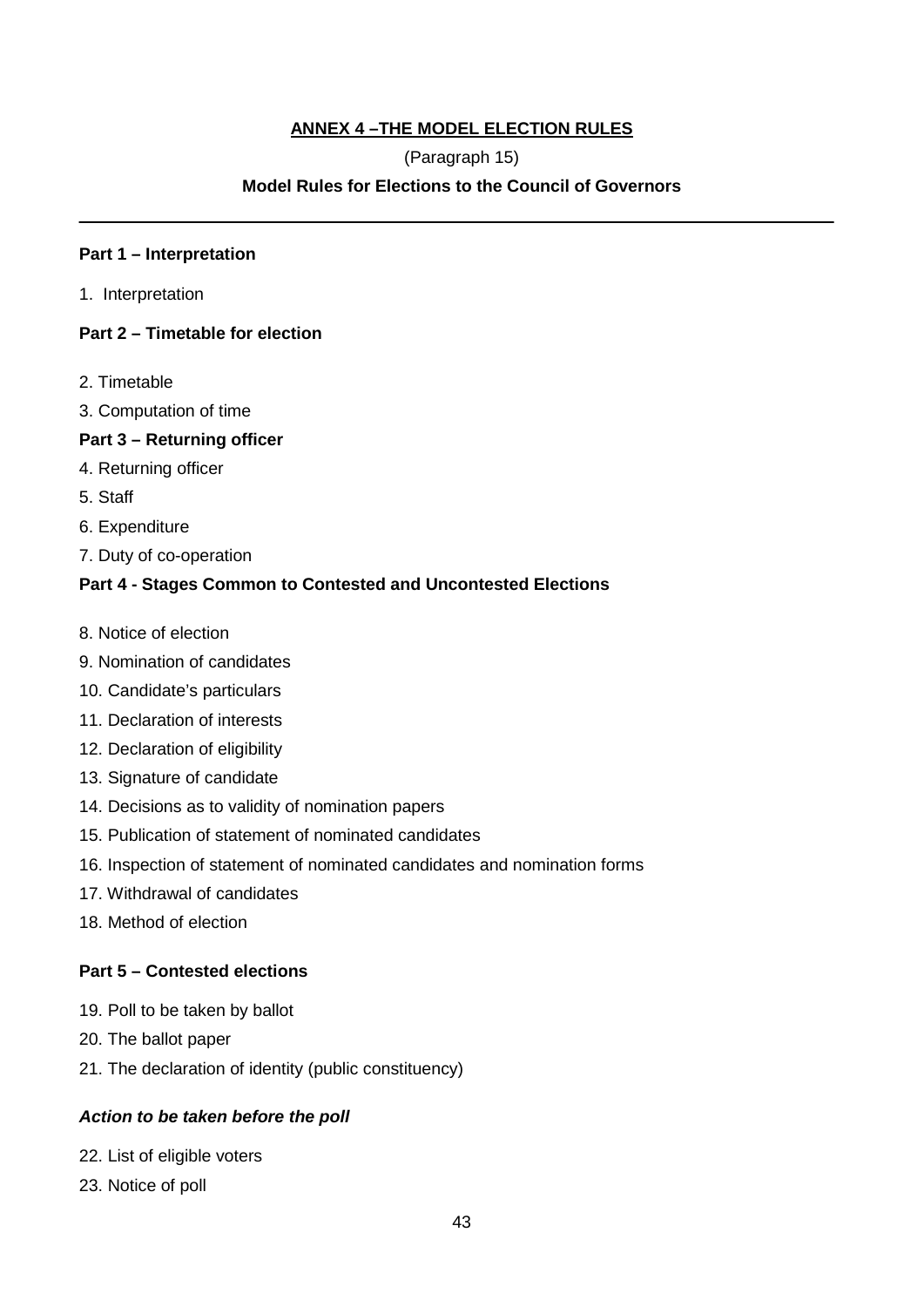- 24. Issue of voting information by returning officer
- 25. Ballot paper envelope and covering envelope
- 26. E-voting systems

# *The poll*

- 27. Eligibility to vote
- 28. Voting by persons who require assistance
- 29. Spoilt ballot papers and spoilt text message votes
- 30. Lost voting information
- 31. Issue of replacement voting information
- 32. Declaration of identity for replacement ballot papers (for public constituency)
- 33 Procedure for remote voting by internet
- 34. Procedure for remote voting by telephone
- 35. Procedure for remote voting by text message

# *Procedure for receipt of envelopes, internet votes, telephone vote and text message votes*

- 36. Receipt of voting documents
- 37. Validity of votes
- 38. Declaration of identity but no ballot paper (public constituency)
- 39. De-duplication of votes
- 40. Sealing of packets

# **Part 6 - Counting the votes**

- STV.41. Interpretation of Part 6
- 42. Arrangements for counting of the votes
- 43. The count
- STV.44. Rejected ballot papers and rejected text voting records
- STV.45. First stage
- STV.46. The quota
- STV.47. Transfer of votes
- STV.48. Supplementary provisions on transfer
- STV.49. Exclusion of candidates
- STV.50. Filling of last vacancies
- STV.51. Order of election of candidates

# **Part 7 – Final proceedings in contested and uncontested elections**

- STV.52. Declaration of result for contested elections
- 53. Declaration of result for uncontested elections

# **Part 8 – Disposal of documents**

- 54. Sealing up of documents relating to the poll
- 55. Delivery of documents
- 56. Forwarding of documents received after close of the poll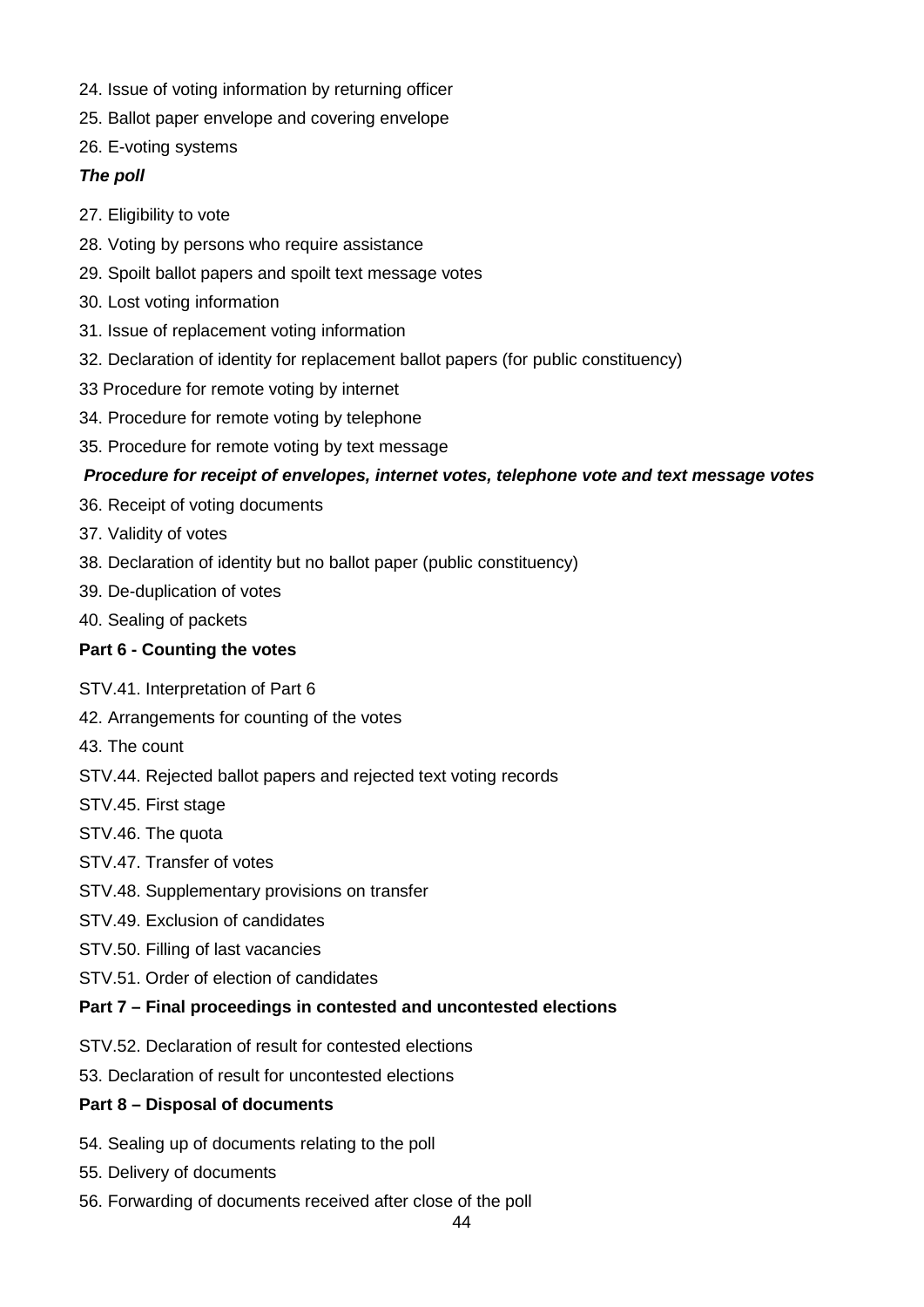- 57. Retention and public inspection of documents
- 58. Application for inspection of certain documents relating to election

# **Part 9 – Death of a candidate during a contested election**

STV.59. Countermand or abandonment of poll on death of candidate

# **Part 10 – Election expenses and publicity**

# *Expenses*

- 60. Election expenses
- 61. Expenses and payments by candidates
- 62. Expenses incurred by other persons

# *Publicity*

- 63. Publicity about election by the corporation
- 64. Information about candidates for inclusion with voting information
- 65. Meaning of "for the purposes of an election"

# **Part 11 – Questioning elections and irregularities**

66. Application to question an election

# **Part 12 – Miscellaneous**

- 67. Secrecy
- 68. Prohibition of disclosure of vote
- 69. Disqualification
- 70. Delay in postal service through industrial action or unforeseen event

# **Part 1 – Interpretation**

# 1. **Interpretation** I

1.1 In these rules, unless the context otherwise requires –

"*the 2006 Act"* means the National Health Service Act 2006.

*"corporation"* means the public benefit corporation subject to this Constitution;

*"council of governors"* means the council of governors of the corporation;

"*declaration of identity"* has the meaning set out in rule 21.1;

*"election*" means an election by a constituency, or by a class within a constituency, to fill a vacancy among one or more posts on the Council of Governors;

*"e-voting*" means voting using either the internet, telephone or text message;

*"e-voting information"* has the meaning set out in rule 24.2;

"*ID declaration form"* has the meaning set out in Rule 21.1; "internet voting record" has the meaning set out in rule 26.4(d);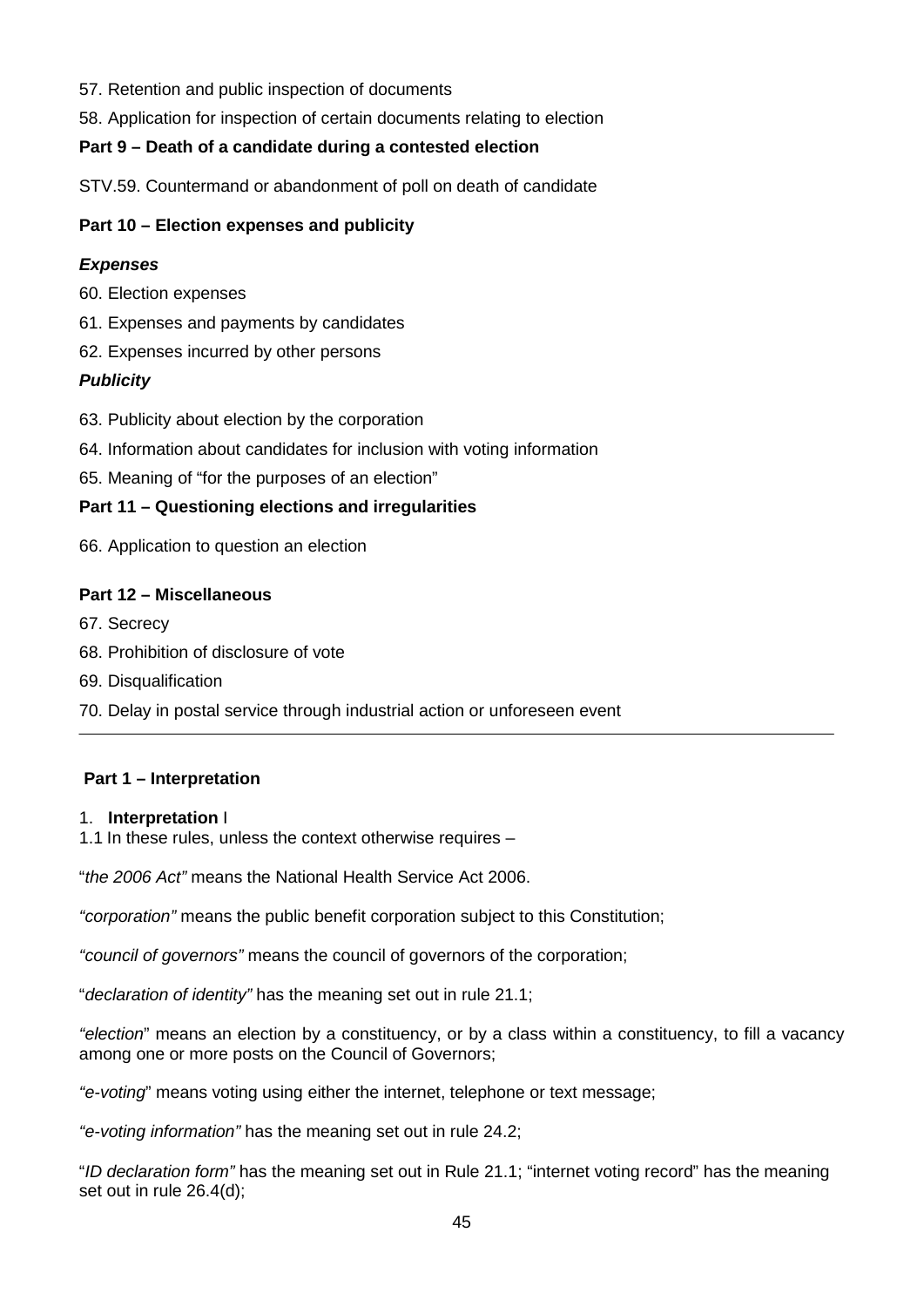"*internet voting system"* means such computer hardware and software, data other equipment and services as may be provided by the returning officer for the purpose of enabling voters to cast their votes using the internet;

"*lead governor"* means the governor nominated by the corporation to fulfil the role described in Appendix B to The NHS Foundation Trust Code of Governance (December 2013) or any later version of such code;

*"list of eligible voters"* means the list referred to in rule 22.1, containing the information in rule 22.2;

"*method of polling*" means a method of casting a vote in a poll, which may be by post, internet, text message or telephone;

"*NHSI*" means the corporate body known as NHS Improvement as provided by section 61 of the 2012 Act in the name of 'Monitor'

"*numerical voting code"* has the meaning set out in rule 64.2(b)

"*polling website*" has the meaning set out in rule 26.1;

"*postal voting information*" has the meaning set out in rule 24.1;

"*telephone short code*" means a short telephone number used for the purposes of submitting a vote by text message;

"*telephone voting facility*" has the meaning set out in rule 26.2;

"*telephone voting record*" has the meaning set out in rule 26.5 (d);

"*text message voting facility*" has the meaning set out in rule 26.3;

"*text voting record*" has the meaning set out in rule 26.6 (d);

"*the telephone voting system*" means such telephone voting facility as may be provided by the returning officer for the purpose of enabling voters to cast their votes by telephone;

"*the text message voting system*" means such text messaging voting facility as may be provided by the returning officer for the purpose of enabling voters to cast their votes by text message;

"*voter ID number*" means a unique, randomly generated numeric identifier allocated to each voter by the Returning Officer for the purpose of e-voting,

"*voting information*" means postal voting information and/or e-voting information

1.2 Other expressions used in these rules and in Schedule 7 to the National Health Service Act 2006 have the same meaning in these rules as in that Schedule.

## *Part 2 – Timetable for election*

2.1 Timetable - The proceedings at an election shall be conducted in accordance with the following timetable.

| Proceeding                               | Time                                                                                             |
|------------------------------------------|--------------------------------------------------------------------------------------------------|
| <b>Publication of notice of election</b> | Not later than the fortieth day before the day of<br>the close of the poll.                      |
|                                          | Final day for delivery of nomination papers to   Not later than the twenty eighth day before the |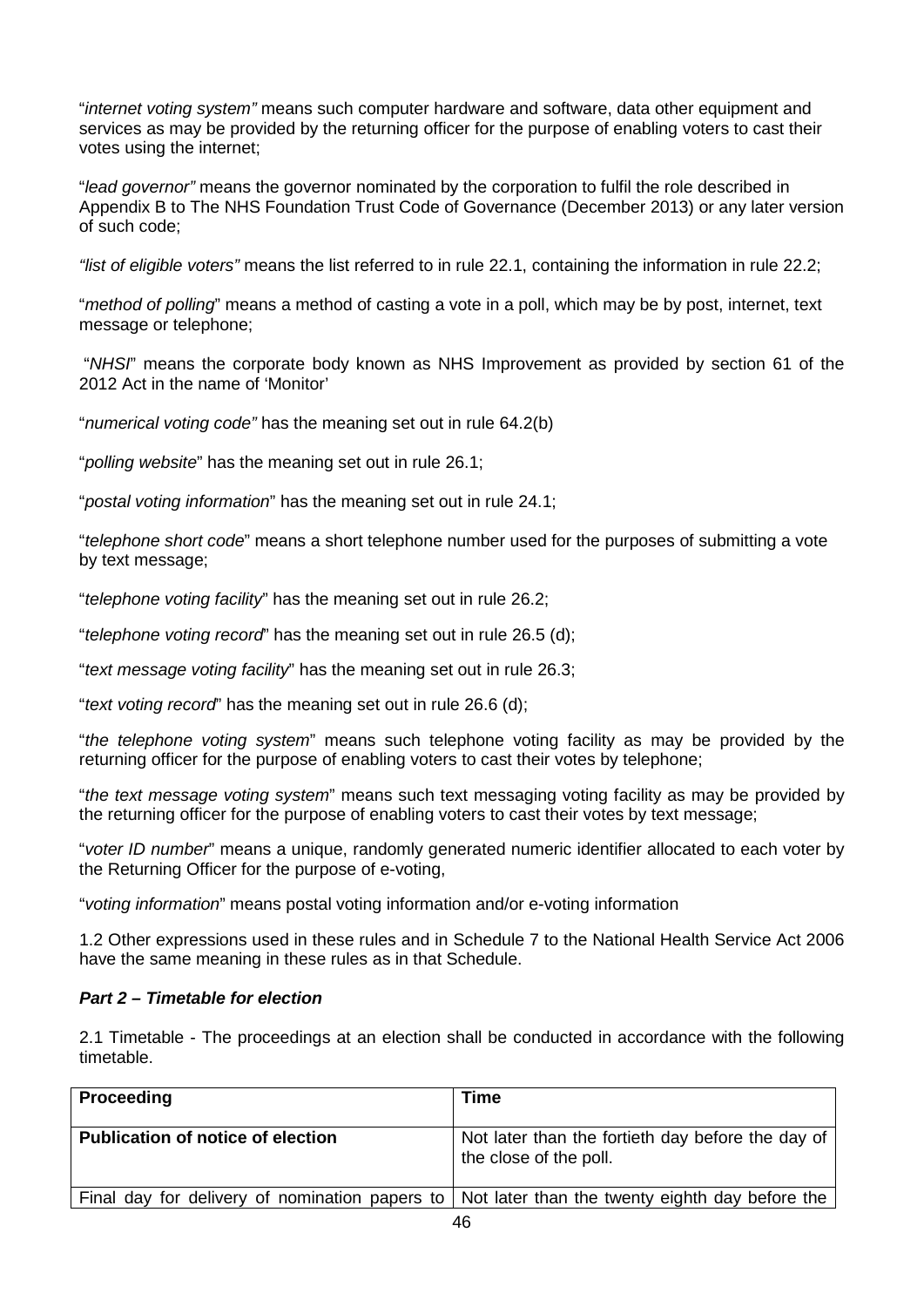| returning officer.                                | day of the close of the poll.                      |
|---------------------------------------------------|----------------------------------------------------|
|                                                   |                                                    |
| Publication<br>nominated<br>of<br>of<br>statement | Not later than the twenty seventh day before the   |
| candidates.                                       | day of the close of the poll.                      |
|                                                   |                                                    |
| Final day for delivery of notices of withdrawals  | Not later than the twenty fifth day before the day |
| by candidates from election.                      | of the close of the poll.                          |
|                                                   |                                                    |
| Notice of the poll                                | Not later than the fifteenth day before the day of |
|                                                   | the close of the poll.                             |
|                                                   |                                                    |
| Close of the poll.                                | Close of the poll by 5.00pm on the final day of    |
|                                                   | the election.                                      |
|                                                   |                                                    |

# **3. Computation of time**

- 3.1. In computing any period of time for the purposes of the timetable:
- (a) a Saturday or Sunday;
	- (b) Christmas day, Good Friday, or a bank holiday, or
	- (c) a day appointed for public thanksgiving or mourning,

shall be disregarded, and any such day shall not be treated as a day for the purpose of any proceedings up to the completion of the poll, nor shall the returning officer be obliged to proceed with the counting of votes on such a day.

3.2 In this rule, "bank holiday" means a day which is a bank holiday under the Banking and Financial Dealings Act 1971 in England and Wales.

# *Part 3 – Returning officer*

# **4. Returning officer**

- Subject to rule 69 the returning officer for an election is to be appointed by the corporation.
- 4.2 Where two or more elections are to be held concurrently, the same returning officer may be appointed for all those elections.

# **5. Staff**

5.1 Subject to rule 69 the returning officer may appoint and pay such staff, including such technical advisers, as he or she considers necessary for the purposes of the election.

# **6. Expenditure**

- 6.1 The corporation is to pay the returning officer –
- (a) any expenses incurred by that officer in the exercise of his or her functions under these rules,
- (b) such remuneration and other expenses as the corporation may determine.

# **7. Duty of co-operation**

The corporation is to co-operate with the returning officer in the exercise of his or her functions under these rules.

# *Part 4 - Stages Common to Contested and Uncontested Elections*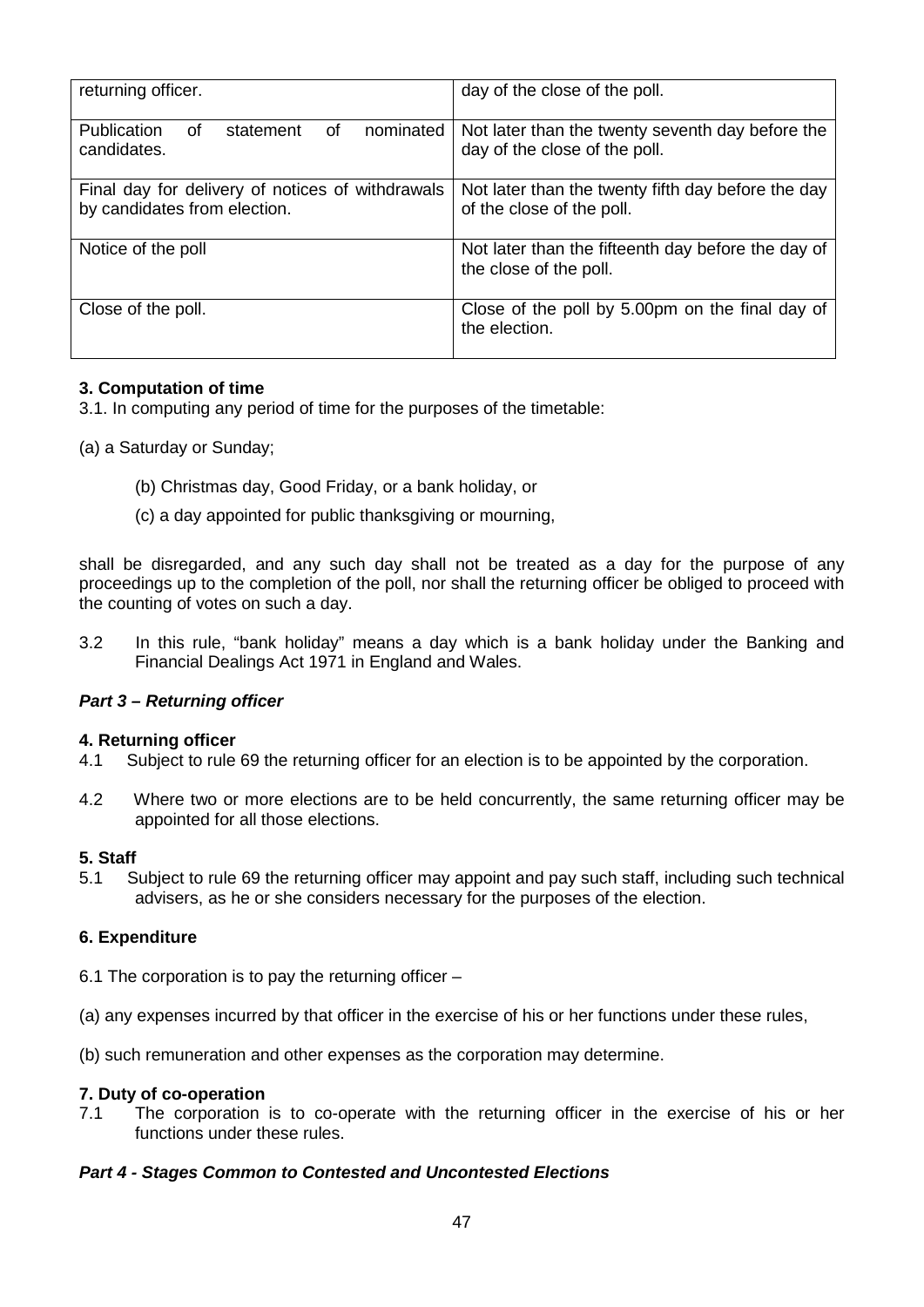# **8. Notice of election**

8.1 The returning officer is to publish a notice of the election stating –

(a) the constituency, or class within a constituency, for which the election is being held,

(b) the number of members of the Council of Governors to be elected from that constituency, or class within that constituency,

(c) the details of any nomination committee that has been established by the corporation,

(d) the address and times at which nomination papers may be obtained;

(e) the address for return of nomination papers (including, where the return of nomination forms in an electronic format will be permitted, the e-mail address for such return) and the date and time by which they must be received by the returning officer,

(f) the date and time by which any notice of withdrawal must be received by the returning officer

(g) the contact details of the returning officer, and

(h) the date and time of the close of the poll in the event of a contest.

#### **9. Nomination of candidates**

9.1 Subject to rule 9.2, each candidate must nominate themselves on a single nomination form.

9.2 The returning officer-

(a) is to supply any member of the corporation with a nomination form, and

(b) is to prepare a nomination form for signature at the request of any member of the corporation,

but it is not necessary for a nomination to be on a form supplied by the returning officer and a nomination can, subject to rule 13, be in an electronic format.

#### **10. Candidate's particulars**

10.1 The nomination paper must state the candidate's -

(a) full name,

(b) contact address in full, (which should be a postal address although an e-mail address may also be provided for the purposes of electronic communication), and

(c) constituency, or class within a constituency, of which the candidate is a member.

#### **11. Declaration of interests**

11.1 The nomination paper must state –

(a) any financial interest that the candidate has in the corporation, and

(b) whether the candidate is a member of a political party, and if so, which party, and if the candidate has no such interests, the paper must include a statement to that effect.

#### **12. Declaration of eligibility `**

12.1 The nomination paper must include a declaration made by the candidate–

(a) that he or she is not prevented from being a member of the Council of Governors by paragraph 8 of Schedule 7 of the 2006 Act or by any provision of the Constitution; and,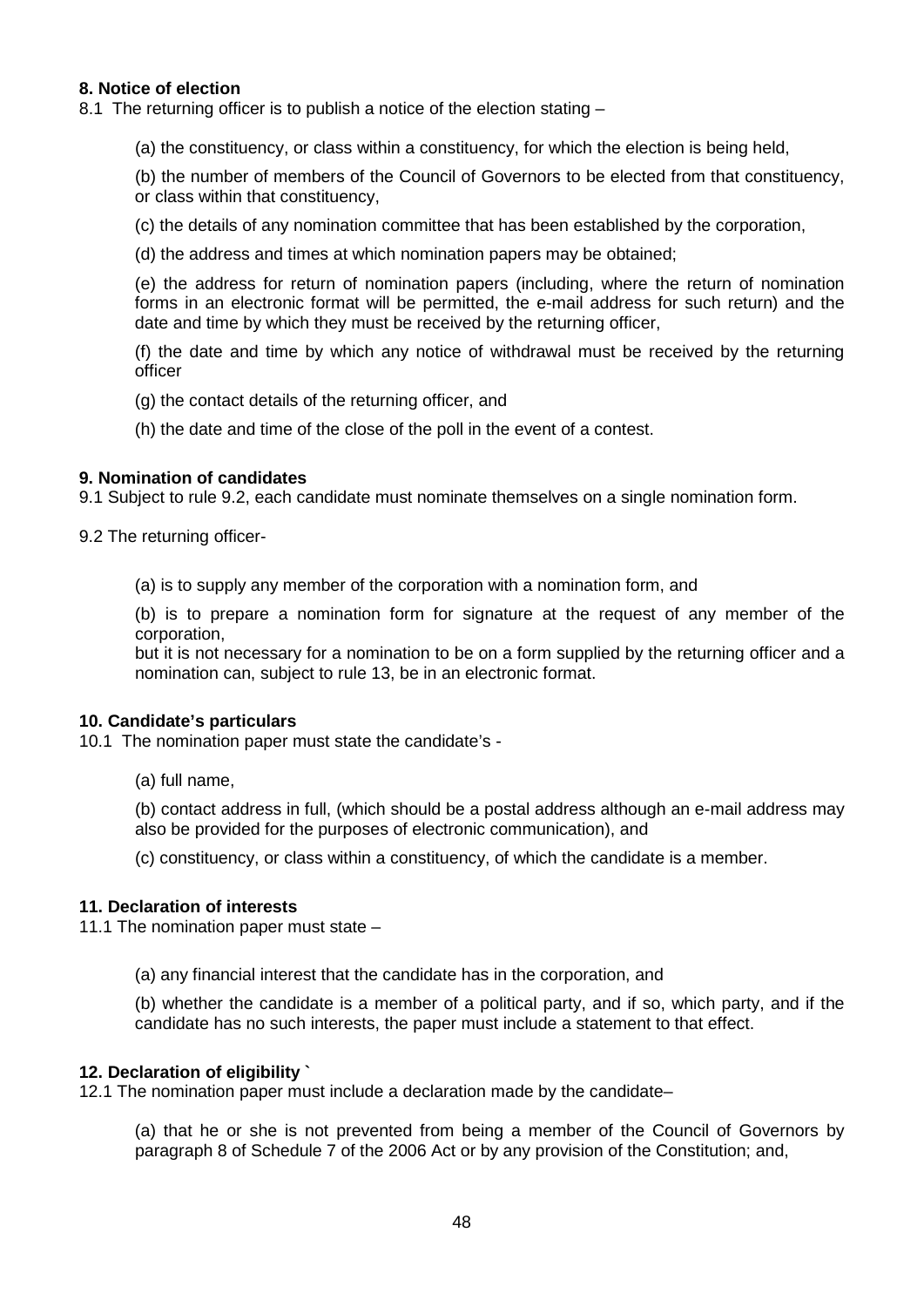(b) for a member of the public constituency, of the particulars of his or her qualification to vote as a member of that constituency, or class within that constituency, for which the election is being held.

# **13. Signature of candidate**

- 13.1 The nomination paper must be signed and dated by the candidate, in a manner prescribed by the returning officer, indicating that –
	- (a) they wish to stand as a candidate,
	- (b) their declaration of interests as required under rule 11, is true and correct, and
	- (c) their declaration of eligibility, as required under rule 12, is true and correct.
- 13.2 Where the return of nomination forms in an electronic format is permitted, the returning officer shall specify the particular signature formalities (if any) that will need to be complied with by the candidate.

# **14. Decisions as to the validity of nomination**

- Where a nomination paper is received by the returning officer in accordance with these rules, the candidate is deemed to stand for election unless and until the returning officer-
	- (a) decides that the candidate is not eligible to stand,
	- (b) decides that the nomination paper is invalid,
	- (c) receives satisfactory proof that the candidate has died, or
	- (d) receives a written request by the candidate of their withdrawal from candidacy.
- 14.2 The returning officer is entitled to decide that a nomination paper is invalid only on one of the following grounds –

(a) that the paper is not received on or before the final time and date for return of nomination papers, as specified in the notice of the election,

(b) that the paper does not contain the candidate's particulars, as required by rule 10;

(c) that the paper does not contain a declaration of the interests of the candidate, as required by rule 11,

- (d) that the paper does not include a declaration of eligibility as required by rule 12, or
- (e) that the paper is not signed and dated by the candidate, as required by rule 13.
- 14.3 The returning officer is to examine each nomination paper as soon as is practicable after he or she has received it, and decide whether the candidate has been validly nominated.
- 14.4 Where the returning officer decides that a nomination is invalid, the returning officer must endorse this on the nomination paper, stating the reasons for their decision.
- 14.5 The returning officer is to send notice of the decision as to whether a nomination is valid or invalid to the candidate at the contact address given in the candidate's nomination paper. If an e-mail address has been given in the candidate's nomination form (in addition to the candidate's postal address), the returning officer may send notice of the decision to that address.

#### **15. Publication of statement of candidates**

- 15.1 The returning officer is to prepare and publish a statement showing the candidates who are standing for election.
- 15.2 The statement must show –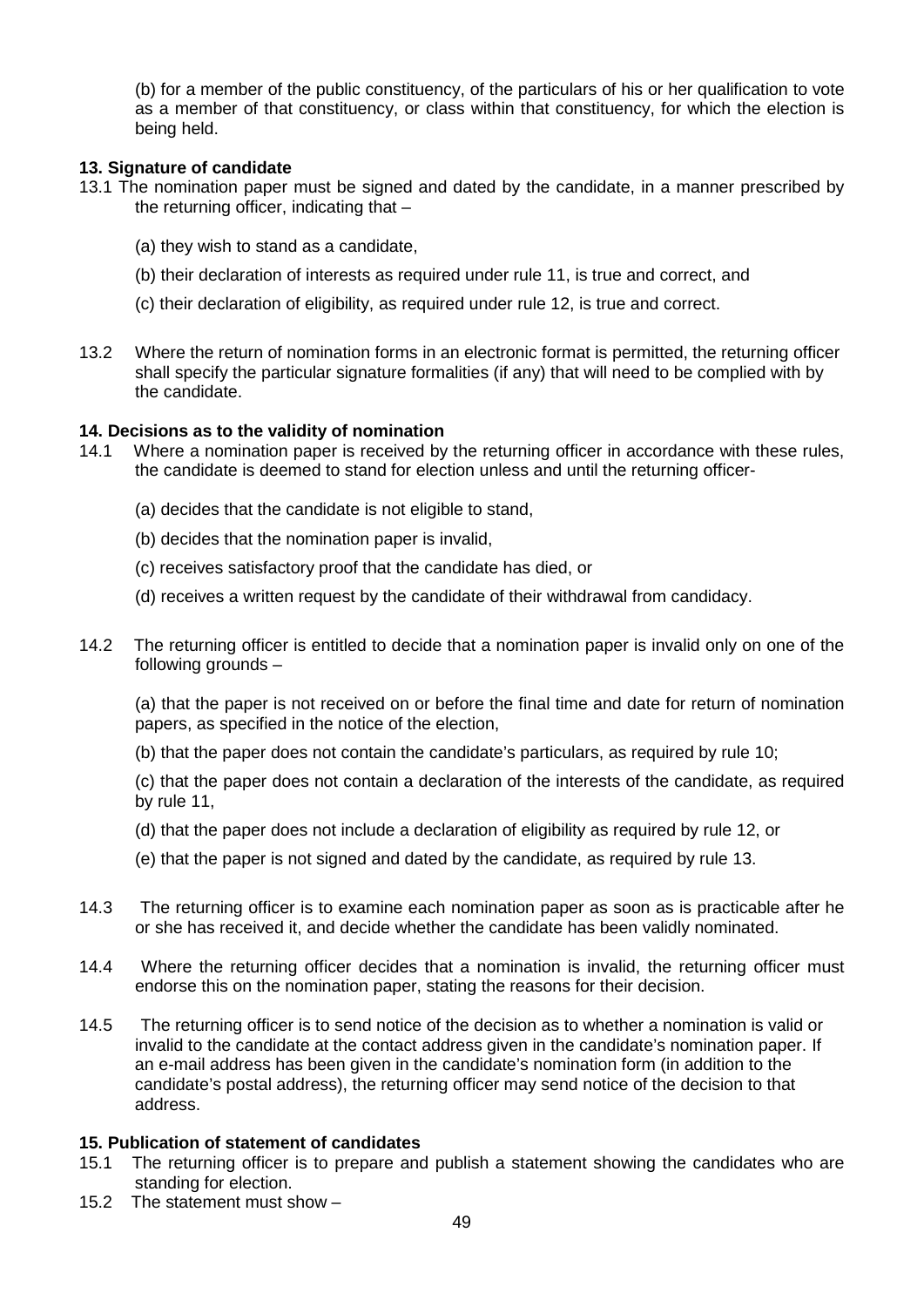(a) the name, contact address (which shall be the candidate's postal address), and constituency or class within a constituency of each candidate standing, and

- (b) the declared interests of each candidate standing, as given in their nomination paper.
- 15.3 The statement must list the candidates standing for election in alphabetical order by surname.
- 15.4 The returning officer must send a copy of the statement of candidates and copies of the nomination forms to the corporation as soon as is practicable after publishing the statement.

#### **16. Inspection of statement of nominated candidates and nomination forms**

- 16.1 The corporation is to make the statements of the candidates and the nomination forms supplied by the returning officer under rule 15(4) available for inspection by members of the public free of charge at all reasonable times.
- 16.2 If a person requests a copy or extract of the statements of candidates or their nomination form, the corporation is to provide that person with the copy or extract free of charge.

#### **17. Withdrawal of candidates**

17.1 A candidate may withdraw from election on or before the date and time for withdrawal by candidates, by providing to the returning officer a written notice of withdrawal which is signed by the candidate and attested by a witness.

#### **18. Method of election**

- 18.1 If the number of candidates remaining validly nominated for an election after any withdrawals under these rules is greater than the number of members to be elected to the Council of Governors, a poll is to be taken in accordance with Parts 5 and 6 of these rules.
- 18.2 If the number of candidates remaining validly nominated for an election after any withdrawals under these rules is equal to the number of members to be elected to the Council of Governors, those candidates are to be declared elected in accordance with Part 7 of these rules.
- 18.3 If the number of candidates remaining validly nominated for an election after any withdrawals under these rules is less than the number of members to be elected to be Council of Governors, then:

(a) the candidates who remain validly nominated are to be declared elected in accordance with Part 7 of these rules, and

(b) the returning officer is to order a new election to fill any vacancy which remains unfilled, on a day appointed by him or her in consultation with the corporation.

#### *Part 5 – Contested elections*

#### **19. Poll to be taken by ballot**

- 19.1 The votes at the poll must be given by secret ballot.
- 19.2 The votes are to be counted and the result of the poll determined in accordance with Part 6 of these rules.
- 19.3 The corporation may decide that voters within a constituency or class within a constituency, may, subject to rule 19.4, cast their votes at the poll using such different methods of polling in any combination as the corporation may determine.
- 19.4 The corporation may decide that voters within a constituency or class within a constituency for whom an e-mail address is included in the list of eligible voters may only cast their votes at the poll using an e-voting method of polling.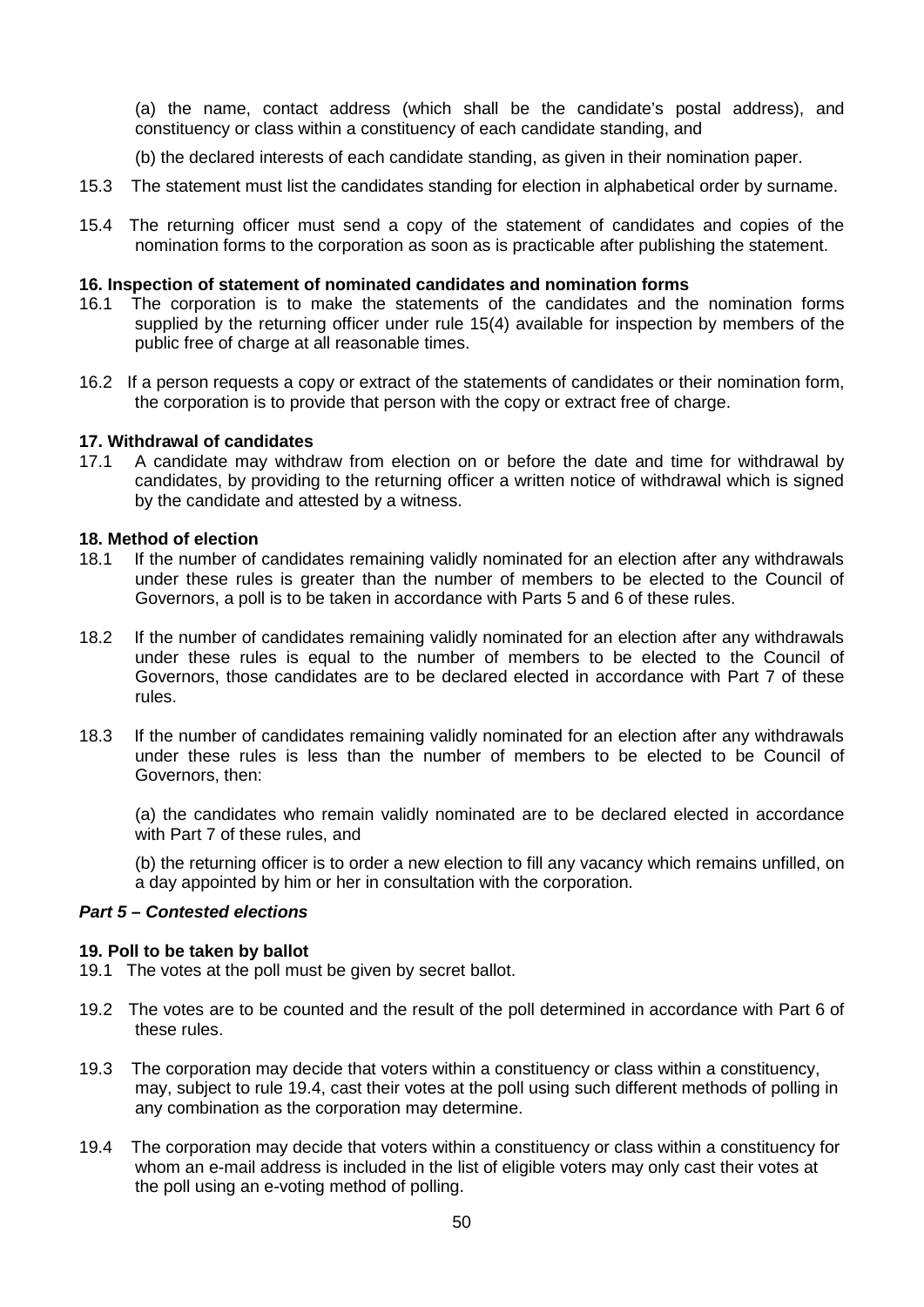19.5 Before the corporation decides, in accordance with rule 19.3 that one or more e-voting methods of polling will be made available for the purposes of the poll, the corporation must satisfy itself that:

(a) if internet voting is to be a method of polling, the internet voting system to be used for the purpose of the election is:

(i) configured in accordance with these rules; and

(ii) will create an accurate internet voting record in respect of any voter who casts his or her vote using the internet voting system;

(b) if telephone voting to be a method of polling, the telephone voting system to be used for the purpose of the election is:

(i) configured in accordance with these rules; and

(ii) will create an accurate telephone voting record in respect of any voter who casts his or her vote using the telephone voting system;

(c) if text message voting is to be a method of polling, the text message voting system to be used for the purpose of the election is:

(i) configured in accordance with these rules; and

(ii) will create an accurate text voting record in respect of any voter who casts his or her vote using the text message voting system.

#### **20. The ballot paper**

- 20.1 The ballot of each voter (other than a voter who casts his or her ballot by an e-voting method of polling) is to consist of a ballot paper with the persons remaining validly nominated for an election after any withdrawals under these rules, and no others, inserted in the paper.
- 20.2 Every ballot paper must specify
	- (a) the name of the corporation,
	- (b) the constituency, or class within a constituency, for which the election is being held,

(c) the number of members of the Council of Governors to be elected from that constituency, or class within that constituency,

(d) the names and other particulars of the candidates standing for election, with the details and order being the same as in the statement of nominated candidates,

(e) instructions on how to vote by all available methods of polling, including the relevant voter's voter ID number if one or more e-voting methods of polling are available,

(f) if the ballot paper is to be returned by post, the address for its return and the date and time of the close of the poll, and

(g) the contact details of the returning officer.

- 20.3 Each ballot paper must have a unique identifier.
- 20.4 Each ballot paper must have features incorporated into it to prevent it from being reproduced.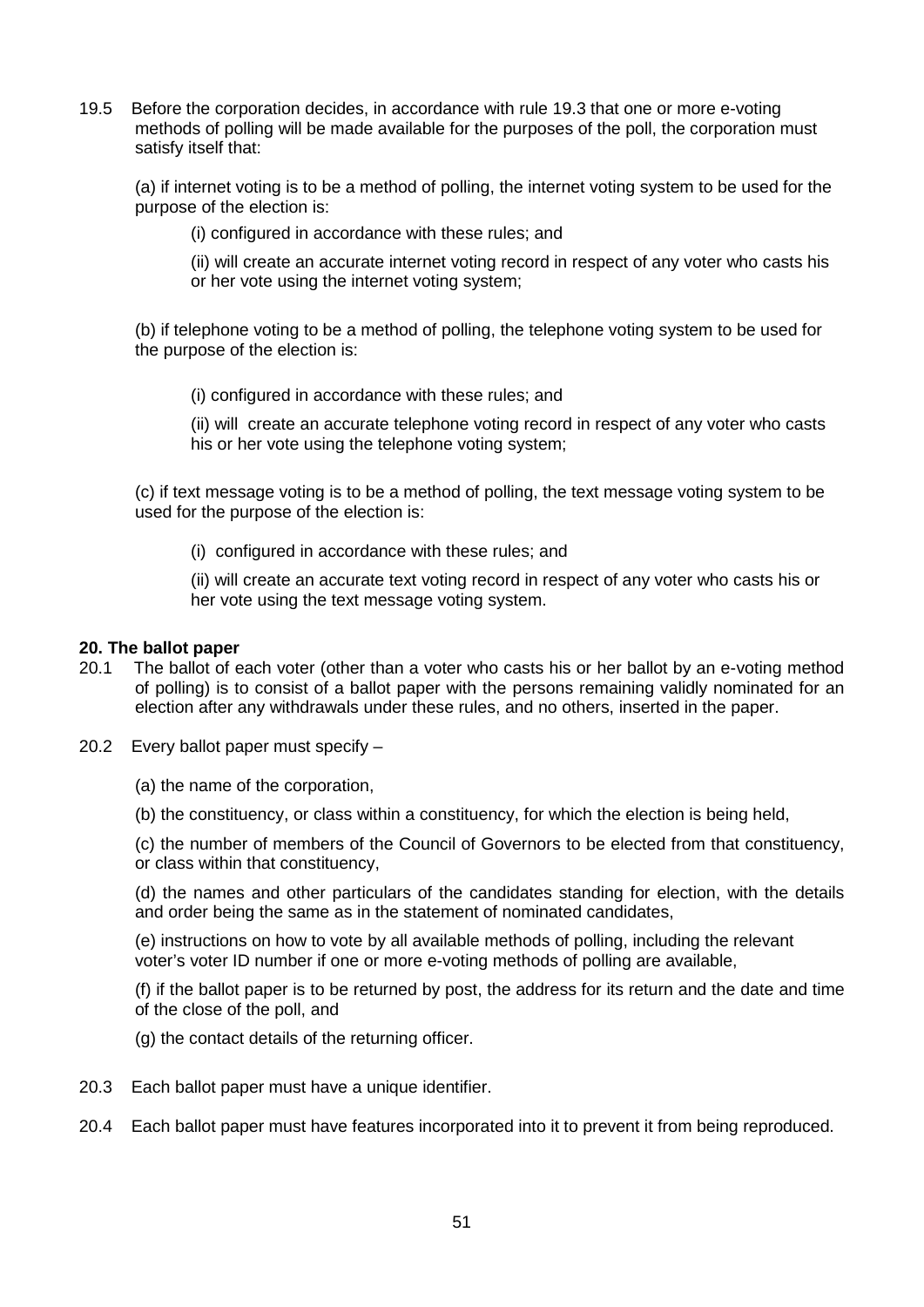# **21. The declaration of identity (public constituencies)**

- 21.1 The corporation shall require each voter who participates in an election for a public or patient constituency to make a declaration confirming:
	- (a) that the voter is the person:
		- (i) to whom the ballot paper was addressed,
		- (ii) to whom the voter ID number contained within the e-voting information was allocated,
	- (b) that the voter has not marked or returned any other voting paper in the election, and

(c) the particulars of his or her qualification to vote as a member of the constituency or class within a constituency for which the election is being held, and the corporation shall make such arrangements as it considers appropriate to facilitate the making and the return of a declaration of identity by each voter, whether by the completion of a paper form ("ID declaration form") or the use of an electronic method.

- 21.2 The voter must be required to return the declaration of identity together with his or her ballot paper.
- 21.3 The voting information shall caution the voter that, if the Declaration of identity is not returned or if it is returned without being correctly completed, any vote cast by the voter may be declared invalid.

# *Action to be taken before the poll*

## **22. List of eligible voters**

- 22.1The corporation is to provide the returning officer with a list of the members of the constituency or class within a constituency for which the election is being held who are eligible to vote by virtue of rule 27 as soon as is reasonably practicable after the final date for the delivery of notices of withdrawals by candidates from an election.
- 22.2 The list is to include, for each member,
	- (i) a mailing address
	- (ii) the member's e-mail address, if this has been provided

to which his or her voting information may, subject to rule 22.3, be sent.

22.3 The corporation may decide that the e-voting information is to be sent only by e-mail to those members in the list of eligible voters for whom an e-mail address is included in that list.

# **23. Notice of poll**

- 23.1The returning officer is to publish a notice of the poll stating–
	- (a) the name of the corporation,
	- (b) the constituency, or class within a constituency, for which the election is being held,

(c) the number of members of the Council of Governors to be elected from that constituency, or class with that constituency,

(d) the names, contact addresses, and other particulars of the candidates standing for election, with the details and order being the same as in the statement of nominated candidates,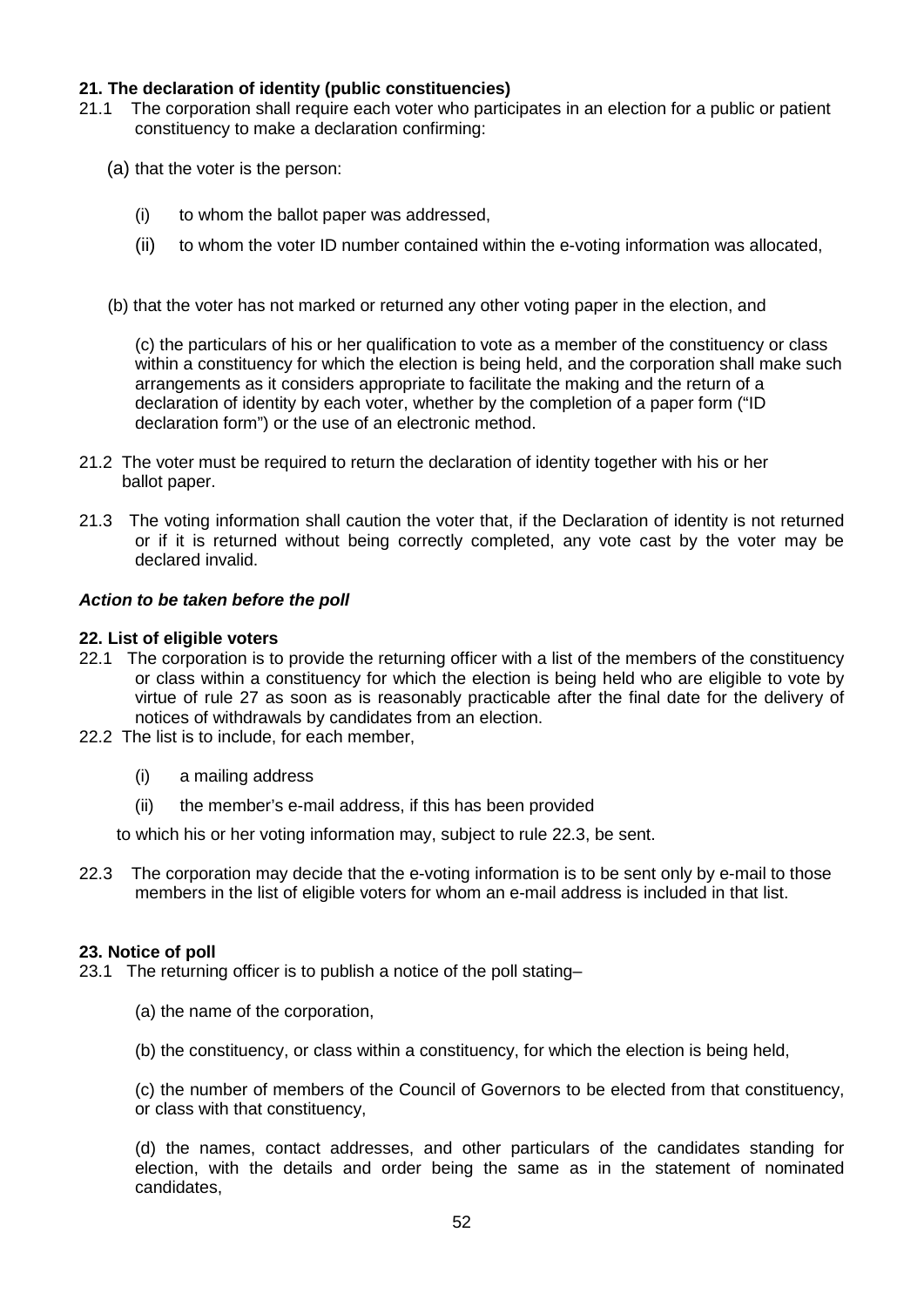(e) that the ballot papers for the election are to be issued and returned, if appropriate, by post,

(f) the methods of polling by which votes may be cast at the election by voters in a constituency or class within a constituency, as determined by the corporation in accordance with rule 19.3,

(g) the address for return of the ballot papers,

h) the uniform resource locator (url) where, if internet voting is a method of polling, the polling website is located;

(i) the telephone number where, if telephone voting is a method of polling, the telephone voting facility is located,

(j) the telephone number or telephone short code where, if text message voting is a method of polling, the text message voting facility is located,

(k) the date and time of the close of the poll,

(l) the address and final dates for applications for replacement voting information, and

(m) the contact details of the returning officer.

# **24. Issue of voting information by returning officer**

24.1 Subject to rule 24.3, as soon as is reasonably practicable on or after the publication of the notice of the poll, the returning officer is to send the following documents to each member of the corporation named in the list of eligible voters–

(a) a ballot paper and ballot paper envelope,

(b) a declaration of identity (if required),

(c) information about each candidate standing for election, pursuant to rule 61 of these rules, and

(d) a covering envelope.

*("postal voting information")*

- 24.2 Subject to rules 24.3 and 24.4, as soon as is reasonably practicable on or after the publication of the notice of the poll, the returning officer is to send the following information by e-mail and/ or by post to each member of the corporation named in the list of eligible voters whom the corporation determines in accordance with rule 19.3 and/ or rule 19.4 may cast his or her vote by an e-voting method of polling
	- (a) instructions on how to vote and how to make a declaration of identity (if required),
	- (b) the voter's voter ID number,

(c) information about each candidate standing for election, pursuant to rule 64 of these rules, or details of where this information is readily available on the internet or available in such other formats as the Returning Officer thinks appropriate, (d) contact details of the returning officer,

("e-voting information").

24.3 The corporation may determine that any member of the corporation shall:

(a) only be sent postal voting information; or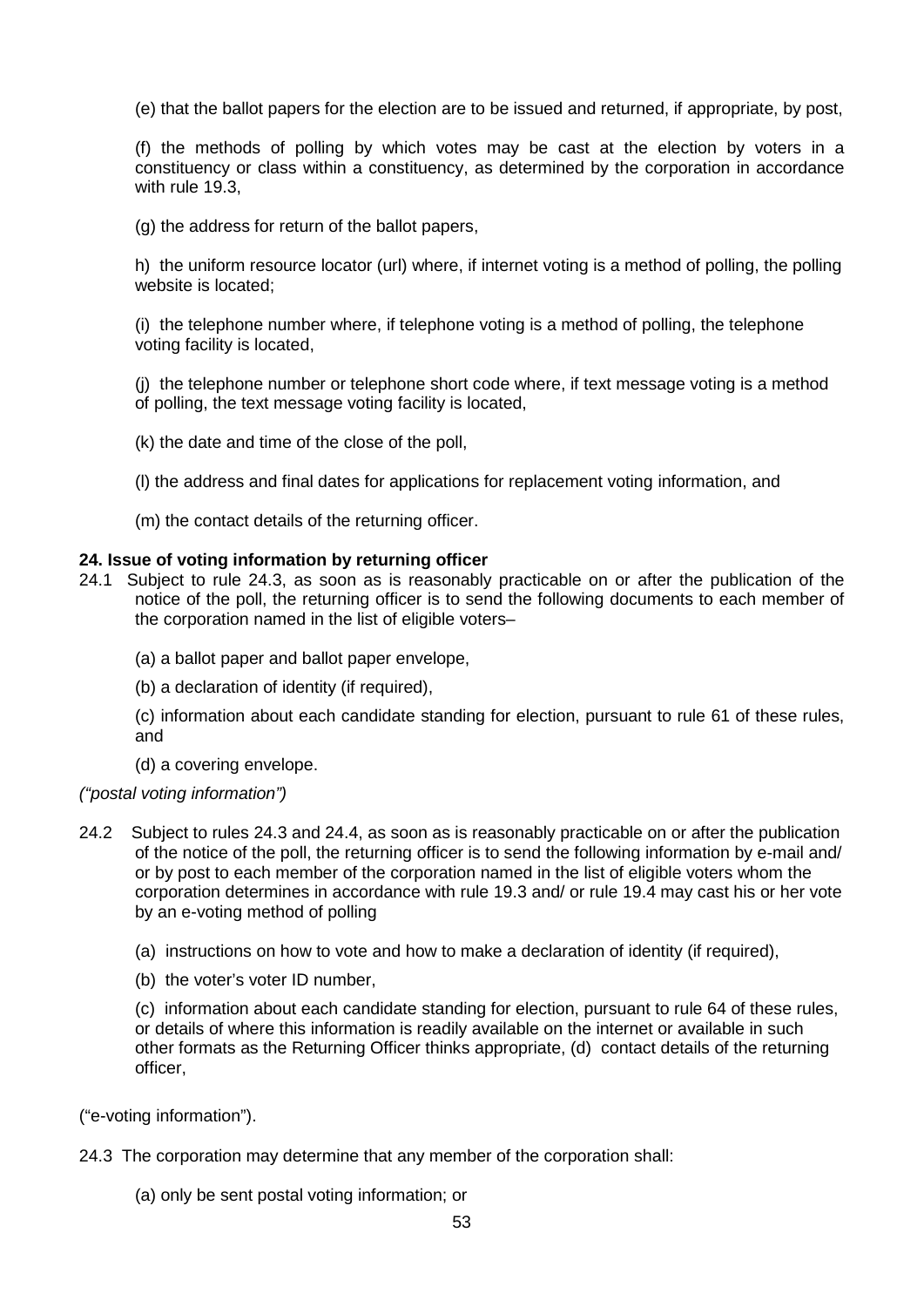- (b) only be sent e-voting information; or
- (c) be sent both postal voting information and e-voting information;

for the purposes of the poll.

- 24.4 If the corporation determines, in accordance with rule 22.3, that the e-voting information is to be sent only by e-mail to those members in the list of eligible voters for whom an e-mail address is included in that list, then the returning officer shall only send that information by email.
- 24.5 The documents are to be sent to the mailing address and/or e-mail address for each member, as specified in the list of eligible voters.

## **25. Ballot paper envelope and covering envelope**

- 25.1 The ballot paper envelope must have clear instructions to the voter printed on it, instructing the voter to seal the ballot paper inside the envelope once the ballot paper has been marked.
- 25.2 The covering envelope is to have
	- (a) the address for return of the ballot paper printed on it, and
	- (b) pre-paid postage for return to that address.
- 25.3 There should be clear instructions, either printed on the covering envelope or elsewhere, instructing the voter to seal the following documents inside the covering envelope and return it to the returning officer –
	- (a) the completed declaration of identity if required, and
	- (b) the ballot paper envelope, with the ballot paper sealed inside it.

#### **26. E-voting systems**

- 26.1 If internet voting is a method of polling for the relevant election then the returning officer must provide a website for the purpose of voting over the internet (in these rules referred to as "the polling website").
- 26.2 If telephone voting is a method of polling for the relevant election then the returning officer must provide an automated telephone system for the purpose of voting by the use of a touchtone telephone (in these rules referred to as "the telephone voting facility").
- 26.3 If text message voting is a method of polling for the relevant election then the returning officer must provide an automated text messaging system for the purpose of voting by text message (in these rules referred to as "the text message voting facility").
- 26.4 The returning officer shall ensure that the polling website and internet voting system provided will:
	- (a) require a voter to:
		- (i) enter his or her voter ID number; and
		- (ii) where the election is for a public or patient constituency, make a declaration of identity;
		- in order to be able to cast his or her vote;
			- (b) specify: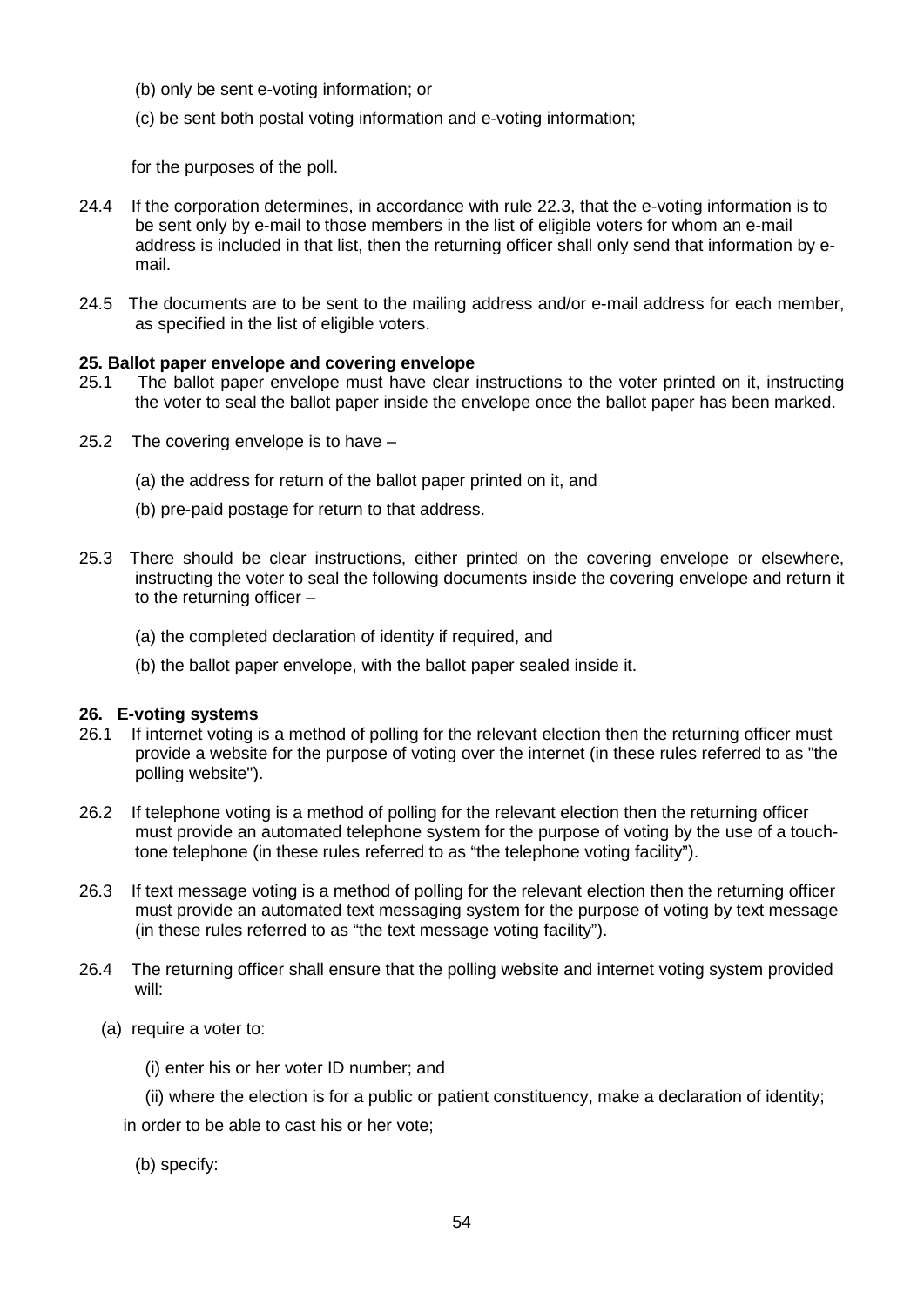(i) the name of the corporation,

(ii) the constituency, or class within a constituency, for which the election is being held,

(iii) the number of members of the council of governors to be elected from that constituency, or class within that constituency,

(iv) the names and other particulars of the candidates standing for election, with the details and order being the same as in the statement of nominated candidates,

(v) instructions on how to vote and how to make a declaration of identity,

(vi) the date and time of the close of the poll, and

(vii) the contact details of the returning officer;

(c) prevent a voter from voting for more candidates than he or she is entitled to at the election;

(d) create a record ("internet voting record") that is stored in the internet voting system in respect of each vote cast by a voter using the internet that comprises of-

- (i) the voter's voter ID number;
- (ii) the voter's declaration of identity (where required);
- (iii) the candidate or candidates for whom the voter has voted; and
- (iv) the date and time of the voter's vote,

(e) if the voter's vote has been duly cast and recorded, provide the voter with confirmation of this; and

- (f) prevent any voter from voting after the close of poll.
- 26.5 The returning officer shall ensure that the telephone voting facility and telephone voting system provided will:
	- (a) require a voter to

(i) enter his or her voter ID number in order to be able to cast his or her vote; and (ii) where the election is for a public or patient constituency, make a declaration of identity;

(b) specify:

(i) the name of the corporation,

(ii) the constituency, or class within a constituency, for which the election is being held,

(iii) the number of members of the council of governors to be elected from that constituency, or class within that constituency,

- (iv) instructions on how to vote and how to make a declaration of identity,
- (v) the date and time of the close of the poll, and
- (vi) the contact details of the returning officer;

(c) prevent a voter from voting for more candidates than he or she is entitled to at the election;

(d) create a record ("telephone voting record") that is stored in the telephone voting system in respect of each vote cast by a voter using the telephone that comprises of:

- (i) the voter's voter ID number;
- (ii) the voter's declaration of identity (where required);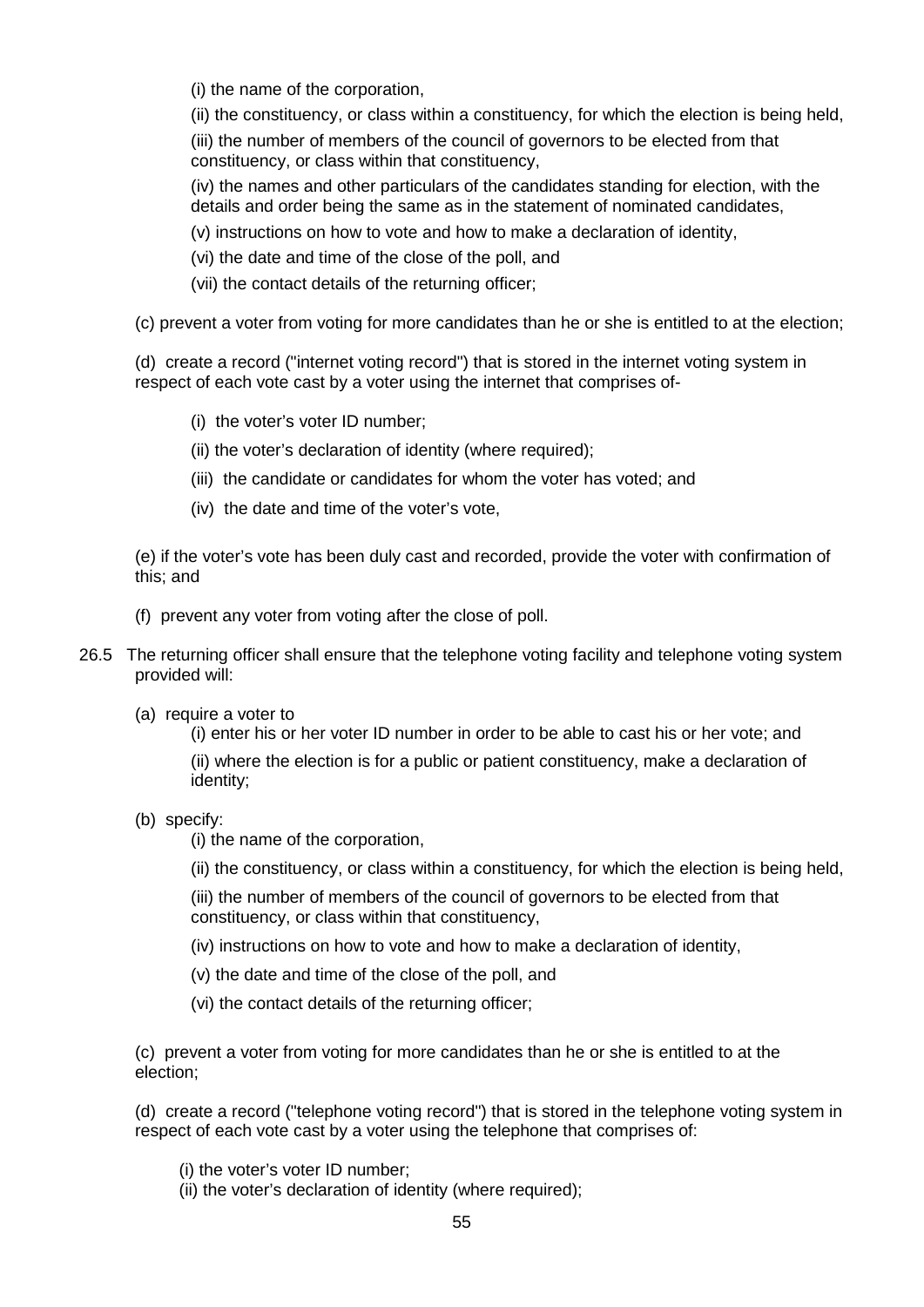- (iii) the candidate or candidates for whom the voter has voted; and
	- (iv) the date and time of the voter's vote

(e) if the voter's vote has been duly cast and recorded, provide the voter with confirmation of this;

- (f) prevent any voter from voting after the close of poll.
- 26.6 The returning officer shall ensure that the text message voting facility and text messaging voting system provided will:
	- (a) require a voter to:
		- (i) provide his or her voter ID number; and
		- (ii) where the election is for a public or patient constituency, make a declaration of identity;

in order to be able to cast his or her vote;

(b) prevent a voter from voting for more candidates than he or she is entitled to at the election;

(c) create a record ("text voting record") that is stored in the text messaging voting system in respect of each vote cast by a voter by text message that comprises of:

- (i) the voter's voter ID number;
- (ii) the voter's declaration of identity (where required);
- (ii) the candidate or candidates for whom the voter has voted; and
- (iii) the date and time of the voter's vote
- (e) if the voter's vote has been duly cast and recorded, provide the voter with confirmation of this;
- (d) prevent any voter from voting after the close of poll.

# *The poll*

# **27. Eligibility to vote**

27.1 An individual who becomes a member of the corporation on or before the closing date for the receipt of nominations by candidates for the election, is eligible to vote in that election.

# **28. Voting by persons who require assistance**

- 28.1 The returning officer is to put in place arrangements to enable requests for assistance to vote to be made.
- 28.2 Where the returning officer receives a request from a voter who requires assistance to vote, the returning officer is to make such arrangements as he or she considers necessary to enable that voter to vote.

# **29. Spoilt ballot papers and spoilt text message votes**

- 29.1 If a voter has dealt with his or her ballot paper in such a manner that it cannot be accepted as a ballot paper (referred to a "spoilt ballot paper"), that voter may apply to the returning officer for a replacement ballot paper.
- 29.2 On receiving an application, the returning officer is to obtain the details of the unique identifier on the spoilt ballot paper, if he or she can obtain it.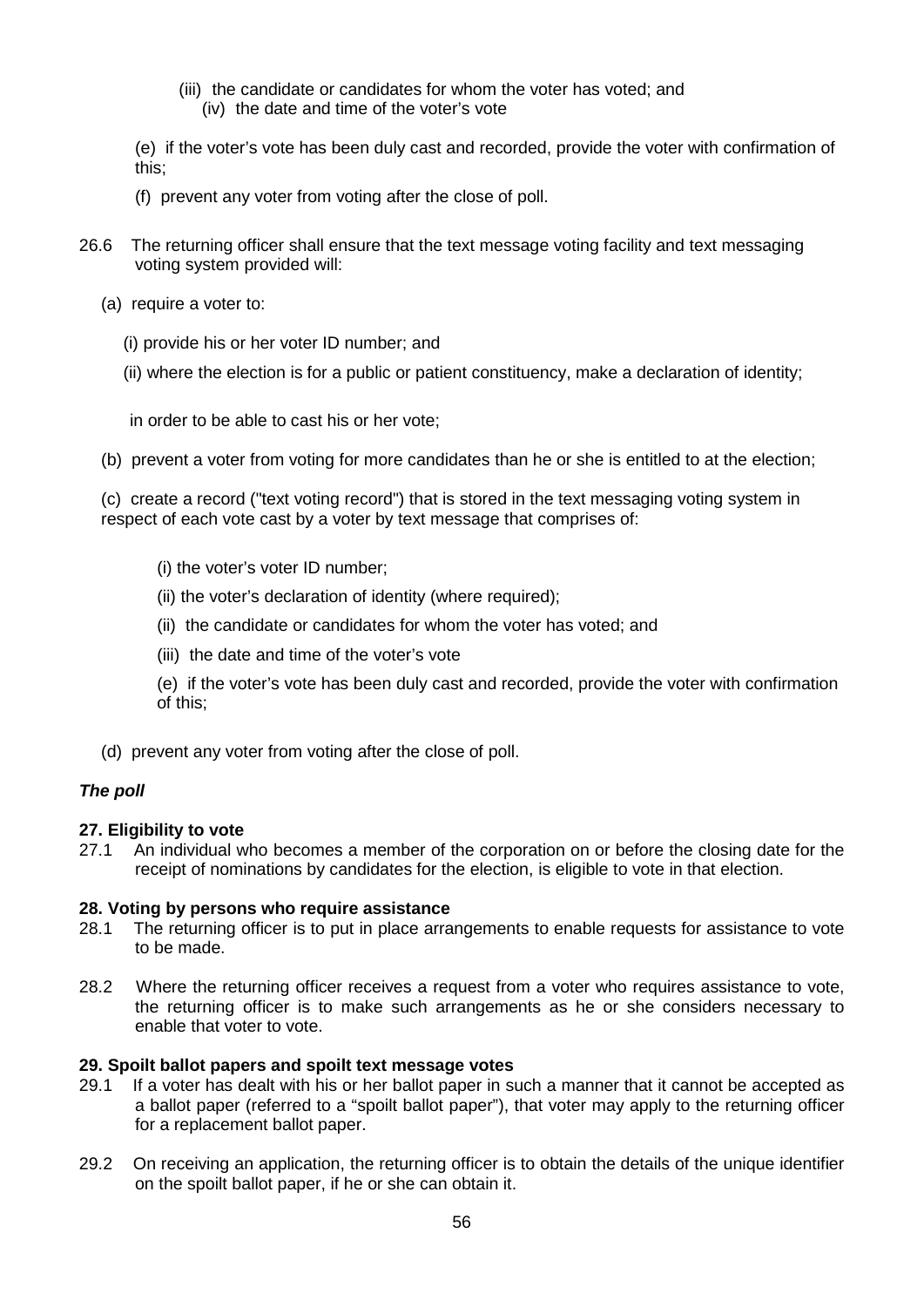- 29.3 The returning officer may not issue a replacement ballot paper for a spoilt ballot paper unless he or she –
	- (a) is satisfied as to the voter's identity, and
	- (b) has ensured that the declaration of identity, if required, has not been returned.
- 29.4 After issuing a replacement ballot paper for a spoilt ballot paper, the returning officer shall enter in a list ("the list of spoilt ballot papers"):
	- (a) the name of the voter, and

(b) the details of the unique identifier of the spoilt ballot paper (if that officer was able to obtain it), and

- (c) the details of the unique identifier of the replacement ballot paper.
- 29.5 If a voter has dealt with his or her text message vote in such a manner that it cannot be accepted as a vote (referred to as a "spoilt text message vote"), that voter may apply to the returning officer for a replacement voter ID number.
- 29.6 On receiving an application, the returning officer is to obtain the details of the voter ID number on the spoilt text message vote, if he or she can obtain it.
- 29.7 The returning officer may not issue a replacement voter ID number in respect of a spoilt text message vote unless he or she is satisfied as to the voter's identity.
- 29.8 After issuing a replacement voter ID number in respect of a spoilt text message vote, the returning officer shall enter in a list ("the list of spoilt text message votes"):
	- (a) the name of the voter, and

(b) the details of the voter ID number on the spoilt text message vote (if that officer was able to obtain it), and

(c) the details of the replacement voter ID number issued to the voter.

#### **30. Lost voting information**

- 30.1 Where a voter has not received his or her ballot paper by the tenth day before the close of the poll, that voter may apply to the returning officer for a replacement ballot paper.
- 30.2 The returning officer may not issue a replacement voting information for a lost voting information unless he or she –
	- (a) is satisfied as to the voter's identity,
	- (b) has no reason to doubt that the voter did not receive the original ballot paper, and
	- (c) has ensured that the declaration of identity if required has not been returned.
- 30.3 After issuing a replacement ballot paper for a lost ballot paper, the returning officer shall enter in a list ("the list of lost ballot papers") –
	- (a) the name of the voter, and
	- (b) the details of the unique identifier of the replacement ballot paper.

# **31. Issue of replacement voting information**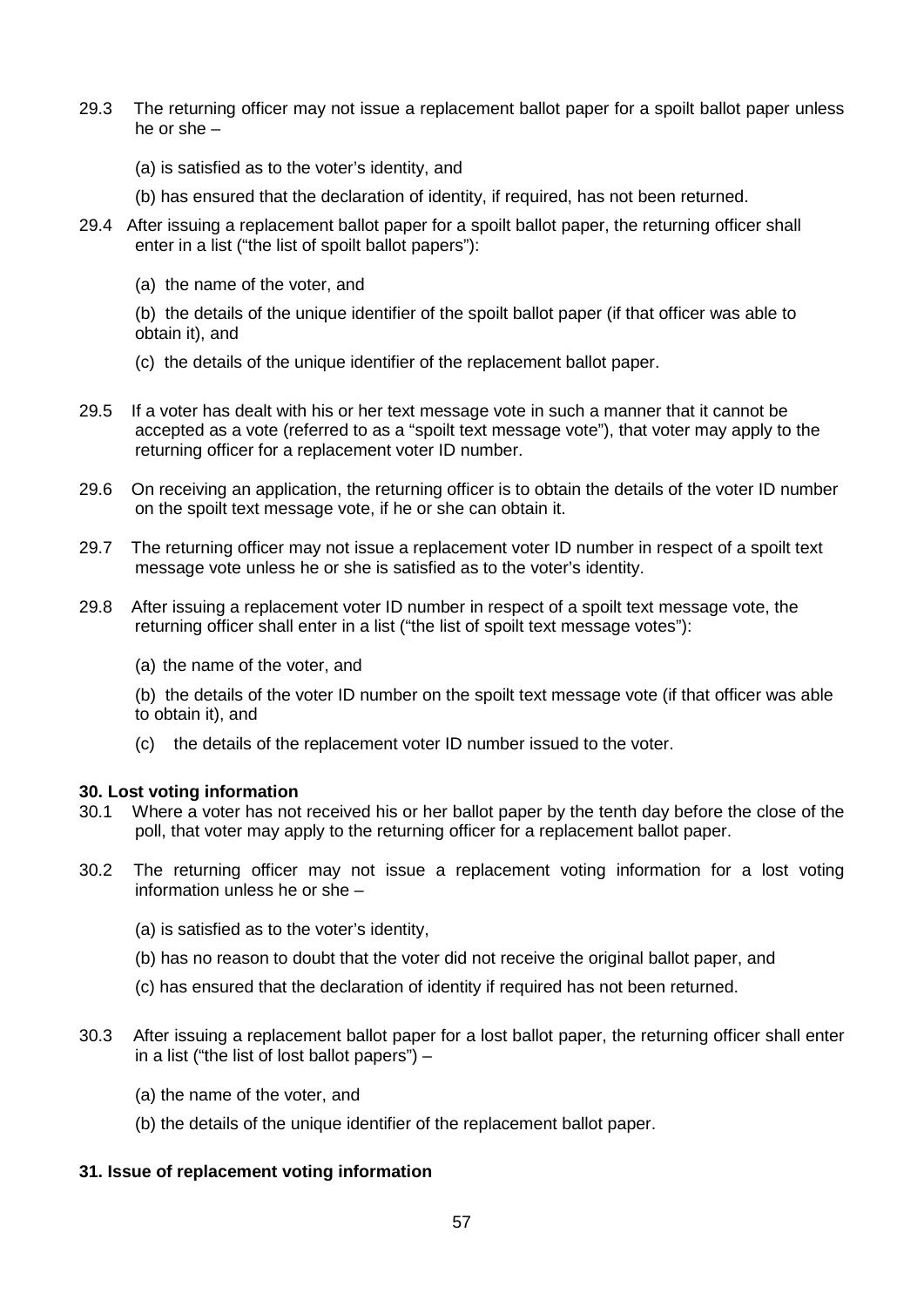- 31.1 If a person applies for a replacement voting information under rule 29 or 30 and a declaration of identity has already been received by the returning officer in the name of that voter, the returning officer may not issue a replacement voting information unless, in addition to the requirements imposed rule 29(3) or 30(2), he or she is also satisfied that that person has not already voted in the election, notwithstanding the fact that a declaration of identity if required has already been received by the returning officer in the name of that voter.
- 31.2 After issuing a replacement ballot paper under this rule, the returning officer shall enter in a list ("the list of tendered voting information):
	- (a) the name of the voter, and
	- (b) the details of the unique identifier or any replacement ballot paper issued under this rule'
	- c) the voter ID number of the voter.

## **32. ID Declaration Form for replacement ballot papers (public and patient constituencies)**

32.1 In respect of an election for a public or patient constituency a declaration of identity must be issued with each replacement ballot paper requiring the voter to make a declaration of identity

## *Polling by internet, telephone or text*

## **33. Procedure for remote voting by internet**

- 33.1 To cast his or her vote using the internet, a voter will need to gain access to the polling website by keying in the url of the polling website provided in the voting information.
- 33.2 When prompted to do so, the voter will need to enter his or her voter ID number.
- 33.3 If the internet voting system authenticates the voter ID number, the system will give the voter access to the polling website for the election in which the voter is eligible to vote.
- 33.4 To cast his or her vote, the voter will need to key in a mark on the screen opposite the particulars of the candidate or candidates for whom he or she wishes to cast his or her vote.
- 33.5 The voter will not be able to access the internet voting system for an election once his or her vote at that election has been cast.

#### **34. Voting procedure for remote voting by telephone**

- 34.1 To cast his or her vote by telephone, the voter will need to gain access to the telephone voting facility by calling the designated telephone number provided in the voter information using a telephone with a touch-tone keypad.
- 34.2 When prompted to do so, the voter will need to enter his or her voter ID number using the keypad.
- 34.3 If the telephone voting facility authenticates the voter ID number, the voter will be prompted to vote in the election.
- 34.4 When prompted to do so the voter may then cast his or her vote by keying in the numerical voting code of the candidate or candidates, for whom he or she wishes to vote.
- 34.5 The voter will not be able to access the telephone voting facility for an election once his or her vote at that election has been cast.

#### **35. Voting procedure for remote voting by text message**

35.1 To cast his or her vote by text message the voter will need to gain access to the text message voting facility by sending a text message to the designated telephone number or telephone short code provided in the voter information.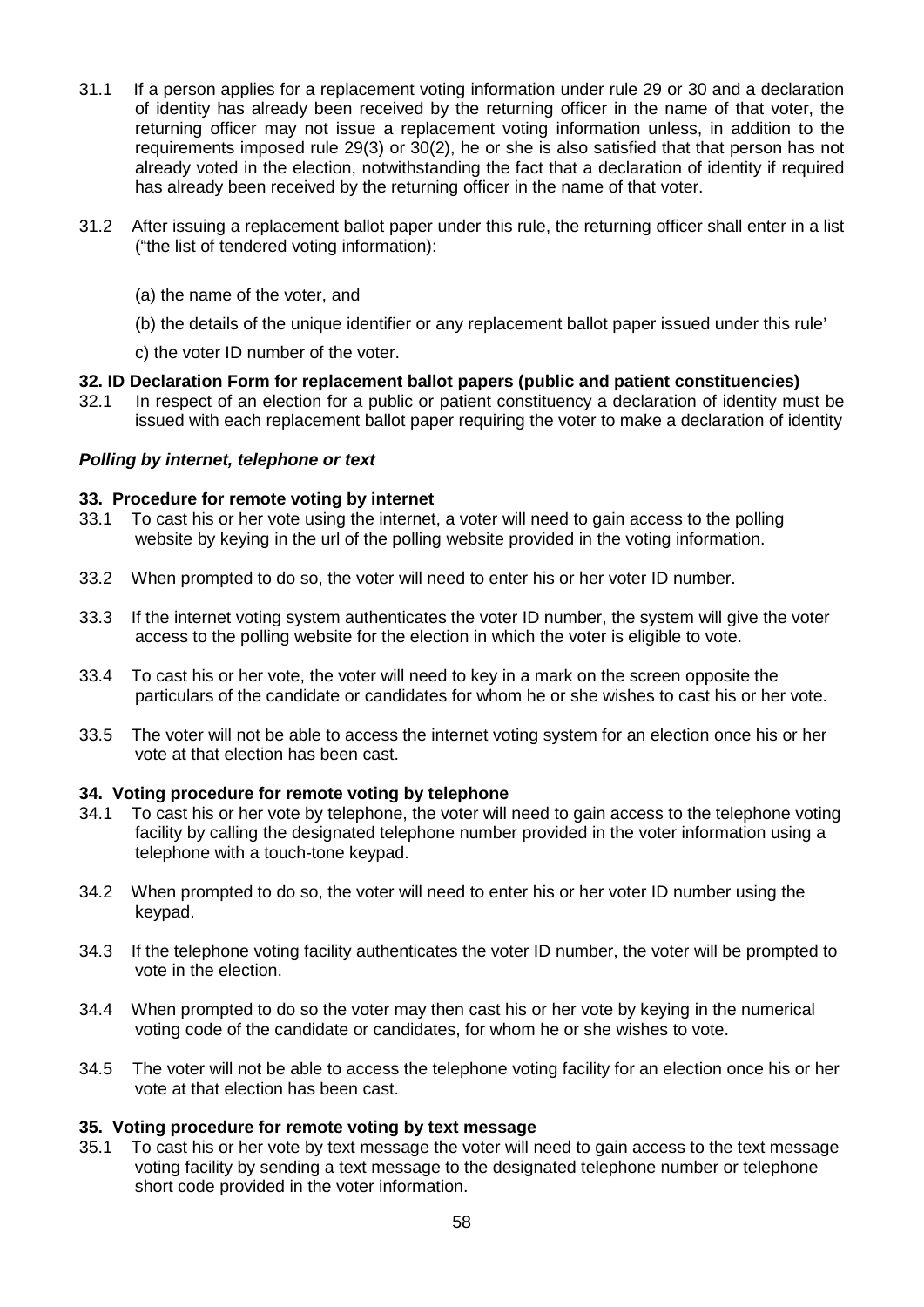- 35.2 The text message sent by the voter must contain his or her voter ID number and the numerical voting code for the candidate or candidates, for whom he or she wishes to vote.
- 35.3 The text message sent by the voter will need to be structured in accordance with the instructions on how to vote contained in the voter information, otherwise the vote will not be cast.

#### *Procedure for receipt of envelopes, internet votes, telephone votes and text message votes*

#### **36. Receipt of voting documents**

- 36.1 Where the returning officer receives a:
	- (a) covering envelope, or

(b) any other envelope containing a declaration of identity if required, a ballot paper envelope, or a ballot paper,

before the close of the poll, that officer is to open it as soon as is practicable; and rules 37 and 38 are to apply.

- 36.2 The returning officer may open any ballot paper envelope for the purposes of rules 37 and 38, but must make arrangements to ensure that no person obtains or communicates information as to:
	- (a) the candidate for whom a voter has voted, or
	- (b) the unique identifier on a ballot paper.
- 36.3 The returning officer must make arrangements to ensure the safety and security of the ballot papers and other documents.

#### **37. Validity of votes**

- 37.1 A ballot paper shall not be taken to be duly returned unless the returning officer is satisfied that it has been received by the returning officer before the close of the poll, with a declaration of identity if required that has been correctly completed, signed, and dated.
- 37.2 Where the returning officer is satisfied that rule (37.1) has been fulfilled, he or she is to
	- (a) put the declaration of identity if required in a separate packet, and
	- (b) put the ballot paper aside for counting after the close of the poll.
- 37.3 Where the returning officer is not satisfied that paragraph (37.1) has been fulfilled, he or she is to:
	- (a) mark the ballot paper "disqualified",

(b) if there is a declaration of identity accompanying the ballot paper, mark it as "disqualified" and attach it to the ballot paper,

(c) record the unique identifier on the ballot paper in a list (the "list of disqualified documents"); and

- (d) place the document or documents in a separate packet.
- 37.4 An internet, telephone or text message vote shall not be taken to be duly returned unless the returning officer is satisfied that the internet voting record, telephone voting record or text voting record (as applicable) has been received by the returning officer before the close of the poll, with a declaration of identity if required that has been correctly made.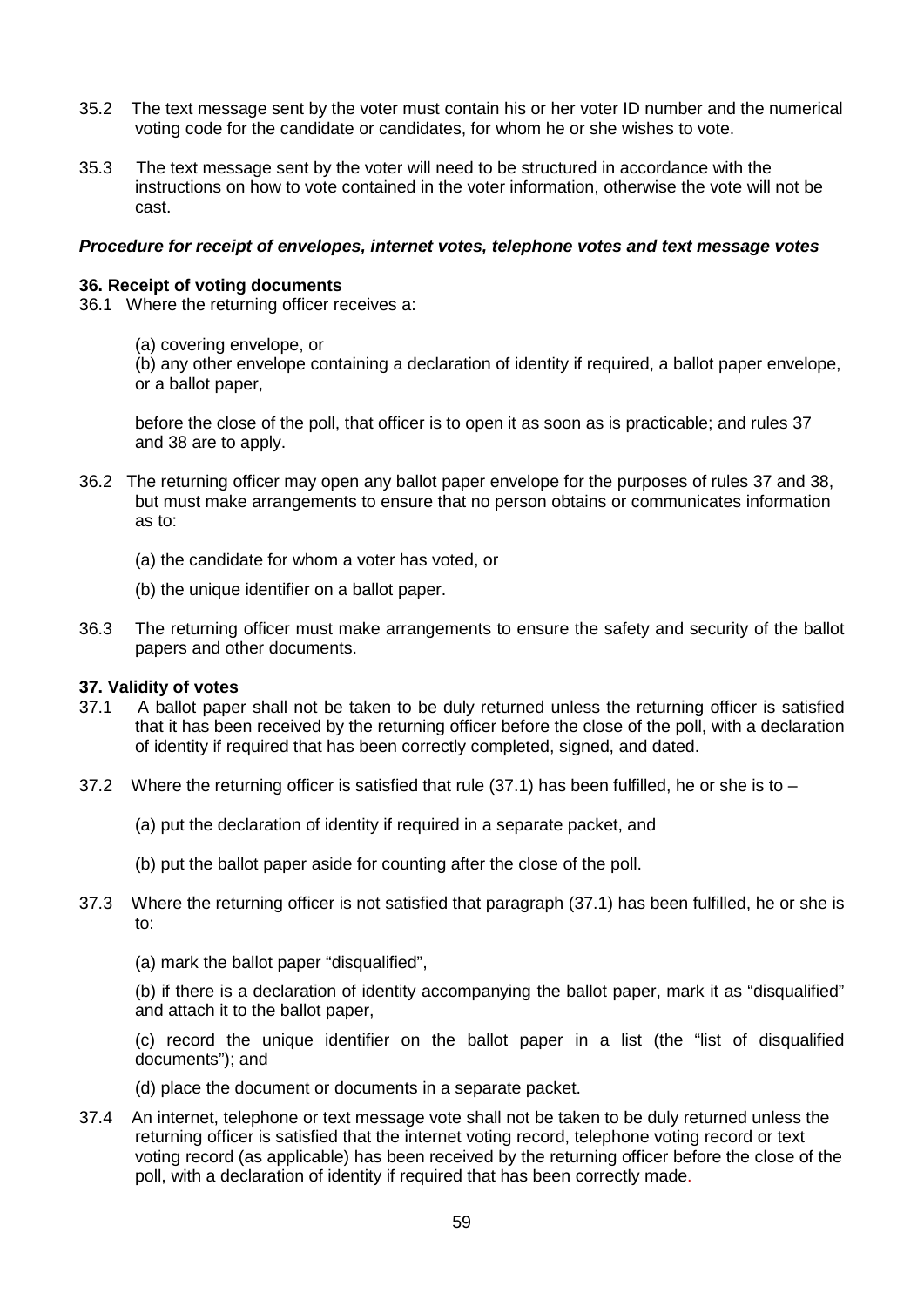- 37.5 Where the returning officer is satisfied that rule 37.4 has been fulfilled, he or she is to put the internet voting record, telephone voting record or text voting record (as applicable) aside for counting after the close of the poll.
- 37.6 Where the returning officer is not satisfied that rule 37.4 has been fulfilled, he or she is to:

(a) mark the internet voting record, telephone voting record or text voting record (as applicable) "disqualified",

(b) record the voter ID number on the internet voting record, telephone voting record or text voting record (as applicable) in the list of disqualified documents; and

(c) place the document or documents in a separate packet.

## **38. Declaration of identity but no ballot paper (public and patient constituency) –**

- 38.1 Where the returning officer receives a declaration of identity if required but no ballot paper, the returning officer is to –
	- (a) mark the declaration of identity "disqualified",
	- (a)record the name of the voter in the list of disqualified documents, indicating that a declaration of identity was received from the voter without a ballot paper; and
	- (b)place the ID of declaration form in a separate packet.

# **39. De-duplication of votes**

- 39.1 Where different methods of polling are being used in an election, the returning officer shall examine all votes cast to ascertain if a voter ID number has been used more than once to cast a vote in the election.
- 39.2 If the returning officer ascertains that a voter ID number has been used more than once to cast a vote in the election he or she shall:

(a) only accept as duly returned the first vote received that was cast using the relevant voter ID number; and

- (b) mark as "disqualified" all other votes that were cast using the relevant voter ID number
- 39.3 Where a ballot paper is disqualified under this rule the returning officer shall:
	- (a) mark the ballot paper "disqualified",

(b) if there is an ID declaration form accompanying the ballot paper, mark it "disqualified" and attach it to the ballot paper,

(c) record the unique identifier and the voter ID number on the ballot paper in the list of disqualified documents;

- (d) place the document or documents in a separate packet; and
- (e) disregard the ballot paper when counting the votes in accordance with these rules.
- 39.4 Where an internet voting record, telephone voting record or text voting record is disqualified under this rule the returning officer shall:

(a) mark the internet voting record, telephone voting record or text voting record (as applicable) "disqualified",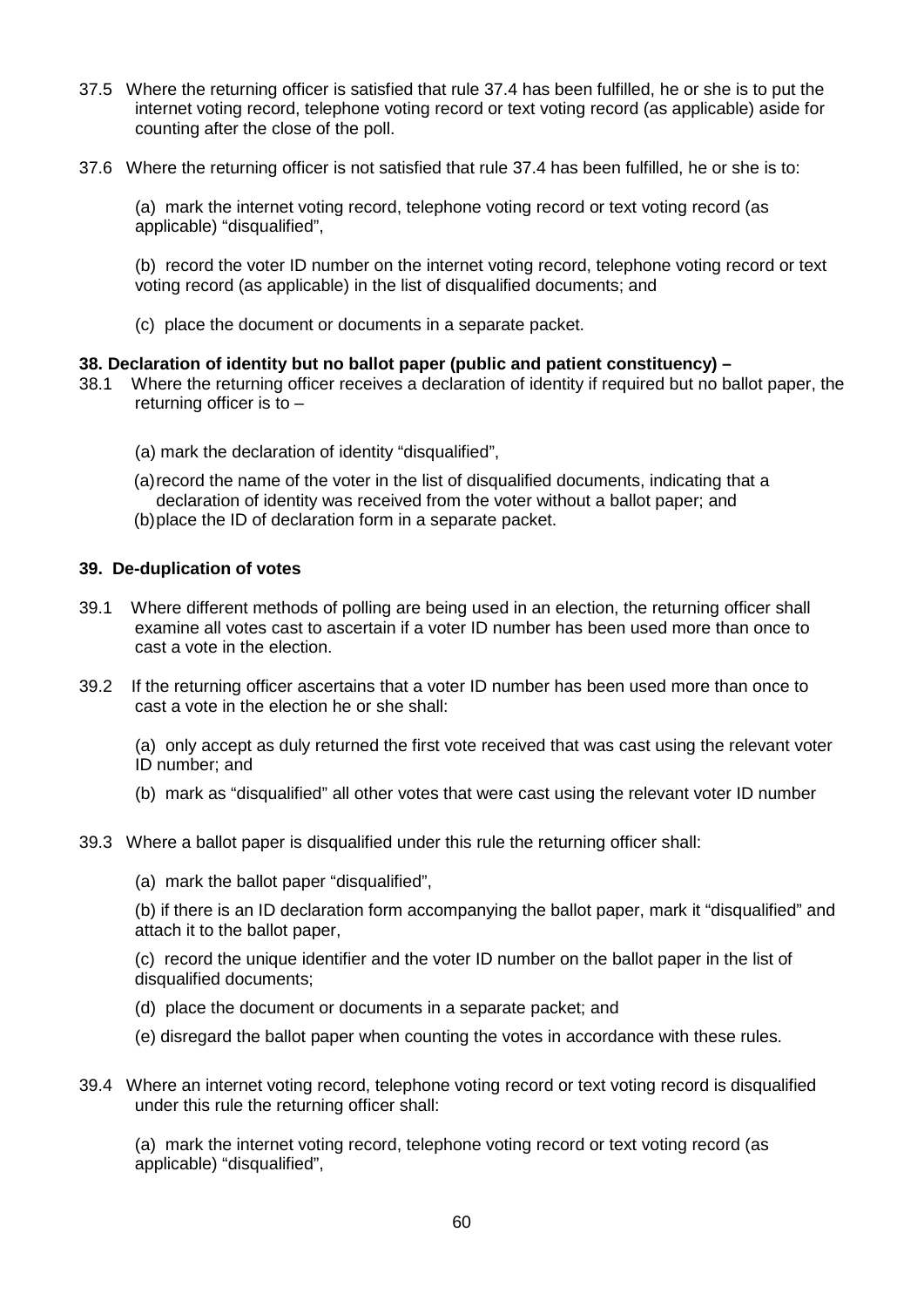(b) record the voter ID number on the internet voting record, telephone voting record or text voting record (as applicable) in the list of disqualified documents;

(c) place the internet voting record, telephone voting record or text voting record (as applicable) in a separate packet, and

(d) disregard the internet voting record, telephone voting record or text voting record (as applicable) when counting the votes in accordance with these rules.

## **40. Sealing of packets**

- 40.1 As soon as is possible after the close of the poll and after the completion of the procedure under rules 37 and 38, the returning officer is to seal the packets containing–
	- (a) the disqualified documents, together with the list of disqualified documents inside it,
	- (b) the declarations of identity if required,
	- (c) the list of spoilt ballot papers and the list of spoilt text message votes,
	- (d) the list of lost ballot papers,
	- (e) the list of eligible voters, and
	- (f) the list of tendered Voting information

 and ensure that complete electronic copies of the internet voting records, telephone voting records and text voting records created in accordance with rule 26 are held in a device suitable for the purpose of storage.

## *Part 6 - Counting the votes*

## **STV41. Interpretation of Part 6**

In Part 6 of these rules:

"*ballot document*" means a ballot paper, internet voting record, telephone voting record or text voting record.

*"continuing candidate*" means any candidate not deemed to be elected, and not excluded,

"*count*" means all the operations involved in counting of the first preferences recorded for candidates, the transfer of the surpluses of elected candidates, and the transfer of the votes of the excluded candidates,

"*deemed to be elected*" means deemed to be elected for the purposes of counting of votes but without prejudice to the declaration of the result of the poll,

"*mark"* means a figure, an identifiable written word, or a mark such as "X",

"*non-transferable vote*" means a ballot document:

- (a) on which no second or subsequent preference is recorded for a continuing candidate, or
- (b) which is excluded by the returning officer under rule STV49,

"*preference"* as used in the following contexts has the meaning assigned below–

- (a) "first preference" means the figure "1" or any mark or word which clearly indicates a first (or only) preference,
- (b) "next available preference" means a preference which is the second, or as the case may be, subsequent preference recorded in consecutive order for a continuing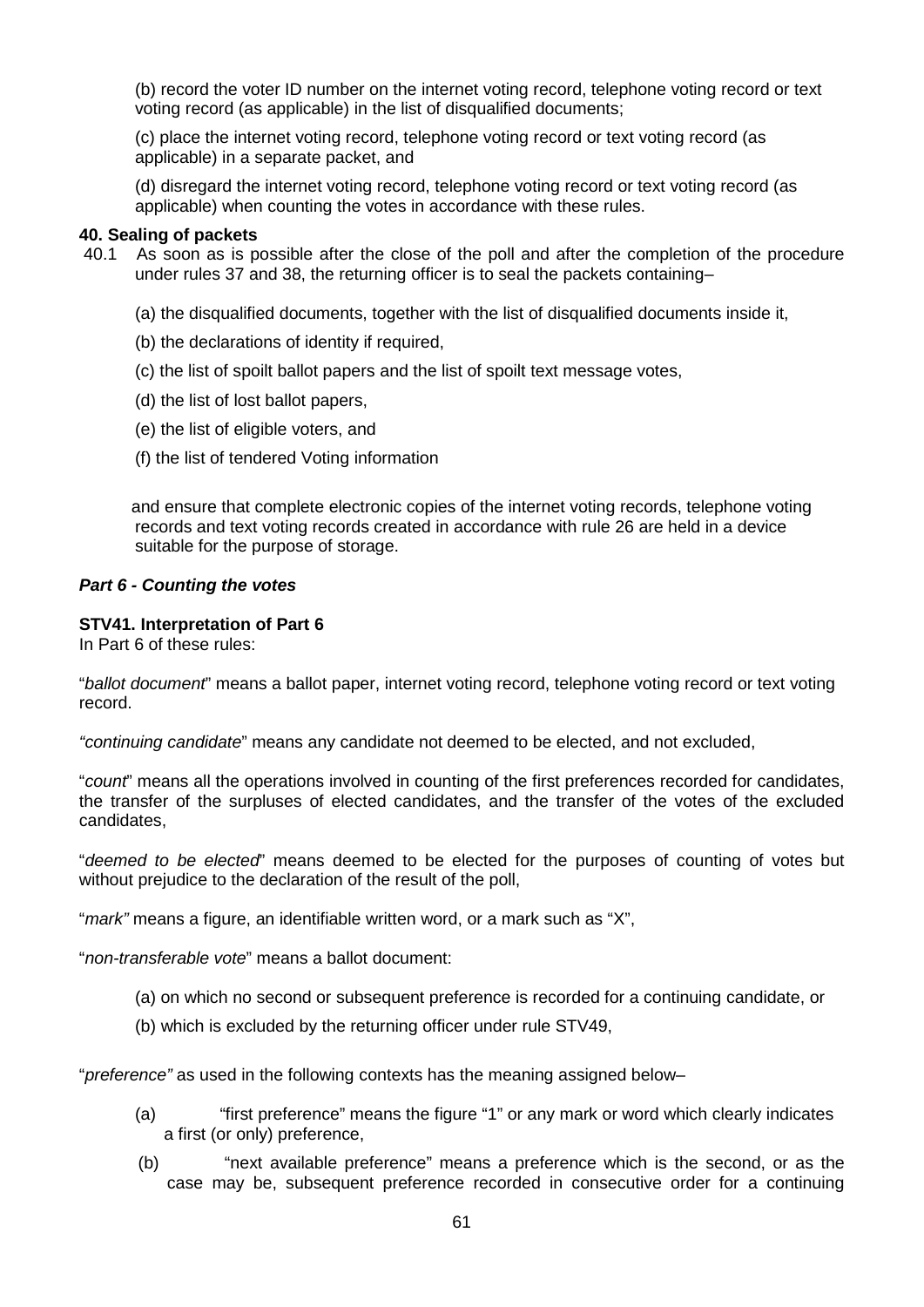candidate (any candidate who is deemed to be elected or is excluded thereby being ignored); and

(c) in this context, a "second preference" is shown by the figure "2" or any mark or word which clearly indicates a second preference, and a third preference by the figure "3" or any mark or word which clearly indicates a third preference, and so on,

"*quota"* means the number calculated in accordance with rule STV46,

"*surplus"* means the number of votes by which the total number of votes for any candidate (whether first preference or transferred votes, or a combination of both) exceeds the quota; but references in these rules to the transfer of the surplus means the transfer (at a transfer value) of all transferable papers from the candidate who has the surplus,

*"stage* of the count" means –

- (a) the determination of the first preference vote of each candidate,
- (b) the transfer of a surplus of a candidate deemed to be elected, or
- (c) the exclusion of one or more candidates at any given time,

*"transferable vote*" means a ballot document on which, following a first preference, a second or subsequent preference is recorded in consecutive numerical order for a continuing candidate.

"*transferred vote*" means a vote derived from a ballot paper on which a second or subsequent preference is recorded for the candidate to whom that paper has been transferred, and

"transfer value" means the value of a transferred vote calculated in accordance rules STV47.4 or STV47.7.

# **42. Arrangements for counting of the votes**

- 42.1 The returning officer is to make arrangements for counting the votes as soon as is practicable after the close of the poll.
- 42.2 The returning officer may make arrangements for any votes to be counted using vote counting software where:

(a) the board of directors and the council of governors of the corporation have approved:

(i) the use of such software for the purpose of counting votes in the relevant election, and

(ii) a policy governing the use of such software, and

(b) the corporation and the returning officer are satisfied that the use of such software will produce an accurate result.

# **43. The count**

- 43.1 The returning officer is to:
	- (a) count and record the number of:
		- (iii) ballot papers that have been returned, and

(iv) the number of internet voting records, telephone voting records and/or text voting records that have been created, and

(b) count the votes according to the provisions in this Part of the rules and/or the provisions of any policy approved pursuant to rule 42.2(ii) where vote counting software is being used.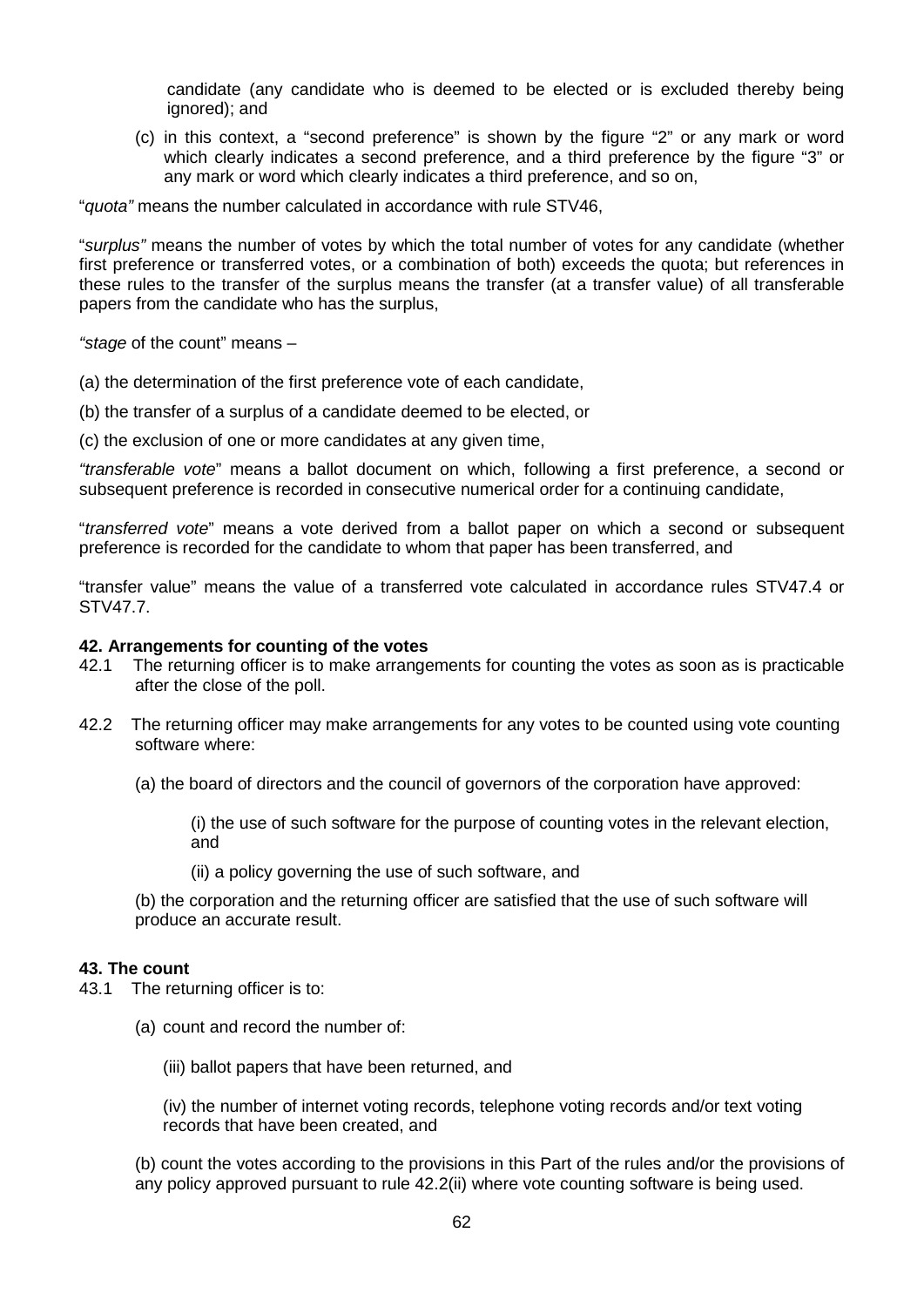- 43.2 The returning officer, while counting and recording the number of ballot papers, internet voting records, telephone voting records and/or text voting records and counting the votes, must make arrangements to ensure that no person obtains or communicates information as to the unique identifier on a ballot paper or the voter ID number on an internet voting record, telephone voting record or text voting record.
- 43.3 The returning officer is to proceed continuously with counting the votes as far as is practicable.

#### **STV44. Rejected ballot papers and rejected text voting records**

STV44.1 Any ballot paper –

(a) which does not bear the features that have been incorporated into the other ballot papers to prevent them from being reproduced,

(b) on which the figure "1" standing alone is not placed so as to indicate a first preference for any candidate,

(c) on which anything is written or marked by which the voter can be identified except the unique identifier, or

(d) which is unmarked or rejected because of uncertainty,

shall be rejected and not counted, but the ballot paper shall not be rejected by reason only of carrying the words "one", "two", "three" and so on, or any other mark instead of a figure if, in the opinion of the returning officer, the word or mark clearly indicates a preference or preferences.

STV44.2 The returning officer is to endorse the word "rejected" on any ballot paper which under this rule is not to be counted.

STV44.3 Any text voting record:

(a) on which the figure "1" standing alone is not placed so as to indicate a first preference for any candidate,

(b) on which anything is written or marked by which the voter can be identified except the unique identifier, or

(c) which is unmarked or rejected because of uncertainty,

 shall be rejected and not counted, but the text voting record shall not be rejected by reason only of carrying the words "one", "two", "three" and so on, or any other mark instead of a figure if, in the opinion of the returning officer, the word or mark clearly indicates a preference or preferences.

- STV44.4 The returning officer is to endorse the word "rejected" on any text voting record which under this rule is not to be counted.
- STV44.5 The returning officer is to draw up a statement showing the number of ballot papers rejected by him or her under each of the subparagraphs (a) to (d) of rule STV44.1 and the number of text voting records rejected by him or her under each of the sub-paragraphs (a to (c) of rule STV44.3.

#### **STV45. First stage –**

STV45.1 The returning officer is to sort the ballot papers into parcels according to the candidates for whom the first preference votes are given.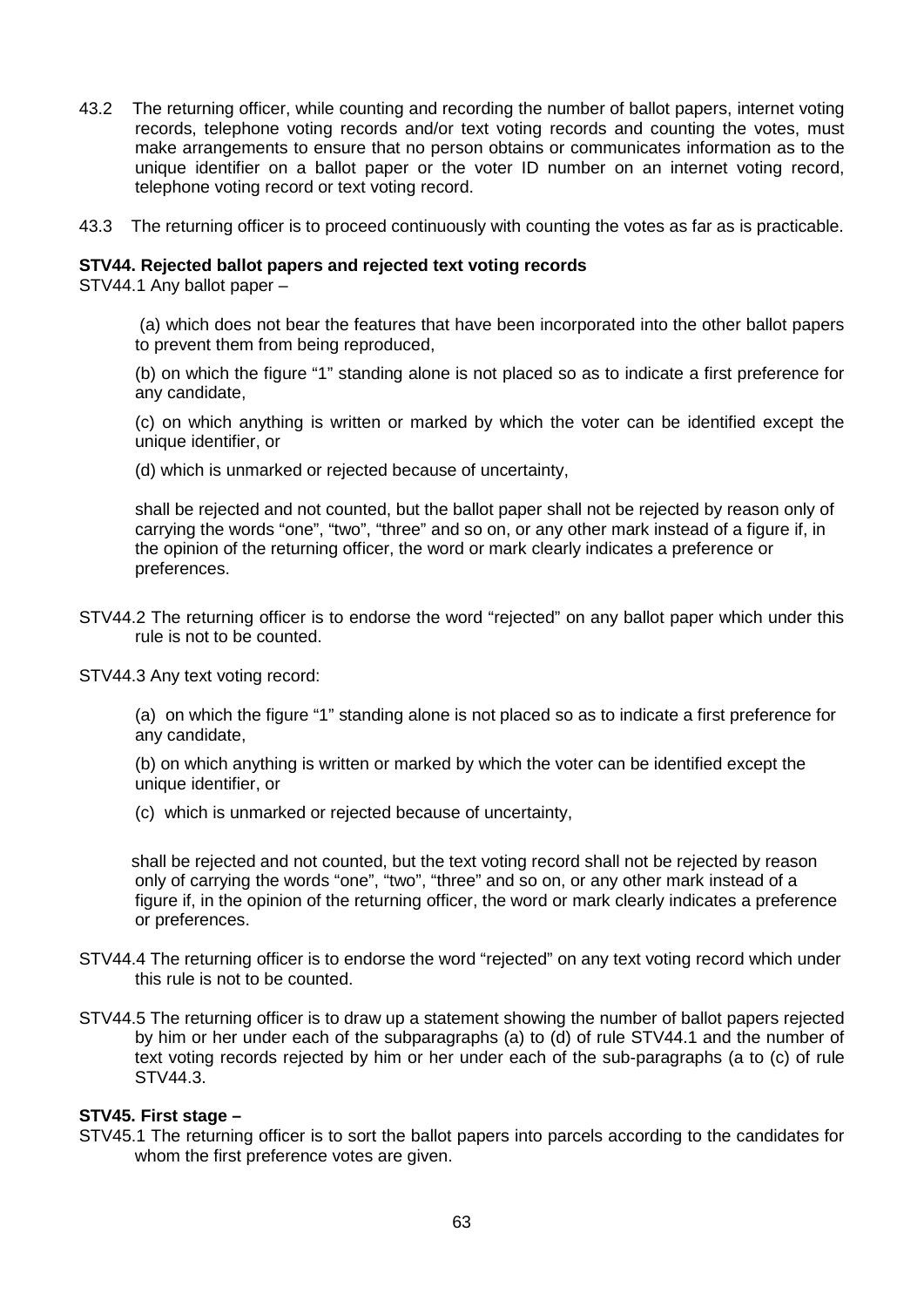- STV45.2 The returning officer is to then count the number of first preference votes given on ballot documents for each candidate, and is to record those numbers.
- STV45.3 The returning officer is to also ascertain and record the number of valid ballot documents.

#### **STV46. The quota –**

- STV46.1The returning officer is to divide the number of valid ballot documents by a number exceeding by one the number of members to be elected.
- STV46.2 The result, increased by one, of the division under paragraph STV46.1 above (any fraction being disregarded) shall be the number of votes sufficient to secure the election of a candidate (in these rules referred to as "the quota").
- STV46.3 At any stage of the count a candidate whose total votes equals or exceeds the quota shall be deemed to be elected, except that any election where there is only one vacancy a candidate shall not be deemed to be elected until the procedure set out in rules STV47.1 to STV47.3 has been complied with.

#### **STV47. Transfer of votes**

STV47.1 Where the number of first preference votes for any candidate exceeds the quota, the returning officer is to sort all the ballot papers on which first preference votes are given for that candidate into sub-parcels so that they are grouped –

(a) according to next available preference given on those papers for any continuing candidate, or

- (b) where no such preference is given, as the sub-parcel of non-transferable votes.
- STV47.2 The returning officer is to count the number of ballot papers in each parcel referred to in rule STV47.1 above.
- STV47.3 The returning officer is, in accordance with this rule and rule STV48 below, to transfer each sub-parcel of ballot papers referred to in paragraph STV47.1 (a) to the candidate for whom the next available preference is given on those papers.
- STV47.4 The vote on each ballot paper transferred under rule STV47.3 shall be at a value ("the transfer value") which –

(a) reduces the value of each vote transferred so that the total value of all such votes does not exceed the surplus, and

(b) is calculated by dividing the surplus of the candidate from whom the votes are being transferred by the total number of the ballot papers on which those votes are given, the calculation being made to two decimal places (ignoring the remainder if any).

STV47.5 Where at the end of any stage of the count involving the transfer of ballot papers, the number of votes for any candidate exceeds the quota, the returning officer is to sort the ballot papers in the sub-parcel of transferred votes which was last received by that candidate into separate sub-parcels so that they are grouped:

(a) according to the next available preference given on those papers for any continuing candidate, or

(b) where no such preference is given, as the sub-parcel of non-transferable votes.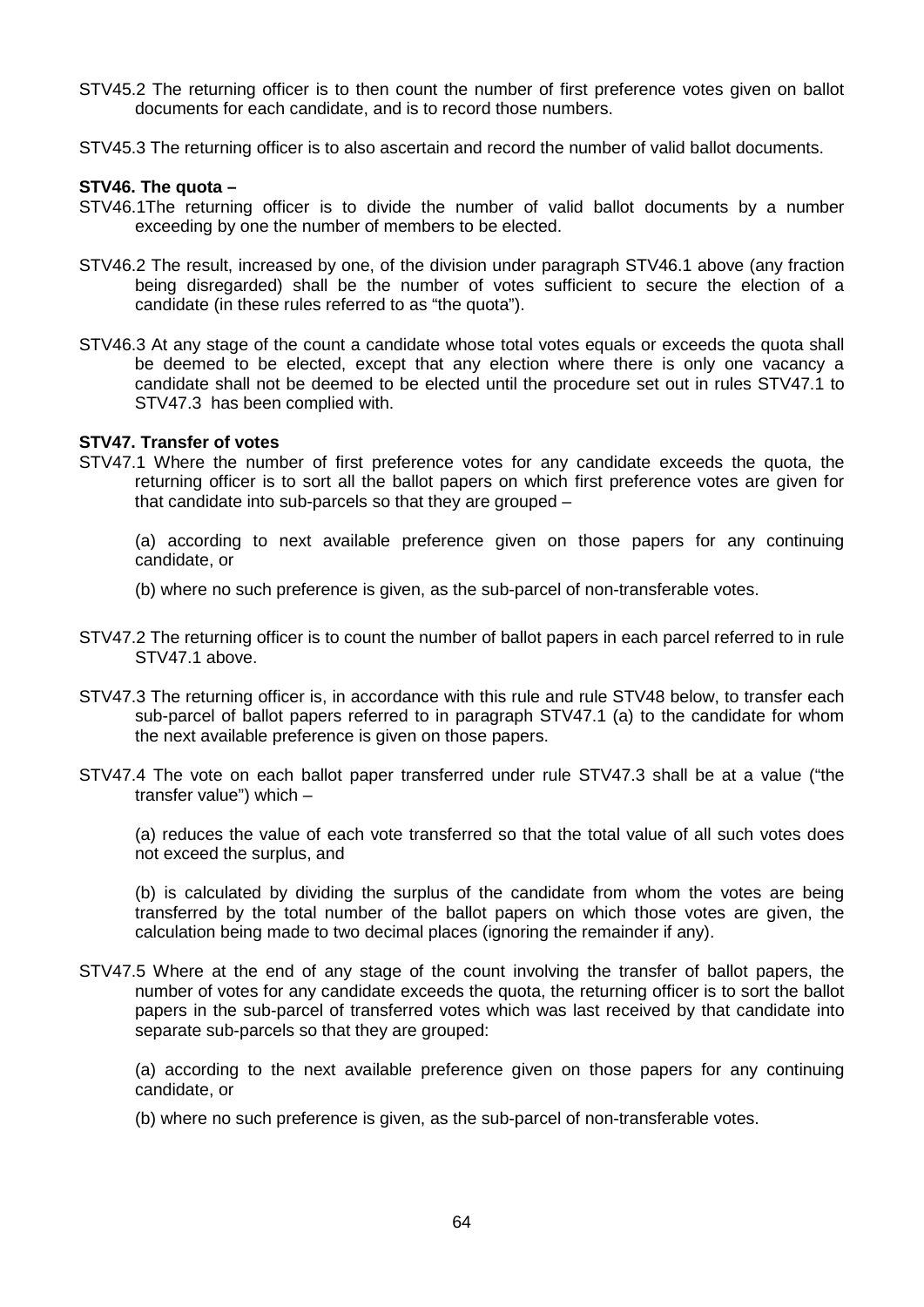- STV47.6 The returning officer is, in accordance with this rule and rule STV48 below, to transfer each sub-parcel of ballot papers referred to in paragraph STV46.5(a) to the candidate for whom the next available preference is given on those papers.
- STV47.7 The vote on each ballot paper transferred under rule STV47.6 shall be at:
	- (a) a transfer value calculated as set out in rule STV47.4(b) above, or

(b) at the value at which that vote was received by the candidate from whom it is now being transferred, whichever is the less.

- STV47.8 Each transfer of a surplus constitutes a stage in the count.
- STV47.9 Subject to paragraph STV47.10, the returning officer shall proceed to transfer transferable papers until no candidate who is deemed to be elected has a surplus or all the vacancies have been filled.
- STV47.10 Transferable papers shall not be liable to be transferred where any surplus or surpluses which, at a particular stage of the count, have not already been transferred, are:

(a) less than the difference between the total vote then credited to the continuing candidate with the lowest recorded vote and the vote of the candidate with the next lowest recorded vote, or

(b) less than the difference between the total votes of the two or more continuing candidates, credited at that stage of the count with the lowest recorded total numbers of votes and the candidate next above such candidates.

STV47.11 This rule does not apply at an election where there is only one vacancy.

#### **STV48. Supplementary provisions on transfer**

STV48.1 If, at any stage of the count, two or more candidates have surpluses, the transferable papers of the candidate with the highest surplus shall be transferred first, and if –

(a) The surpluses determined in respect of two or more candidates are equal, the transferable papers of the candidate who had the highest recorded vote at the earliest preceding stage at which they had unequal votes shall be transferred first, and

(b) the votes credited to two or more candidates were equal at all stages of the count, the returning officer shall decide between those candidates by lot, and the transferable papers of the candidate on whom the lot falls shall be transferred first.

- STV48.2 The returning officer shall, on each transfer of transferable papers under rule STV47 above:
	- (a) record the total value of the votes transferred to each candidate,

(b) add that value to the previous total of votes recorded for each candidate and record the new total,

(c) record as non-transferable votes the difference between the surplus and the total transfer value of the transferred votes and add that difference to the previously recorded total of nontransferable votes, and

(d) compare: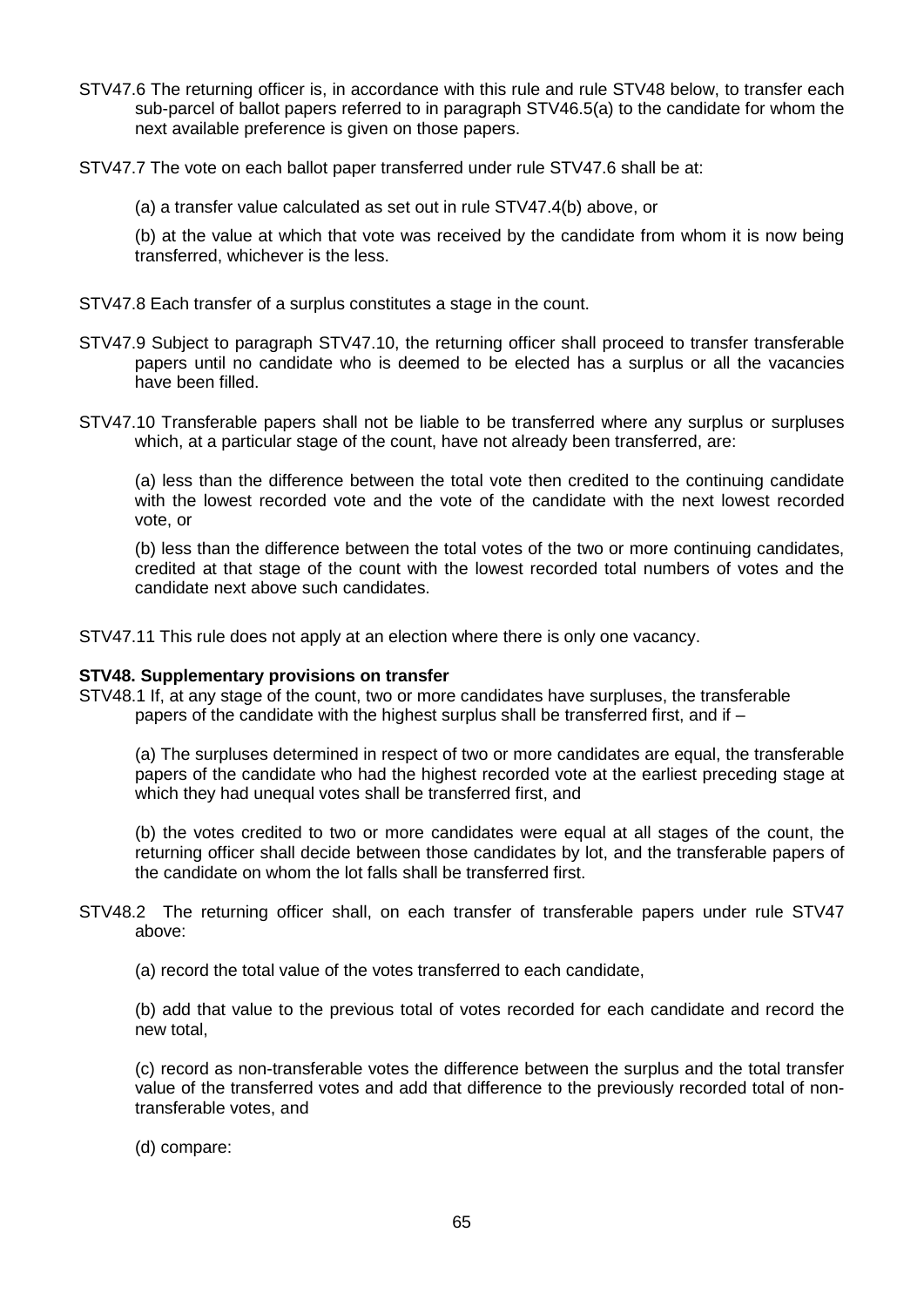(i) the total number of votes then recorded for all of the candidates, together with the total number of non-transferable votes, with

- (ii) the recorded total of valid first preference votes.
- STV48.3 All ballot papers transferred under rule STV47 or STV49 shall be clearly marked, either individually or as a sub-parcel, so as to indicate the transfer value recorded at that time to each vote on that paper or, as the case may be, all the papers in that sub-parcel.
- STV48.4 Where a ballot paper is so marked that it is unclear to the returning officer at any stage of the count under rule STV47 or STV49 for which candidate the next preference is recorded, the returning officer shall treat any vote on that ballot paper as a non-transferable vote; and votes on a ballot paper shall be so treated where, for example, the names of two or more candidates (whether continuing candidates or not) are so marked that, in the opinion of the returning officer, the same order of preference is indicated or the numerical sequence is broken.

## **STV49. Exclusion of candidates –**

STV49.1 If—

(a) all transferable papers which under the provisions of rule STV47 above (including that rule as applied by rule STV49.11 and this rule are required to be transferred, have been transferred, and

(b) subject to rule STV50, one or more vacancies remain to be filled,

the returning officer shall exclude from the election at that stage the candidate with the then lowest vote (or, where rule STV49.12 applies, the candidates with the then lowest votes).

- STV49.2 The returning officer shall sort all the ballot documents on which first preference votes are given for the candidate or candidates excluded under rule STV49.1 into two sub-parcels so that they are grouped as—
	- (a) ballot documents on which a next available preference is given, and

(b) ballot documents on which no such preference is given (thereby including ballot papers on which preferences are given only for candidates who are deemed to be elected or are excluded).

- STV49.3 The returning officer shall, in accordance with this rule and rule STV48 above, transfer each sub-parcel of ballot documents referred to in rule STV49.2 to the candidate for whom the next available preference is given on those ballot documents.
- STV49.4 The exclusion of a candidate, or of two or more candidates together, constitutes a further stage of the count.
- STV49.5 If, subject to rule STV50 below, one or more vacancies still remain to be filled, the returning officer shall then sort the transferable ballot documents, if any, which had been transferred to any candidate excluded under rule STV49.1 into sub-parcels according to their transfer value.
- STV49.5 The returning officer shall transfer those ballot documents in the sub-parcel of transferable ballot documents with the highest transfer value to the continuing candidates in accordance with the next available preferences given on those ballot documents (thereby passing over candidates who are deemed to be elected or are excluded).
- STV49.6 The vote on each transferable ballot documents transferred under rule STV49.6 shall be at the value at which that vote was received by the candidate excluded under rule STV49.1.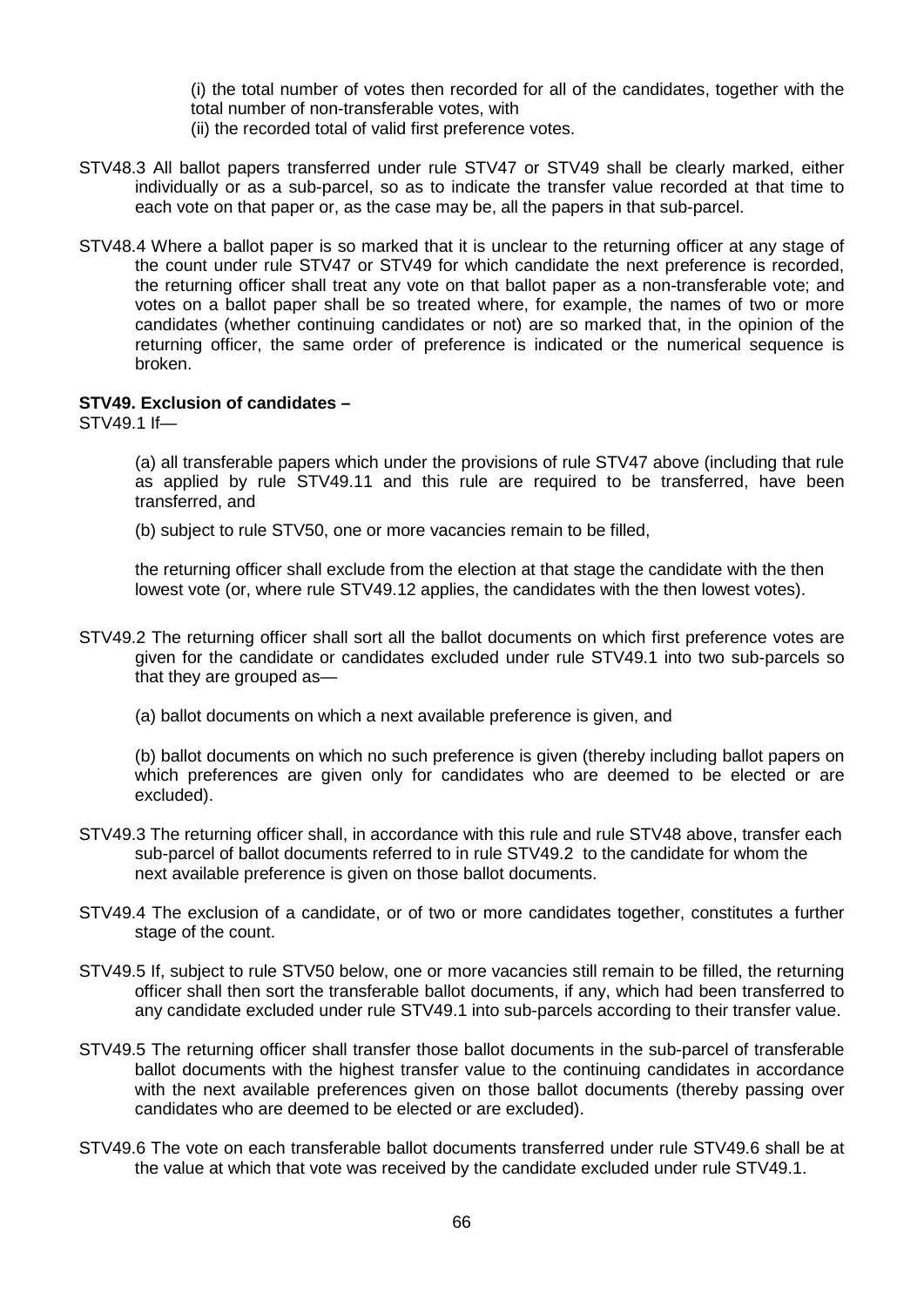- STV49.7 Any ballot documents on which no next available preferences have been expressed shall be set aside as non-transferable votes.
- STV49.8 After the returning officer has completed the transfer of the ballot documents in the subparcel of ballot documents with the highest transfer value he or she shall proceed to transfer in the same way the sub-parcel of ballot papers with the next highest value and so on until he has dealt with each sub-parcel of a candidate excluded under rule STV49.1.
- STV49.9 The returning officer shall after each stage of the count completed under this rule:

(a) record –

- (i) the total value of votes, or
- (ii) the total transfer value of votes transferred to each candidate,

(b) add that total to the previous total of votes recorded for each candidate and record the new total,

(c) record the value of non-transferable votes and add that value to the previous nontransferable votes total, and

(d) compare:

(i) the total number of votes then recorded for each candidate together with the total number of non-transferable votes, with

- (ii) the recorded total of valid first preference votes.
- STV49.11 If after a transfer of votes under any provision of this rule, a candidate has a surplus, that surplus shall be dealt with in accordance with rules STV47.5 to .10). and rule STV48.
- STV49.12 Where the total of the votes of the two or more lowest candidates, together with any surpluses not transferred, is less than the number of votes credited to the next lowest candidate, the returning officer shall in one operation exclude such two or more candidates.
- STV49.13 If when a candidate has to be excluded under this rule, two or more candidates each have the same number of votes and are lowest—

(a) regard shall be had to the total number of votes credited to those candidates at the earliest stage of the count at which they had an unequal number of votes and the candidate with the lowest number of votes at that stage shall be excluded, and

(b) where the number of votes credited to those candidates was equal at all stages, the returning officer shall decide between the candidates by lot and the candidate on whom the lot falls shall be excluded.

#### **STV50. Filling of last vacancies**

- STV50.1 Where the number of continuing candidates is equal to the number of vacancies remaining unfilled the continuing candidates shall thereupon be deemed to be elected.
- STV50.2 Where only one vacancy remains unfilled and the votes of any one continuing candidate are equal to or greater than the total of votes credited to other continuing candidates together with any surplus not transferred, the candidate shall thereupon be deemed to be elected.
- STV50.3 Where the last vacancies can be filled under this rule, no further transfer of votes shall be made.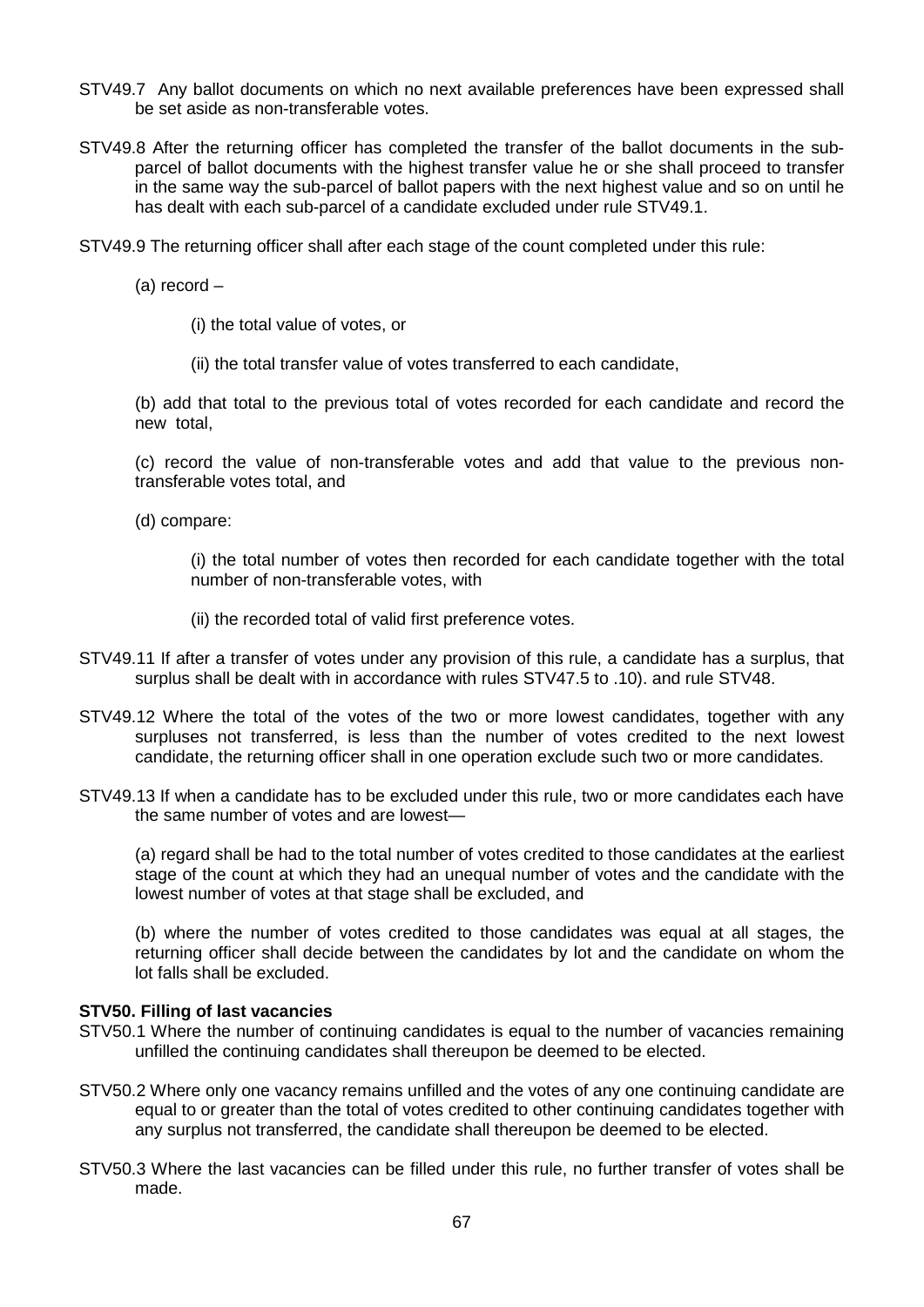## **STV51. Order of election of candidates**

- STV51.1 The order in which candidates whose votes equal or exceed the quota are deemed to be elected shall be the order in which their respective surpluses were transferred, or would have been transferred but for rule STV47.10.
- STV51.2 A candidate credited with a number of votes equal to, and not greater than, the quota shall, for the purposes of this rule, be regarded as having had the smallest surplus at the stage of the count at which he obtained the quota.
- STV51.3 Where the surpluses of two or more candidates are equal and are not required to be transferred, regard shall be had to the total number of votes credited to such candidates at the earliest stage of the count at which they had an unequal number of votes and the surplus of the candidate who had the greatest number of votes at that stage shall be deemed to be the largest.
- STV51.4 Where the number of votes credited to two or more candidates were equal at all stages of the count, the returning officer shall decide between them by lot and the candidate on whom the lot falls shall be deemed to have been elected first.

## *Part 7 – Final proceedings in contested and uncontested elections*

## **STV52. Declaration of result for contested elections**

STV52.1 In a contested election, when the result of the poll has been ascertained, the returning officer is to—

(a) declare the candidates who are deemed to be elected under Part 6 of these rules as elected,

(b) give notice of the name of each candidate who he or she has declared elected –

(i) where the election is held under a proposed Constitution pursuant to powers conferred on the Mid and South Essex NHS Foundation Trust by section 33(4) of the 2006 Act, to the chairman of the NHS Trust, or

- (ii) in any other case, to the chairman of the corporation, and
- (c) give public notice of the name of each candidate who he or she has declared elected.

#### STV52.2 The returning officer is to make –

- (a) the number of first preference votes for each candidate whether elected or not,
- (b) any transfer of votes,

(c) the total number of votes for each candidate at each stage of the count at which such transfer took place,

(d) the order in which the successful candidates were elected, and

(e) the number of rejected ballot papers under each of the headings in rule STV44.1, available on request.

(f) the number rejected text voting records under each of the headings in rule STV44.3,

available on request.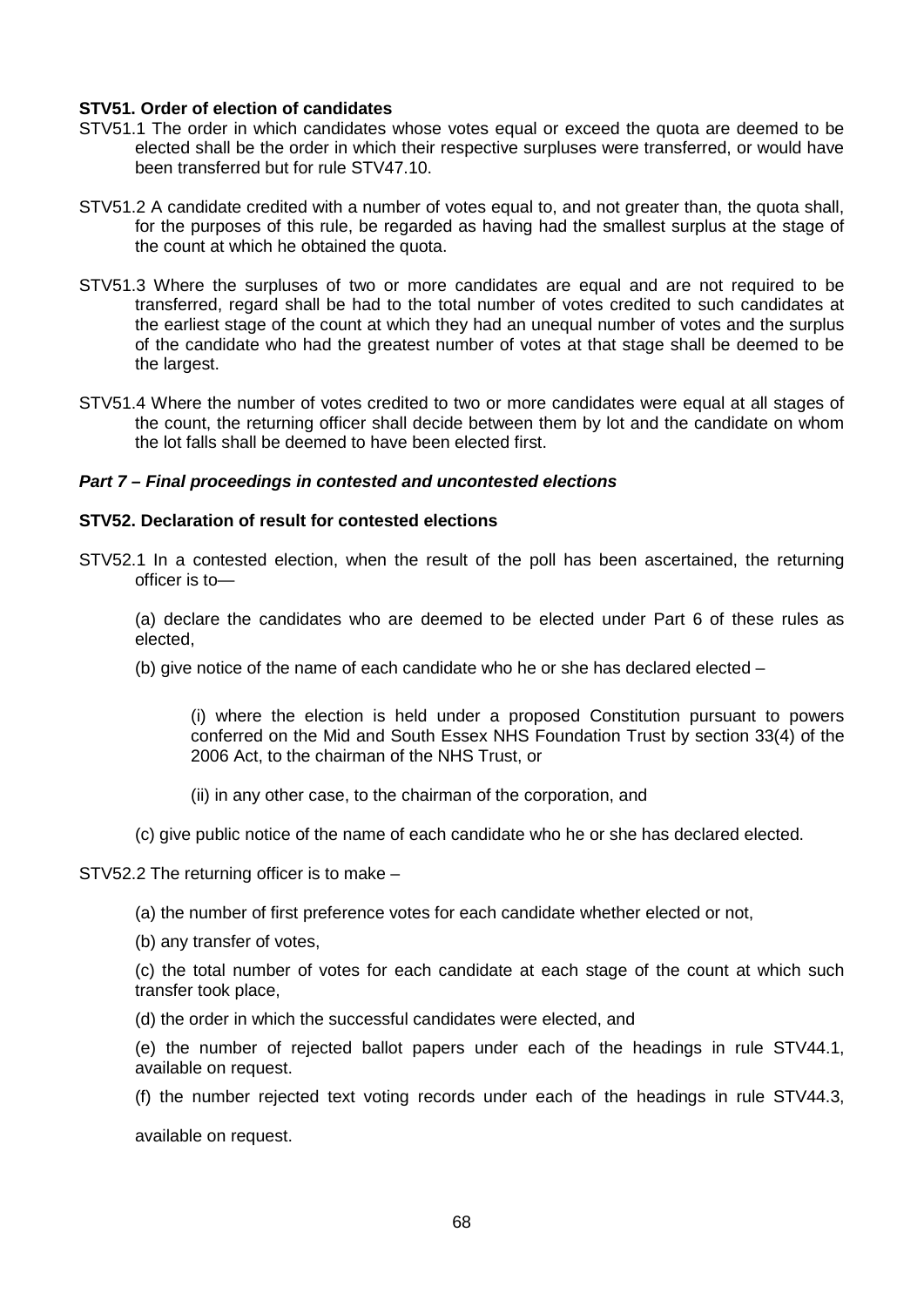# **53. Declaration of result for uncontested elections**

- 53.1 In an uncontested election, the returning officer is to as soon as is practicable after final day for the delivery of notices of withdrawals by candidates from the election:
	- (a) declare the candidate or candidates remaining validly nominated to be elected,
	- (b) give notice of the name of each candidate who he or she has declared elected to the chairman of the corporation, and
	- (c) give public notice of the name of each candidate who he or she has declared elected.

# *Part 8 – Disposal of documents*

## **54. Sealing up of documents relating to the poll**

54.1 On completion of the counting at a contested election, the returning officer is to seal up the following documents in separate packets –

(a) the counted ballot papers, internet voting records, telephone voting records and text voting records,

- (b) the ballot papers and text voting records endorsed with "rejected in part",
- (c) the rejected ballot papers, and text voting records and
- (d) the statement of rejected ballot papers and the statement of rejected text voting records,

and ensure that complete electronic copies of the internet voting records, telephone voting records and text voting records created in accordance with rule 26 are held in a device suitable for the purpose of storage.

- 54.2 The returning officer must not open the sealed packets of:
	- (a) the disqualified documents, with the list of disqualified documents inside it.
	- (b) the list of spoilt ballot papers, and the list of spoilt text message votes,
	- (c) the list of lost ballot documents
	- (d) the list of eligible voters.

or access the complete electronic copies of the internet voting records, telephone voting records and text voting records created in accordance with rule 26 and held in a device suitable for the purpose of storage.

54.3 The returning officer must endorse on each packet a description of –

- (a) its contents,
- (b) the date of the publication of notice of the election,
- (c) the name of the corporation to which the election relates, and
- (d) the constituency, or class within a constituency, to which the election relates.

#### **55. Delivery of documents**

55.1 Once the documents relating to the poll have been sealed up and endorsed pursuant to rule 56, the returning officer is to forward them to the chair of the corporation.

# **56. Forwarding of documents received after close of the poll**

56.1 Where –

.

(a) any voting documents are received by the returning officer after the close of the poll, or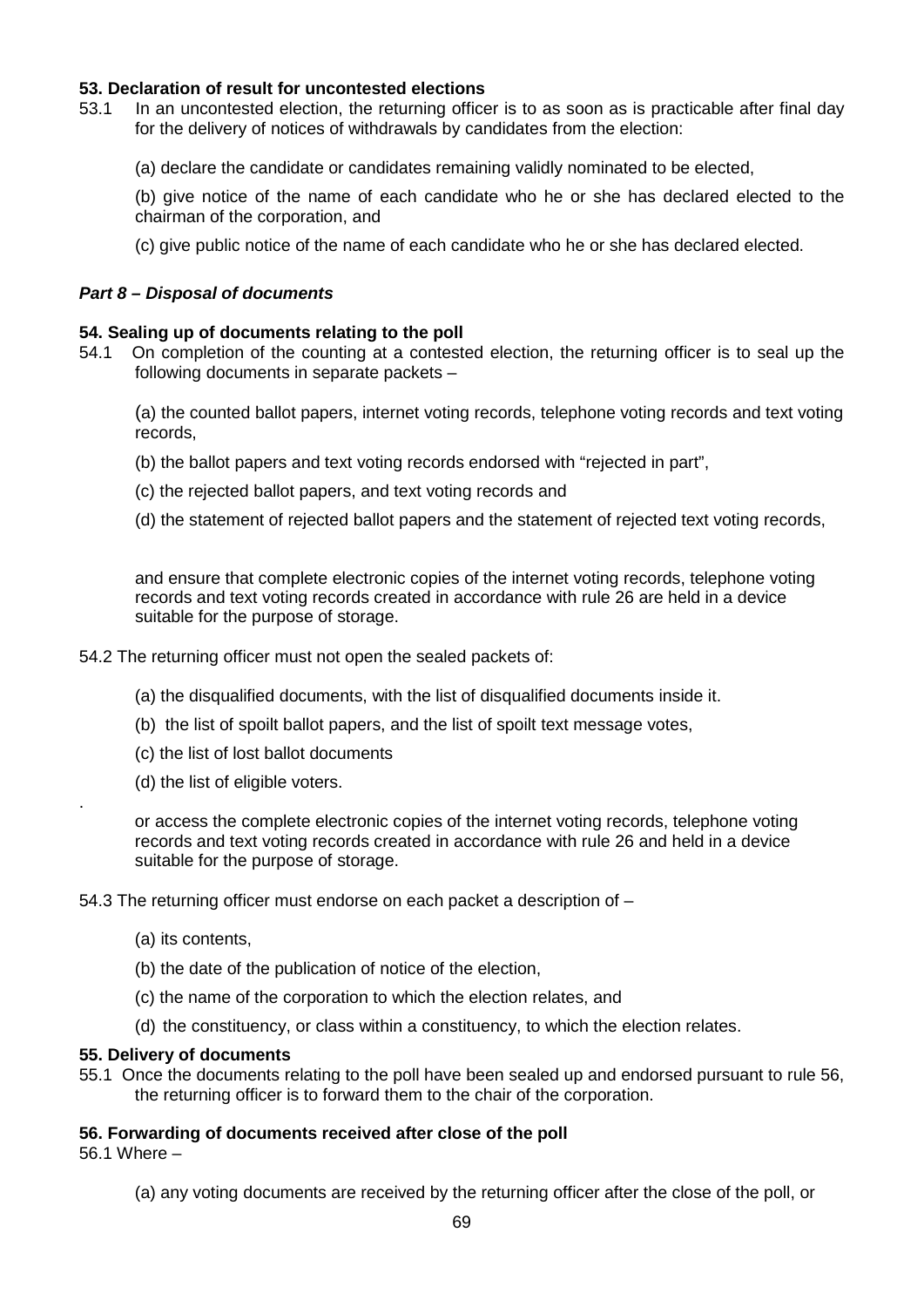(b) any envelopes addressed to eligible voters are returned as undelivered too late to be resent, or

(c) any applications for replacement ballot papers are made too late to enable new ballot papers to be issued,

the returning officer is to put them in a separate packet, seal it up, and endorse and forward it to the chairman of the corporation.

## **57. Retention and public inspection of documents**

- 57.1 The corporation is to retain the documents relating to an election that are forwarded to the chair by the returning officer under these rules for one year, and then, unless otherwise directed by the regulator, cause them to be destroyed.
- 57.2 With the exception of the documents listed in rule 58(1), the documents relating to an election that are held by the corporation shall be available for inspection by members of the public at all reasonable times.
- 57.3 A person may request a copy or extract from the documents relating to an election that are held by the corporation, and the corporation is to provide it, and may impose a reasonable charge for doing so.

## **58. Application for inspection of certain documents relating to an election**

58.1 The corporation may not allow:

- (a) the inspection of, or the opening of any sealed packet containing:
	- i. any rejected ballot papers, including ballot papers rejected in part,
	- ii. any rejected text voting records, including text voting records rejected in part,
	- iii. any disqualified documents, or the list of disqualified documents,
	- iv. any counted ballot papers, internet voting records, telephone voting records or text voting records, or
	- v. the list of eligible voters,
	- (b) access to or the inspection of the complete electronic copies of the internet voting records, telephone voting records and text voting records created in accordance with rule 26 and held in a device suitable for the purpose of storage,

by any person without the consent of the Board of Directors of the corporation.

- 58.2 A person may apply to the Board of Directors of the corporation to inspect any of the documents listed in (1), and the Regulator may only consent to such inspection if it is satisfied that it is necessary for the purpose of questioning an election pursuant to Part 11.
- 58.3 The board of directors of the corporation consent may be on any terms or conditions that it thinks necessary, including conditions as to –
	- (a) persons,
	- (b) time,
	- (c) place and mode of inspection,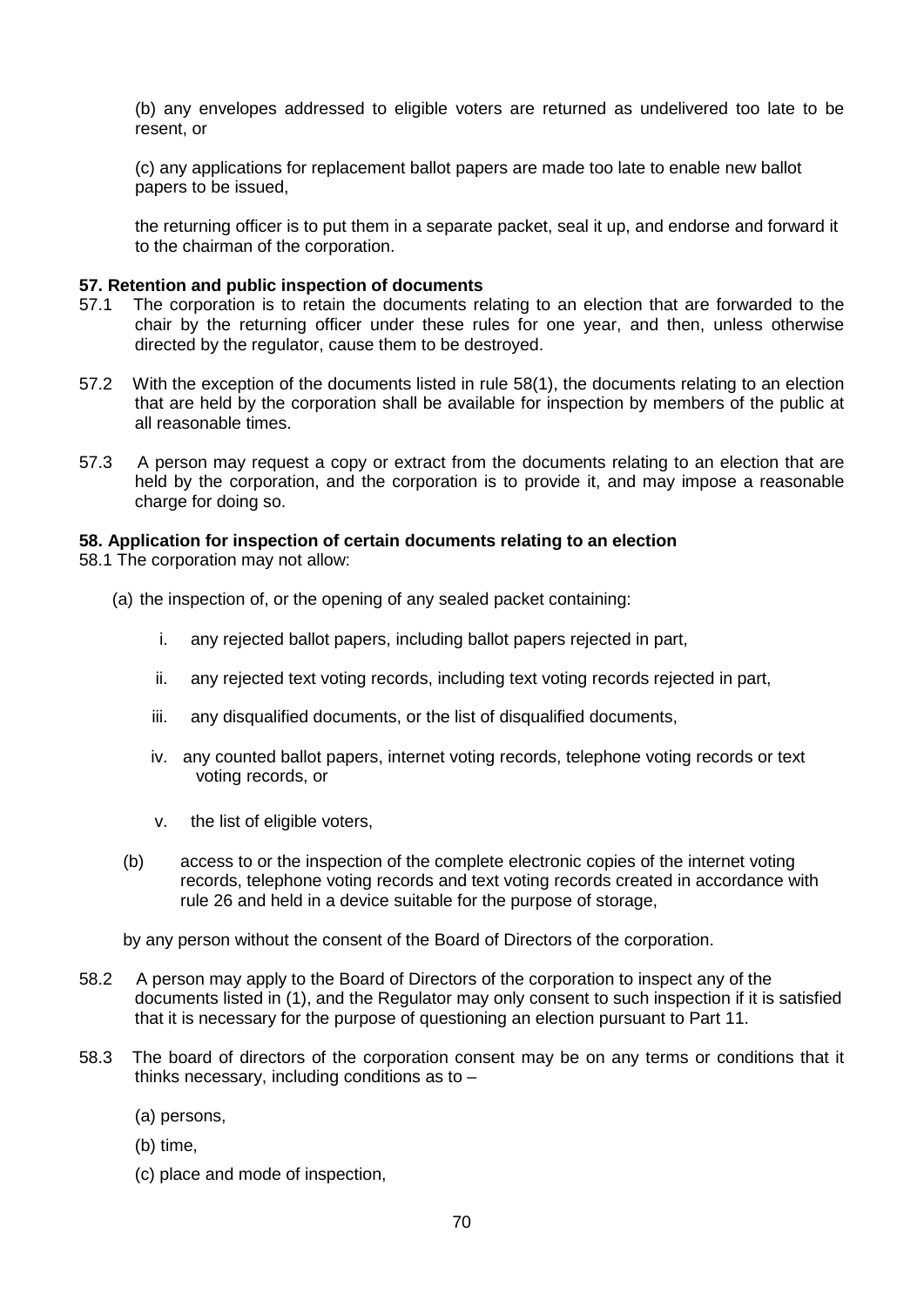(d) production or opening,

and the corporation must only make the documents available for inspection in accordance with those terms and conditions.

58.4 On an application to inspect any of the documents listed in rule 58.1, –

- (a) in giving its consent, and
- (b) in making the documents available for inspection,

ensure that the way in which the vote of any particular member has been given shall not be disclosed, until it has been established:

- (i) that his or her vote was given, and
- (ii) that the regulator has declared that the vote was invalid.

## *Part 9 – Death of a candidate during a contested election*

#### **59. Countermand or abandonment of poll on death of candidate**

- 59.1 If, at a contested election, proof is given to the returning officer's satisfaction before the result of the election is declared that one of the persons named or to be named as a candidate has died, then the returning officer is to:
	- (a) publish a notice stating that the candidate has died, and

(b) proceed with the counting of the votes as if that candidate had been excluded from the count so that:

(i) ballot documents which only have a first preference recorded for the candidate that has died, and no preferences for any other candidates, are not to be counted, and

(ii) ballot documents which have preferences recorded for other candidates are to be counted according to the consecutive order of those preferences, passing over preferences marked for the candidate who has died.

59.2 The ballot papers which have preferences recorded for the candidate who has died are to be sealed with the other counted ballot papers pursuant to rule 54.1(a).

# *Part 10 – Election expenses and publicity*

#### *Election expenses*

#### **60. Election expenses**

60.1Any expenses incurred, or payments made, for the purposes of an election which contravene this Part are an electoral irregularity, which may only be questioned in an application to the regulator under Part 11 of these rules.

#### **61 Expenses and payments by candidates**

- 61.1A candidate may not incur any expenses or make a payment (of whatever nature) for the purposes of an election, other than expenses or payments that relate to –
	- (a) personal expenses,
	- (b) travelling expenses, and expenses incurred while living away from home, and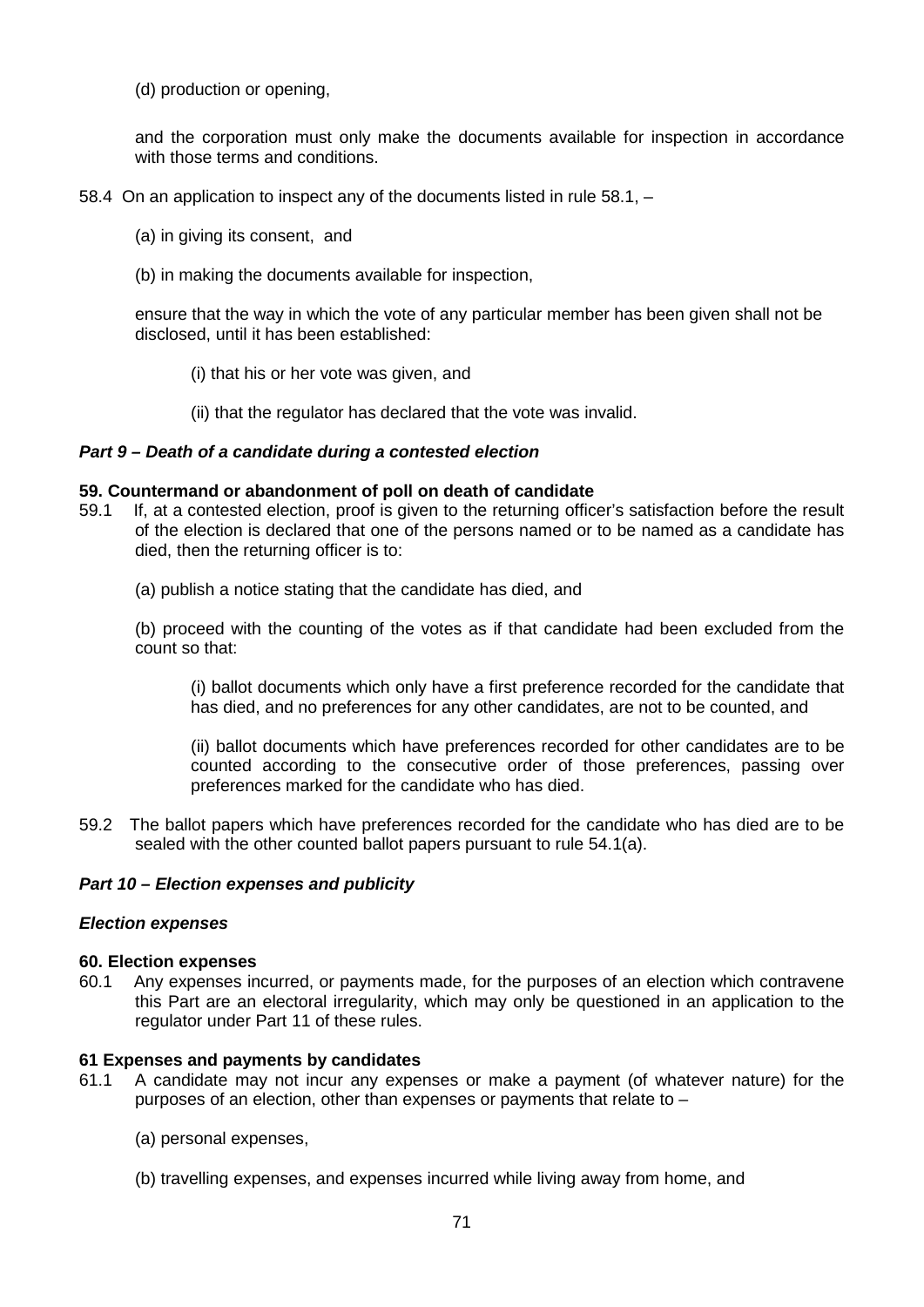(c) expenses for stationery, postage, telephone, internet (or any similar means of communication) and other petty expenses, to a limit of £100.

#### **62. Election expenses incurred by other persons**

62.1 No person may:

(a) incur any expenses or make a payment (of whatever nature) for the purposes of a candidate's election, whether on that candidate's behalf or otherwise, or

(b) give a candidate or his or her family any money or property (whether as a gift, donation, loan, or otherwise) to meet or contribute to expenses incurred by or on behalf of the candidate for the purposes of an election.

62.2 Nothing in this rule is to prevent the corporation from incurring such expenses, and making such payments, as it considers necessary pursuant to rules 63 and 64.

# *Publicity*

## **63. Publicity about election by the corporation**

63.1 The corporation may:

(a) compile and distribute such information about the candidates, and

(b) organise and hold such meetings to enable the candidates to speak and respond to questions,

as it considers necessary.

63.2 Any information provided by the corporation about the candidates, including information compiled by the corporation under rule 64, must be:

(a) objective, balanced and fair,

(b) equivalent in size and content for all candidates,

(c) compiled and distributed in consultation with all of the candidates standing for election, and

(d) must not seek to promote or procure the election of a specific candidate or candidates, at the expense of the electoral prospects of one or more other candidates.

63.3 Where the corporation proposes to hold a meeting to enable the candidates to speak, the corporation must ensure that all of the candidates are invited to attend, and in organising and holding such a meeting, the corporation must not seek to promote or procure the election of a specific candidate or candidates at the expense of the electoral prospects of one or more other candidates.

# **64. Information about candidates for inclusion with voting information-**

- 64.1 The corporation must compile information about the candidates standing for election, to be distributed by the returning officer pursuant to rule 24 of these rules.
- 64.2 The information must consist of
	- (a) a statement submitted by the candidate of no more than 250 words,
	- (b) if voting by telephone or text message is a method of polling for the election, the numerical voting code allocated by the returning officer to each candidate, for the purpose of recording votes using the telephone voting facility or the text message voting facility ("numerical voting code"), and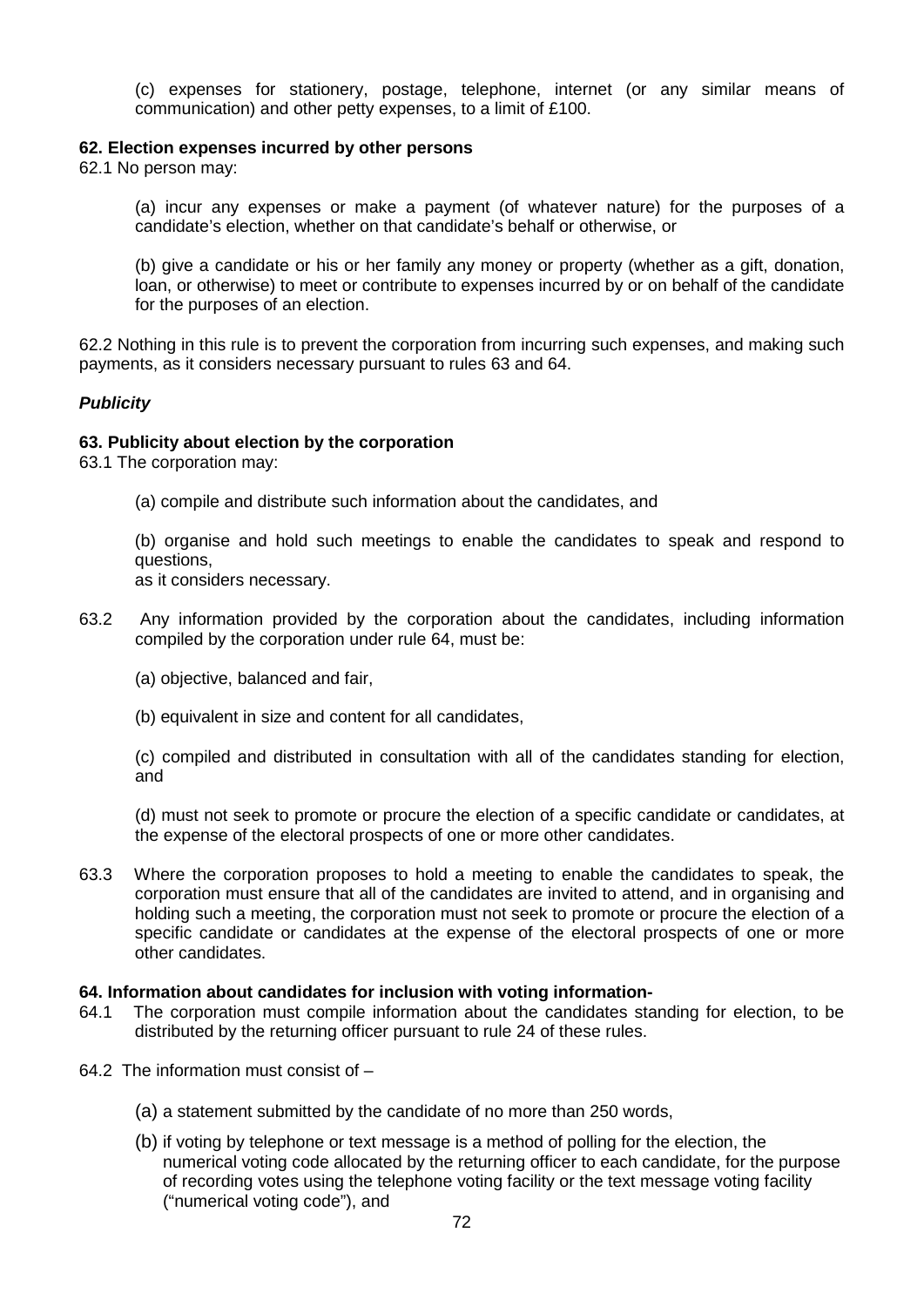c) where the candidate so decides, a photograph of the candidate.

## **65. Meaning of "for the purposes of an election"**

- 65.1 In this Part, the phrase "for the purposes of an election" means with a view to, or otherwise in connection with, promoting or procuring a candidate's election, including the prejudicing of another candidate's electoral prospects; and the phrase "for the purposes of a candidate's election" is to be construed accordingly.
- 65.2 The provision by any individual of his or her own services voluntarily, on his or her own time, and free of charge is not to be considered an expense for the purposes of this Part.

## *Part 11 – Questioning elections and the consequence of irregularities*

### **66. Application to question an election**

- 66.1 An application alleging a breach of these rules, including an electoral irregularity under Part 10, may be made to the regulator.
- 66.2 An application may only be made once the outcome of the election has been declared by the returning officer.
- 66.3 An application may only be made to the Regulator by:
	- (a) a person who voted at the election or who claimed to have had the right to vote, or
	- (b) a candidate, or a person claiming to have had a right to be elected at the election.
- 66.4 The application must
	- (a) describe the alleged breach of the rules or electoral irregularity, and
	- (b) be in such a form as the Regulator may require.
- 66.5 The application must be presented in writing within 21 days of the declaration of the result of the election.
- 66.6 If the Regulator requests further information from the applicant, then that person must provide it as soon as is reasonably practicable.
- 66.7 The Regulator shall delegate the determination of an application to a person or persons to be nominated for the purpose of the Regulator.
- 66.8 The determination by the person or persons nominated in accordance with rule 66.7 shall be binding on and shall be given effect by the corporation, the applicant and the members of the constituency (or class within a constituency) including all the candidates for the election to which the application relates.
- 66.9 The Regulator may prescribe rules of procedure for the determination of an application including costs.

## *Part 12 – Miscellaneous*

## **67. Secrecy**

67.1 The following persons:

(a) the returning officer,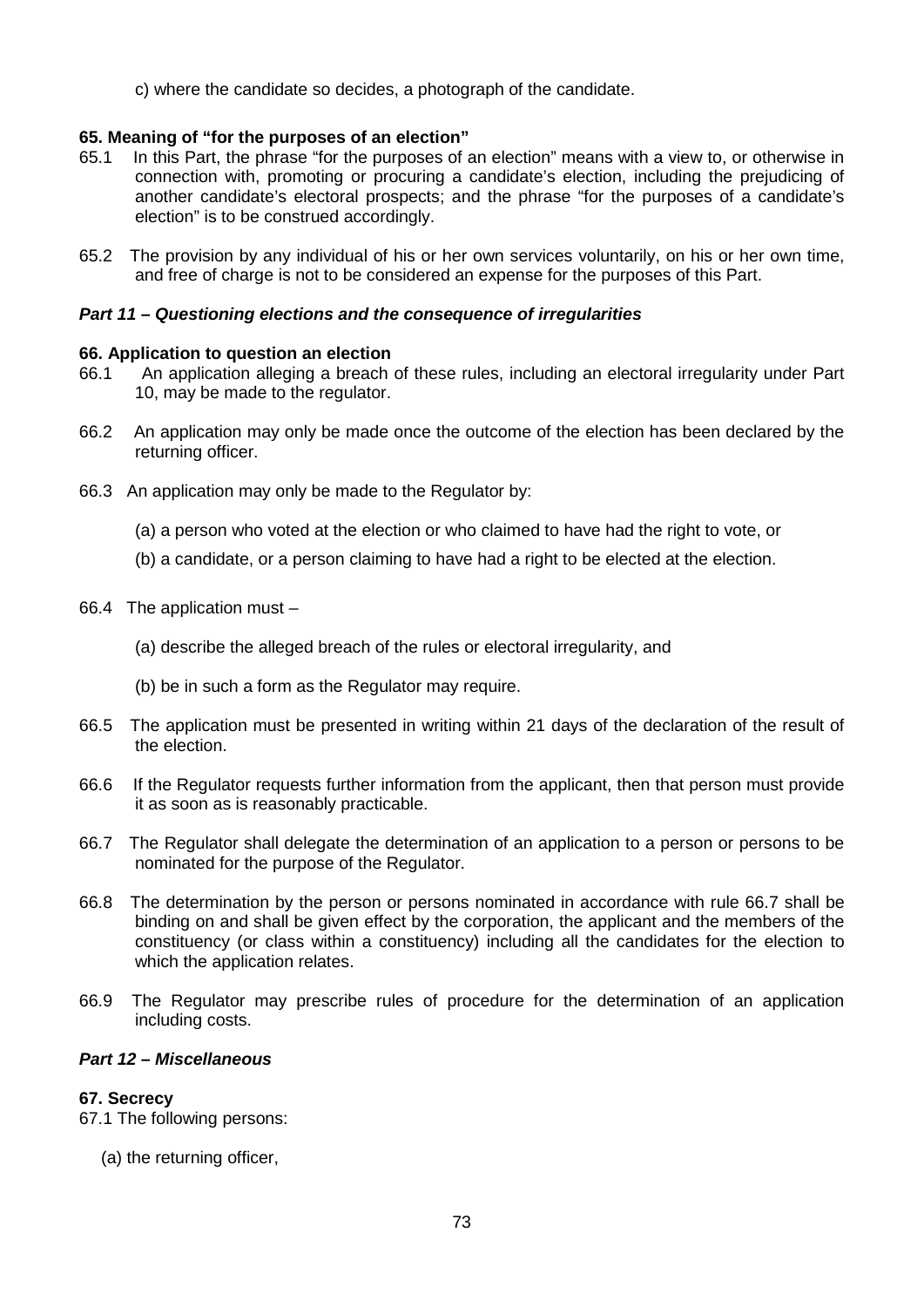(b) the returning officer's staff,

must maintain and aid in maintaining the secrecy of the voting and the counting of the votes, and must not, except for some purpose authorised by law, communicate to any person any information as to:

(i) the name of any member of the corporation who has or has not been given a voting information or who has or has not voted,

- (ii) the unique identifier on any ballot paper,
- (iii) the voter ID number allocated to any voter
- (iv) the candidate(s) for whom any member has voted.
- 67.2 No person may obtain or attempt to obtain information as to the candidate(s) for whom a voter is about to vote or has voted, or communicate such information to any person at any time, including the unique identifier on a ballot paper given to a voter.
- 67.3 The returning officer is to make such arrangements as he or she thinks fit to ensure that the individuals who are affected by this provision are aware of the duties it imposes.

# **68. Prohibition of disclosure of vote**

No person who has voted at an election shall, in any legal or other proceedings to question the election, be required to state for whom he or she has voted.

### **69. Disqualification**

- 69.1 A person may not be appointed as a returning officer, or as staff of the returning officer pursuant to these rules, if that person is –
	- (a) a member of the corporation,
	- (b) an employee of the corporation,
	- (c) a director of the corporation, or
	- (d) employed by or on behalf of a person who has been nominated for election.

#### **70. Delay in postal service through industrial action or unforeseen event**

70.1 If industrial action, or some other unforeseen event, results in a delay in –

- (a) the delivery of the documents in rule 24, or
- (b) the return of the ballot papers

the returning officer may extend the time between the publication of the notice of the poll and the close of the poll by such period as he or she considers appropriate.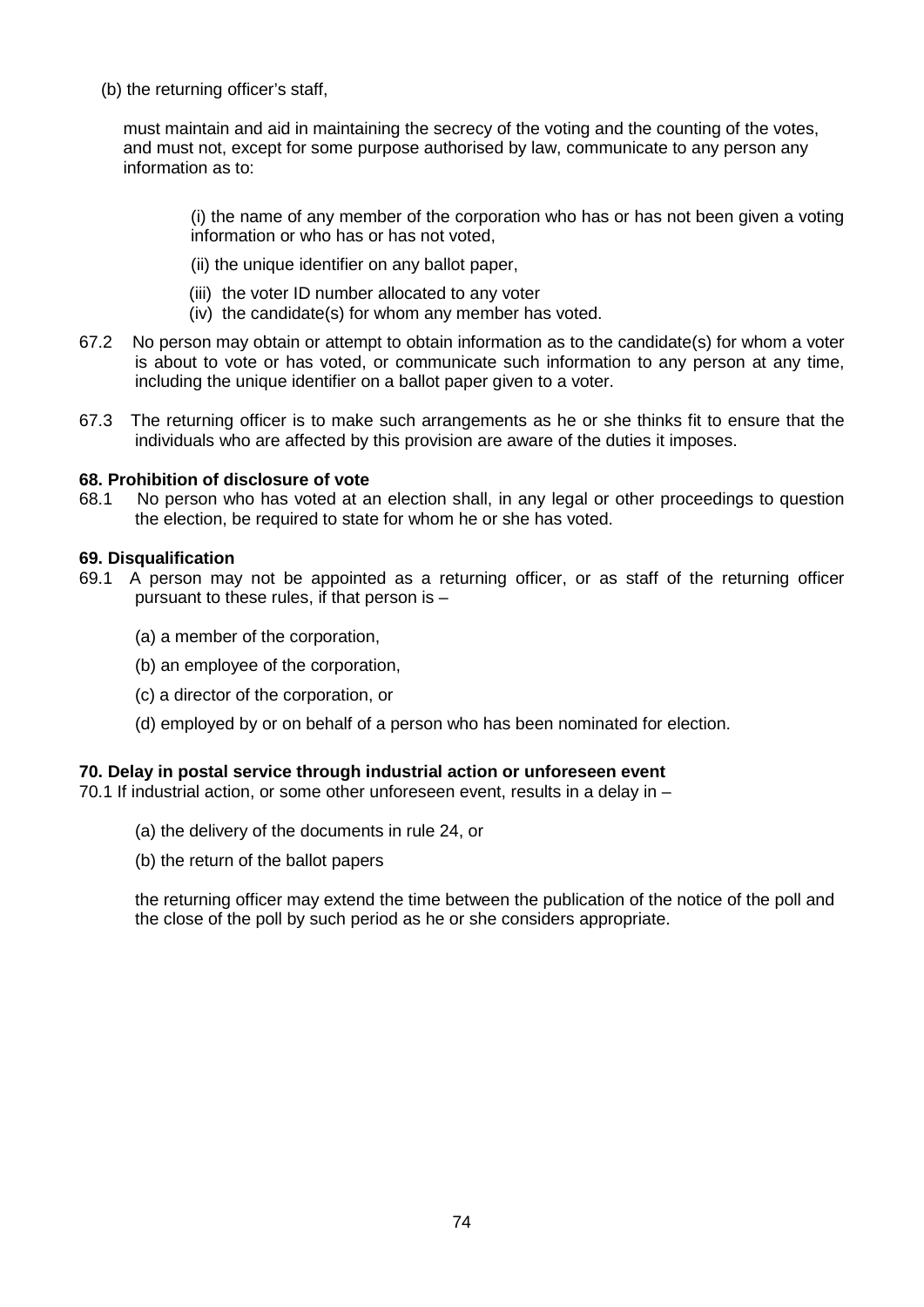## **ANNEX 5 – ELIGIBILITY AND DISQUALIFICATION CRITERIA FOR GOVERNORS AND DIRECTORS**

## (Paragraphs 17 and 35)

- 1.1 A person may not become or continue as a member of the Council of Governors or the Board of Directors if the individual:
	- a) has been adjudged bankrupt or whose estate has been sequestrated and (in either case) has not been discharged;
	- b) has made a composition or arrangement with, or granted a trust deed for, his/her creditors and has not been discharged in respect of it;
	- c) has within the preceding five years has been convicted anywhere in the world of any offence if a sentence of imprisonment (whether suspended or not) for a period of not less than three months (without the option of a fine) was imposed on him/her;
	- d) has, within the preceding two years, been dismissed (otherwise than by reason of redundancy or ill health) from any paid employment within a Health Service Body, unless the dismissal was found to be unfair on appeal;
	- e) tenure of office as the chairman or director of a Health Service Body has been terminated on grounds that his/her appointment is not in the interest of the health service, for non-
	- f) attendance at meetings or for non-disclosure of a relevant and material interest;
	- g) is a member of a Local Authority Health Overview and Scrutiny Committee;
	- h) is a member of Health Watch (nationally or locally);
	- i) is the subject of a Sex Offenders' Order and/or his/her name is included in the Sex Offenders' Register;
	- j) is a person who is included in any barred list established under the Safeguarding Vulnerable Groups Act 2006;
	- k) is a Close Family Member of a Governor or Director of the Trust;
	- l) he has failed to repay (without good cause) monies properly owed to the Trust;
	- m) has been the subject of action under the Trust's policy for dealing with patients or relatives who are violent and abusive or that of another NHS body; or
	- n) a person who is the subject of a disqualification order made under the Company Directors' Disqualification Act 1986.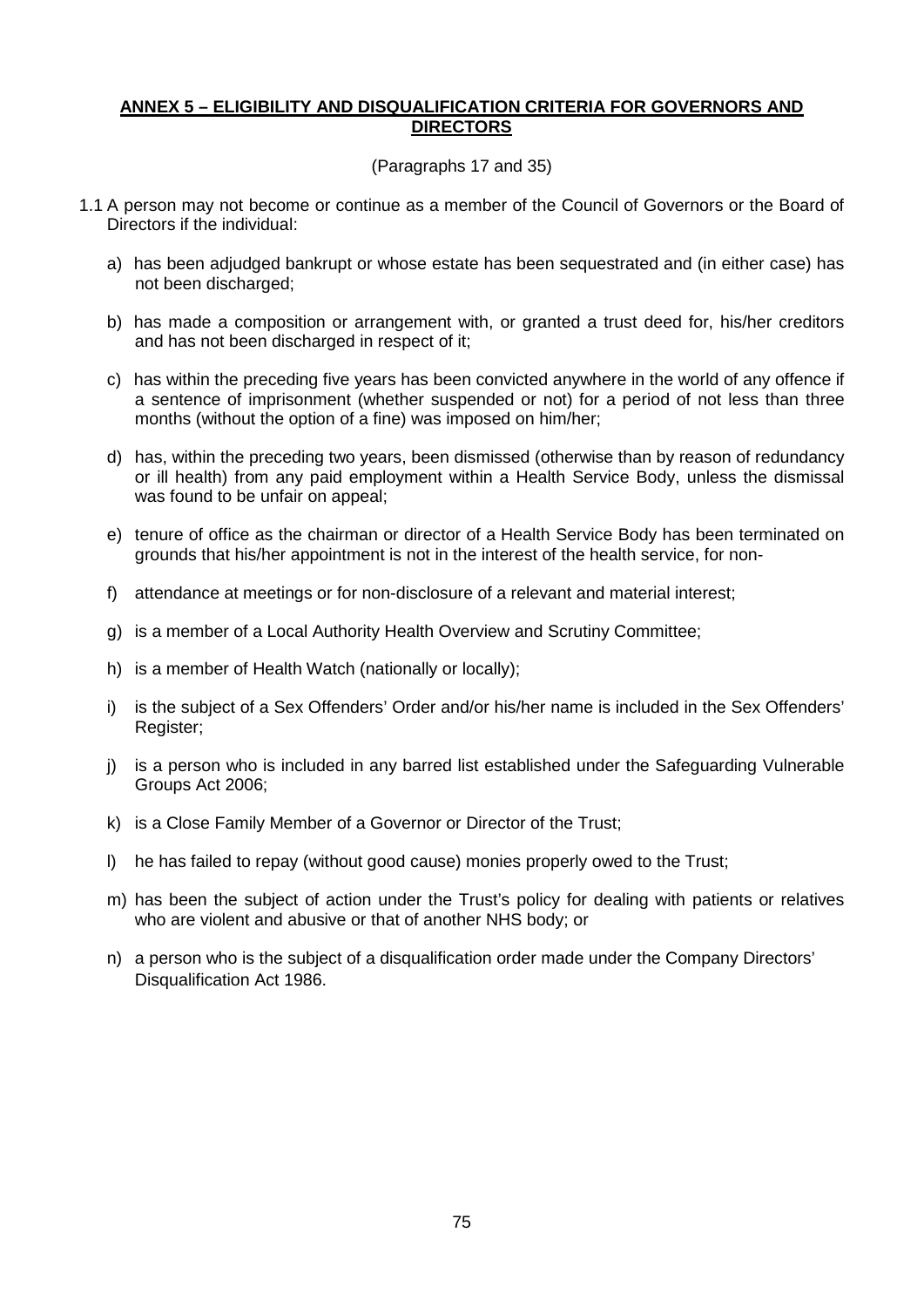## **ANNEX 6 – CONDUCT OF MEETINGS OF THE COUNCIL OF GOVERNORS AND THE BOARD OF DIRECTORS**

(Paragraphs 201and 37)

### **Special Reasons to Exclude Members of the Press and Public**

- 1.1 Members of the public and representatives of the press shall be afforded facilities to attend all formal meetings of the Council of Governors and the Board of Directors except in circumstances where a special resolution is passed that members of the public and representatives of the press shall be excluded from a meeting.
- 1.2 The reasons for passing such a resolution shall be due to the sensitive or confidential nature of the discussion which might include information relating to:
	- a) employees, former employees or applicants;
	- b) occupiers or former occupiers of accommodation provided by or at the expense of the Trust;
	- c) patients or service users;
	- d) information relating to the financial or business affairs of a particular person.
- 1.3 Further, the Council of Governors or the Board of Directors, as the case may be, may resolve that:
	- a) in the interests of public order, the meeting should be adjourned, for a reasonable, specified period, to enable the meeting to complete business without the presence of the public or the press; or
	- b) publicity would be prejudicial to the public interest by reason of the confidential nature of the business to be transacted; or
	- c) there is another special reason, which shall be stated in the resolution, which requires that members of the public and representatives of the press be excluded.
- 1.4 Matters to be dealt with, following the exclusion of the public and representatives of the press, shall be confidential to the Governors or the Directors as the case may be. Members of the Council of Governors, Board of Directors, Officers and/or others in attendance at the request of the Chairman shall not reveal or disclose the content of papers or reports presented, or any discussion on these generally, which take place while the public and press are excluded, without the express permission of the Chairman.

#### **Conduct and Behaviour at Meetings**

- 1.5 The Chairman may exclude any member of the public or representative of the press from a meeting of the Council of Governors or the Board of Directors, as the case may be, if he considers that they are interfering with or preventing the proper conduct of the meeting.
- 1.6 Behaviour at all meetings is expected to be exemplary.
- 1.7 Approval to speak at meetings shall be given by the Meeting Chairman. This includes Directors, Governors, Members, members of the public or press, Officers or any other person in attendance at a meeting.
- 1.8 Speeches or statements must be directed to the matter, motion or question under discussion and the decision of the Meeting Chairman on questions of order, relevancy, regularity and any other matters shall be final.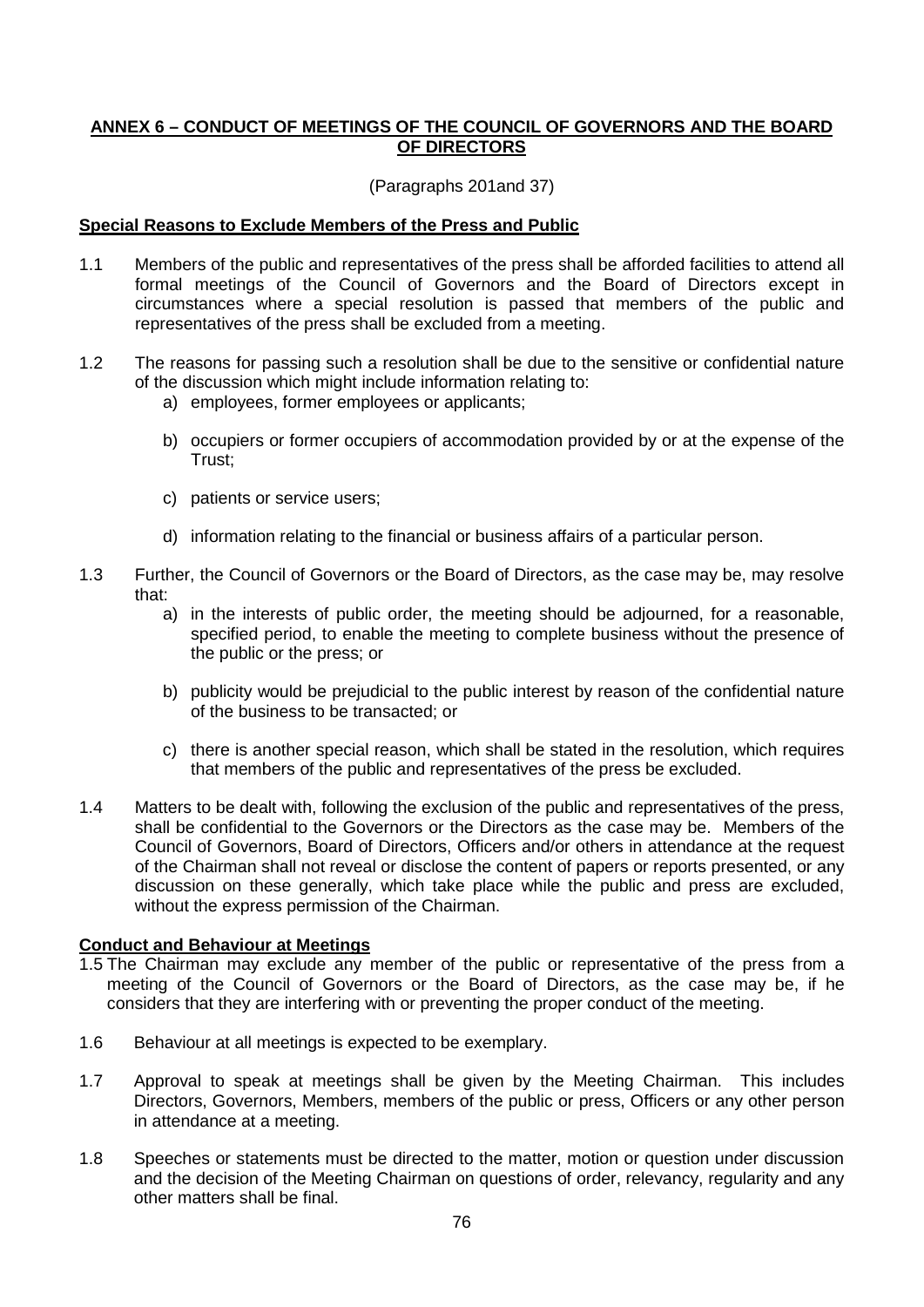- 1.9 Unless, in the opinion of the Meeting Chairman, it would not be desirable or appropriate to limit speeches on any topic to be discussed, having regard to its nature complexity or importance, no proposal, speech nor any reply, may exceed three minutes.
- 1.10 In the interests of time, the Meeting Chairman may, in his/her absolute discretion, limit the number of replies, questions or speeches which are heard at any one meeting.

#### **Meeting Administration**

- 1.8 Meetings of both the Council of Governors and the Board of Directors shall be convened by the Secretary.
- 1.9 Minutes of the meetings of the Council of Governors and the Board of Directors shall be kept and shall include the names of the person chairing the meeting and those present from the Council of Governors or Board of Directors, as the case may be. The minutes shall be considered at the next meeting, and following agreement, shall be signed by the Meeting Chairman. The signed minutes shall be conclusive evidence of the events of the meeting.
- 1.10 Before each meeting of the Council of Governors or Board of Directors, as the case may be, a notice of the meeting, specifying the business proposed to be transacted at it shall be delivered to every Governor or Director, by post or electronically.
- 1.11 Agendas and supporting papers shall be sent at least five Clear Days before the meeting in question, save in exceptional or emergency circumstances and with the Chairman's approval.
- 1.12 Want of service of the notice on a Governor or Director, as the case may be, shall not affect the validity of the meeting. A notice of the meeting shall be presumed to have been served one day after posting or, in the case of a notice being sent electronically, on the date of transmission.
- 1.13 The Council of Governors and the Board of Directors shall agree in advance the dates of their respective meetings and publish these on the Trust's website. These dates shall also be publicised through local media and with notices at the Trust's headquarters as appropriate.
- 1.14 The Council of Governors and Board of Directors shall adopt Standing Orders covering the proceedings and business of its meetings.
- 1.15 Nothing in this Constitution requires the Council of Governors or the Board of Directors to allow members of the public and representatives of the press to record proceedings in any manner whatsoever other than in writing, or to make any oral report of proceedings as they take place, without the prior agreement of the Chairman or Meeting Chairman.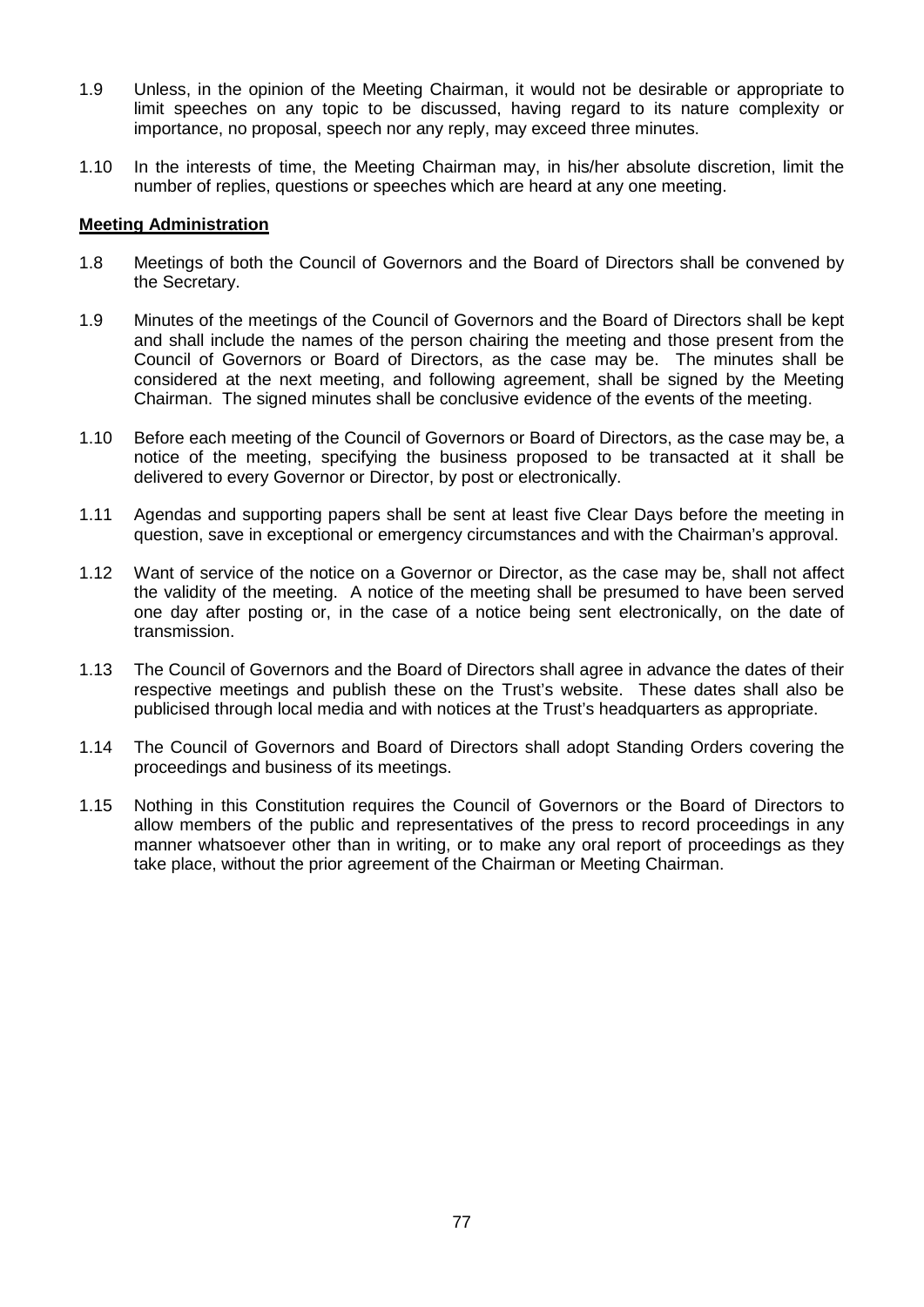## **ANNEX 7 – MEETINGS OF THE COUNCIL OF GOVERNORS AND THE BOARD OF DIRECTORS – ELECTRONIC COMMUNICATION**

### (Paragraphs 21 and 37)

- 1.1 In exceptional cases, with the advance approval of the Chairman or Meeting Chairman, arrangements can be made for Governors or Directors to participate in meetings of the Council of Governors or the Board of Directors, as the case may be, by telephone, video or computer link or other such agreed means.
- 1.2 In these circumstances the following provisions apply:
	- a) "Communication" and "electronic communication" shall have the meanings set out in the Electronic Communications Act 2000 or any statutory modification or re-enactment thereof.
	- b) A Governor or Director, as the case may be, in electronic communication with the Chairman and all other parties to a meeting of the Council of Governors or the Board of Directors, or of a committee thereof, shall be regarded for all purposes as personally attending such a meeting. This is provided that, but only for so long as, at such a meeting he has the ability to communicate interactively and simultaneously with all other parties attending the meeting including all persons attending by way of electronic communication.
	- c) A meeting at which one or more Governors or Directors attends by way of electronic communication is deemed to be held at such a place as the Governors or Directors, as the case may be, shall at the said meeting resolve. In the absence of such a resolution, the meeting shall be deemed to be held at the place (if any) where a majority of the Governors or Directors attending the meeting are physically present, or in default of such a majority, the place at which the Chairman of the meeting is physically present.
	- d) Meetings held in accordance with this paragraph are subject to paragraphs 21.27 21.30 and 37.2. For such a meeting to be valid, a quorum must be present and maintained throughout the meeting.
	- e) The minutes of a meeting held in this way must state that it was held by electronic communication and that the Governors or Directors were all able to hear each other and were present throughout the meeting.